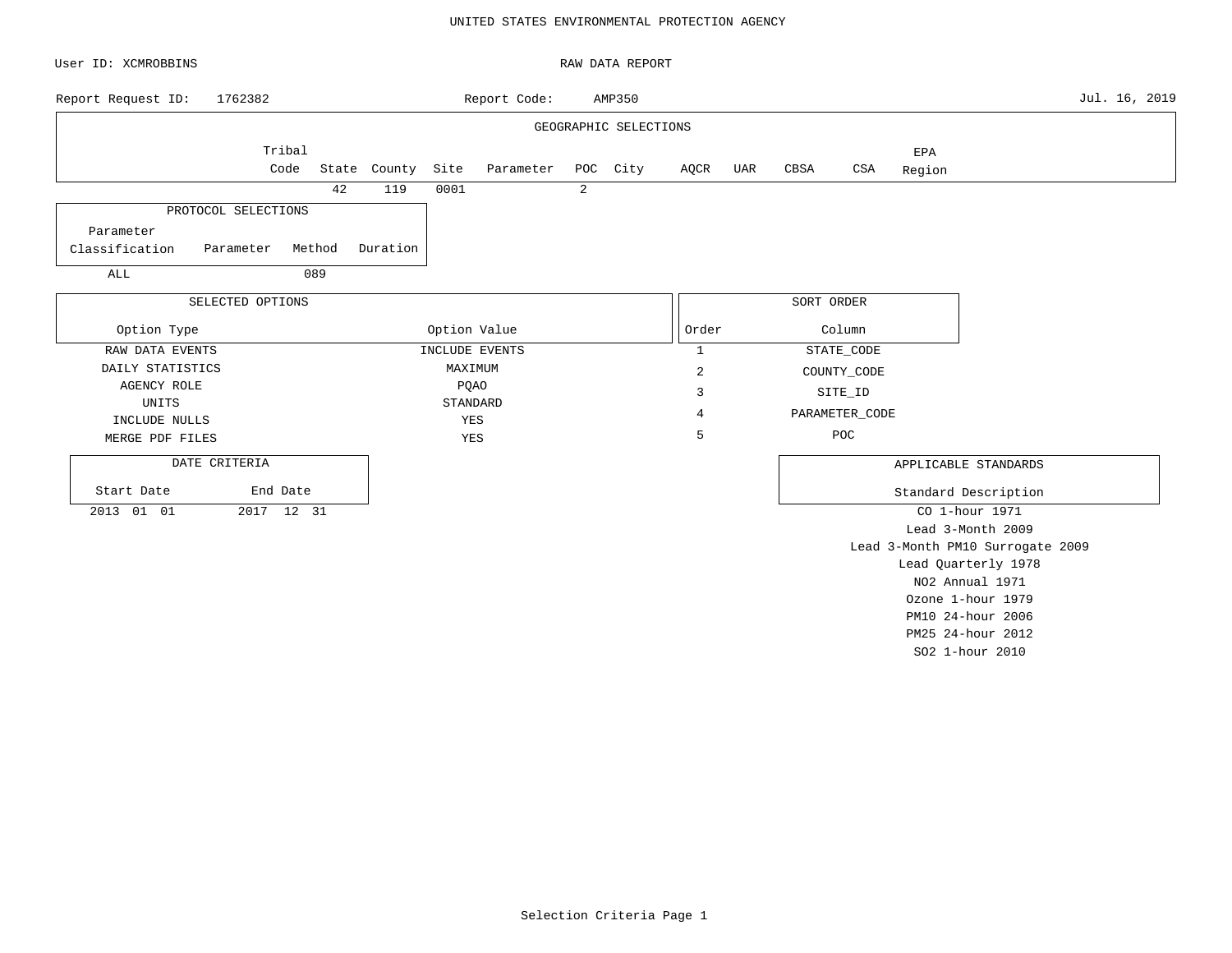|                      |                                                                                                 |               |                                                                            |               |               |               | RAW DATA REPORT |                                                                                                                |                                        |                |                 |                                                                                                              | Jul. 16, 2019                             |
|----------------------|-------------------------------------------------------------------------------------------------|---------------|----------------------------------------------------------------------------|---------------|---------------|---------------|-----------------|----------------------------------------------------------------------------------------------------------------|----------------------------------------|----------------|-----------------|--------------------------------------------------------------------------------------------------------------|-------------------------------------------|
|                      | (12103) Arsenic (TSP) STP                                                                       |               |                                                                            |               |               |               |                 |                                                                                                                |                                        |                |                 | CAS NUMBER:                                                                                                  | $7440 - 38 - 2$                           |
| SITE COMMENTS:       | SITE ID: 42-119-0001<br>COUNTY: (119) Union<br>CITY: (00000) Not in a city<br>MONITOR COMMENTS: | POC: 2        | SITE ADDRESS: Dana Engineering Bldg. Bucknell University, Lewisburg, PA    |               |               |               | STATE:<br>AQCR: | (42) Pennsylvania<br>URBANIZED AREA: (0000) NOT IN AN URBAN AREA<br>LAND USE: RESIDENTIAL<br>LOCATION SETTING: | (195) CENTRAL PENNSYLVANIA<br>SUBURBAN |                |                 | LATITUDE:<br>LONGITUDE:<br>UTM ZONE:<br>UTM NORTHING:<br>UTM EASTING:<br>ELEVATION-MSL: 150<br>PROBE HEIGHT: | 40.95517<br>$-76.88189$<br>$\overline{3}$ |
|                      |                                                                                                 |               | SUPPORT AGENCY: (0851) Pennsylvania Department Of Environmental Protection |               |               |               |                 |                                                                                                                |                                        |                |                 | DURATION: 24 HOUR                                                                                            |                                           |
|                      | MONITOR TYPE: OTHER                                                                             |               | COLLECTION AND ANALYSIS METHOD: (089) HI-VOL ICP/MS W/OUARTZ FILTER        |               |               |               |                 | 2013<br>REPORT FOR:                                                                                            |                                        |                |                 | UNITS: Micrograms/cubic meter (25 C)                                                                         |                                           |
| PQAO:                |                                                                                                 |               | (0851) Pennsylvania Department Of Environmental Protection                 |               |               |               |                 |                                                                                                                |                                        |                | MIN DETECTABLE: |                                                                                                              |                                           |
|                      | MONTH                                                                                           |               |                                                                            |               |               |               |                 |                                                                                                                |                                        |                |                 |                                                                                                              |                                           |
| Day                  | <b>JANUARY</b>                                                                                  | FEBRUARY      | MARCH                                                                      | APRIL         | MAY           | <b>JUNE</b>   | <b>JULY</b>     | ${\tt AUGUST}$                                                                                                 | SEPTEMBER                              | <b>OCTOBER</b> | <b>NOVEMBER</b> | <b>DECEMBER</b>                                                                                              |                                           |
| $\mathbf{1}$         |                                                                                                 |               |                                                                            |               |               |               |                 |                                                                                                                | .002                                   | $.000$ ND      |                 |                                                                                                              |                                           |
| $\overline{a}$       |                                                                                                 |               |                                                                            |               |               |               |                 | .001                                                                                                           |                                        |                |                 |                                                                                                              |                                           |
| $\overline{3}$       |                                                                                                 | .001          |                                                                            |               |               | $.000$ ND     | .001            |                                                                                                                |                                        |                |                 |                                                                                                              |                                           |
| $\overline{4}$       | $.000$ ND                                                                                       |               |                                                                            | $.000$ ND     | .002          |               |                 |                                                                                                                |                                        |                |                 |                                                                                                              |                                           |
| 5                    |                                                                                                 |               | $.000$ ND                                                                  |               |               |               |                 |                                                                                                                |                                        |                |                 |                                                                                                              |                                           |
| 6<br>$7\phantom{.0}$ |                                                                                                 |               |                                                                            |               |               |               |                 |                                                                                                                |                                        |                | .001            | $.000$ ND                                                                                                    |                                           |
| 8                    |                                                                                                 |               |                                                                            |               |               |               |                 | .001                                                                                                           | .001                                   | $.000$ ND      |                 |                                                                                                              |                                           |
| 9                    |                                                                                                 | $.000$ ND     |                                                                            |               |               | .001          | .001            |                                                                                                                |                                        |                |                 |                                                                                                              |                                           |
| 10                   | $.000$ ND                                                                                       |               |                                                                            | .001          | .002          |               |                 |                                                                                                                |                                        |                |                 |                                                                                                              |                                           |
| $11\,$               |                                                                                                 |               | $.000$ ND                                                                  |               |               |               |                 |                                                                                                                |                                        |                |                 |                                                                                                              |                                           |
| 12                   |                                                                                                 |               |                                                                            |               |               |               |                 |                                                                                                                |                                        |                | $.000$ ND       | $.000$ ND                                                                                                    |                                           |
| 13                   |                                                                                                 |               |                                                                            |               |               |               |                 |                                                                                                                | $.000$ ND                              | .001           |                 |                                                                                                              |                                           |
| 14                   |                                                                                                 |               |                                                                            |               |               |               |                 | $.000$ ND                                                                                                      |                                        |                |                 |                                                                                                              |                                           |
| 15                   |                                                                                                 | $.000$ ND     |                                                                            |               |               | .001          | .001            |                                                                                                                |                                        |                |                 |                                                                                                              |                                           |
| 16                   | $.000$ ND                                                                                       |               |                                                                            | .001          | .002          |               |                 |                                                                                                                |                                        |                |                 |                                                                                                              |                                           |
| 17                   |                                                                                                 |               | $.000$ ND                                                                  |               |               |               |                 |                                                                                                                |                                        |                |                 |                                                                                                              |                                           |
| 18<br>19             |                                                                                                 |               |                                                                            |               |               |               |                 |                                                                                                                | .001                                   | $\rm{AF}$      | $.000$ ND       | .001                                                                                                         |                                           |
| 20                   |                                                                                                 |               |                                                                            |               |               |               |                 | .002                                                                                                           |                                        |                |                 |                                                                                                              |                                           |
| 21                   |                                                                                                 | $.000$ ND     |                                                                            |               |               | $.000$ ND     | .001            |                                                                                                                |                                        |                |                 |                                                                                                              |                                           |
| 22                   | $.000$ ND                                                                                       |               |                                                                            | $.000$ ND     | .001          |               |                 |                                                                                                                |                                        |                |                 |                                                                                                              |                                           |
| 23                   |                                                                                                 |               | $.000$ ND                                                                  |               |               |               |                 |                                                                                                                |                                        |                |                 |                                                                                                              |                                           |
| 24                   |                                                                                                 |               |                                                                            |               |               |               |                 |                                                                                                                |                                        |                | $.000$ ND       | $.000$ ND                                                                                                    |                                           |
| 25                   |                                                                                                 |               |                                                                            |               |               |               |                 |                                                                                                                | .001                                   | $.000$ ND      |                 |                                                                                                              |                                           |
| 26                   |                                                                                                 |               |                                                                            |               |               |               |                 | .001                                                                                                           |                                        |                |                 |                                                                                                              |                                           |
| 27                   | .001                                                                                            | .001          |                                                                            |               |               | .001          | .002            |                                                                                                                |                                        |                |                 |                                                                                                              |                                           |
| 28<br>29             |                                                                                                 |               | $.000$ ND                                                                  | .002          | .0025         |               |                 |                                                                                                                |                                        |                |                 |                                                                                                              |                                           |
| 30                   |                                                                                                 |               |                                                                            |               |               |               |                 |                                                                                                                |                                        |                | .001            | $.000$ ND                                                                                                    |                                           |
| 31                   |                                                                                                 |               |                                                                            |               |               |               |                 |                                                                                                                |                                        | $\rm{AF}$      |                 |                                                                                                              |                                           |
|                      |                                                                                                 |               |                                                                            |               |               |               |                 |                                                                                                                |                                        |                |                 |                                                                                                              |                                           |
| NO.:                 | 5                                                                                               | 5             | $\overline{5}$                                                             | 5             | 5             | 5             | 5               | 5                                                                                                              | 5                                      | $\overline{4}$ | 5               | 5                                                                                                            |                                           |
| MAX:                 | .001<br>.0002                                                                                   | .001<br>.0004 | 0.000<br>0.0000                                                            | .002<br>.0008 | .002<br>.0018 | .001<br>.0006 | .002<br>.0012   | .002<br>.0010                                                                                                  | .002<br>.0010                          | .001<br>.0003  | .001<br>.0004   | .001<br>.0002                                                                                                |                                           |
| MEAN:                |                                                                                                 |               |                                                                            |               |               |               |                 |                                                                                                                |                                        |                |                 |                                                                                                              |                                           |
|                      | ANNUAL OBSERVATIONS:                                                                            | 59            | ANNUAL MEAN:                                                               | .0007         | ANNUAL MAX:   | .002          |                 |                                                                                                                |                                        |                |                 |                                                                                                              |                                           |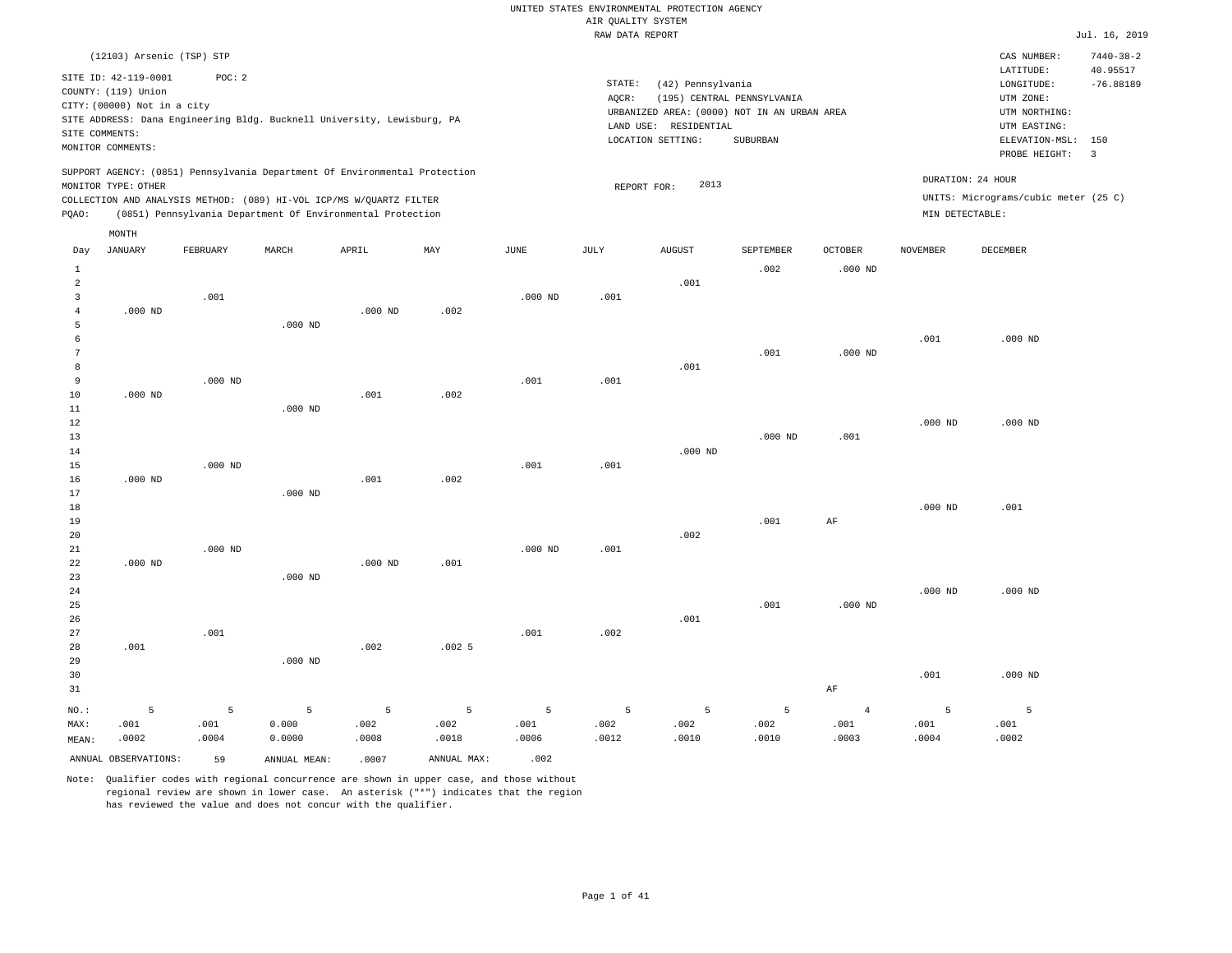|                     |                                                                                                 |                |                                                                            |                |                |                | RAW DATA REPORT |                                                                 |                                                                                       |                |                 |                                                                                                              | Jul. 16, 2019                             |
|---------------------|-------------------------------------------------------------------------------------------------|----------------|----------------------------------------------------------------------------|----------------|----------------|----------------|-----------------|-----------------------------------------------------------------|---------------------------------------------------------------------------------------|----------------|-----------------|--------------------------------------------------------------------------------------------------------------|-------------------------------------------|
|                     | (12103) Arsenic (TSP) STP                                                                       |                |                                                                            |                |                |                |                 |                                                                 |                                                                                       |                |                 | CAS NUMBER:                                                                                                  | $7440 - 38 - 2$                           |
| SITE COMMENTS:      | SITE ID: 42-119-0001<br>COUNTY: (119) Union<br>CITY: (00000) Not in a city<br>MONITOR COMMENTS: | POC: 2         | SITE ADDRESS: Dana Engineering Bldg. Bucknell University, Lewisburg, PA    |                |                |                | STATE:<br>AQCR: | (42) Pennsylvania<br>LAND USE: RESIDENTIAL<br>LOCATION SETTING: | (195) CENTRAL PENNSYLVANIA<br>URBANIZED AREA: (0000) NOT IN AN URBAN AREA<br>SUBURBAN |                |                 | LATITUDE:<br>LONGITUDE:<br>UTM ZONE:<br>UTM NORTHING:<br>UTM EASTING:<br>ELEVATION-MSL: 150<br>PROBE HEIGHT: | 40.95517<br>$-76.88189$<br>$\overline{3}$ |
|                     |                                                                                                 |                | SUPPORT AGENCY: (0851) Pennsylvania Department Of Environmental Protection |                |                |                |                 |                                                                 |                                                                                       |                |                 | DURATION: 24 HOUR                                                                                            |                                           |
|                     | MONITOR TYPE: OTHER                                                                             |                | COLLECTION AND ANALYSIS METHOD: (089) HI-VOL ICP/MS W/QUARTZ FILTER        |                |                |                | REPORT FOR:     | 2014                                                            |                                                                                       |                |                 | UNITS: Micrograms/cubic meter (25 C)                                                                         |                                           |
| PQAO:               |                                                                                                 |                | (0851) Pennsylvania Department Of Environmental Protection                 |                |                |                |                 |                                                                 |                                                                                       |                | MIN DETECTABLE: |                                                                                                              |                                           |
|                     |                                                                                                 |                |                                                                            |                |                |                |                 |                                                                 |                                                                                       |                |                 |                                                                                                              |                                           |
| Day                 | MONTH<br><b>JANUARY</b>                                                                         | FEBRUARY       | MARCH                                                                      | APRIL          | MAY            | JUNE           | JULY            | <b>AUGUST</b>                                                   | SEPTEMBER                                                                             | <b>OCTOBER</b> | <b>NOVEMBER</b> | DECEMBER                                                                                                     |                                           |
| $\mathbf{1}$        |                                                                                                 |                |                                                                            |                |                |                |                 |                                                                 |                                                                                       |                | $.000$ ND       | .002                                                                                                         |                                           |
| $\overline{a}$      |                                                                                                 |                |                                                                            |                |                |                |                 |                                                                 | .001                                                                                  | .001           |                 |                                                                                                              |                                           |
| $\overline{3}$      |                                                                                                 |                |                                                                            |                |                |                |                 | .001                                                            |                                                                                       |                |                 |                                                                                                              |                                           |
| $\overline{4}$<br>5 |                                                                                                 | .001           |                                                                            |                |                | .001           | .001            |                                                                 |                                                                                       |                |                 |                                                                                                              |                                           |
| 6                   | .002                                                                                            |                | $.000$ ND                                                                  | $\rm AF$       | $.000$ ND      |                |                 |                                                                 |                                                                                       |                |                 |                                                                                                              |                                           |
| 7                   |                                                                                                 |                |                                                                            |                |                |                |                 |                                                                 |                                                                                       |                | $.000$ ND       | $.000$ ND                                                                                                    |                                           |
| 8                   |                                                                                                 |                |                                                                            |                |                |                |                 |                                                                 | $.000$ ND                                                                             | .001           |                 |                                                                                                              |                                           |
| $\overline{9}$      |                                                                                                 |                |                                                                            |                |                |                |                 | .002                                                            |                                                                                       |                |                 |                                                                                                              |                                           |
| 10                  |                                                                                                 | $.000$ ND      |                                                                            |                |                | .001           | $.000$ ND       |                                                                 |                                                                                       |                |                 |                                                                                                              |                                           |
| $11\,$              | .001                                                                                            |                |                                                                            | $.000$ ND      | .001           |                |                 |                                                                 |                                                                                       |                |                 |                                                                                                              |                                           |
| $1\,2$              |                                                                                                 |                | .001                                                                       |                |                |                |                 |                                                                 |                                                                                       |                |                 |                                                                                                              |                                           |
| 13                  |                                                                                                 |                |                                                                            |                |                |                |                 |                                                                 |                                                                                       |                | $.000$ ND       | .001                                                                                                         |                                           |
| 14                  |                                                                                                 |                |                                                                            |                |                |                |                 |                                                                 | $.000$ ND                                                                             | .001           |                 |                                                                                                              |                                           |
| 15                  |                                                                                                 |                |                                                                            |                |                |                |                 | $.000$ ND                                                       |                                                                                       |                |                 |                                                                                                              |                                           |
| 16                  |                                                                                                 | $.000$ ND      |                                                                            |                |                | .001           | $.000$ ND       |                                                                 |                                                                                       |                |                 |                                                                                                              |                                           |
| 17                  | .001                                                                                            |                |                                                                            | $.000$ ND      | .001           |                |                 |                                                                 |                                                                                       |                |                 |                                                                                                              |                                           |
| 18<br>19            |                                                                                                 |                | $.000$ ND                                                                  |                |                |                |                 |                                                                 |                                                                                       |                | $.000$ ND       | $.000$ ND                                                                                                    |                                           |
| 20                  |                                                                                                 |                |                                                                            |                |                |                |                 |                                                                 | $.000$ ND                                                                             | .001           |                 |                                                                                                              |                                           |
| $21\,$              |                                                                                                 |                |                                                                            |                |                |                |                 | .001                                                            |                                                                                       |                |                 |                                                                                                              |                                           |
| 22                  |                                                                                                 | $.000$ ND      |                                                                            |                |                | .001           | .002            |                                                                 |                                                                                       |                |                 |                                                                                                              |                                           |
| 23                  | .001                                                                                            |                |                                                                            | $.000$ ND      | .001           |                |                 |                                                                 |                                                                                       |                |                 |                                                                                                              |                                           |
| 24                  |                                                                                                 |                | $.000$ ND                                                                  |                |                |                |                 |                                                                 |                                                                                       |                |                 |                                                                                                              |                                           |
| 25                  |                                                                                                 |                |                                                                            |                |                |                |                 |                                                                 |                                                                                       |                | $.000$ ND       | $.000$ ND                                                                                                    |                                           |
| 26                  |                                                                                                 |                |                                                                            |                |                |                |                 |                                                                 | .002                                                                                  | $.000$ ND      |                 |                                                                                                              |                                           |
| 27                  |                                                                                                 |                |                                                                            |                |                |                |                 | .001                                                            |                                                                                       |                |                 |                                                                                                              |                                           |
| 28                  |                                                                                                 | AM             |                                                                            |                |                | .001           | $.000$ ND       |                                                                 |                                                                                       |                |                 |                                                                                                              |                                           |
| 29                  | .001                                                                                            |                |                                                                            | $.000$ ND      | $.000$ ND      |                |                 |                                                                 |                                                                                       |                |                 |                                                                                                              |                                           |
| 30<br>31            |                                                                                                 |                | AF                                                                         |                |                |                |                 |                                                                 |                                                                                       |                |                 | $.000$ ND                                                                                                    |                                           |
|                     |                                                                                                 |                |                                                                            |                |                |                |                 |                                                                 |                                                                                       |                |                 |                                                                                                              |                                           |
| $NO.$ :             | 5                                                                                               | $\overline{4}$ | $\overline{4}$                                                             | $\overline{4}$ | $\overline{5}$ | $\overline{5}$ | 5               | 5                                                               | 5                                                                                     | 5              | 5               | 6                                                                                                            |                                           |
| MAX:                | .002                                                                                            | .001           | .001                                                                       | 0.000          | .001           | .001           | .002            | .002                                                            | .002                                                                                  | .001           | 0.000           | .002                                                                                                         |                                           |
| MEAN:               | .0012                                                                                           | .0003          | .0003                                                                      | 0.0000         | .0006          | .0010          | .0006           | .0010                                                           | .0006                                                                                 | .0008          | 0.0000          | .0005                                                                                                        |                                           |
|                     | ANNUAL OBSERVATIONS:                                                                            | 58             | ANNUAL MEAN:                                                               | .0006          | ANNUAL MAX:    | .002           |                 |                                                                 |                                                                                       |                |                 |                                                                                                              |                                           |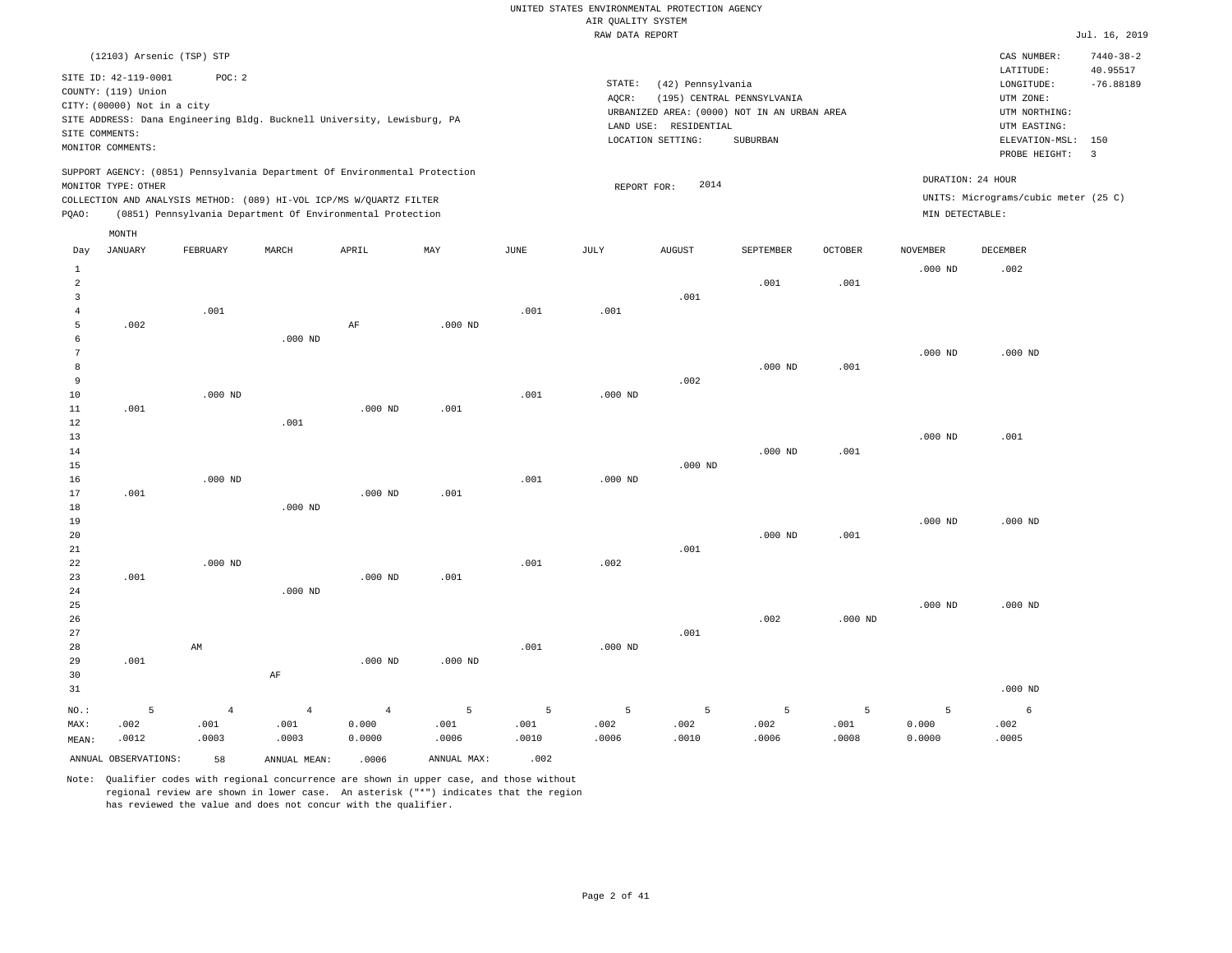|       | (12103) Arsenic (TSP) STP                                                                                         |          |       |                                                                                                                                   |                                                                            |      |       |                                                                                                                             |                                        |         |                 | CAS NUMBER:                                                                                 | $7440 - 38 - 2$         |
|-------|-------------------------------------------------------------------------------------------------------------------|----------|-------|-----------------------------------------------------------------------------------------------------------------------------------|----------------------------------------------------------------------------|------|-------|-----------------------------------------------------------------------------------------------------------------------------|----------------------------------------|---------|-----------------|---------------------------------------------------------------------------------------------|-------------------------|
|       | SITE ID: 42-119-0001<br>COUNTY: (119) Union<br>CITY: (00000) Not in a city<br>SITE COMMENTS:<br>MONITOR COMMENTS: | POC:2    |       | SITE ADDRESS: Dana Engineering Bldg. Bucknell University, Lewisburg, PA                                                           |                                                                            |      | AOCR: | STATE:<br>(42) Pennsylvania<br>URBANIZED AREA: (0000) NOT IN AN URBAN AREA<br>RESIDENTIAL<br>LAND USE:<br>LOCATION SETTING: | (195) CENTRAL PENNSYLVANIA<br>SUBURBAN |         |                 | LATITUDE:<br>LONGITUDE:<br>UTM ZONE:<br>UTM NORTHING:<br>UTM EASTING:<br>ELEVATION-MSL: 150 | 40.95517<br>$-76.88189$ |
|       |                                                                                                                   |          |       |                                                                                                                                   |                                                                            |      |       |                                                                                                                             |                                        |         |                 | PROBE HEIGHT:                                                                               | $\overline{\mathbf{3}}$ |
| POAO: | MONITOR TYPE: OTHER                                                                                               |          |       | COLLECTION AND ANALYSIS METHOD: (089) HI-VOL ICP/MS W/OUARTZ FILTER<br>(0851) Pennsylvania Department Of Environmental Protection | SUPPORT AGENCY: (0851) Pennsylvania Department Of Environmental Protection |      |       | 2015<br>REPORT FOR:                                                                                                         |                                        |         | MIN DETECTABLE: | DURATION: 24 HOUR<br>UNITS: Micrograms/cubic meter (25 C)                                   |                         |
|       | MONTH                                                                                                             |          |       |                                                                                                                                   |                                                                            |      |       |                                                                                                                             |                                        |         |                 |                                                                                             |                         |
| Day   | JANUARY                                                                                                           | FEBRUARY | MARCH | APRIL                                                                                                                             | MAY                                                                        | JUNE | JULY  | <b>AUGUST</b>                                                                                                               | SEPTEMBER                              | OCTOBER | <b>NOVEMBER</b> | DECEMBER                                                                                    |                         |

| $\mathbf{1}$   |           |                | .001      |           |            |             |                |                |           |           |                |                |
|----------------|-----------|----------------|-----------|-----------|------------|-------------|----------------|----------------|-----------|-----------|----------------|----------------|
| $\overline{a}$ |           |                |           |           |            |             |                |                |           |           | $.000$ ND      | $.000$ ND      |
| $\overline{3}$ |           |                |           |           |            |             |                |                | .001      | $.000$ ND |                |                |
| $\overline{4}$ |           |                |           |           |            |             |                | $\rm{AF}$      |           |           |                |                |
| 5              |           | $.000$ ND      |           |           |            | $.000$ ND   | .001           |                |           |           |                |                |
| 6              | .001      |                |           | $.000$ ND | .001       |             |                |                |           |           |                |                |
| 7              |           |                | .001      |           |            |             |                |                |           |           |                |                |
| 8              |           |                |           |           |            |             |                |                |           |           | $.000$ ND      | .001           |
| 9              |           |                |           |           |            |             |                |                | $.000$ ND | .001      |                |                |
| 10             |           |                |           |           |            |             |                | .001           |           |           |                |                |
| 11             |           | $.000$ ND      |           |           |            | $.000$ ND   | $.000$ ND      |                |           |           |                |                |
| 12             | .002      |                |           | .001      | $.000$ ND  |             |                |                |           |           |                |                |
| 13             |           |                | $.000$ ND |           |            |             |                |                |           |           |                |                |
| 14             |           |                |           |           |            |             |                |                |           |           | $.000$ ND      | .001           |
| 15             |           |                |           |           |            |             |                |                | .001      | $.000$ ND |                |                |
| 16             |           |                |           |           |            |             |                | .002           |           |           |                |                |
| 17             |           | .001           |           |           |            | $.000$ ND   | $.000$ ND      |                |           |           |                |                |
| 18             | .001      |                |           | $.000$ ND | $.000$ ND  |             |                |                |           |           |                |                |
| 19             |           |                | $.000$ ND |           |            |             |                |                |           |           |                |                |
| 20             |           |                |           |           |            |             |                |                |           |           | $.000$ ND      | AF             |
| 21             |           |                |           |           |            |             |                |                | $.000$ ND | .001      |                |                |
| 22             |           |                |           |           |            |             |                | .001           |           |           |                |                |
| 23             |           | $.000$ ND      |           |           |            | $.000$ ND   | $.000$ ND      |                |           |           |                |                |
| 24             | .001      |                |           | $.000$ ND | .002       |             |                |                |           |           |                |                |
| 25             |           |                | .001      |           |            |             |                |                |           |           |                |                |
| 26             |           |                |           |           |            |             |                |                |           |           | $\rm{AF}$      | $.000$ ND      |
| 27             |           |                |           |           |            |             |                |                | $.000$ ND | $.000$ ND |                |                |
| 28             |           |                |           |           |            |             |                | .001           |           |           |                |                |
| 29             |           |                |           |           |            | $.000$ ND   | $.000$ ND      |                |           |           |                |                |
| 30             | $.000$ ND |                |           | .001      | $.000$ ND  |             |                |                |           |           |                |                |
| 31             |           |                | $.000$ ND |           |            |             |                |                |           |           |                |                |
| $NO.$ :        | 5         | $\overline{4}$ | 6         | 5         | $\sqrt{5}$ | $\mathsf S$ | $\overline{5}$ | $\overline{4}$ | 5         | 5         | $\overline{4}$ | $\overline{4}$ |
| MAX:           | .002      | .001           | .001      | .001      | .002       | 0.000       | .001           | .002           | .001      | .001      | 0.000          | .001           |
| MEAN:          | .0010     | .0003          | .0005     | .0004     | .0006      | 0.0000      | .0002          | .0013          | .0004     | .0004     | 0.0000         | .0005          |

ANNUAL OBSERVATIONS: 57 ANNUAL MEAN: .0005 ANNUAL MAX: .002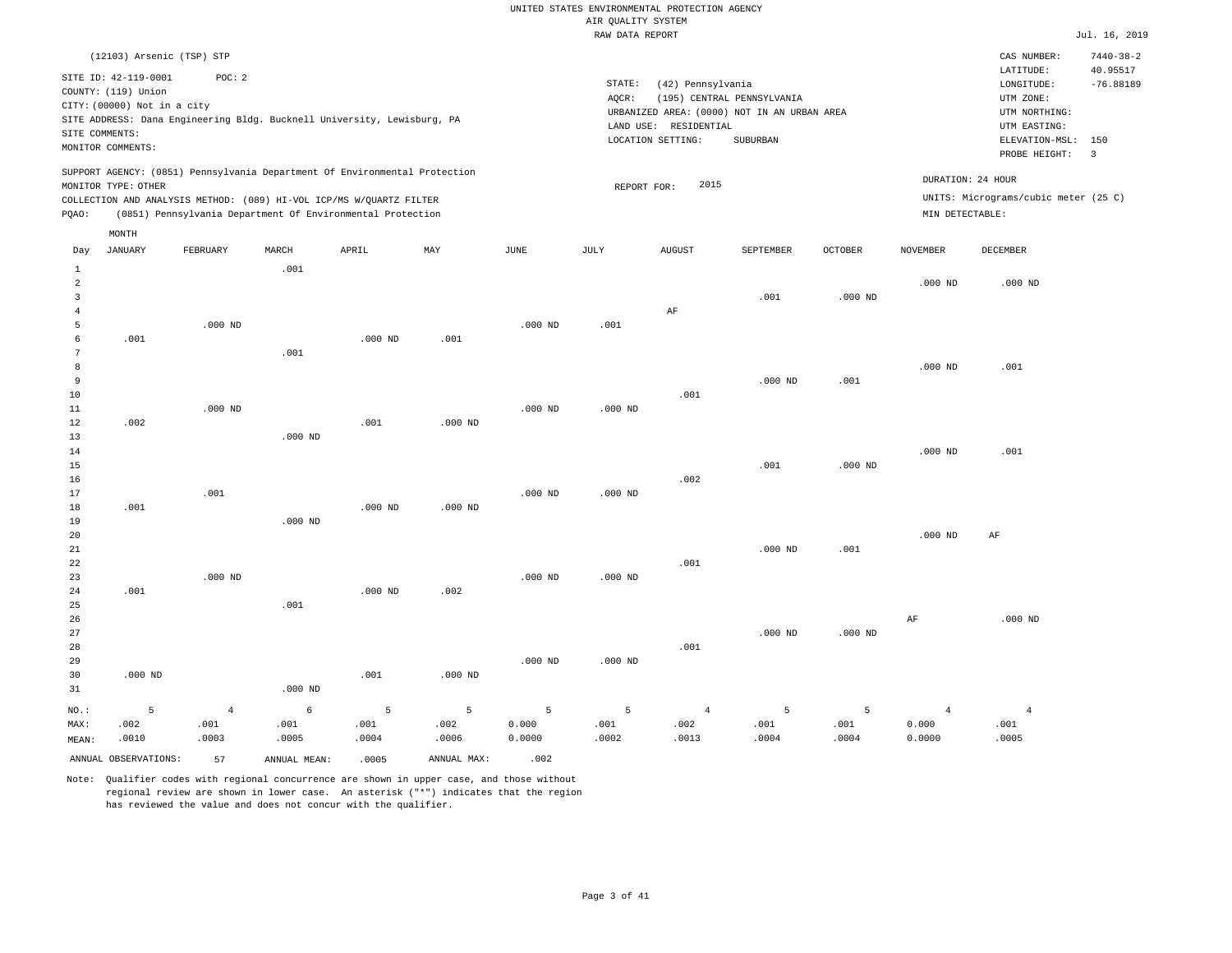|       | (12103) Arsenic (TSP) STP   |           |           |                                                                            |           |      |           |                                             |                            |         |                   | CAS NUMBER:                          | $7440 - 38 - 2$ |
|-------|-----------------------------|-----------|-----------|----------------------------------------------------------------------------|-----------|------|-----------|---------------------------------------------|----------------------------|---------|-------------------|--------------------------------------|-----------------|
|       | SITE ID: 42-119-0001        | POC:2     |           |                                                                            |           |      |           |                                             |                            |         |                   | LATITUDE:                            | 40.95517        |
|       | COUNTY: (119) Union         |           |           |                                                                            |           |      | STATE:    | (42) Pennsylvania                           |                            |         |                   | LONGITUDE:                           | $-76.88189$     |
|       | CITY: (00000) Not in a city |           |           |                                                                            |           |      | AOCR:     |                                             | (195) CENTRAL PENNSYLVANIA |         |                   | UTM ZONE:                            |                 |
|       |                             |           |           | SITE ADDRESS: Dana Engineering Bldg. Bucknell University, Lewisburg, PA    |           |      |           | URBANIZED AREA: (0000) NOT IN AN URBAN AREA |                            |         |                   | UTM NORTHING:                        |                 |
|       | SITE COMMENTS:              |           |           |                                                                            |           |      | LAND USE: | RESIDENTIAL                                 |                            |         |                   | UTM EASTING:                         |                 |
|       | MONITOR COMMENTS:           |           |           |                                                                            |           |      |           | LOCATION SETTING:                           | SUBURBAN                   |         |                   | ELEVATION-MSL:                       | 150             |
|       |                             |           |           |                                                                            |           |      |           |                                             |                            |         |                   | PROBE HEIGHT:                        | 3               |
|       | MONITOR TYPE: OTHER         |           |           | SUPPORT AGENCY: (0851) Pennsylvania Department Of Environmental Protection |           |      |           | 2016<br>REPORT FOR:                         |                            |         | DURATION: 24 HOUR |                                      |                 |
|       |                             |           |           | COLLECTION AND ANALYSIS METHOD: (089) HI-VOL ICP/MS W/OUARTZ FILTER        |           |      |           |                                             |                            |         |                   | UNITS: Micrograms/cubic meter (25 C) |                 |
| POAO: |                             |           |           | (0851) Pennsylvania Department Of Environmental Protection                 |           |      |           |                                             |                            |         | MIN DETECTABLE:   |                                      |                 |
|       | MONTH                       |           |           |                                                                            |           |      |           |                                             |                            |         |                   |                                      |                 |
| Day   | JANUARY                     | FEBRUARY  | MARCH     | APRIL                                                                      | MAY       | JUNE | JULY      | AUGUST                                      | SEPTEMBER                  | OCTOBER | <b>NOVEMBER</b>   | <b>DECEMBER</b>                      |                 |
|       | $.000$ ND                   |           | $.000$ ND |                                                                            |           |      |           |                                             |                            |         |                   |                                      |                 |
| 2     |                             |           |           |                                                                            |           |      |           |                                             |                            |         | $.000$ ND         | $.000$ ND                            |                 |
|       |                             |           |           |                                                                            |           |      |           |                                             | $.000$ ND                  | .001    |                   |                                      |                 |
|       |                             |           |           |                                                                            |           |      |           | $.000$ ND                                   |                            |         |                   |                                      |                 |
|       |                             |           |           |                                                                            |           | .001 | .001      |                                             |                            |         |                   |                                      |                 |
|       |                             | $.000$ ND |           | .000 <sub>ND</sub>                                                         | $.000$ ND |      |           |                                             |                            |         |                   |                                      |                 |
|       | .001                        |           | .001      |                                                                            |           |      |           |                                             |                            |         |                   |                                      |                 |

| 8  |           |           |           |      |      |      |           |           |           | .001  | $.000$ ND |
|----|-----------|-----------|-----------|------|------|------|-----------|-----------|-----------|-------|-----------|
|    |           |           |           |      |      |      |           |           |           |       |           |
| 9  |           |           |           |      |      |      |           | .001      | $.000$ ND |       |           |
| 10 |           |           |           |      |      |      | .001      |           |           |       |           |
| 11 |           |           |           |      | .001 | AM   |           |           |           |       |           |
| 12 |           | $.000$ ND | $.000$ ND | .001 |      |      |           |           |           |       |           |
| 13 | $.000$ ND | AV        |           |      |      |      |           |           |           |       |           |
| 14 |           |           |           |      |      |      |           |           |           | .0025 | $.000$ ND |
| 15 |           |           |           |      |      |      |           | $.000$ ND | $.000$ ND |       |           |
| 16 |           |           |           |      |      |      | $.000$ ND |           |           |       |           |
| 17 |           |           |           |      | AG   | .001 |           |           |           |       |           |
| 18 |           | $.000$ ND | AM        | AF   |      |      |           |           |           |       |           |

| 19 | $.000$ ND |           | AF |    |      |      |           |           |           |           |           |      |
|----|-----------|-----------|----|----|------|------|-----------|-----------|-----------|-----------|-----------|------|
| 20 |           |           |    |    |      |      |           |           |           |           | $.000$ ND | .001 |
| 21 |           |           |    |    |      |      |           |           | $.000$ ND | $.000$ ND |           |      |
| 22 |           |           |    |    |      |      |           | $.000$ ND |           |           |           |      |
| 23 |           |           |    |    |      | .001 | $.000$ ND |           |           |           |           |      |
| 24 |           | $.000$ ND |    | AM | .001 |      |           |           |           |           |           |      |
| 25 | .001      |           | AM |    |      |      |           |           |           |           |           |      |
| 26 |           |           |    |    |      |      |           |           |           |           | $.000$ ND | .001 |
| 27 |           |           |    |    |      |      |           |           | $.000$ ND | .001      |           |      |

| 28      |            |        |           |       |       |                |                | .001  |       |       |       |       |
|---------|------------|--------|-----------|-------|-------|----------------|----------------|-------|-------|-------|-------|-------|
| 29      |            |        |           |       |       | $.000$ ND      | .001           |       |       |       |       |       |
| 30      |            |        |           | .001  | .001  |                |                |       |       |       |       |       |
| 31      | .001       |        | $.000$ ND |       |       |                |                |       |       |       |       |       |
| $NO.$ : | $\epsilon$ |        |           |       |       | $\overline{4}$ | $\overline{4}$ | 5     | 5     |       |       |       |
| MAX:    | .001       | 0.000  | .001      | .001  | .001  | .001           | .001           | .001  | .001  | .001  | .002  | .001  |
| MEAN:   | .0005      | 0.0000 | .0003     | .0003 | .0008 | .0008          | .0008          | .0004 | .0002 | .0004 | .0006 | .0004 |
|         |            |        |           |       |       |                |                |       |       |       |       |       |

ANNUAL OBSERVATIONS: 53 ANNUAL MEAN: .0005 ANNUAL MAX: .002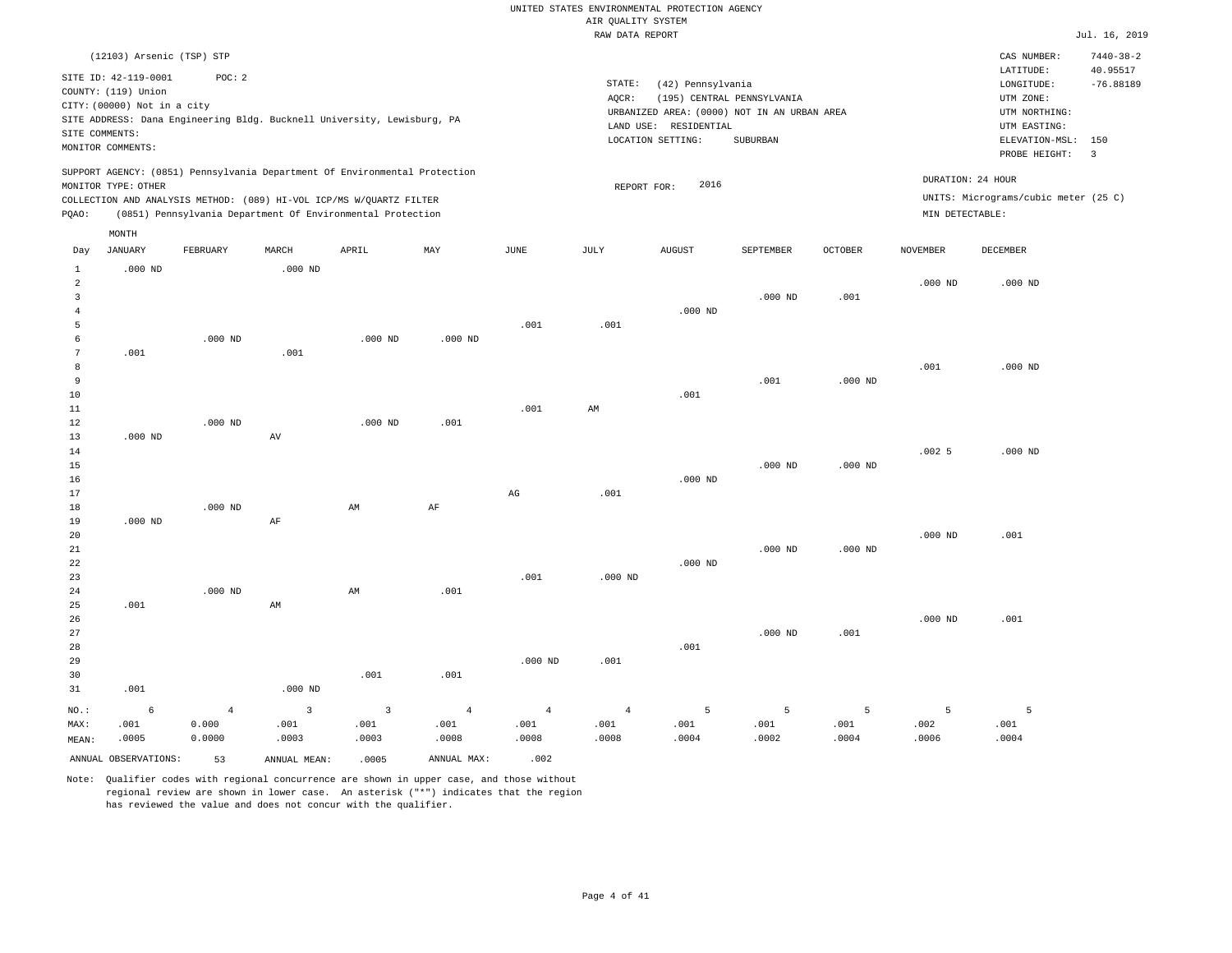|                |                                                                            |          |           |                                                                            |           |           | RAW DATA REPORT |                       |                                                                           |         |          |                                                       | Jul. 16, 2019           |
|----------------|----------------------------------------------------------------------------|----------|-----------|----------------------------------------------------------------------------|-----------|-----------|-----------------|-----------------------|---------------------------------------------------------------------------|---------|----------|-------------------------------------------------------|-------------------------|
|                | (12103) Arsenic (TSP) STP                                                  |          |           |                                                                            |           |           |                 |                       |                                                                           |         |          | CAS NUMBER:                                           | $7440 - 38 - 2$         |
|                | SITE ID: 42-119-0001<br>COUNTY: (119) Union<br>CITY: (00000) Not in a city | POC: 2   |           |                                                                            |           |           | STATE:<br>AQCR: | (42) Pennsylvania     | (195) CENTRAL PENNSYLVANIA<br>URBANIZED AREA: (0000) NOT IN AN URBAN AREA |         |          | LATITUDE:<br>LONGITUDE:<br>UTM ZONE:<br>UTM NORTHING: | 40.95517<br>$-76.88189$ |
|                |                                                                            |          |           | SITE ADDRESS: Dana Engineering Bldg. Bucknell University, Lewisburg, PA    |           |           |                 | LAND USE: RESIDENTIAL |                                                                           |         |          | UTM EASTING:                                          |                         |
|                | SITE COMMENTS:<br>MONITOR COMMENTS:                                        |          |           |                                                                            |           |           |                 | LOCATION SETTING:     | SUBURBAN                                                                  |         |          | ELEVATION-MSL:                                        | 150                     |
|                |                                                                            |          |           |                                                                            |           |           |                 |                       |                                                                           |         |          | PROBE HEIGHT:                                         | $\overline{\mathbf{3}}$ |
|                |                                                                            |          |           | SUPPORT AGENCY: (0851) Pennsylvania Department Of Environmental Protection |           |           |                 |                       |                                                                           |         |          | DURATION: 24 HOUR                                     |                         |
|                | MONITOR TYPE: OTHER                                                        |          |           |                                                                            |           |           |                 | 2017<br>REPORT FOR:   |                                                                           |         |          |                                                       |                         |
|                |                                                                            |          |           | COLLECTION AND ANALYSIS METHOD: (089) HI-VOL ICP/MS W/QUARTZ FILTER        |           |           |                 |                       |                                                                           |         |          | UNITS: Micrograms/cubic meter (25 C)                  |                         |
| PQAO:          |                                                                            |          |           | (0851) Pennsylvania Department Of Environmental Protection                 |           |           |                 |                       |                                                                           |         |          | MIN DETECTABLE: .000087                               |                         |
|                | MONTH                                                                      |          |           |                                                                            |           |           |                 |                       |                                                                           |         |          |                                                       |                         |
| Day            | <b>JANUARY</b>                                                             | FEBRUARY | MARCH     | APRIL                                                                      | MAY       | JUNE      | JULY            | <b>AUGUST</b>         | SEPTEMBER                                                                 | OCTOBER | NOVEMBER | <b>DECEMBER</b>                                       |                         |
| 1              | $.000$ ND                                                                  |          |           | $.000$ ND                                                                  | $.000$ ND |           |                 |                       |                                                                           |         |          |                                                       |                         |
| $\overline{a}$ |                                                                            |          | $.000$ ND |                                                                            |           |           |                 |                       |                                                                           |         |          |                                                       |                         |
| 3              |                                                                            |          |           |                                                                            |           |           |                 |                       |                                                                           |         |          |                                                       |                         |
| 4<br>5         |                                                                            |          |           |                                                                            |           |           |                 |                       |                                                                           |         |          |                                                       |                         |
| 6              |                                                                            | .001     |           |                                                                            |           | $.000$ ND |                 |                       |                                                                           |         |          |                                                       |                         |
| 7              | $.000$ ND                                                                  |          |           | $.000$ ND                                                                  | $.000$ ND |           |                 |                       |                                                                           |         |          |                                                       |                         |
| 8              |                                                                            |          | $.000$ ND |                                                                            |           |           |                 |                       |                                                                           |         |          |                                                       |                         |
| 9              |                                                                            |          |           |                                                                            |           |           |                 |                       |                                                                           |         |          |                                                       |                         |
| 10             |                                                                            |          |           |                                                                            |           |           |                 |                       |                                                                           |         |          |                                                       |                         |
| 11             |                                                                            |          |           |                                                                            |           |           |                 |                       |                                                                           |         |          |                                                       |                         |
| 12             |                                                                            | .001     |           |                                                                            |           | $.000$ ND |                 |                       |                                                                           |         |          |                                                       |                         |
| 13             | $.000$ ND                                                                  |          |           | $.000$ ND                                                                  | $.000$ ND |           |                 |                       |                                                                           |         |          |                                                       |                         |
| 14             |                                                                            |          | $.000$ ND |                                                                            |           |           |                 |                       |                                                                           |         |          |                                                       |                         |
| 15<br>16       |                                                                            |          |           |                                                                            |           |           |                 |                       |                                                                           |         |          |                                                       |                         |
| 17             |                                                                            |          |           |                                                                            |           |           |                 |                       |                                                                           |         |          |                                                       |                         |
| 18             |                                                                            | .001     |           |                                                                            |           | $.000$ ND |                 |                       |                                                                           |         |          |                                                       |                         |
| 19             | $.000$ ND                                                                  |          |           | $.000$ ND                                                                  | $.000$ ND |           |                 |                       |                                                                           |         |          |                                                       |                         |
| 20             |                                                                            |          | $.000$ ND |                                                                            |           |           |                 |                       |                                                                           |         |          |                                                       |                         |
| 21             |                                                                            |          |           |                                                                            |           |           |                 |                       |                                                                           |         |          |                                                       |                         |
| 22             |                                                                            |          |           |                                                                            |           |           |                 |                       |                                                                           |         |          |                                                       |                         |
| 23             |                                                                            |          |           |                                                                            |           |           |                 |                       |                                                                           |         |          |                                                       |                         |
| 24             |                                                                            | .001     |           |                                                                            |           | $.000$ ND |                 |                       |                                                                           |         |          |                                                       |                         |
| 25             | $.000$ ND                                                                  |          |           | $.000$ ND                                                                  | .001      |           |                 |                       |                                                                           |         |          |                                                       |                         |
| 26             |                                                                            |          | $.000$ ND |                                                                            |           |           |                 |                       |                                                                           |         |          |                                                       |                         |

29 30 31 .000 ND NO.: MAX: MEAN: 6 0.000 0.0000 .000 ND .000 ND 4 .001 .0010 5 0.000 0.0000 5 0.000 0.0000 6 .001 .0002 5 0.000 0.0000 0 0 0 0 0 0 ANNUAL OBSERVATIONS:  $31$  ANNUAL MEAN: .0002 ANNUAL MAX: .001

Note: Qualifier codes with regional concurrence are shown in upper case, and those without regional review are shown in lower case. An asterisk ("\*") indicates that the region has reviewed the value and does not concur with the qualifier.

27 28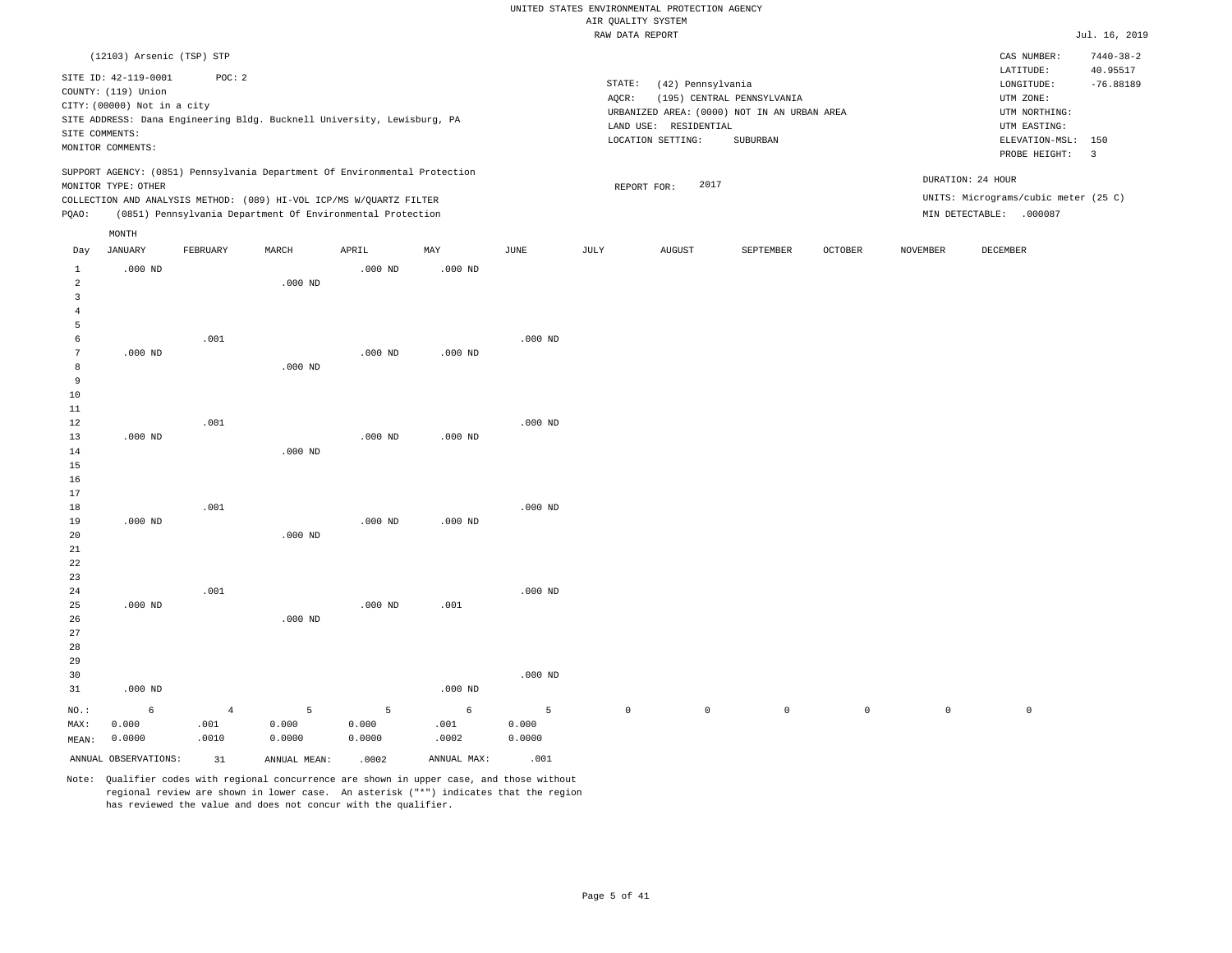|                |                             |           |                                                                            |           |             |             | RAW DATA REPORT |                       |                                             |                |                 |                                     | Jul. 16, 2019           |
|----------------|-----------------------------|-----------|----------------------------------------------------------------------------|-----------|-------------|-------------|-----------------|-----------------------|---------------------------------------------|----------------|-----------------|-------------------------------------|-------------------------|
|                | (12105) Beryllium (TSP) STP |           |                                                                            |           |             |             |                 |                       |                                             |                |                 | CAS NUMBER:                         | $7440 - 41 - 7$         |
|                | SITE ID: 42-119-0001        | POC: 2    |                                                                            |           |             |             |                 |                       |                                             |                |                 | LATITUDE:                           | 40.95517                |
|                | COUNTY: (119) Union         |           |                                                                            |           |             |             | STATE:          | (42) Pennsylvania     |                                             |                |                 | LONGITUDE:                          | $-76.88189$             |
|                | CITY: (00000) Not in a city |           |                                                                            |           |             |             | AQCR:           |                       | (195) CENTRAL PENNSYLVANIA                  |                |                 | UTM ZONE:                           |                         |
|                |                             |           | SITE ADDRESS: Dana Engineering Bldg. Bucknell University, Lewisburg, PA    |           |             |             |                 |                       | URBANIZED AREA: (0000) NOT IN AN URBAN AREA |                |                 | UTM NORTHING:                       |                         |
|                | SITE COMMENTS:              |           |                                                                            |           |             |             |                 | LAND USE: RESIDENTIAL |                                             |                |                 | UTM EASTING:                        |                         |
|                | MONITOR COMMENTS:           |           |                                                                            |           |             |             |                 | LOCATION SETTING:     | SUBURBAN                                    |                |                 | ELEVATION-MSL:                      | 150                     |
|                |                             |           |                                                                            |           |             |             |                 |                       |                                             |                |                 | PROBE HEIGHT:                       | $\overline{\mathbf{3}}$ |
|                |                             |           | SUPPORT AGENCY: (0851) Pennsylvania Department Of Environmental Protection |           |             |             |                 |                       |                                             |                |                 |                                     |                         |
|                | MONITOR TYPE: OTHER         |           |                                                                            |           |             |             | REPORT FOR:     | 2013                  |                                             |                |                 | DURATION: 24 HOUR                   |                         |
|                |                             |           | COLLECTION AND ANALYSIS METHOD: (089) HI-VOL ICP/MS W/QUARTZ FILTER        |           |             |             |                 |                       |                                             |                |                 | UNITS: Nanograms/cubic meter (25 C) |                         |
| PQAO:          |                             |           | (0851) Pennsylvania Department Of Environmental Protection                 |           |             |             |                 |                       |                                             |                | MIN DETECTABLE: |                                     |                         |
|                | MONTH                       |           |                                                                            |           |             |             |                 |                       |                                             |                |                 |                                     |                         |
| Day            | <b>JANUARY</b>              | FEBRUARY  | MARCH                                                                      | APRIL     | MAX         | <b>JUNE</b> | $\mathtt{JULY}$ | <b>AUGUST</b>         | SEPTEMBER                                   | <b>OCTOBER</b> | <b>NOVEMBER</b> | DECEMBER                            |                         |
| $\mathbf{1}$   |                             |           |                                                                            |           |             |             |                 |                       | $.000$ ND                                   | $.000$ ND      |                 |                                     |                         |
| $\overline{2}$ |                             |           |                                                                            |           |             |             |                 | $.000$ ND             |                                             |                |                 |                                     |                         |
| 3              |                             | $.000$ ND |                                                                            |           |             | $.000$ ND   | $.000$ ND       |                       |                                             |                |                 |                                     |                         |
| $\overline{4}$ | $.000$ ND                   |           |                                                                            | $.000$ ND | $.000$ ND   |             |                 |                       |                                             |                |                 |                                     |                         |
| 5              |                             |           | $.000$ ND                                                                  |           |             |             |                 |                       |                                             |                |                 |                                     |                         |
| 6              |                             |           |                                                                            |           |             |             |                 |                       |                                             |                | $.000$ ND       | 1.226                               |                         |
| $\overline{7}$ |                             |           |                                                                            |           |             |             |                 |                       | $.000$ ND                                   | $.000$ ND      |                 |                                     |                         |
| 8              |                             |           |                                                                            |           |             |             |                 | $.000$ ND             |                                             |                |                 |                                     |                         |
| 9              |                             | $.000$ ND |                                                                            |           |             | $.000$ ND   | $.000$ ND       |                       |                                             |                |                 |                                     |                         |
| $10$           | $.000$ ND                   |           |                                                                            | $.000$ ND | $.000$ ND   |             |                 |                       |                                             |                |                 |                                     |                         |
| 11             |                             |           | $.000$ ND                                                                  |           |             |             |                 |                       |                                             |                |                 |                                     |                         |
| 12             |                             |           |                                                                            |           |             |             |                 |                       |                                             |                | $.000$ ND       | $.000$ ND                           |                         |
| 13             |                             |           |                                                                            |           |             |             |                 |                       | $.000$ ND                                   | $.000$ ND      |                 |                                     |                         |
| 14             |                             |           |                                                                            |           |             |             |                 | $.000$ ND             |                                             |                |                 |                                     |                         |
| 15             |                             | $.000$ ND |                                                                            |           |             | $.000$ ND   | $.000$ ND       |                       |                                             |                |                 |                                     |                         |
| 16             | $.000$ ND                   |           |                                                                            | $.000$ ND | $.000$ ND   |             |                 |                       |                                             |                |                 |                                     |                         |
| 17             |                             |           | $.000$ ND                                                                  |           |             |             |                 |                       |                                             |                |                 |                                     |                         |
| 18             |                             |           |                                                                            |           |             |             |                 |                       |                                             |                | $.000$ ND       | $.000$ ND                           |                         |
| 19             |                             |           |                                                                            |           |             |             |                 |                       | $.000$ ND                                   | AF             |                 |                                     |                         |
| 20             |                             |           |                                                                            |           |             |             |                 | $.000$ ND             |                                             |                |                 |                                     |                         |
| 21             |                             | $.000$ ND |                                                                            |           |             | $.000$ ND   | $.000$ ND       |                       |                                             |                |                 |                                     |                         |
| 22<br>23       | $.000$ ND                   |           | $.000$ ND                                                                  | $.000$ ND | $.000$ ND   |             |                 |                       |                                             |                |                 |                                     |                         |
| 24             |                             |           |                                                                            |           |             |             |                 |                       |                                             |                | $.000$ ND       | $.000$ ND                           |                         |
| 25             |                             |           |                                                                            |           |             |             |                 |                       | $.000$ ND                                   | $.000$ ND      |                 |                                     |                         |
| 26             |                             |           |                                                                            |           |             |             |                 | $.000$ ND             |                                             |                |                 |                                     |                         |
| 27             |                             | $.000$ ND |                                                                            |           |             | $.000$ ND   | $.000$ ND       |                       |                                             |                |                 |                                     |                         |
| 28             | $.000$ ND                   |           |                                                                            | $.000$ ND | $.000$ ND   |             |                 |                       |                                             |                |                 |                                     |                         |
| 29             |                             |           | $.000$ ND                                                                  |           |             |             |                 |                       |                                             |                |                 |                                     |                         |
| 30             |                             |           |                                                                            |           |             |             |                 |                       |                                             |                | $.000$ ND       | $.000$ ND                           |                         |
| 31             |                             |           |                                                                            |           |             |             |                 |                       |                                             | AF             |                 |                                     |                         |
|                |                             |           |                                                                            |           |             |             |                 |                       |                                             |                |                 |                                     |                         |
| NO.:           | 5                           | 5         | 5                                                                          | 5         | 5           | 5           | 5               | 5                     | 5                                           | $\overline{4}$ | 5               | 5                                   |                         |
| MAX:           | 0.000                       | 0.000     | 0.000                                                                      | 0.000     | 0.000       | 0.000       | 0.000           | 0.000                 | 0.000                                       | 0.000          | 0.000           | 1.226                               |                         |
| MEAN:          | 0.0000                      | 0.0000    | 0.0000                                                                     | 0.0000    | 0.0000      | 0.0000      | 0.0000          | 0.0000                | 0.0000                                      | 0.0000         | 0.0000          | .2452                               |                         |
|                | ANNUAL OBSERVATIONS:        | 59        | ANNUAL MEAN:                                                               | .0208     | ANNUAL MAX: | 1.226       |                 |                       |                                             |                |                 |                                     |                         |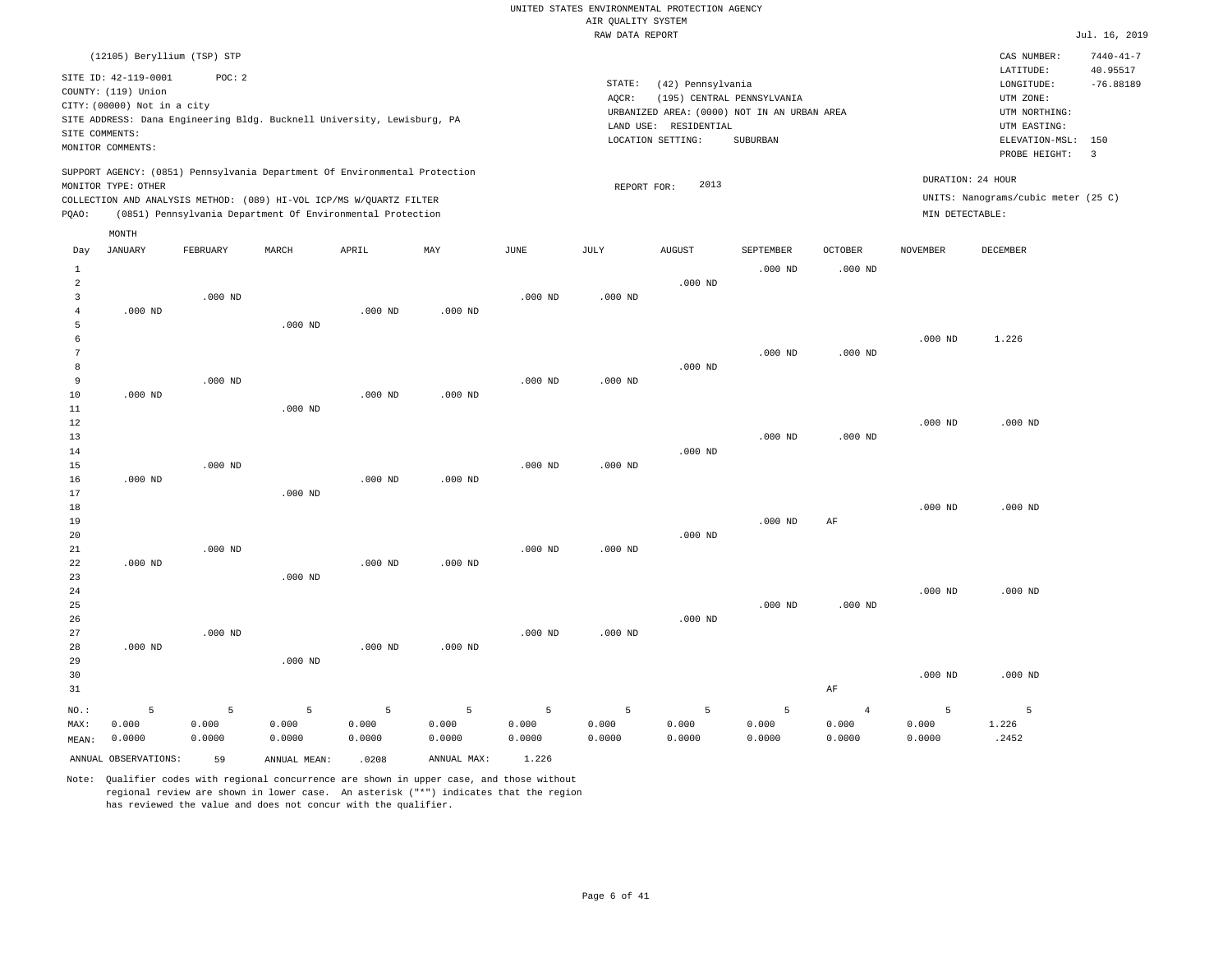|                                       |                                                                                                                   |                         |                                                                                                                                                   |                         |             |             | RAW DATA REPORT |                                                                 |                                                                                       |                |                 |                                                                                                          | Jul. 16, 2019                                    |
|---------------------------------------|-------------------------------------------------------------------------------------------------------------------|-------------------------|---------------------------------------------------------------------------------------------------------------------------------------------------|-------------------------|-------------|-------------|-----------------|-----------------------------------------------------------------|---------------------------------------------------------------------------------------|----------------|-----------------|----------------------------------------------------------------------------------------------------------|--------------------------------------------------|
|                                       | (12105) Beryllium (TSP) STP                                                                                       |                         |                                                                                                                                                   |                         |             |             |                 |                                                                 |                                                                                       |                |                 | CAS NUMBER:                                                                                              | $7440 - 41 - 7$                                  |
|                                       | SITE ID: 42-119-0001<br>COUNTY: (119) Union<br>CITY: (00000) Not in a city<br>SITE COMMENTS:<br>MONITOR COMMENTS: | POC: 2                  | SITE ADDRESS: Dana Engineering Bldg. Bucknell University, Lewisburg, PA                                                                           |                         |             |             | STATE:<br>AQCR: | (42) Pennsylvania<br>LAND USE: RESIDENTIAL<br>LOCATION SETTING: | (195) CENTRAL PENNSYLVANIA<br>URBANIZED AREA: (0000) NOT IN AN URBAN AREA<br>SUBURBAN |                |                 | LATITUDE:<br>LONGITUDE:<br>UTM ZONE:<br>UTM NORTHING:<br>UTM EASTING:<br>ELEVATION-MSL:<br>PROBE HEIGHT: | 40.95517<br>$-76.88189$<br>150<br>$\overline{3}$ |
|                                       | MONITOR TYPE: OTHER                                                                                               |                         | SUPPORT AGENCY: (0851) Pennsylvania Department Of Environmental Protection<br>COLLECTION AND ANALYSIS METHOD: (089) HI-VOL ICP/MS W/QUARTZ FILTER |                         |             |             | REPORT FOR:     | 2014                                                            |                                                                                       |                |                 | DURATION: 24 HOUR<br>UNITS: Nanograms/cubic meter (25 C)                                                 |                                                  |
| PQAO:                                 |                                                                                                                   |                         | (0851) Pennsylvania Department Of Environmental Protection                                                                                        |                         |             |             |                 |                                                                 |                                                                                       |                | MIN DETECTABLE: |                                                                                                          |                                                  |
| Day                                   | MONTH<br><b>JANUARY</b>                                                                                           | <b>FEBRUARY</b>         | MARCH                                                                                                                                             | APRIL                   | MAY         | <b>JUNE</b> | <b>JULY</b>     | <b>AUGUST</b>                                                   | SEPTEMBER                                                                             | <b>OCTOBER</b> | <b>NOVEMBER</b> | DECEMBER                                                                                                 |                                                  |
| 1                                     |                                                                                                                   |                         |                                                                                                                                                   |                         |             |             |                 |                                                                 |                                                                                       |                | $.000$ ND       | $.000$ ND                                                                                                |                                                  |
| $\overline{a}$<br>3<br>$\overline{4}$ |                                                                                                                   | $.000$ ND               |                                                                                                                                                   |                         |             | $.000$ ND   | $.000$ ND       | $.000$ ND                                                       | $.000$ ND                                                                             | $.000$ ND      |                 |                                                                                                          |                                                  |
| 5<br>6                                | $.000$ ND                                                                                                         |                         | $.000$ ND                                                                                                                                         | AF                      | $.000$ ND   |             |                 |                                                                 |                                                                                       |                |                 |                                                                                                          |                                                  |
| 7<br>8<br>9                           |                                                                                                                   |                         |                                                                                                                                                   |                         |             |             |                 | $.000$ ND                                                       | $.000$ ND                                                                             | $.000$ ND      | $.000$ ND       | $.000$ ND                                                                                                |                                                  |
| 10<br>11<br>12                        | $.000$ ND                                                                                                         | $.000$ ND               | $.000$ ND                                                                                                                                         | $.000$ ND               | $.000$ ND   | $.000$ ND   | $.000$ ND       |                                                                 |                                                                                       |                |                 |                                                                                                          |                                                  |
| 13<br>14<br>15                        |                                                                                                                   |                         |                                                                                                                                                   |                         |             |             |                 | $.000$ ND                                                       | $.000$ ND                                                                             | $.000$ ND      | $.000$ ND       | $.000$ ND                                                                                                |                                                  |
| 16<br>17<br>18                        | $.000$ ND                                                                                                         | $.000$ ND               | $.000$ ND                                                                                                                                         | $.000$ ND               | $.000$ ND   | $.000$ ND   | $.000$ ND       |                                                                 |                                                                                       |                |                 |                                                                                                          |                                                  |
| 19<br>20<br>$2\sqrt{1}$               |                                                                                                                   |                         |                                                                                                                                                   |                         |             |             |                 | $.000$ ND                                                       | $.000$ ND                                                                             | $.000$ ND      | $.000$ ND       | $.000$ ND                                                                                                |                                                  |
| 22<br>23<br>24<br>25                  | $.000$ ND                                                                                                         | $.000$ ND               | $.000$ ND                                                                                                                                         | $.000$ ND               | $.000$ ND   | $.000$ ND   | $.000$ ND       |                                                                 |                                                                                       |                | $.000$ ND       | $.000$ ND                                                                                                |                                                  |
| 26<br>27<br>28                        |                                                                                                                   | AM                      |                                                                                                                                                   |                         |             | $.000$ ND   | $.000$ ND       | $.000$ ND                                                       | $.000$ ND                                                                             | $.000$ ND      |                 |                                                                                                          |                                                  |
| 29<br>30<br>31                        | $.000$ ND                                                                                                         |                         | AF                                                                                                                                                | $.000$ ND               | $.000$ ND   |             |                 |                                                                 |                                                                                       |                |                 | $.000$ ND                                                                                                |                                                  |
| NO.:<br>MAX:                          | 5<br>0.000                                                                                                        | $\overline{4}$<br>0.000 | $\overline{4}$<br>0.000                                                                                                                           | $\overline{4}$<br>0.000 | 5<br>0.000  | 5<br>0.000  | 5<br>0.000      | 5<br>0.000                                                      | 5<br>0.000                                                                            | 5<br>0.000     | 5<br>0.000      | 6<br>0.000                                                                                               |                                                  |
| MEAN:                                 | 0.0000                                                                                                            | 0.0000                  | 0.0000                                                                                                                                            | 0.0000                  | 0.0000      | 0.0000      | 0.0000          | 0.0000                                                          | 0.0000                                                                                | 0.0000         | 0.0000          | 0.0000                                                                                                   |                                                  |
|                                       | ANNUAL OBSERVATIONS:                                                                                              | 58                      | ANNUAL MEAN:                                                                                                                                      | 0.0000                  | ANNUAL MAX: | 0.000       |                 |                                                                 |                                                                                       |                |                 |                                                                                                          |                                                  |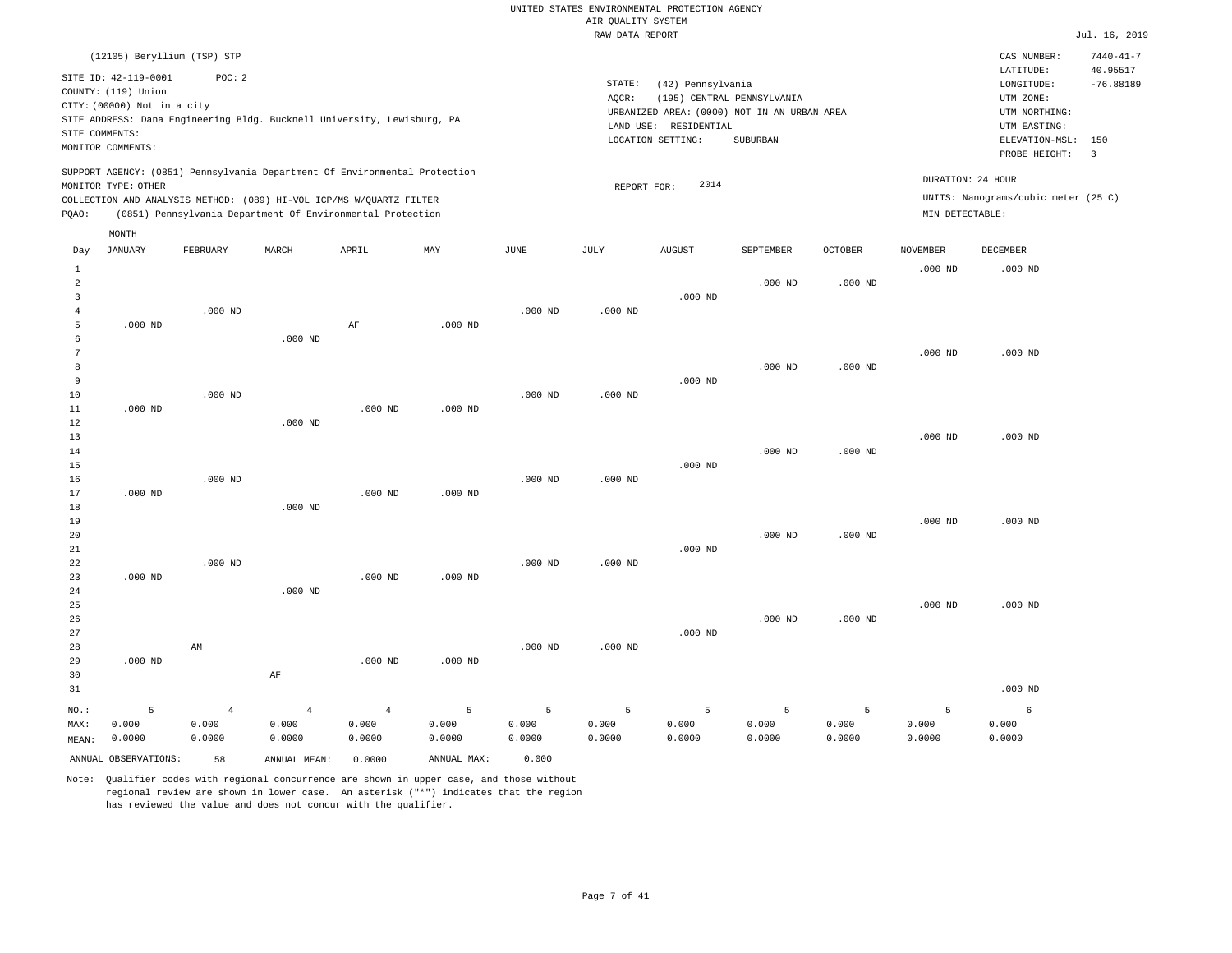|       |                             |                                                                                                                                                                                                                 |           |           |           |           | RAW DATA REPORT |                       |                                             |           |                 |                                                          | Jul. 16, 2019            |
|-------|-----------------------------|-----------------------------------------------------------------------------------------------------------------------------------------------------------------------------------------------------------------|-----------|-----------|-----------|-----------|-----------------|-----------------------|---------------------------------------------|-----------|-----------------|----------------------------------------------------------|--------------------------|
|       |                             | (12105) Beryllium (TSP) STP                                                                                                                                                                                     |           |           |           |           |                 |                       |                                             |           |                 | CAS NUMBER:                                              | $7440 - 41 - 7$          |
|       |                             |                                                                                                                                                                                                                 |           |           |           |           |                 |                       |                                             |           |                 | LATITUDE:                                                | 40.95517                 |
|       | SITE ID: 42-119-0001        | POC:2                                                                                                                                                                                                           |           |           |           |           | STATE:          | (42) Pennsylvania     |                                             |           |                 | LONGITUDE:                                               | $-76.88189$              |
|       | COUNTY: (119) Union         |                                                                                                                                                                                                                 |           |           |           |           | AOCR:           |                       | (195) CENTRAL PENNSYLVANIA                  |           |                 | UTM ZONE:                                                |                          |
|       | CITY: (00000) Not in a city |                                                                                                                                                                                                                 |           |           |           |           |                 |                       | URBANIZED AREA: (0000) NOT IN AN URBAN AREA |           |                 | UTM NORTHING:                                            |                          |
|       |                             | SITE ADDRESS: Dana Engineering Bldg. Bucknell University, Lewisburg, PA                                                                                                                                         |           |           |           |           |                 | LAND USE: RESIDENTIAL |                                             |           |                 | UTM EASTING:                                             |                          |
|       | SITE COMMENTS:              |                                                                                                                                                                                                                 |           |           |           |           |                 | LOCATION SETTING:     | SUBURBAN                                    |           |                 | ELEVATION-MSL:                                           | 150                      |
|       | MONITOR COMMENTS:           |                                                                                                                                                                                                                 |           |           |           |           |                 |                       |                                             |           |                 | PROBE HEIGHT:                                            | $\overline{\phantom{a}}$ |
| POAO: | MONITOR TYPE: OTHER         | SUPPORT AGENCY: (0851) Pennsylvania Department Of Environmental Protection<br>COLLECTION AND ANALYSIS METHOD: (089) HI-VOL ICP/MS W/OUARTZ FILTER<br>(0851) Pennsylvania Department Of Environmental Protection |           |           |           |           | REPORT FOR:     | 2015                  |                                             |           | MIN DETECTABLE: | DURATION: 24 HOUR<br>UNITS: Nanograms/cubic meter (25 C) |                          |
|       | MONTH                       |                                                                                                                                                                                                                 |           |           |           |           |                 |                       |                                             |           |                 |                                                          |                          |
| Day   | JANUARY                     | FEBRUARY                                                                                                                                                                                                        | MARCH     | APRIL     | MAY       | JUNE      | JULY            | <b>AUGUST</b>         | SEPTEMBER                                   | OCTOBER   | <b>NOVEMBER</b> | <b>DECEMBER</b>                                          |                          |
|       |                             |                                                                                                                                                                                                                 | $.000$ ND |           |           |           |                 |                       |                                             |           |                 |                                                          |                          |
|       |                             |                                                                                                                                                                                                                 |           |           |           |           |                 |                       |                                             |           | $.000$ ND       | $.000$ ND                                                |                          |
|       |                             |                                                                                                                                                                                                                 |           |           |           |           |                 |                       | $.000$ ND                                   | $.000$ ND |                 |                                                          |                          |
|       |                             |                                                                                                                                                                                                                 |           |           |           |           |                 | AF                    |                                             |           |                 |                                                          |                          |
|       |                             | $.000$ ND                                                                                                                                                                                                       |           |           |           | $.000$ ND | $.000$ ND       |                       |                                             |           |                 |                                                          |                          |
|       | $.000$ ND                   |                                                                                                                                                                                                                 |           | $.000$ ND | $.000$ ND |           |                 |                       |                                             |           |                 |                                                          |                          |
|       |                             |                                                                                                                                                                                                                 | $.000$ ND |           |           |           |                 |                       |                                             |           |                 |                                                          |                          |
|       |                             |                                                                                                                                                                                                                 |           |           |           |           |                 |                       |                                             |           | $.000$ ND       | $.000$ ND                                                |                          |

| 9  |           |           |           |           |           |           |           |           | $.000$ ND | $.000$ ND |           |           |
|----|-----------|-----------|-----------|-----------|-----------|-----------|-----------|-----------|-----------|-----------|-----------|-----------|
| 10 |           |           |           |           |           |           |           | $.000$ ND |           |           |           |           |
| 11 |           | $.000$ ND |           |           |           | $.000$ ND | $.000$ ND |           |           |           |           |           |
| 12 | $.000$ ND |           |           | $.000$ ND | $.000$ ND |           |           |           |           |           |           |           |
| 13 |           |           | $.000$ ND |           |           |           |           |           |           |           |           |           |
| 14 |           |           |           |           |           |           |           |           |           |           | $.000$ ND | $.000$ ND |
| 15 |           |           |           |           |           |           |           |           | $.000$ ND | $.000$ ND |           |           |

| 16 |           |           |           |           |           |           |           | $.000$ ND |           |           |           |    |  |
|----|-----------|-----------|-----------|-----------|-----------|-----------|-----------|-----------|-----------|-----------|-----------|----|--|
| 17 |           | $.000$ ND |           |           |           | $.000$ ND | $.000$ ND |           |           |           |           |    |  |
| 18 | $.000$ ND |           |           | $.000$ ND | $.000$ ND |           |           |           |           |           |           |    |  |
| 19 |           |           | $.000$ ND |           |           |           |           |           |           |           |           |    |  |
| 20 |           |           |           |           |           |           |           |           |           |           | $.000$ ND | AF |  |
| 21 |           |           |           |           |           |           |           |           | $.000$ ND | $.000$ ND |           |    |  |
| 22 |           |           |           |           |           |           |           | $.000$ ND |           |           |           |    |  |

| 23      |           | $.000$ ND |           |           |           | $.000$ ND | $.000$ ND |                |           |           |       |           |
|---------|-----------|-----------|-----------|-----------|-----------|-----------|-----------|----------------|-----------|-----------|-------|-----------|
| 24      | $.000$ ND |           |           | $.000$ ND | $.000$ ND |           |           |                |           |           |       |           |
| 25      |           |           | $.000$ ND |           |           |           |           |                |           |           |       |           |
| 26      |           |           |           |           |           |           |           |                |           |           | AF    | $.000$ ND |
| 27      |           |           |           |           |           |           |           |                | $.000$ ND | $.000$ ND |       |           |
| 28      |           |           |           |           |           |           |           | $.000$ ND      |           |           |       |           |
| 29      |           |           |           |           |           | $.000$ ND | $.000$ ND |                |           |           |       |           |
| 30      | $.000$ ND |           |           | $.000$ ND | $.000$ ND |           |           |                |           |           |       |           |
| 31      |           |           | $.000$ ND |           |           |           |           |                |           |           |       |           |
| $NO.$ : |           | 4         | 6         | 5         | 5         | 5         | 5         | $\overline{4}$ | 5         | 5         |       |           |
| MAX:    | 0.000     | 0.000     | 0.000     | 0.000     | 0.000     | 0.000     | 0.000     | 0.000          | 0.000     | 0.000     | 0.000 | 0.000     |

| MAX:  | 0.000                | 0.000  | 0.000        | 0.000  | 0.000       | 0.000  | 0.000  | 0.000  | 0.000  | 0.000  | 0.000  | 0.000  |
|-------|----------------------|--------|--------------|--------|-------------|--------|--------|--------|--------|--------|--------|--------|
| MEAN: | 0.0000               | 0.0000 | 0000.        | 0.0000 | 0.0000      | 0.0000 | 0.0000 | 0.0000 | 0.0000 | 0.0000 | 0.0000 | 0.0000 |
|       | ANNUAL OBSERVATIONS: | 57     | ANNUAL MEAN: | 0.0000 | ANNUAL MAX: | 0.000  |        |        |        |        |        |        |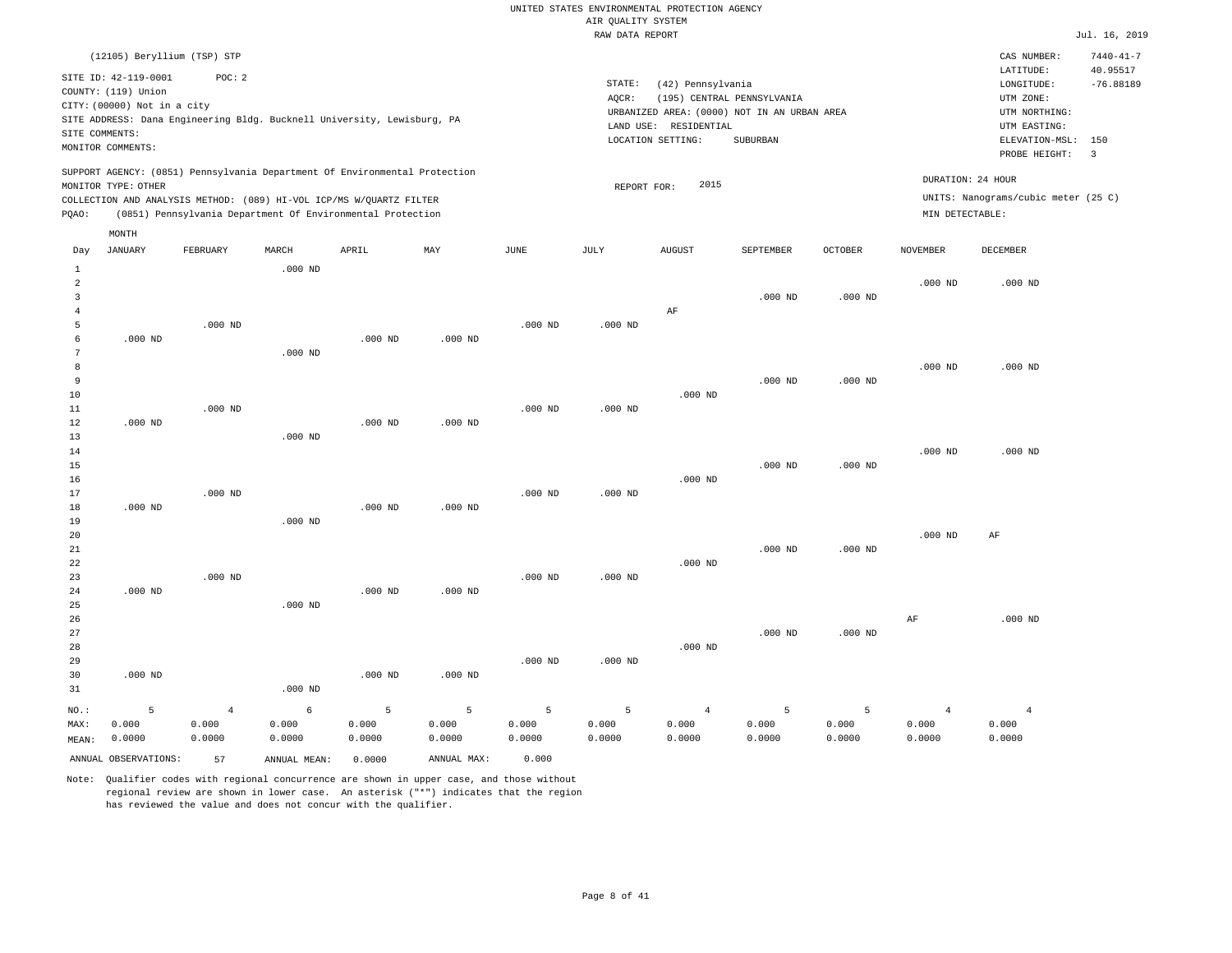|                     |                                                                            |           |                     |                                                                            |           |             | RAW DATA REPORT |                                            |                                                                           |           |                 |                                                 | Jul. 16, 2019               |
|---------------------|----------------------------------------------------------------------------|-----------|---------------------|----------------------------------------------------------------------------|-----------|-------------|-----------------|--------------------------------------------|---------------------------------------------------------------------------|-----------|-----------------|-------------------------------------------------|-----------------------------|
|                     | (12105) Beryllium (TSP) STP                                                |           |                     |                                                                            |           |             |                 |                                            |                                                                           |           |                 | CAS NUMBER:<br>LATITUDE:                        | $7440 - 41 - 7$<br>40.95517 |
|                     | SITE ID: 42-119-0001<br>COUNTY: (119) Union<br>CITY: (00000) Not in a city | POC: 2    |                     | SITE ADDRESS: Dana Engineering Bldg. Bucknell University, Lewisburg, PA    |           |             | STATE:<br>AOCR: | (42) Pennsylvania                          | (195) CENTRAL PENNSYLVANIA<br>URBANIZED AREA: (0000) NOT IN AN URBAN AREA |           |                 | LONGITUDE:<br>UTM ZONE:<br>UTM NORTHING:        | $-76.88189$                 |
|                     | SITE COMMENTS:<br>MONITOR COMMENTS:                                        |           |                     |                                                                            |           |             |                 | LAND USE: RESIDENTIAL<br>LOCATION SETTING: | SUBURBAN                                                                  |           |                 | UTM EASTING:<br>ELEVATION-MSL:<br>PROBE HEIGHT: | 150<br>$\overline{3}$       |
|                     | MONITOR TYPE: OTHER                                                        |           |                     | SUPPORT AGENCY: (0851) Pennsylvania Department Of Environmental Protection |           |             |                 | 2016                                       |                                                                           |           |                 | DURATION: 24 HOUR                               |                             |
|                     |                                                                            |           |                     | COLLECTION AND ANALYSIS METHOD: (089) HI-VOL ICP/MS W/QUARTZ FILTER        |           |             | REPORT FOR:     |                                            |                                                                           |           |                 | UNITS: Nanograms/cubic meter (25 C)             |                             |
| PQAO:               |                                                                            |           |                     | (0851) Pennsylvania Department Of Environmental Protection                 |           |             |                 |                                            |                                                                           |           | MIN DETECTABLE: |                                                 |                             |
| Day                 | MONTH<br><b>JANUARY</b>                                                    | FEBRUARY  | MARCH               | APRIL                                                                      | MAY       | <b>JUNE</b> | JULY            | <b>AUGUST</b>                              | SEPTEMBER                                                                 | OCTOBER   | <b>NOVEMBER</b> | <b>DECEMBER</b>                                 |                             |
| $\mathbf{1}$        | $.000$ ND                                                                  |           | $.000$ ND           |                                                                            |           |             |                 |                                            |                                                                           |           |                 |                                                 |                             |
| $\overline{a}$      |                                                                            |           |                     |                                                                            |           |             |                 |                                            |                                                                           |           | $.000$ ND       | $.000$ ND                                       |                             |
| 3<br>$\overline{4}$ |                                                                            |           |                     |                                                                            |           |             |                 | $.000$ ND                                  | $.000$ ND                                                                 | $.000$ ND |                 |                                                 |                             |
| 5                   |                                                                            |           |                     |                                                                            |           | $.000$ ND   | $.000$ ND       |                                            |                                                                           |           |                 |                                                 |                             |
| 6                   |                                                                            | $.000$ ND |                     | $.000$ ND                                                                  | $.000$ ND |             |                 |                                            |                                                                           |           |                 |                                                 |                             |
| $7\phantom{.0}$     | $.000$ ND                                                                  |           | $.000$ ND           |                                                                            |           |             |                 |                                            |                                                                           |           |                 |                                                 |                             |
| 8                   |                                                                            |           |                     |                                                                            |           |             |                 |                                            |                                                                           |           | $.000$ ND       | $.000$ ND                                       |                             |
| 9                   |                                                                            |           |                     |                                                                            |           |             |                 |                                            | $.000$ ND                                                                 | $.000$ ND |                 |                                                 |                             |
| 10<br>11            |                                                                            |           |                     |                                                                            |           | $.000$ ND   | AM              | $.000$ ND                                  |                                                                           |           |                 |                                                 |                             |
| 12                  |                                                                            | $.000$ ND |                     | $.000$ ND                                                                  | $.000$ ND |             |                 |                                            |                                                                           |           |                 |                                                 |                             |
| 13                  | $.000$ ND                                                                  |           | $\operatorname{AV}$ |                                                                            |           |             |                 |                                            |                                                                           |           |                 |                                                 |                             |
| 14                  |                                                                            |           |                     |                                                                            |           |             |                 |                                            |                                                                           |           | $.000$ ND       | $.000$ ND                                       |                             |
| 15                  |                                                                            |           |                     |                                                                            |           |             |                 |                                            | $.000$ ND                                                                 | $.000$ ND |                 |                                                 |                             |
| 16                  |                                                                            |           |                     |                                                                            |           |             |                 | $.000$ ND                                  |                                                                           |           |                 |                                                 |                             |
| 17<br>18            |                                                                            |           |                     |                                                                            |           | AG          | $.000$ ND       |                                            |                                                                           |           |                 |                                                 |                             |
| 19                  | $.000$ ND                                                                  | $.000$ ND | AF                  | AM                                                                         | $\rm AF$  |             |                 |                                            |                                                                           |           |                 |                                                 |                             |
| 20                  |                                                                            |           |                     |                                                                            |           |             |                 |                                            |                                                                           |           | $.000$ ND       | $.000$ ND                                       |                             |
| 21                  |                                                                            |           |                     |                                                                            |           |             |                 |                                            | $.000$ ND                                                                 | $.000$ ND |                 |                                                 |                             |
| 22                  |                                                                            |           |                     |                                                                            |           |             |                 | $.000$ ND                                  |                                                                           |           |                 |                                                 |                             |
| 23                  |                                                                            |           |                     |                                                                            |           | $.000$ ND   | $.000$ ND       |                                            |                                                                           |           |                 |                                                 |                             |
| 24                  |                                                                            | $.000$ ND |                     | AM                                                                         | $.000$ ND |             |                 |                                            |                                                                           |           |                 |                                                 |                             |
| 25                  | $.000$ ND                                                                  |           | AM                  |                                                                            |           |             |                 |                                            |                                                                           |           |                 |                                                 |                             |
| 26<br>27            |                                                                            |           |                     |                                                                            |           |             |                 |                                            | $.000$ ND                                                                 | $.000$ ND | $.000$ ND       | $.000$ ND                                       |                             |
| 28                  |                                                                            |           |                     |                                                                            |           |             |                 | $.000$ ND                                  |                                                                           |           |                 |                                                 |                             |
| 29                  |                                                                            |           |                     |                                                                            |           | $.000$ ND   | $.000$ ND       |                                            |                                                                           |           |                 |                                                 |                             |
| 30                  |                                                                            |           |                     | $.000$ ND                                                                  | $.000$ ND |             |                 |                                            |                                                                           |           |                 |                                                 |                             |
| 31                  | $.000$ ND                                                                  |           | $.000$ ND           |                                                                            |           |             |                 |                                            |                                                                           |           |                 |                                                 |                             |

NO.: MAX: MEAN: 0.0000 6 0.000 4 0.000 0.0000 3 0.000 0.0000 3 0.000 0.0000 4 0.000 0.0000 4 0.000 0.0000 4 0.000 0.0000 5 0.000 0.0000 5 0.000 0.0000 5 0.000 0.0000 5 0.000 0.0000 5 0.000 0.0000 ANNUAL OBSERVATIONS: 53 ANNUAL MEAN: 0.0000 ANNUAL MAX: 0.000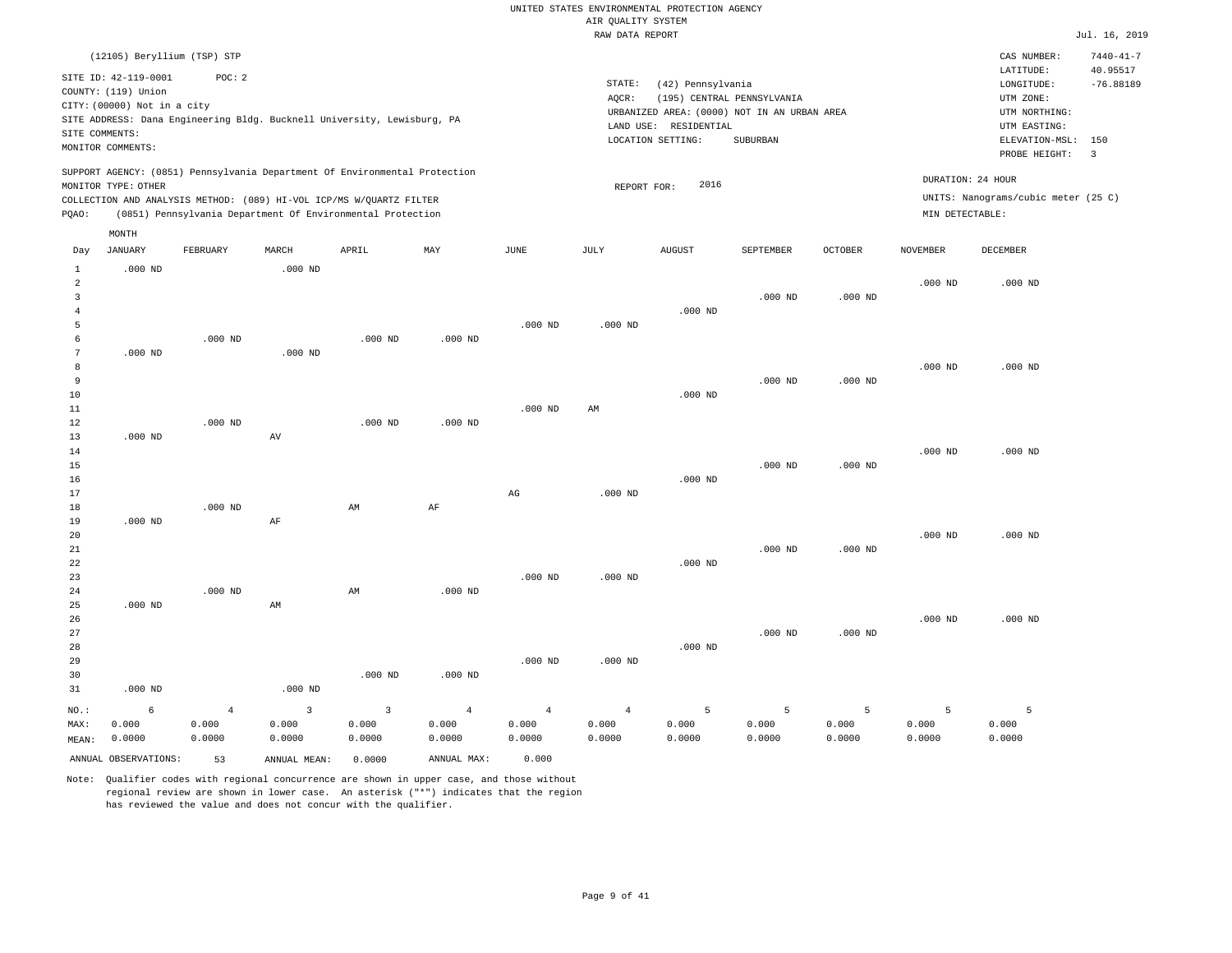|                                                       |                                                                                              |           |                    |                                                                                                                                                                                                                 |           |           | RAW DATA REPORT |                                                                                                                |                                        |                |                 |                                                                                                     | Jul. 16, 2019                  |
|-------------------------------------------------------|----------------------------------------------------------------------------------------------|-----------|--------------------|-----------------------------------------------------------------------------------------------------------------------------------------------------------------------------------------------------------------|-----------|-----------|-----------------|----------------------------------------------------------------------------------------------------------------|----------------------------------------|----------------|-----------------|-----------------------------------------------------------------------------------------------------|--------------------------------|
|                                                       | (12105) Beryllium (TSP) STP                                                                  |           |                    |                                                                                                                                                                                                                 |           |           |                 |                                                                                                                |                                        |                |                 | CAS NUMBER:                                                                                         | $7440 - 41 - 7$                |
|                                                       | SITE ID: 42-119-0001<br>COUNTY: (119) Union<br>CITY: (00000) Not in a city<br>SITE COMMENTS: | POC: 2    |                    | SITE ADDRESS: Dana Engineering Bldg. Bucknell University, Lewisburg, PA                                                                                                                                         |           |           | STATE:<br>AQCR: | (42) Pennsylvania<br>URBANIZED AREA: (0000) NOT IN AN URBAN AREA<br>LAND USE: RESIDENTIAL<br>LOCATION SETTING: | (195) CENTRAL PENNSYLVANIA<br>SUBURBAN |                |                 | LATITUDE:<br>$\texttt{LONGITUDE}$ :<br>UTM ZONE:<br>UTM NORTHING:<br>UTM EASTING:<br>ELEVATION-MSL: | 40.95517<br>$-76.88189$<br>150 |
|                                                       | MONITOR COMMENTS:                                                                            |           |                    |                                                                                                                                                                                                                 |           |           |                 |                                                                                                                |                                        |                |                 | PROBE HEIGHT:                                                                                       | $\overline{\mathbf{3}}$        |
| PQAO:                                                 | MONITOR TYPE: OTHER                                                                          |           |                    | SUPPORT AGENCY: (0851) Pennsylvania Department Of Environmental Protection<br>COLLECTION AND ANALYSIS METHOD: (089) HI-VOL ICP/MS W/QUARTZ FILTER<br>(0851) Pennsylvania Department Of Environmental Protection |           |           |                 | 2017<br>REPORT FOR:                                                                                            |                                        |                |                 | DURATION: 24 HOUR<br>UNITS: Nanograms/cubic meter (25 C)<br>MIN DETECTABLE: .008                    |                                |
| Day                                                   | MONTH<br>JANUARY                                                                             | FEBRUARY  | MARCH              | APRIL                                                                                                                                                                                                           | MAY       | JUNE      | JULY            | <b>AUGUST</b>                                                                                                  | SEPTEMBER                              | <b>OCTOBER</b> | <b>NOVEMBER</b> | DECEMBER                                                                                            |                                |
| $\mathbf{1}$<br>$\overline{a}$<br>3<br>$\overline{4}$ | $.000$ ND                                                                                    |           | $.000$ ND          | $.000$ ND                                                                                                                                                                                                       | $.000$ ND |           |                 |                                                                                                                |                                        |                |                 |                                                                                                     |                                |
| 5<br>6<br>7<br>8<br>9                                 | $.000$ ND                                                                                    | $.000$ ND | $.000$ ND          | $.000$ ND                                                                                                                                                                                                       | $.000$ ND | $.000$ ND |                 |                                                                                                                |                                        |                |                 |                                                                                                     |                                |
| 10<br>11<br>12<br>13<br>14                            | $.000$ ND                                                                                    | $.000$ ND | $.000$ ND          | $.000$ ND                                                                                                                                                                                                       | $.000$ ND | $.000$ ND |                 |                                                                                                                |                                        |                |                 |                                                                                                     |                                |
| 15<br>16<br>17<br>18<br>19                            | $.000$ ND                                                                                    | $.000$ ND |                    | $.000$ ND                                                                                                                                                                                                       | $.000$ ND | $.000$ ND |                 |                                                                                                                |                                        |                |                 |                                                                                                     |                                |
| 20<br>21<br>22<br>23<br>24                            |                                                                                              | $.000$ ND | $.000$ ND          |                                                                                                                                                                                                                 |           | $.000$ ND |                 |                                                                                                                |                                        |                |                 |                                                                                                     |                                |
| 25<br>26                                              | $.000$ ND                                                                                    |           | .000 <sub>ND</sub> | $.000$ ND                                                                                                                                                                                                       | $.000$ ND |           |                 |                                                                                                                |                                        |                |                 |                                                                                                     |                                |

Note: Qualifier codes with regional concurrence are shown in upper case, and those without regional review are shown in lower case. An asterisk ("\*") indicates that the region has reviewed the value and does not concur with the qualifier.

5 0.000 0.0000

ANNUAL OBSERVATIONS: 31 ANNUAL MEAN: 0.0000 ANNUAL MAX: 0.000

.000 ND

6 0.000 0.0000

5 0.000 0.0000

.000 ND

5 0.000 0.0000

NO.: MAX: MEAN: .000 ND

6 0.000 0.0000

4 0.000 0.0000

0 0 0 0 0 0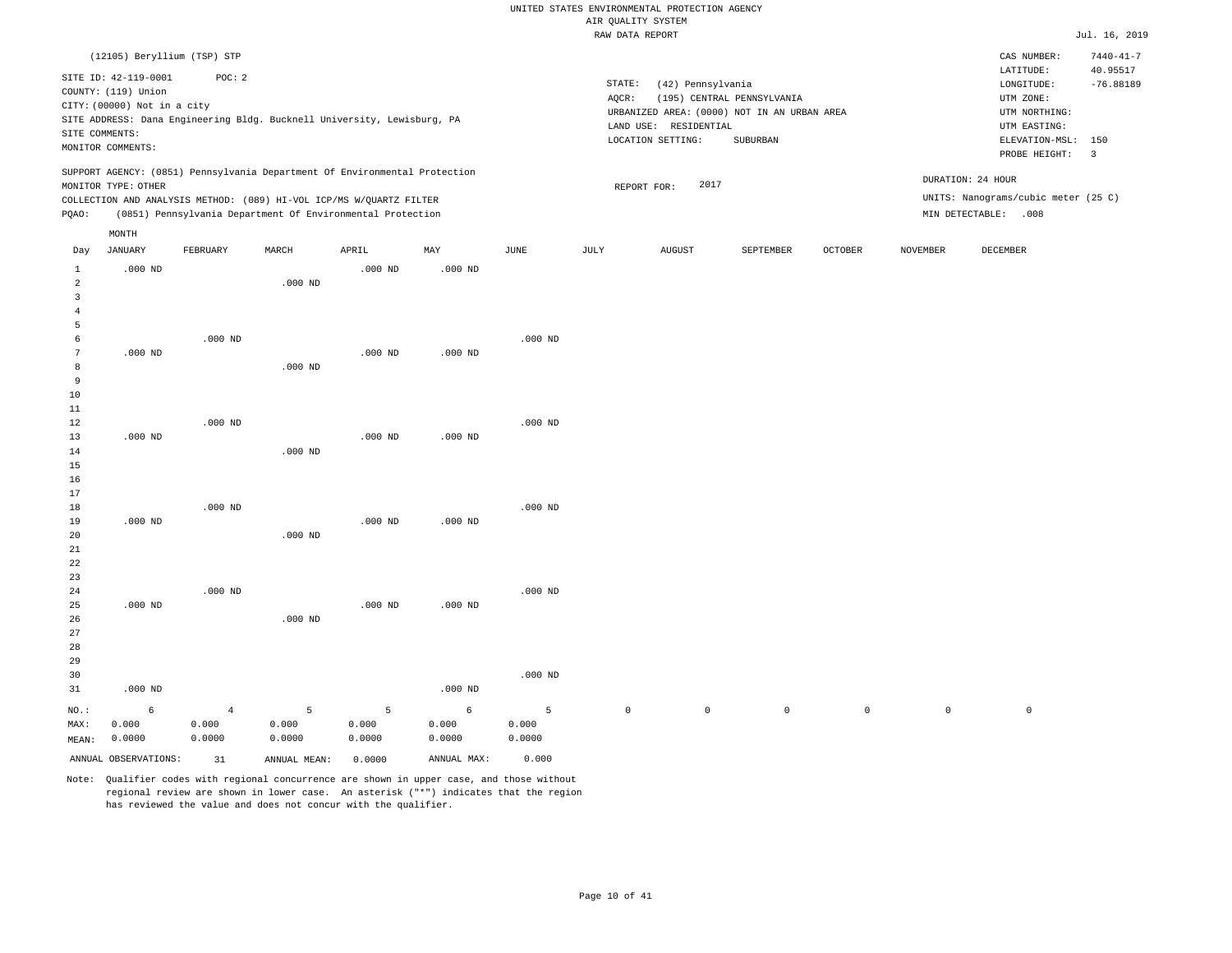|                     |                                                                                                                   |           |              |                                                                                                                                   |                |             | RAW DATA REPORT |                                                                 |                                                                                       |                    |                 |                                                                                                              | Jul. 16, 2019                             |
|---------------------|-------------------------------------------------------------------------------------------------------------------|-----------|--------------|-----------------------------------------------------------------------------------------------------------------------------------|----------------|-------------|-----------------|-----------------------------------------------------------------|---------------------------------------------------------------------------------------|--------------------|-----------------|--------------------------------------------------------------------------------------------------------------|-------------------------------------------|
|                     | (12110) Cadmium (TSP) STP                                                                                         |           |              |                                                                                                                                   |                |             |                 |                                                                 |                                                                                       |                    |                 | CAS NUMBER:                                                                                                  | $7440 - 43 - 9$                           |
|                     | SITE ID: 42-119-0001<br>COUNTY: (119) Union<br>CITY: (00000) Not in a city<br>SITE COMMENTS:<br>MONITOR COMMENTS: | POC: 2    |              | SITE ADDRESS: Dana Engineering Bldg. Bucknell University, Lewisburg, PA                                                           |                |             | STATE:<br>AQCR: | (42) Pennsylvania<br>LAND USE: RESIDENTIAL<br>LOCATION SETTING: | (195) CENTRAL PENNSYLVANIA<br>URBANIZED AREA: (0000) NOT IN AN URBAN AREA<br>SUBURBAN |                    |                 | LATITUDE:<br>LONGITUDE:<br>UTM ZONE:<br>UTM NORTHING:<br>UTM EASTING:<br>ELEVATION-MSL: 150<br>PROBE HEIGHT: | 40.95517<br>$-76.88189$<br>$\overline{3}$ |
|                     |                                                                                                                   |           |              | SUPPORT AGENCY: (0851) Pennsylvania Department Of Environmental Protection                                                        |                |             |                 |                                                                 |                                                                                       |                    |                 | DURATION: 24 HOUR                                                                                            |                                           |
|                     | MONITOR TYPE: OTHER                                                                                               |           |              |                                                                                                                                   |                |             | REPORT FOR:     | 2013                                                            |                                                                                       |                    |                 | UNITS: Micrograms/cubic meter (25 C)                                                                         |                                           |
| PQAO:               |                                                                                                                   |           |              | COLLECTION AND ANALYSIS METHOD: (089) HI-VOL ICP/MS W/QUARTZ FILTER<br>(0851) Pennsylvania Department Of Environmental Protection |                |             |                 |                                                                 |                                                                                       |                    | MIN DETECTABLE: |                                                                                                              |                                           |
|                     |                                                                                                                   |           |              |                                                                                                                                   |                |             |                 |                                                                 |                                                                                       |                    |                 |                                                                                                              |                                           |
|                     | MONTH                                                                                                             |           |              |                                                                                                                                   |                |             |                 |                                                                 |                                                                                       |                    |                 |                                                                                                              |                                           |
| Day                 | <b>JANUARY</b>                                                                                                    | FEBRUARY  | MARCH        | APRIL                                                                                                                             | MAY            | <b>JUNE</b> | <b>JULY</b>     | <b>AUGUST</b>                                                   | SEPTEMBER                                                                             | <b>OCTOBER</b>     | <b>NOVEMBER</b> | DECEMBER                                                                                                     |                                           |
| $\mathbf{1}$        |                                                                                                                   |           |              |                                                                                                                                   |                |             |                 |                                                                 | $.000$ ND                                                                             | .000               |                 |                                                                                                              |                                           |
| $\overline{a}$<br>3 |                                                                                                                   | $.000$ ND |              |                                                                                                                                   |                | $.000$ ND   | $.000$ ND       | $.000$ ND                                                       |                                                                                       |                    |                 |                                                                                                              |                                           |
| $\overline{4}$      | $.000$ ND                                                                                                         |           |              | $.000$ ND                                                                                                                         | $.000$ ND      |             |                 |                                                                 |                                                                                       |                    |                 |                                                                                                              |                                           |
| 5                   |                                                                                                                   |           | $.000$ ND    |                                                                                                                                   |                |             |                 |                                                                 |                                                                                       |                    |                 |                                                                                                              |                                           |
| 6                   |                                                                                                                   |           |              |                                                                                                                                   |                |             |                 |                                                                 |                                                                                       |                    | .000            | $.000$ ND                                                                                                    |                                           |
| 7                   |                                                                                                                   |           |              |                                                                                                                                   |                |             |                 |                                                                 | $.000$ ND                                                                             | $.000$ ND          |                 |                                                                                                              |                                           |
| 8                   |                                                                                                                   |           |              |                                                                                                                                   |                |             |                 | $.000$ ND                                                       |                                                                                       |                    |                 |                                                                                                              |                                           |
| 9                   |                                                                                                                   | $.000$ ND |              |                                                                                                                                   |                | .000        | $.000$ ND       |                                                                 |                                                                                       |                    |                 |                                                                                                              |                                           |
| 10                  | $.000$ ND                                                                                                         |           |              | $.000$ ND                                                                                                                         | .000           |             |                 |                                                                 |                                                                                       |                    |                 |                                                                                                              |                                           |
| 11                  |                                                                                                                   |           | $.000$ ND    |                                                                                                                                   |                |             |                 |                                                                 |                                                                                       |                    |                 |                                                                                                              |                                           |
| $1\,2$              |                                                                                                                   |           |              |                                                                                                                                   |                |             |                 |                                                                 |                                                                                       |                    | $.000$ ND       | .000                                                                                                         |                                           |
| 13                  |                                                                                                                   |           |              |                                                                                                                                   |                |             |                 |                                                                 | $.000$ ND                                                                             | .000 <sub>ND</sub> |                 |                                                                                                              |                                           |
| 14                  |                                                                                                                   |           |              |                                                                                                                                   |                |             |                 | $.000$ ND                                                       |                                                                                       |                    |                 |                                                                                                              |                                           |
| 15                  |                                                                                                                   | $.000$ ND |              |                                                                                                                                   |                | $.000$ ND   | $.000$ ND       |                                                                 |                                                                                       |                    |                 |                                                                                                              |                                           |
| 16                  | $.000$ ND                                                                                                         |           |              | .000                                                                                                                              | .000           |             |                 |                                                                 |                                                                                       |                    |                 |                                                                                                              |                                           |
| 17                  |                                                                                                                   |           | $.000$ ND    |                                                                                                                                   |                |             |                 |                                                                 |                                                                                       |                    |                 |                                                                                                              |                                           |
| 18                  |                                                                                                                   |           |              |                                                                                                                                   |                |             |                 |                                                                 |                                                                                       |                    | $.000$ ND       | .000                                                                                                         |                                           |
| 19                  |                                                                                                                   |           |              |                                                                                                                                   |                |             |                 |                                                                 | $.000$ ND                                                                             | AF                 |                 |                                                                                                              |                                           |
| 20                  |                                                                                                                   |           |              |                                                                                                                                   |                |             |                 | $.000$ ND                                                       |                                                                                       |                    |                 |                                                                                                              |                                           |
| 21<br>22            | .000                                                                                                              | $.000$ ND |              | $.000$ ND                                                                                                                         | $.000$ ND      | $.000$ ND   | $.000$ ND       |                                                                 |                                                                                       |                    |                 |                                                                                                              |                                           |
| 23                  |                                                                                                                   |           | $.000$ ND    |                                                                                                                                   |                |             |                 |                                                                 |                                                                                       |                    |                 |                                                                                                              |                                           |
| 24                  |                                                                                                                   |           |              |                                                                                                                                   |                |             |                 |                                                                 |                                                                                       |                    | $.000$ ND       | .000                                                                                                         |                                           |
| 25                  |                                                                                                                   |           |              |                                                                                                                                   |                |             |                 |                                                                 | $.000$ ND                                                                             | $.000$ ND          |                 |                                                                                                              |                                           |
| 26                  |                                                                                                                   |           |              |                                                                                                                                   |                |             |                 | $.000$ ND                                                       |                                                                                       |                    |                 |                                                                                                              |                                           |
| 27                  |                                                                                                                   | $.000$ ND |              |                                                                                                                                   |                | $.000$ ND   | $.000$ ND       |                                                                 |                                                                                       |                    |                 |                                                                                                              |                                           |
| 28                  | $.000$ ND                                                                                                         |           |              | $.000$ ND                                                                                                                         | $.000$ ND      |             |                 |                                                                 |                                                                                       |                    |                 |                                                                                                              |                                           |
| 29                  |                                                                                                                   |           | $.000$ ND    |                                                                                                                                   |                |             |                 |                                                                 |                                                                                       |                    |                 |                                                                                                              |                                           |
| 30                  |                                                                                                                   |           |              |                                                                                                                                   |                |             |                 |                                                                 |                                                                                       |                    | $.000$ ND       | $.000$ ND                                                                                                    |                                           |
| 31                  |                                                                                                                   |           |              |                                                                                                                                   |                |             |                 |                                                                 |                                                                                       | $\rm AF$           |                 |                                                                                                              |                                           |
| NO.:                | 5                                                                                                                 | 5         | 5            | 5                                                                                                                                 | $\overline{5}$ | 5           | 5               | 5                                                               | 5                                                                                     | $\overline{4}$     | 5               | 5                                                                                                            |                                           |
| MAX:                | 0.000                                                                                                             | 0.000     | 0.000        | 0.000                                                                                                                             | 0.000          | 0.000       | 0.000           | 0.000                                                           | 0.000                                                                                 | 0.000              | 0.000           | 0.000                                                                                                        |                                           |
| MEAN:               | 0.0000                                                                                                            | 0.0000    | 0.0000       | 0.0000                                                                                                                            | 0.0000         | 0.0000      | 0.0000          | 0.0000                                                          | 0.0000                                                                                | 0.0000             | 0.0000          | 0.0000                                                                                                       |                                           |
|                     | ANNUAL OBSERVATIONS:                                                                                              | 59        | ANNUAL MEAN: | 0.0000                                                                                                                            | ANNUAL MAX:    | 0.000       |                 |                                                                 |                                                                                       |                    |                 |                                                                                                              |                                           |
|                     |                                                                                                                   |           |              |                                                                                                                                   |                |             |                 |                                                                 |                                                                                       |                    |                 |                                                                                                              |                                           |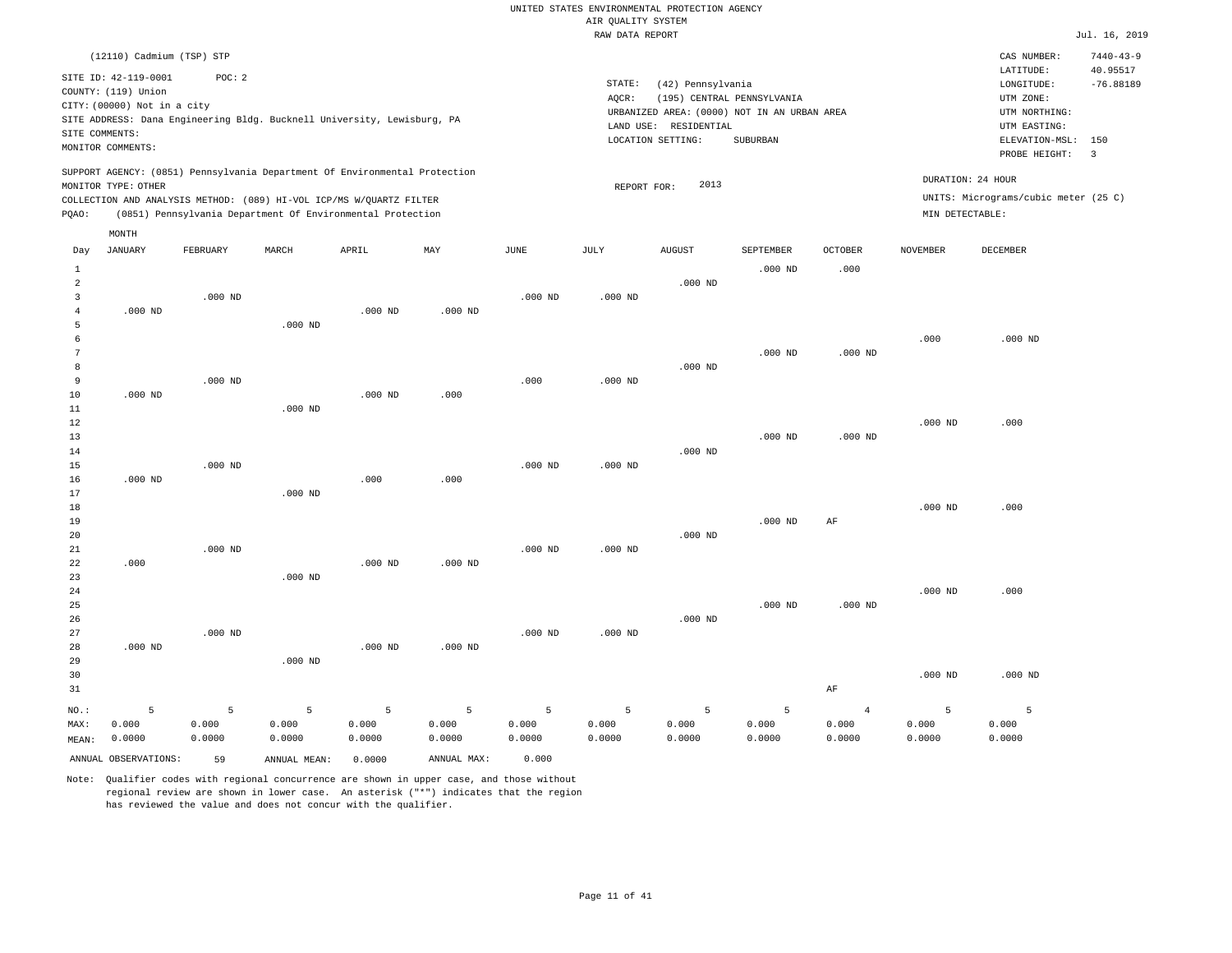|                                                           |                                                                                                                   |                                   |                                                                                                                                                                                                                 |                                   |                      |                      |                      |                                                                                                                                              |                                   |                      |                                      |                                                                                                              | .                            |
|-----------------------------------------------------------|-------------------------------------------------------------------------------------------------------------------|-----------------------------------|-----------------------------------------------------------------------------------------------------------------------------------------------------------------------------------------------------------------|-----------------------------------|----------------------|----------------------|----------------------|----------------------------------------------------------------------------------------------------------------------------------------------|-----------------------------------|----------------------|--------------------------------------|--------------------------------------------------------------------------------------------------------------|------------------------------|
|                                                           | (12110) Cadmium (TSP) STP                                                                                         |                                   |                                                                                                                                                                                                                 |                                   |                      |                      |                      |                                                                                                                                              |                                   |                      |                                      | CAS NUMBER:                                                                                                  | $7440 - 43 - 9$              |
|                                                           | SITE ID: 42-119-0001<br>COUNTY: (119) Union<br>CITY: (00000) Not in a city<br>SITE COMMENTS:<br>MONITOR COMMENTS: | POC: 2                            | SITE ADDRESS: Dana Engineering Bldg. Bucknell University, Lewisburg, PA                                                                                                                                         |                                   |                      |                      | STATE:<br>AQCR:      | (42) Pennsylvania<br>(195) CENTRAL PENNSYLVANIA<br>URBANIZED AREA: (0000) NOT IN AN URBAN AREA<br>LAND USE: RESIDENTIAL<br>LOCATION SETTING: | SUBURBAN                          |                      |                                      | LATITUDE:<br>LONGITUDE:<br>UTM ZONE:<br>UTM NORTHING:<br>UTM EASTING:<br>ELEVATION-MSL: 150<br>PROBE HEIGHT: | 40.95517<br>$-76.88189$<br>3 |
| PQAO:                                                     | MONITOR TYPE: OTHER                                                                                               |                                   | SUPPORT AGENCY: (0851) Pennsylvania Department Of Environmental Protection<br>COLLECTION AND ANALYSIS METHOD: (089) HI-VOL ICP/MS W/QUARTZ FILTER<br>(0851) Pennsylvania Department Of Environmental Protection |                                   |                      |                      | REPORT FOR:          | 2014                                                                                                                                         |                                   |                      | DURATION: 24 HOUR<br>MIN DETECTABLE: | UNITS: Micrograms/cubic meter (25 C)                                                                         |                              |
|                                                           | MONTH                                                                                                             |                                   |                                                                                                                                                                                                                 |                                   |                      |                      |                      |                                                                                                                                              |                                   |                      |                                      |                                                                                                              |                              |
| Day                                                       | <b>JANUARY</b>                                                                                                    | FEBRUARY                          | MARCH                                                                                                                                                                                                           | APRIL                             | MAY                  | JUNE                 | JULY                 | <b>AUGUST</b>                                                                                                                                | SEPTEMBER                         | <b>OCTOBER</b>       | <b>NOVEMBER</b>                      | <b>DECEMBER</b>                                                                                              |                              |
| $\mathbf{1}$<br>$\overline{a}$<br>$\overline{\mathbf{3}}$ |                                                                                                                   |                                   |                                                                                                                                                                                                                 |                                   |                      |                      |                      | $.000$ ND                                                                                                                                    | $.000$ ND                         | .000                 | $.000$ ND                            | .000                                                                                                         |                              |
| $\overline{4}$<br>5<br>6                                  | $.000$ ND                                                                                                         | $.000$ ND                         | $.000$ ND                                                                                                                                                                                                       | AF                                | $.000$ ND            | $.000$ ND            | $.000$ ND            |                                                                                                                                              |                                   |                      |                                      |                                                                                                              |                              |
| $7\phantom{.0}$<br>8<br>9                                 |                                                                                                                   |                                   |                                                                                                                                                                                                                 |                                   |                      |                      |                      | $.000$ ND                                                                                                                                    | $.000$ ND                         | $.000$ ND            | $.000$ ND                            | $.000$ ND                                                                                                    |                              |
| 10<br>11<br>$1\,2$                                        | $.000$ ND                                                                                                         | $.000$ ND                         | .000                                                                                                                                                                                                            | $.000$ ND                         | $.000$ ND            | $.000$ ND            | $.000$ ND            |                                                                                                                                              |                                   |                      |                                      |                                                                                                              |                              |
| 13<br>14<br>15                                            |                                                                                                                   |                                   |                                                                                                                                                                                                                 |                                   |                      |                      |                      | $.000$ ND                                                                                                                                    | $.000$ ND                         | $.000$ ND            | $.000$ ND                            | $.000$ ND                                                                                                    |                              |
| 16<br>17<br>18                                            | .000                                                                                                              | .000                              | $.000$ ND                                                                                                                                                                                                       | $.000$ ND                         | $.000$ ND            | $.000$ ND            | $.000$ ND            |                                                                                                                                              |                                   |                      |                                      |                                                                                                              |                              |
| 19<br>20<br>21                                            |                                                                                                                   |                                   |                                                                                                                                                                                                                 |                                   |                      |                      |                      | $.000$ ND                                                                                                                                    | $.000$ ND                         | $.000$ ND            | $.000$ ND                            | $.000$ ND                                                                                                    |                              |
| 22<br>23<br>24<br>25                                      | $.000$ ND                                                                                                         | $.000$ ND                         | $.000$ ND                                                                                                                                                                                                       | $.000$ ND                         | .000                 | $.000$ ND            | $.000$ ND            |                                                                                                                                              |                                   |                      | $.000$ ND                            | $.000$ ND                                                                                                    |                              |
| 26<br>27<br>28                                            |                                                                                                                   | AM                                |                                                                                                                                                                                                                 |                                   |                      | .000                 | $.000$ ND            | $.000$ ND                                                                                                                                    | $.000$ ND                         | $.000$ ND            |                                      |                                                                                                              |                              |
| 29<br>30<br>31                                            | $.000$ ND                                                                                                         |                                   | $\rm AF$                                                                                                                                                                                                        | $.000$ ND                         | $.000$ ND            |                      |                      |                                                                                                                                              |                                   |                      |                                      | $.000$ ND                                                                                                    |                              |
| NO.:<br>MAX:<br>MEAN:                                     | 5<br>0.000<br>0.0000                                                                                              | $\overline{4}$<br>0.000<br>0.0000 | $\overline{4}$<br>0.000<br>0.0000                                                                                                                                                                               | $\overline{4}$<br>0.000<br>0.0000 | 5<br>0.000<br>0.0000 | 5<br>0.000<br>0.0000 | 5<br>0.000<br>0.0000 | 5<br>0.000<br>0.0000                                                                                                                         | $\overline{5}$<br>0.000<br>0.0000 | 5<br>0.000<br>0.0000 | 5<br>0.000<br>0.0000                 | 6<br>0.000<br>0.0000                                                                                         |                              |
|                                                           | ANNUAL OBSERVATIONS:                                                                                              | 58                                | ANNUAL MEAN:                                                                                                                                                                                                    | 0.0000                            | ANNUAL MAX:          | 0.000                |                      |                                                                                                                                              |                                   |                      |                                      |                                                                                                              |                              |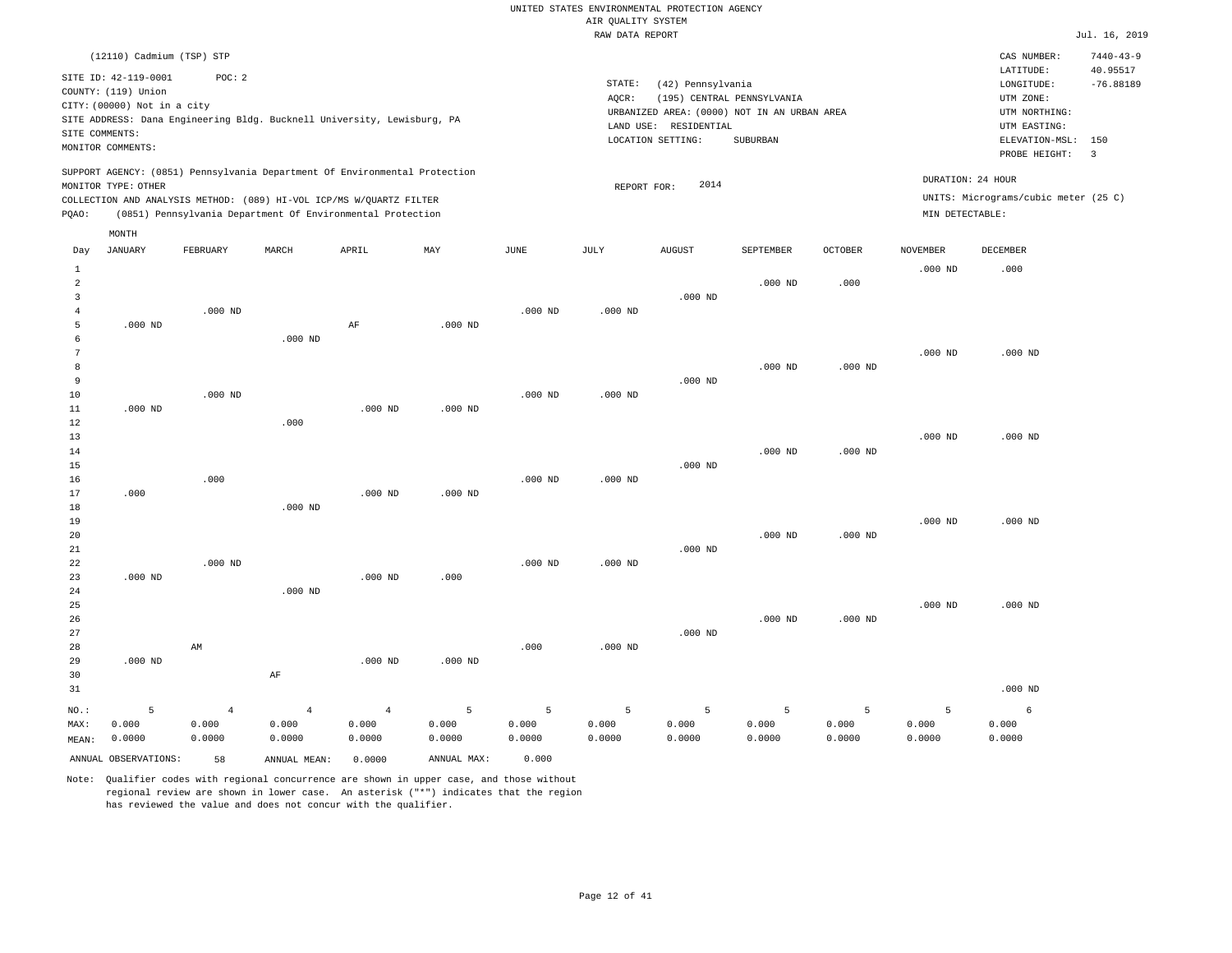|       | (12110) Cadmium (TSP) STP                                                                         |          |       |                                                            |     |      |       |                             |                                                                           |                |                   | CAS NUMBER:                          | $7440 - 43 - 9$ |
|-------|---------------------------------------------------------------------------------------------------|----------|-------|------------------------------------------------------------|-----|------|-------|-----------------------------|---------------------------------------------------------------------------|----------------|-------------------|--------------------------------------|-----------------|
|       | SITE ID: 42-119-0001                                                                              | POC:2    |       |                                                            |     |      |       |                             |                                                                           |                |                   | LATITUDE:                            | 40.95517        |
|       | COUNTY: (119) Union                                                                               |          |       |                                                            |     |      |       | STATE:<br>(42) Pennsylvania |                                                                           |                |                   | LONGITUDE:<br>UTM ZONE:              | $-76.88189$     |
|       | CITY: (00000) Not in a city                                                                       |          |       |                                                            |     |      | AOCR: |                             | (195) CENTRAL PENNSYLVANIA<br>URBANIZED AREA: (0000) NOT IN AN URBAN AREA |                |                   | UTM NORTHING:                        |                 |
|       | SITE ADDRESS: Dana Engineering Bldg. Bucknell University, Lewisburg, PA                           |          |       |                                                            |     |      |       | RESIDENTIAL<br>LAND USE:    |                                                                           |                |                   | UTM EASTING:                         |                 |
|       | SITE COMMENTS:<br>MONITOR COMMENTS:                                                               |          |       |                                                            |     |      |       | LOCATION SETTING:           | SUBURBAN                                                                  |                |                   | ELEVATION-MSL: 150                   |                 |
|       |                                                                                                   |          |       |                                                            |     |      |       |                             |                                                                           |                |                   | PROBE HEIGHT:                        |                 |
|       | SUPPORT AGENCY: (0851) Pennsylvania Department Of Environmental Protection<br>MONITOR TYPE: OTHER |          |       |                                                            |     |      |       | REPORT FOR:                 | 2015                                                                      |                | DURATION: 24 HOUR |                                      |                 |
|       | COLLECTION AND ANALYSIS METHOD: (089) HI-VOL ICP/MS W/QUARTZ FILTER                               |          |       |                                                            |     |      |       |                             |                                                                           |                |                   | UNITS: Micrograms/cubic meter (25 C) |                 |
| POAO: |                                                                                                   |          |       | (0851) Pennsylvania Department Of Environmental Protection |     |      |       |                             |                                                                           |                | MIN DETECTABLE:   |                                      |                 |
|       | MONTH                                                                                             |          |       |                                                            |     |      |       |                             |                                                                           |                |                   |                                      |                 |
| Day   | JANUARY                                                                                           | FEBRUARY | MARCH | APRIL                                                      | MAY | JUNE | JULY  | <b>AUGUST</b>               | SEPTEMBER                                                                 | <b>OCTOBER</b> | NOVEMBER          | DECEMBER                             |                 |

| MEAN:        | .0004     | 0.0000         | 0.0000     | 0.0000    | 0.0000    | 0.0000    | 0.0000    | 0.0000         | 0.0000    | 0.0000    | 0.0000         | 0.0000         |
|--------------|-----------|----------------|------------|-----------|-----------|-----------|-----------|----------------|-----------|-----------|----------------|----------------|
| MAX:         | .002      | 0.000          | 0.000      | 0.000     | 0.000     | 0.000     | 0.000     | 0.000          | 0.000     | 0.000     | 0.000          | 0.000          |
| $NO.$ :      | 5         | $\overline{4}$ | $\epsilon$ | 5         | 5         | 5         | 5         | $\overline{4}$ | 5         | 5         | $\overline{4}$ | $\overline{4}$ |
| 31           |           |                | $.000$ ND  |           |           |           |           |                |           |           |                |                |
| 30           | $.000$ ND |                |            | $.000$ ND | $.000$ ND |           |           |                |           |           |                |                |
| 29           |           |                |            |           |           | $.000$ ND | $.000$ ND |                |           |           |                |                |
| 28           |           |                |            |           |           |           |           | $.000$ ND      |           |           |                |                |
| 27           |           |                |            |           |           |           |           |                | $.000$ ND | $.000$ ND |                |                |
| 26           |           |                |            |           |           |           |           |                |           |           | $\rm AF$       | $.000$ ND      |
| 25           |           |                | $.000$ ND  |           |           |           |           |                |           |           |                |                |
| 24           | $.000$ ND |                |            | $.000$ ND | $.000$ ND |           |           |                |           |           |                |                |
| 23           |           | $.000$ ND      |            |           |           | $.000$ ND | $.000$ ND |                |           |           |                |                |
| 22           |           |                |            |           |           |           |           | $.000$ ND      |           |           |                |                |
| $2\sqrt{1}$  |           |                |            |           |           |           |           |                | $.000$ ND | $.000$ ND |                |                |
| 19<br>20     |           |                | $.000$ ND  |           |           |           |           |                |           |           | $.000$ ND      | $\rm{AF}$      |
| 18           | $.000$ ND |                |            | $.000$ ND | $.000$ ND |           |           |                |           |           |                |                |
| 17           |           | $.000$ ND      |            |           |           | $.000$ ND | $.000$ ND |                |           |           |                |                |
| 16           |           |                |            |           |           |           |           | .000           |           |           |                |                |
| 15           |           |                |            |           |           |           |           |                | $.000$ ND | $.000$ ND |                |                |
| 14           |           |                |            |           |           |           |           |                |           |           | $.000$ ND      | $.000$ ND      |
| 13           |           |                | $.000$ ND  |           |           |           |           |                |           |           |                |                |
| 12           | .000      |                |            | $.000$ ND | $.000$ ND |           |           |                |           |           |                |                |
| 11           |           | $.000$ ND      |            |           |           | $.000$ ND | $.000$ ND |                |           |           |                |                |
| 10           |           |                |            |           |           |           |           | $.000$ ND      |           |           |                |                |
| 9            |           |                |            |           |           |           |           |                | $.000$ ND | $.000$ ND |                |                |
| 8            |           |                |            |           |           |           |           |                |           |           | $.000$ ND      | $.000$ ND      |
| 7            |           |                | $.000$ ND  |           |           |           |           |                |           |           |                |                |
| 6            | .0025     |                |            | $.000$ ND | $.000$ ND |           |           |                |           |           |                |                |
| 5            |           | $.000$ ND      |            |           |           | $.000$ ND | $.000$ ND |                |           |           |                |                |
| 4            |           |                |            |           |           |           |           | $\rm AF$       |           |           |                |                |
| 2<br>3       |           |                |            |           |           |           |           |                | $.000$ ND | $.000$ ND | $.000$ ND      | $.000$ ND      |
| $\mathbf{1}$ |           |                | .000       |           |           |           |           |                |           |           |                |                |
|              |           |                |            |           |           |           |           |                |           |           |                |                |

ANNUAL OBSERVATIONS: 57 ANNUAL MEAN: 0.0000 ANNUAL MAX: .002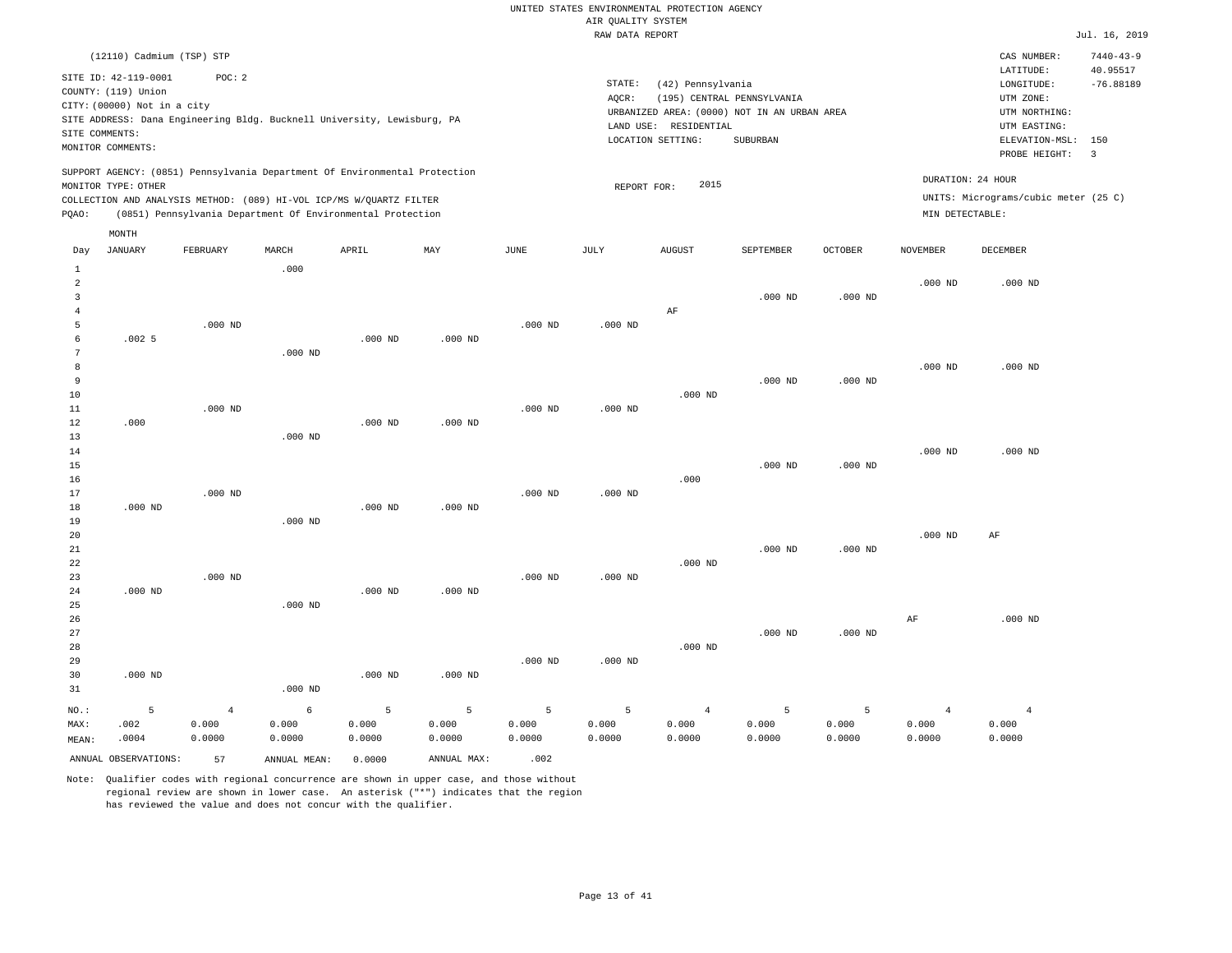|                | (12110) Cadmium (TSP) STP                                                                                                                                                |                                                            |           |           |           |           |                              |                                  |                                                                           |                |                 | CAS NUMBER:                                                           | $7440 - 43 - 9$                |
|----------------|--------------------------------------------------------------------------------------------------------------------------------------------------------------------------|------------------------------------------------------------|-----------|-----------|-----------|-----------|------------------------------|----------------------------------|---------------------------------------------------------------------------|----------------|-----------------|-----------------------------------------------------------------------|--------------------------------|
|                | SITE ID: 42-119-0001<br>COUNTY: (119) Union<br>CITY: (00000) Not in a city<br>SITE ADDRESS: Dana Engineering Bldg. Bucknell University, Lewisburg, PA                    | POC: 2                                                     |           |           |           |           | STATE:<br>AOCR:<br>LAND USE: | (42) Pennsylvania<br>RESIDENTIAL | (195) CENTRAL PENNSYLVANIA<br>URBANIZED AREA: (0000) NOT IN AN URBAN AREA |                |                 | LATITUDE:<br>LONGITUDE:<br>UTM ZONE:<br>UTM NORTHING:<br>UTM EASTING: | 40.95517<br>$-76.88189$        |
|                | SITE COMMENTS:<br>MONITOR COMMENTS:                                                                                                                                      |                                                            |           |           |           |           |                              | LOCATION SETTING:                | SUBURBAN                                                                  |                |                 | ELEVATION-MSL:<br>PROBE HEIGHT:                                       | 150<br>$\overline{\mathbf{3}}$ |
| POAO:          | SUPPORT AGENCY: (0851) Pennsylvania Department Of Environmental Protection<br>MONITOR TYPE: OTHER<br>COLLECTION AND ANALYSIS METHOD: (089) HI-VOL ICP/MS W/OUARTZ FILTER | (0851) Pennsylvania Department Of Environmental Protection |           |           |           |           | REPORT FOR:                  | 2016                             |                                                                           |                | MIN DETECTABLE: | DURATION: 24 HOUR<br>UNITS: Micrograms/cubic meter (25 C)             |                                |
| Day            | MONTH<br>JANUARY                                                                                                                                                         | FEBRUARY                                                   | MARCH     | APRIL     | MAY       | JUNE      | JULY                         | AUGUST                           | SEPTEMBER                                                                 | <b>OCTOBER</b> | <b>NOVEMBER</b> | DECEMBER                                                              |                                |
| $\overline{2}$ | $.000$ ND                                                                                                                                                                |                                                            | $.000$ ND |           |           | $.000$ ND | $.000$ ND                    | $.000$ ND                        | $.000$ ND                                                                 | $.000$ ND      | $.000$ ND       | $.000$ ND                                                             |                                |
| 9              | .000                                                                                                                                                                     | $.000$ ND                                                  | $.000$ ND | $.000$ ND | $.000$ ND |           |                              |                                  | $.000$ ND                                                                 | $.000$ ND      | $.000$ ND       | $.000$ ND                                                             |                                |
|                |                                                                                                                                                                          |                                                            |           |           |           |           |                              |                                  |                                                                           |                |                 |                                                                       |                                |

|                | ANNUAL OBSERVATIONS: | 53             | ANNUAL MEAN:   | 0.0000         | ANNUAL MAX:    | 0.000          |                        |           |           |           |           |           |
|----------------|----------------------|----------------|----------------|----------------|----------------|----------------|------------------------|-----------|-----------|-----------|-----------|-----------|
| MEAN:          | 0.0000               | 0.0000         | 0.0000         | 0.0000         | 0.0000         | 0.0000         | 0.0000                 | 0.0000    | 0.0000    | 0.0000    | 0.0000    | 0.0000    |
| MAX:           | 0.000                | 0.000          | 0.000          | 0.000          | 0.000          | 0.000          | 0.000                  | 0.000     | 0.000     | 0.000     | 0.000     | 0.000     |
| $_{\rm NO.}$ : | 6                    | $\overline{4}$ | $\overline{3}$ | $\overline{3}$ | $\overline{4}$ | $\overline{4}$ | $\overline{4}$         | 5         | 5         | 5         | 5         | 5         |
| 31             | $.000$ ND            |                | $.000$ ND      |                |                |                |                        |           |           |           |           |           |
| 30             |                      |                |                | $.000$ ND      | $.000$ ND      |                |                        |           |           |           |           |           |
| 29             |                      |                |                |                |                | $.000$ ND      | $.000$ ND              |           |           |           |           |           |
| 28             |                      |                |                |                |                |                |                        | $.000$ ND |           |           |           |           |
| 27             |                      |                |                |                |                |                |                        |           | $.000$ ND | $.000$ ND |           |           |
| 26             |                      |                |                |                |                |                |                        |           |           |           | $.000$ ND | $.000$ ND |
| 25             | $.000$ ND            |                | AM             |                |                |                |                        |           |           |           |           |           |
| 24             |                      | $.000$ ND      |                | AM             | $.000$ ND      |                |                        |           |           |           |           |           |
| 23             |                      |                |                |                |                | $.000$ ND      | $.000$ ND              |           |           |           |           |           |
| 22             |                      |                |                |                |                |                |                        | $.000$ ND |           |           |           |           |
| 21             |                      |                |                |                |                |                |                        |           | $.000$ ND | $.000$ ND |           |           |
| 19<br>20       | $.000$ ND            |                | AF             |                |                |                |                        |           |           |           | $.000$ ND | .000      |
| 18             |                      | $.000$ ND      |                | AM             | AF             |                |                        |           |           |           |           |           |
| 17             |                      |                |                |                |                | AG             | $.000$ ND              |           |           |           |           |           |
| 16             |                      |                |                |                |                |                |                        | $.000$ ND |           |           |           |           |
| 15             |                      |                |                |                |                |                |                        |           | $.000$ ND | $.000$ ND |           |           |
| 14             |                      |                |                |                |                |                |                        |           |           |           | $.000$ ND | $.000$ ND |
| 13             | .000                 |                | AV             |                |                |                |                        |           |           |           |           |           |
| 12             |                      | $.000$ ND      |                | $.000$ ND      | $.000$ ND      |                |                        |           |           |           |           |           |
| 11             |                      |                |                |                |                | .000           | $\mathbb{A}\mathbb{M}$ |           |           |           |           |           |
| $10$           |                      |                |                |                |                |                |                        | $.000$ ND |           |           |           |           |

Note: Qualifier codes with regional concurrence are shown in upper case, and those without

regional review are shown in lower case. An asterisk ("\*") indicates that the region

has reviewed the value and does not concur with the qualifier.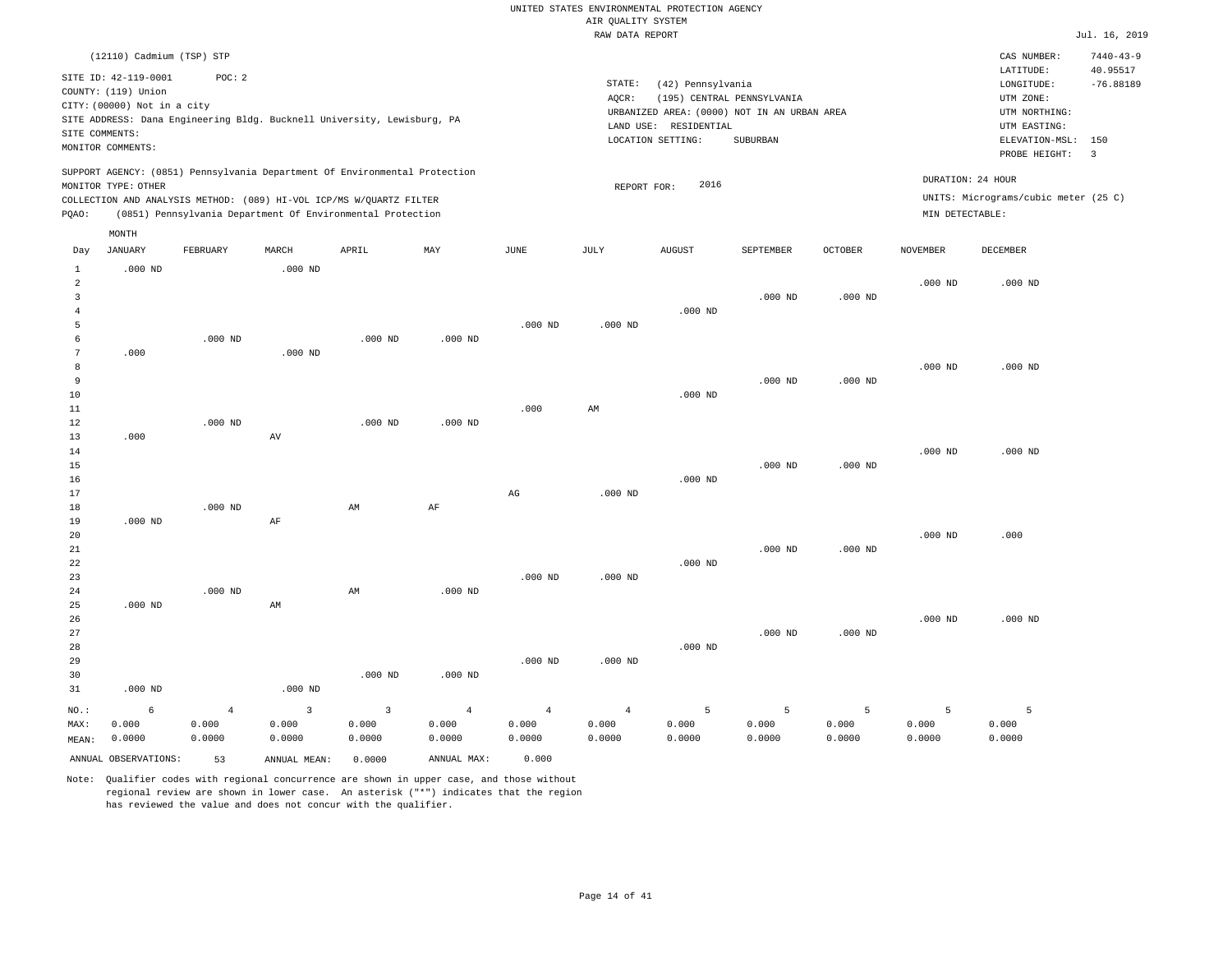|                 |                                     |                                                                            |           |           |           |               | RAW DATA REPORT     |                       |                                             |              |                     |                                                                                                                                                                                                                                                                                                                                                                                                                                                                                                                                                            | Jul. 16, 2019   |
|-----------------|-------------------------------------|----------------------------------------------------------------------------|-----------|-----------|-----------|---------------|---------------------|-----------------------|---------------------------------------------|--------------|---------------------|------------------------------------------------------------------------------------------------------------------------------------------------------------------------------------------------------------------------------------------------------------------------------------------------------------------------------------------------------------------------------------------------------------------------------------------------------------------------------------------------------------------------------------------------------------|-----------------|
|                 | (12110) Cadmium (TSP) STP           |                                                                            |           |           |           |               |                     |                       |                                             |              |                     | CAS NUMBER:                                                                                                                                                                                                                                                                                                                                                                                                                                                                                                                                                | $7440 - 43 - 9$ |
|                 |                                     |                                                                            |           |           |           |               |                     |                       |                                             |              |                     | LATITUDE:                                                                                                                                                                                                                                                                                                                                                                                                                                                                                                                                                  | 40.95517        |
|                 | SITE ID: 42-119-0001                | POC: 2                                                                     |           |           |           |               | STATE:              | (42) Pennsylvania     |                                             |              |                     | $\texttt{LONGITUDE}: \quad % \begin{align*} \left\lbrack \begin{array}{c} \begin{array}{c} \begin{array}{c} \begin{array}{c} \begin{array}{c} \begin{array}{c} \begin{array}{c} \end{array}\\ \end{array}\\ \begin{array}{c} \end{array}\\ \begin{array}{c} \end{array}\\ \end{array}\\ \begin{array}{c} \end{array}\\ \end{array}\\ \end{align*} \end{align*} \right) \end{align*} \end{align*} \begin{minipage}{0.9\linewidth} \begin{minipage}{0.9\linewidth} \begin{tabular}{c} \begin{array}{c} \begin{array}{c} \begin{array}{c} \begin{array}{c} \$ | $-76.88189$     |
|                 | COUNTY: (119) Union                 |                                                                            |           |           |           |               | AOCR:               |                       | (195) CENTRAL PENNSYLVANIA                  |              |                     | UTM ZONE:                                                                                                                                                                                                                                                                                                                                                                                                                                                                                                                                                  |                 |
|                 | CITY: (00000) Not in a city         |                                                                            |           |           |           |               |                     |                       | URBANIZED AREA: (0000) NOT IN AN URBAN AREA |              |                     | UTM NORTHING:                                                                                                                                                                                                                                                                                                                                                                                                                                                                                                                                              |                 |
|                 |                                     | SITE ADDRESS: Dana Engineering Bldg. Bucknell University, Lewisburg, PA    |           |           |           |               |                     | LAND USE: RESIDENTIAL |                                             |              |                     | UTM EASTING:                                                                                                                                                                                                                                                                                                                                                                                                                                                                                                                                               |                 |
|                 | SITE COMMENTS:<br>MONITOR COMMENTS: |                                                                            |           |           |           |               |                     | LOCATION SETTING:     | SUBURBAN                                    |              |                     | ELEVATION-MSL:                                                                                                                                                                                                                                                                                                                                                                                                                                                                                                                                             | 150             |
|                 |                                     |                                                                            |           |           |           |               |                     |                       |                                             |              |                     | PROBE HEIGHT:                                                                                                                                                                                                                                                                                                                                                                                                                                                                                                                                              | $\overline{3}$  |
|                 |                                     | SUPPORT AGENCY: (0851) Pennsylvania Department Of Environmental Protection |           |           |           |               |                     |                       |                                             |              |                     |                                                                                                                                                                                                                                                                                                                                                                                                                                                                                                                                                            |                 |
|                 | MONITOR TYPE: OTHER                 |                                                                            |           |           |           |               |                     | 2017<br>REPORT FOR:   |                                             |              |                     | DURATION: 24 HOUR                                                                                                                                                                                                                                                                                                                                                                                                                                                                                                                                          |                 |
|                 |                                     | COLLECTION AND ANALYSIS METHOD: (089) HI-VOL ICP/MS W/QUARTZ FILTER        |           |           |           |               |                     |                       |                                             |              |                     | UNITS: Micrograms/cubic meter (25 C)                                                                                                                                                                                                                                                                                                                                                                                                                                                                                                                       |                 |
| PQAO:           |                                     | (0851) Pennsylvania Department Of Environmental Protection                 |           |           |           |               |                     |                       |                                             |              |                     | MIN DETECTABLE: .00002                                                                                                                                                                                                                                                                                                                                                                                                                                                                                                                                     |                 |
|                 | MONTH                               |                                                                            |           |           |           |               |                     |                       |                                             |              |                     |                                                                                                                                                                                                                                                                                                                                                                                                                                                                                                                                                            |                 |
| Day             | <b>JANUARY</b>                      | FEBRUARY                                                                   | MARCH     | APRIL     | MAY       | $_{\rm JUNE}$ | JULY                | AUGUST                | SEPTEMBER                                   | OCTOBER      | <b>NOVEMBER</b>     | DECEMBER                                                                                                                                                                                                                                                                                                                                                                                                                                                                                                                                                   |                 |
| $\mathbf{1}$    | $.000$ ND                           |                                                                            |           | $.000$ ND | $.000$ ND |               |                     |                       |                                             |              |                     |                                                                                                                                                                                                                                                                                                                                                                                                                                                                                                                                                            |                 |
| $\overline{c}$  |                                     |                                                                            | $.000$ ND |           |           |               |                     |                       |                                             |              |                     |                                                                                                                                                                                                                                                                                                                                                                                                                                                                                                                                                            |                 |
| $\overline{3}$  |                                     |                                                                            |           |           |           |               |                     |                       |                                             |              |                     |                                                                                                                                                                                                                                                                                                                                                                                                                                                                                                                                                            |                 |
| $\overline{4}$  |                                     |                                                                            |           |           |           |               |                     |                       |                                             |              |                     |                                                                                                                                                                                                                                                                                                                                                                                                                                                                                                                                                            |                 |
| 5               |                                     |                                                                            |           |           |           |               |                     |                       |                                             |              |                     |                                                                                                                                                                                                                                                                                                                                                                                                                                                                                                                                                            |                 |
| 6               |                                     | .000                                                                       |           |           |           | $.000$ ND     |                     |                       |                                             |              |                     |                                                                                                                                                                                                                                                                                                                                                                                                                                                                                                                                                            |                 |
| $7\phantom{.0}$ | $.000$ ND                           |                                                                            |           | $.000$ ND | $.000$ ND |               |                     |                       |                                             |              |                     |                                                                                                                                                                                                                                                                                                                                                                                                                                                                                                                                                            |                 |
| 8               |                                     |                                                                            | $.000$ ND |           |           |               |                     |                       |                                             |              |                     |                                                                                                                                                                                                                                                                                                                                                                                                                                                                                                                                                            |                 |
| $\overline{9}$  |                                     |                                                                            |           |           |           |               |                     |                       |                                             |              |                     |                                                                                                                                                                                                                                                                                                                                                                                                                                                                                                                                                            |                 |
| 10              |                                     |                                                                            |           |           |           |               |                     |                       |                                             |              |                     |                                                                                                                                                                                                                                                                                                                                                                                                                                                                                                                                                            |                 |
| 11<br>12        |                                     | .001                                                                       |           |           |           | $.000$ ND     |                     |                       |                                             |              |                     |                                                                                                                                                                                                                                                                                                                                                                                                                                                                                                                                                            |                 |
| 13              | $.000$ ND                           |                                                                            |           | $.000$ ND | $.000$ ND |               |                     |                       |                                             |              |                     |                                                                                                                                                                                                                                                                                                                                                                                                                                                                                                                                                            |                 |
| 14              |                                     |                                                                            | .0025     |           |           |               |                     |                       |                                             |              |                     |                                                                                                                                                                                                                                                                                                                                                                                                                                                                                                                                                            |                 |
| 15              |                                     |                                                                            |           |           |           |               |                     |                       |                                             |              |                     |                                                                                                                                                                                                                                                                                                                                                                                                                                                                                                                                                            |                 |
| 16              |                                     |                                                                            |           |           |           |               |                     |                       |                                             |              |                     |                                                                                                                                                                                                                                                                                                                                                                                                                                                                                                                                                            |                 |
| 17              |                                     |                                                                            |           |           |           |               |                     |                       |                                             |              |                     |                                                                                                                                                                                                                                                                                                                                                                                                                                                                                                                                                            |                 |
| 18              |                                     | $.000$ ND                                                                  |           |           |           | $.000$ ND     |                     |                       |                                             |              |                     |                                                                                                                                                                                                                                                                                                                                                                                                                                                                                                                                                            |                 |
| 19              | $.000$ ND                           |                                                                            |           | $.000$ ND | $.000$ ND |               |                     |                       |                                             |              |                     |                                                                                                                                                                                                                                                                                                                                                                                                                                                                                                                                                            |                 |
| 20              |                                     |                                                                            | $.000$ ND |           |           |               |                     |                       |                                             |              |                     |                                                                                                                                                                                                                                                                                                                                                                                                                                                                                                                                                            |                 |
| 21              |                                     |                                                                            |           |           |           |               |                     |                       |                                             |              |                     |                                                                                                                                                                                                                                                                                                                                                                                                                                                                                                                                                            |                 |
| 22              |                                     |                                                                            |           |           |           |               |                     |                       |                                             |              |                     |                                                                                                                                                                                                                                                                                                                                                                                                                                                                                                                                                            |                 |
| 23              |                                     |                                                                            |           |           |           |               |                     |                       |                                             |              |                     |                                                                                                                                                                                                                                                                                                                                                                                                                                                                                                                                                            |                 |
| 24              |                                     | $.000$ ND                                                                  |           |           |           | $.000$ ND     |                     |                       |                                             |              |                     |                                                                                                                                                                                                                                                                                                                                                                                                                                                                                                                                                            |                 |
| 25              | $.000$ ND                           |                                                                            |           | $.000$ ND | $.000$ ND |               |                     |                       |                                             |              |                     |                                                                                                                                                                                                                                                                                                                                                                                                                                                                                                                                                            |                 |
| 26              |                                     |                                                                            | .001      |           |           |               |                     |                       |                                             |              |                     |                                                                                                                                                                                                                                                                                                                                                                                                                                                                                                                                                            |                 |
| 27              |                                     |                                                                            |           |           |           |               |                     |                       |                                             |              |                     |                                                                                                                                                                                                                                                                                                                                                                                                                                                                                                                                                            |                 |
| 28              |                                     |                                                                            |           |           |           |               |                     |                       |                                             |              |                     |                                                                                                                                                                                                                                                                                                                                                                                                                                                                                                                                                            |                 |
| 29              |                                     |                                                                            |           |           |           | $.000$ ND     |                     |                       |                                             |              |                     |                                                                                                                                                                                                                                                                                                                                                                                                                                                                                                                                                            |                 |
| 30<br>31        | $.000$ ND                           |                                                                            |           |           | $.000$ ND |               |                     |                       |                                             |              |                     |                                                                                                                                                                                                                                                                                                                                                                                                                                                                                                                                                            |                 |
|                 |                                     |                                                                            |           |           |           |               |                     |                       |                                             |              |                     |                                                                                                                                                                                                                                                                                                                                                                                                                                                                                                                                                            |                 |
| NO.:            | 6                                   | $\overline{4}$                                                             | 5         | 5         | 6         | 5             | $\mathsf{O}\xspace$ | $\mathsf{O}\xspace$   | $\circ$                                     | $\mathsf{O}$ | $\mathsf{O}\xspace$ | $\mathbb O$                                                                                                                                                                                                                                                                                                                                                                                                                                                                                                                                                |                 |
| MAX:            | 0.000                               | .001                                                                       | .002      | 0.000     | 0.000     | 0.000         |                     |                       |                                             |              |                     |                                                                                                                                                                                                                                                                                                                                                                                                                                                                                                                                                            |                 |
| MEAN:           | 0.0000                              | .0003                                                                      | .0006     | 0.0000    | 0.0000    | 0.0000        |                     |                       |                                             |              |                     |                                                                                                                                                                                                                                                                                                                                                                                                                                                                                                                                                            |                 |

Note: Qualifier codes with regional concurrence are shown in upper case, and those without regional review are shown in lower case. An asterisk ("\*") indicates that the region has reviewed the value and does not concur with the qualifier.

ANNUAL OBSERVATIONS: 31 ANNUAL MEAN: .0001 ANNUAL MAX: .002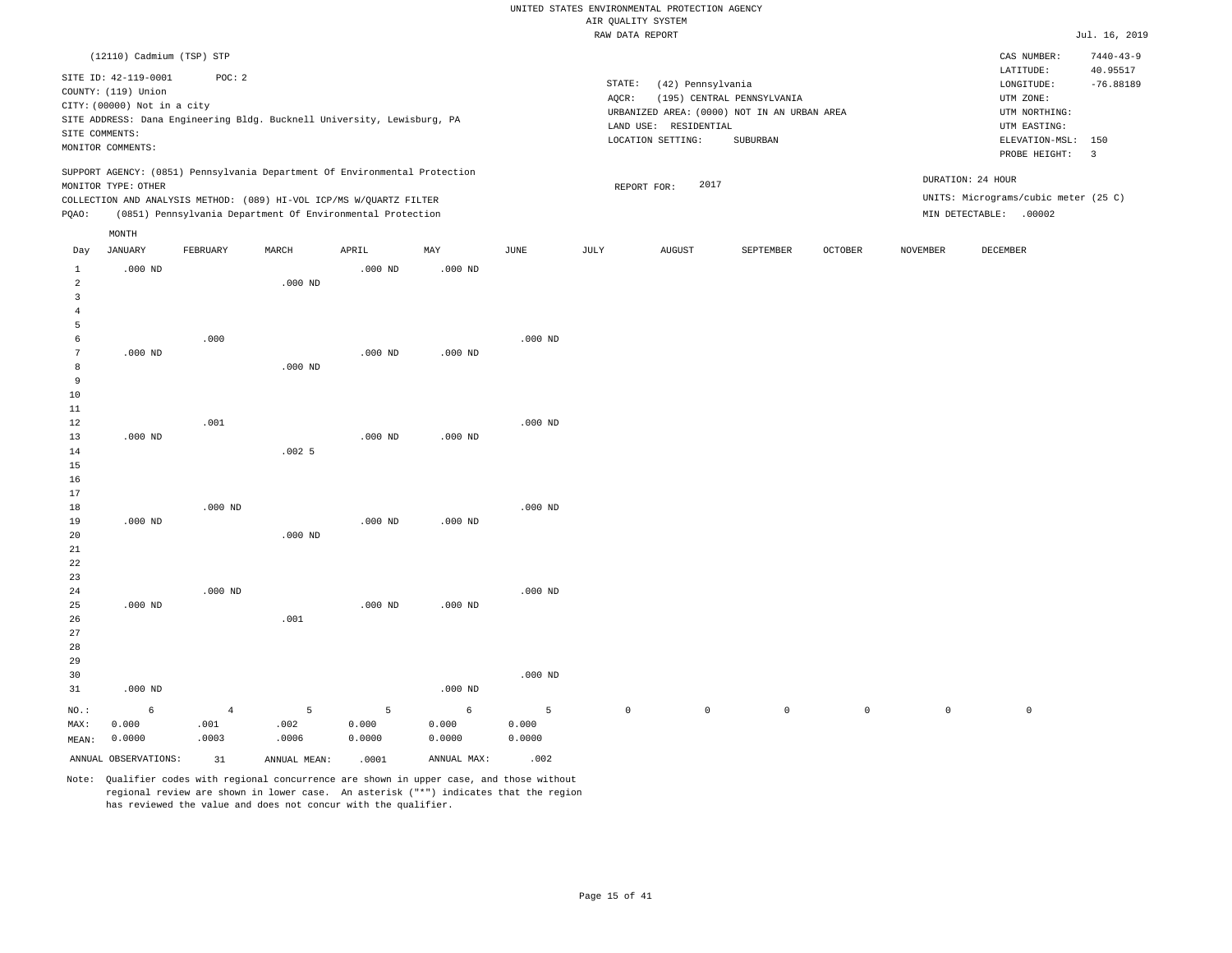|                     |                                                                                                                                                                                              |           |                                                            |           |             |                       | <br>Rothers nensen<br>RAW DATA REPORT |                                                                                                                |                                        |                |                 |                                                                                         | Jul. 16, 2019               |
|---------------------|----------------------------------------------------------------------------------------------------------------------------------------------------------------------------------------------|-----------|------------------------------------------------------------|-----------|-------------|-----------------------|---------------------------------------|----------------------------------------------------------------------------------------------------------------|----------------------------------------|----------------|-----------------|-----------------------------------------------------------------------------------------|-----------------------------|
|                     | (12112) Chromium (TSP) STP                                                                                                                                                                   |           |                                                            |           |             |                       |                                       |                                                                                                                |                                        |                |                 | CAS NUMBER:                                                                             | $7440 - 47 - 3$<br>40.95517 |
|                     | SITE ID: 42-119-0001<br>COUNTY: (119) Union<br>CITY: (00000) Not in a city<br>SITE ADDRESS: Dana Engineering Bldg. Bucknell University, Lewisburg, PA<br>SITE COMMENTS:<br>MONITOR COMMENTS: | POC: 2    |                                                            |           |             |                       | STATE:<br>AQCR:                       | (42) Pennsylvania<br>URBANIZED AREA: (0000) NOT IN AN URBAN AREA<br>LAND USE: RESIDENTIAL<br>LOCATION SETTING: | (195) CENTRAL PENNSYLVANIA<br>SUBURBAN |                |                 | LATITUDE:<br>LONGITUDE:<br>UTM ZONE:<br>UTM NORTHING:<br>UTM EASTING:<br>ELEVATION-MSL: | $-76.88189$<br>150          |
|                     | SUPPORT AGENCY: (0851) Pennsylvania Department Of Environmental Protection<br>MONITOR TYPE: OTHER                                                                                            |           |                                                            |           |             |                       | REPORT FOR:                           | 2013                                                                                                           |                                        |                |                 | PROBE HEIGHT:<br>DURATION: 24 HOUR                                                      | $\overline{3}$              |
| PQAO:               | COLLECTION AND ANALYSIS METHOD: (089) HI-VOL ICP/MS W/QUARTZ FILTER                                                                                                                          |           | (0851) Pennsylvania Department Of Environmental Protection |           |             |                       |                                       |                                                                                                                |                                        |                | MIN DETECTABLE: | UNITS: Micrograms/cubic meter (25 C)                                                    |                             |
|                     | MONTH                                                                                                                                                                                        |           |                                                            |           |             |                       |                                       |                                                                                                                |                                        |                |                 |                                                                                         |                             |
| Day                 | <b>JANUARY</b>                                                                                                                                                                               | FEBRUARY  | MARCH                                                      | APRIL     | MAY         | $\operatorname{JUNE}$ | JULY                                  | <b>AUGUST</b>                                                                                                  | SEPTEMBER                              | <b>OCTOBER</b> | <b>NOVEMBER</b> | DECEMBER                                                                                |                             |
| $\mathbf{1}$        |                                                                                                                                                                                              |           |                                                            |           |             |                       |                                       |                                                                                                                | $.000$ ND                              | $.000$ ND      |                 |                                                                                         |                             |
| 2                   |                                                                                                                                                                                              |           |                                                            |           |             |                       |                                       | $.000$ ND                                                                                                      |                                        |                |                 |                                                                                         |                             |
| $\overline{3}$      |                                                                                                                                                                                              | $.000$ ND |                                                            |           |             | $.000$ ND             | $.000$ ND                             |                                                                                                                |                                        |                |                 |                                                                                         |                             |
| $\overline{4}$<br>5 | $.000$ ND                                                                                                                                                                                    |           | $.000$ ND                                                  | $.000$ ND | $.000$ ND   |                       |                                       |                                                                                                                |                                        |                |                 |                                                                                         |                             |
| $\epsilon$          |                                                                                                                                                                                              |           |                                                            |           |             |                       |                                       |                                                                                                                |                                        |                | $.000$ ND       | $.000$ ND                                                                               |                             |
| 7                   |                                                                                                                                                                                              |           |                                                            |           |             |                       |                                       |                                                                                                                | $.000$ ND                              | $.000$ ND      |                 |                                                                                         |                             |
| 8                   |                                                                                                                                                                                              |           |                                                            |           |             |                       |                                       | $.000$ ND                                                                                                      |                                        |                |                 |                                                                                         |                             |
| 9<br>10             | $.000$ ND                                                                                                                                                                                    | $.000$ ND |                                                            | $.000$ ND | $.000$ ND   | $.000$ ND             | $.000$ ND                             |                                                                                                                |                                        |                |                 |                                                                                         |                             |
| 11                  |                                                                                                                                                                                              |           | $.000$ ND                                                  |           |             |                       |                                       |                                                                                                                |                                        |                |                 |                                                                                         |                             |
| 12                  |                                                                                                                                                                                              |           |                                                            |           |             |                       |                                       |                                                                                                                |                                        |                | $.000$ ND       | $.000$ ND                                                                               |                             |
| 13                  |                                                                                                                                                                                              |           |                                                            |           |             |                       |                                       |                                                                                                                | $.000$ ND                              | $.000$ ND      |                 |                                                                                         |                             |
| 14                  |                                                                                                                                                                                              |           |                                                            |           |             |                       |                                       | $.000$ ND                                                                                                      |                                        |                |                 |                                                                                         |                             |
| 15                  | $.000$ ND                                                                                                                                                                                    | $.000$ ND |                                                            | $.000$ ND | $.000$ ND   | $.000$ ND             | $.000$ ND                             |                                                                                                                |                                        |                |                 |                                                                                         |                             |
| 16<br>17            |                                                                                                                                                                                              |           | $.000$ ND                                                  |           |             |                       |                                       |                                                                                                                |                                        |                |                 |                                                                                         |                             |
| 18                  |                                                                                                                                                                                              |           |                                                            |           |             |                       |                                       |                                                                                                                |                                        |                | $.000$ ND       | $.000$ ND                                                                               |                             |
| 19                  |                                                                                                                                                                                              |           |                                                            |           |             |                       |                                       |                                                                                                                | $.000$ ND                              | AF             |                 |                                                                                         |                             |
| 20                  |                                                                                                                                                                                              |           |                                                            |           |             |                       |                                       | $.000$ ND                                                                                                      |                                        |                |                 |                                                                                         |                             |
| 21<br>22            | $.000$ ND                                                                                                                                                                                    | $.000$ ND |                                                            | $.000$ ND | $.000$ ND   | $.000$ ND             | $.000$ ND                             |                                                                                                                |                                        |                |                 |                                                                                         |                             |
| 23                  |                                                                                                                                                                                              |           | $.000$ ND                                                  |           |             |                       |                                       |                                                                                                                |                                        |                |                 |                                                                                         |                             |
| 24                  |                                                                                                                                                                                              |           |                                                            |           |             |                       |                                       |                                                                                                                |                                        |                | $.000$ ND       | $.000$ ND                                                                               |                             |
| 25                  |                                                                                                                                                                                              |           |                                                            |           |             |                       |                                       |                                                                                                                | $.000$ ND                              | $.000$ ND      |                 |                                                                                         |                             |
| 26                  |                                                                                                                                                                                              |           |                                                            |           |             |                       |                                       | $.000$ ND                                                                                                      |                                        |                |                 |                                                                                         |                             |
| 27<br>28            | $.000$ ND                                                                                                                                                                                    | $.000$ ND |                                                            | $.000$ ND | $.000$ ND   | $.000$ ND             | $.000$ ND                             |                                                                                                                |                                        |                |                 |                                                                                         |                             |
| 29                  |                                                                                                                                                                                              |           | $.000$ ND                                                  |           |             |                       |                                       |                                                                                                                |                                        |                |                 |                                                                                         |                             |
| 30                  |                                                                                                                                                                                              |           |                                                            |           |             |                       |                                       |                                                                                                                |                                        |                | $.000$ ND       | $.000$ ND                                                                               |                             |
| 31                  |                                                                                                                                                                                              |           |                                                            |           |             |                       |                                       |                                                                                                                |                                        | AF             |                 |                                                                                         |                             |
| NO.:                | 5                                                                                                                                                                                            | 5         | 5                                                          | 5         | 5           | 5                     | 5                                     | 5                                                                                                              | 5                                      | $\overline{4}$ | 5               | 5                                                                                       |                             |
| MAX:                | 0.000                                                                                                                                                                                        | 0.000     | 0.000                                                      | 0.000     | 0.000       | 0.000                 | 0.000                                 | 0.000                                                                                                          | 0.000                                  | 0.000          | 0.000           | 0.000                                                                                   |                             |
| MEAN:               | 0.0000                                                                                                                                                                                       | 0.0000    | 0.0000                                                     | 0.0000    | 0.0000      | 0.0000                | 0.0000                                | 0.0000                                                                                                         | 0.0000                                 | 0.0000         | 0.0000          | 0.0000                                                                                  |                             |
|                     | ANNUAL OBSERVATIONS:                                                                                                                                                                         | 59        | ANNUAL MEAN:                                               | 0.0000    | ANNUAL MAX: | 0.000                 |                                       |                                                                                                                |                                        |                |                 |                                                                                         |                             |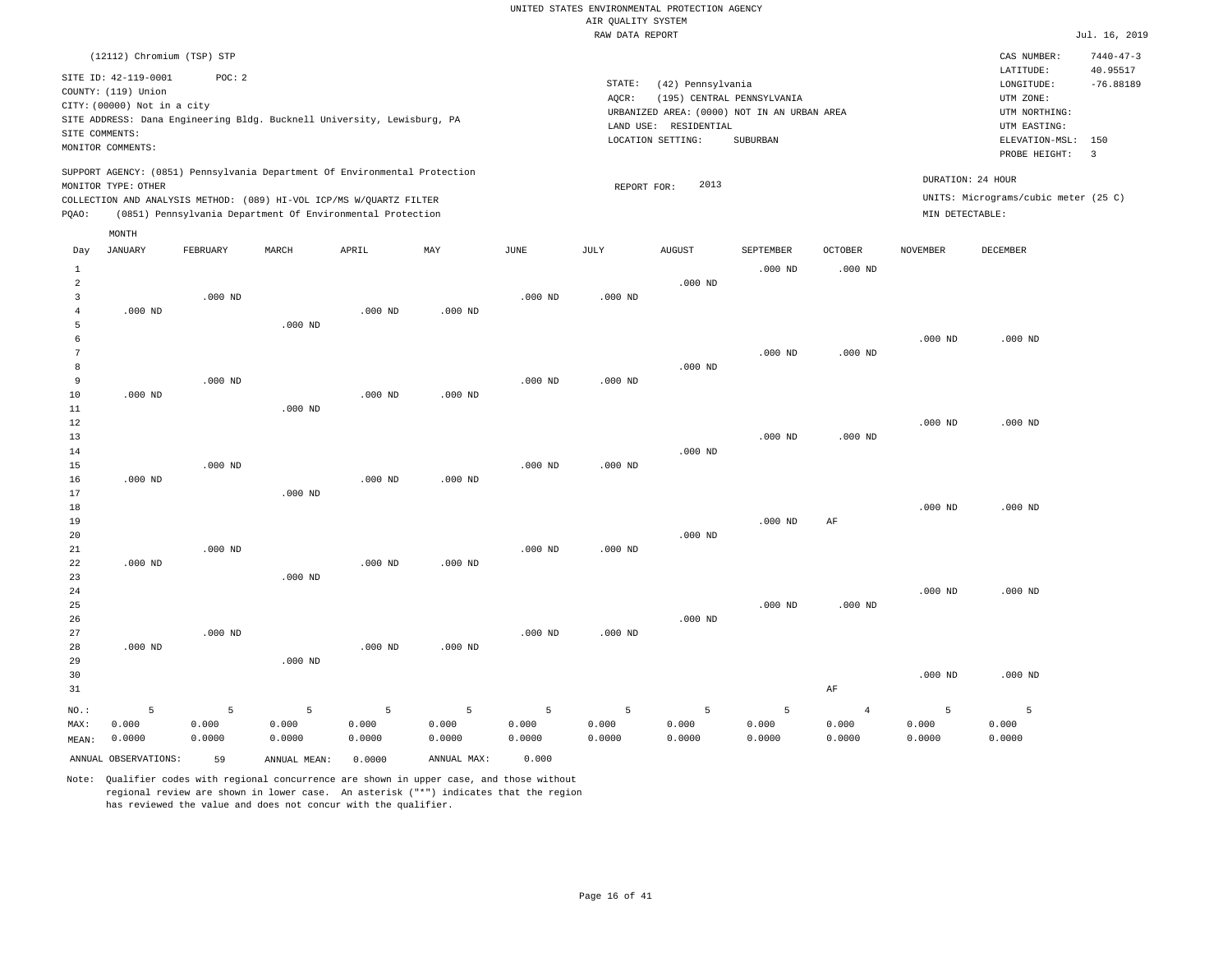|                |                             |                |                                                                            |                |             |           | RAW DATA REPORT |                       |                                             |                |                 |                                      | Jul. 16, 2019           |
|----------------|-----------------------------|----------------|----------------------------------------------------------------------------|----------------|-------------|-----------|-----------------|-----------------------|---------------------------------------------|----------------|-----------------|--------------------------------------|-------------------------|
|                | (12112) Chromium (TSP) STP  |                |                                                                            |                |             |           |                 |                       |                                             |                |                 | CAS NUMBER:                          | $7440 - 47 - 3$         |
|                | SITE ID: 42-119-0001        | POC: 2         |                                                                            |                |             |           |                 |                       |                                             |                |                 | LATITUDE:                            | 40.95517                |
|                | COUNTY: (119) Union         |                |                                                                            |                |             |           | STATE:          | (42) Pennsylvania     |                                             |                |                 | LONGITUDE:                           | $-76.88189$             |
|                | CITY: (00000) Not in a city |                |                                                                            |                |             |           | AQCR:           |                       | (195) CENTRAL PENNSYLVANIA                  |                |                 | UTM ZONE:                            |                         |
|                |                             |                | SITE ADDRESS: Dana Engineering Bldg. Bucknell University, Lewisburg, PA    |                |             |           |                 |                       | URBANIZED AREA: (0000) NOT IN AN URBAN AREA |                |                 | UTM NORTHING:                        |                         |
|                | SITE COMMENTS:              |                |                                                                            |                |             |           |                 | LAND USE: RESIDENTIAL |                                             |                |                 | UTM EASTING:                         |                         |
|                | MONITOR COMMENTS:           |                |                                                                            |                |             |           |                 | LOCATION SETTING:     | SUBURBAN                                    |                |                 | ELEVATION-MSL:                       | 150                     |
|                |                             |                |                                                                            |                |             |           |                 |                       |                                             |                |                 | PROBE HEIGHT:                        | $\overline{\mathbf{3}}$ |
|                |                             |                | SUPPORT AGENCY: (0851) Pennsylvania Department Of Environmental Protection |                |             |           |                 |                       |                                             |                |                 | DURATION: 24 HOUR                    |                         |
|                | MONITOR TYPE: OTHER         |                |                                                                            |                |             |           | REPORT FOR:     | 2014                  |                                             |                |                 | UNITS: Micrograms/cubic meter (25 C) |                         |
|                |                             |                | COLLECTION AND ANALYSIS METHOD: (089) HI-VOL ICP/MS W/QUARTZ FILTER        |                |             |           |                 |                       |                                             |                |                 |                                      |                         |
| PQAO:          |                             |                | (0851) Pennsylvania Department Of Environmental Protection                 |                |             |           |                 |                       |                                             |                | MIN DETECTABLE: |                                      |                         |
|                | MONTH                       |                |                                                                            |                |             |           |                 |                       |                                             |                |                 |                                      |                         |
| Day            | <b>JANUARY</b>              | FEBRUARY       | MARCH                                                                      | APRIL          | MAY         | JUNE      | JULY            | <b>AUGUST</b>         | SEPTEMBER                                   | <b>OCTOBER</b> | <b>NOVEMBER</b> | DECEMBER                             |                         |
| $\mathbf{1}$   |                             |                |                                                                            |                |             |           |                 |                       |                                             |                | $.000$ ND       | $.000$ ND                            |                         |
| 2              |                             |                |                                                                            |                |             |           |                 |                       | $.000$ ND                                   | $.000$ ND      |                 |                                      |                         |
| 3              |                             |                |                                                                            |                |             |           |                 | $.000$ ND             |                                             |                |                 |                                      |                         |
| $\overline{4}$ |                             | $.000$ ND      |                                                                            |                |             | $.000$ ND | $.000$ ND       |                       |                                             |                |                 |                                      |                         |
| 5              | .005                        |                |                                                                            | AF             | $.000$ ND   |           |                 |                       |                                             |                |                 |                                      |                         |
| 6              |                             |                | $.000$ ND                                                                  |                |             |           |                 |                       |                                             |                |                 |                                      |                         |
| $\overline{7}$ |                             |                |                                                                            |                |             |           |                 |                       |                                             |                | $.000$ ND       | $.000$ ND                            |                         |
| 8              |                             |                |                                                                            |                |             |           |                 |                       | $.000$ ND                                   | $.000$ ND      |                 |                                      |                         |
| 9<br>10        |                             | $.000$ ND      |                                                                            |                |             |           | $.000$ ND       | $.000$ ND             |                                             |                |                 |                                      |                         |
| 11             | $.000$ ND                   |                |                                                                            | $.000$ ND      | $.000$ ND   | $.000$ ND |                 |                       |                                             |                |                 |                                      |                         |
| 12             |                             |                | $.000$ ND                                                                  |                |             |           |                 |                       |                                             |                |                 |                                      |                         |
| 13             |                             |                |                                                                            |                |             |           |                 |                       |                                             |                | $.000$ ND       | $.000$ ND                            |                         |
| 14             |                             |                |                                                                            |                |             |           |                 |                       | $.000$ ND                                   | $.000$ ND      |                 |                                      |                         |
| 15             |                             |                |                                                                            |                |             |           |                 | $.000$ ND             |                                             |                |                 |                                      |                         |
| 16             |                             | $.000$ ND      |                                                                            |                |             | $.000$ ND | $.000$ ND       |                       |                                             |                |                 |                                      |                         |
| 17             | $.000$ ND                   |                |                                                                            | $.000$ ND      | $.000$ ND   |           |                 |                       |                                             |                |                 |                                      |                         |
| 18             |                             |                | $.000$ ND                                                                  |                |             |           |                 |                       |                                             |                |                 |                                      |                         |
| 19             |                             |                |                                                                            |                |             |           |                 |                       |                                             |                | $.000$ ND       | $.000$ ND                            |                         |
| 20             |                             |                |                                                                            |                |             |           |                 |                       | $.000$ ND                                   | $.000$ ND      |                 |                                      |                         |
| 21             |                             |                |                                                                            |                |             |           |                 | $.000$ ND             |                                             |                |                 |                                      |                         |
| 22             |                             | $.000$ ND      |                                                                            |                |             | $.000$ ND | $.000$ ND       |                       |                                             |                |                 |                                      |                         |
| 23             | $.000$ ND                   |                |                                                                            | $.000$ ND      | $.000$ ND   |           |                 |                       |                                             |                |                 |                                      |                         |
| 24             |                             |                | $.000$ ND                                                                  |                |             |           |                 |                       |                                             |                |                 |                                      |                         |
| 25             |                             |                |                                                                            |                |             |           |                 |                       |                                             |                | $.000$ ND       | $.000$ ND                            |                         |
| 26<br>27       |                             |                |                                                                            |                |             |           |                 | $.000$ ND             | $.000$ ND                                   | $.000$ ND      |                 |                                      |                         |
| 28             |                             | AM             |                                                                            |                |             | $.000$ ND | $.000$ ND       |                       |                                             |                |                 |                                      |                         |
| 29             | $.000$ ND                   |                |                                                                            | $.000$ ND      | $.000$ ND   |           |                 |                       |                                             |                |                 |                                      |                         |
| 30             |                             |                | AF                                                                         |                |             |           |                 |                       |                                             |                |                 |                                      |                         |
| 31             |                             |                |                                                                            |                |             |           |                 |                       |                                             |                |                 | $.000$ ND                            |                         |
|                |                             |                |                                                                            |                |             |           |                 |                       |                                             |                |                 |                                      |                         |
| NO.:           | 5                           | $\overline{4}$ | $\overline{4}$                                                             | $\overline{4}$ | 5           | 5         | 5               | 5                     | 5                                           | 5              | 5               | 6                                    |                         |
| MAX:           | .005                        | 0.000          | 0.000                                                                      | 0.000          | 0.000       | 0.000     | 0.000           | 0.000                 | 0.000                                       | 0.000          | 0.000           | 0.000                                |                         |
| MEAN:          | .0010                       | 0.0000         | 0.0000                                                                     | 0.0000         | 0.0000      | 0.0000    | 0.0000          | 0.0000                | 0.0000                                      | 0.0000         | 0.0000          | 0.0000                               |                         |
|                | ANNUAL OBSERVATIONS:        | 58             | ANNUAL MEAN:                                                               | .0001          | ANNUAL MAX: | .005      |                 |                       |                                             |                |                 |                                      |                         |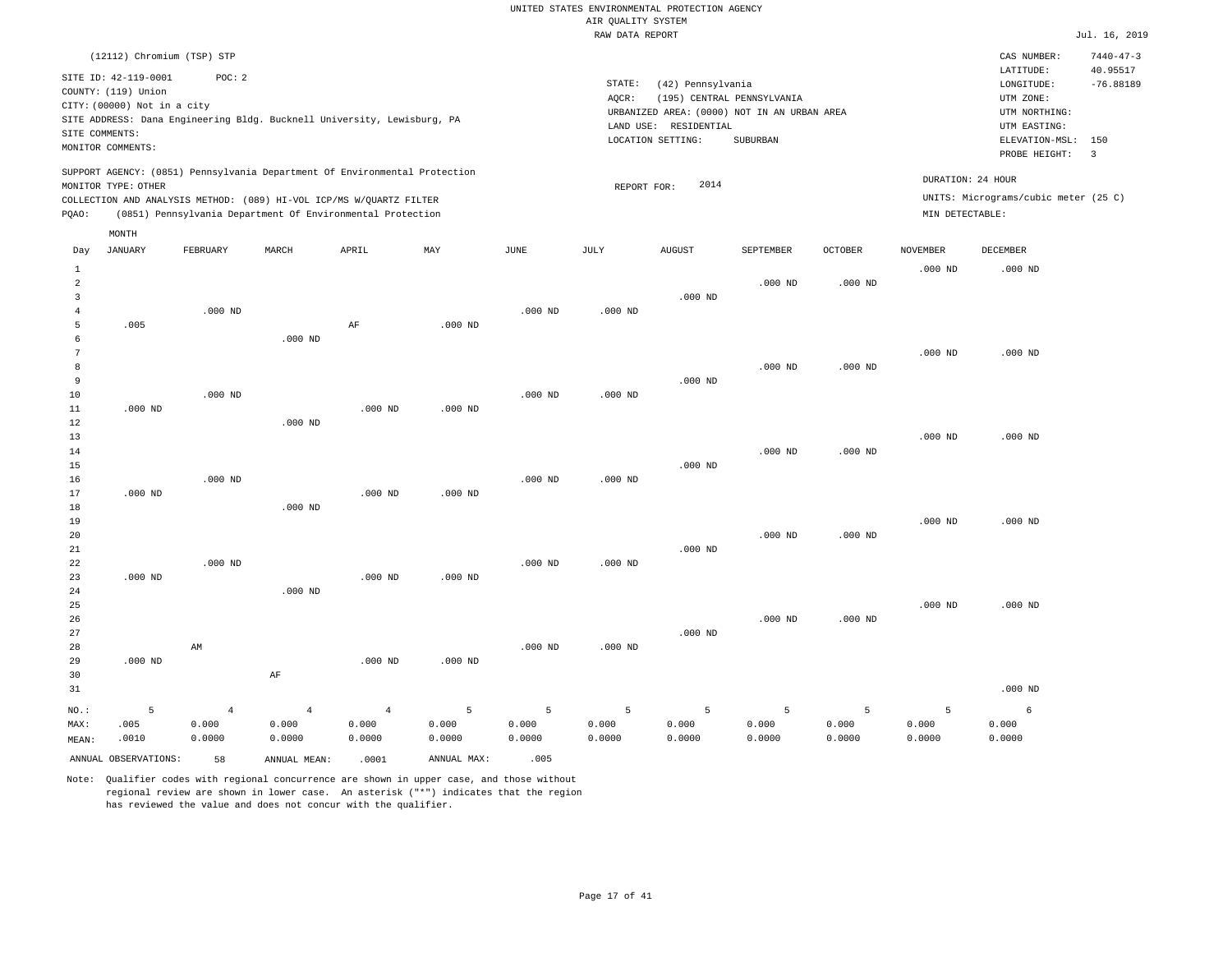| (12112) Chromium (TSP) STP<br>SITE ID: 42-119-0001<br>POC:2                                                                                                                                                                                                                                                                                            | $7440 - 47 - 3$<br>CAS NUMBER:<br>40.95517<br>LATITUDE:<br>$-76.88189$<br>LONGITUDE:                         |
|--------------------------------------------------------------------------------------------------------------------------------------------------------------------------------------------------------------------------------------------------------------------------------------------------------------------------------------------------------|--------------------------------------------------------------------------------------------------------------|
|                                                                                                                                                                                                                                                                                                                                                        |                                                                                                              |
| STATE:<br>(42) Pennsylvania<br>COUNTY: (119) Union<br>(195) CENTRAL PENNSYLVANIA<br>AOCR:<br>CITY: (00000) Not in a city<br>URBANIZED AREA: (0000) NOT IN AN URBAN AREA<br>SITE ADDRESS: Dana Engineering Bldg. Bucknell University, Lewisburg, PA<br>RESIDENTIAL<br>LAND USE:<br>SITE COMMENTS:<br>LOCATION SETTING:<br>SUBURBAN<br>MONITOR COMMENTS: | UTM ZONE:<br>UTM NORTHING:<br>UTM EASTING:<br>ELEVATION-MSL: 150<br>PROBE HEIGHT:<br>$\overline{\mathbf{3}}$ |
| SUPPORT AGENCY: (0851) Pennsylvania Department Of Environmental Protection<br>2015<br>MONITOR TYPE: OTHER<br>REPORT FOR:<br>COLLECTION AND ANALYSIS METHOD: (089) HI-VOL ICP/MS W/OUARTZ FILTER<br>(0851) Pennsylvania Department Of Environmental Protection<br>POAO:                                                                                 | DURATION: 24 HOUR<br>UNITS: Micrograms/cubic meter (25 C)<br>MIN DETECTABLE:                                 |
| MONTH<br><b>JANUARY</b><br>FEBRUARY<br>MARCH<br>APRIL<br>MAY<br>JUNE<br>JULY<br><b>AUGUST</b><br><b>OCTOBER</b><br>SEPTEMBER<br><b>NOVEMBER</b><br>Day                                                                                                                                                                                                 | <b>DECEMBER</b>                                                                                              |
| $.000$ ND<br>0.001<br>$\sim$                                                                                                                                                                                                                                                                                                                           | 0.001                                                                                                        |

| $\overline{a}$ |           |                |           |           |           |           |           |                |           |           | $.000$ ND      | $.000$ ND      |
|----------------|-----------|----------------|-----------|-----------|-----------|-----------|-----------|----------------|-----------|-----------|----------------|----------------|
| 3              |           |                |           |           |           |           |           |                | $.000$ ND | $.000$ ND |                |                |
| 4              |           |                |           |           |           |           |           | $\rm AF$       |           |           |                |                |
| 5              |           | $.000$ ND      |           |           |           | $.000$ ND | $.000$ ND |                |           |           |                |                |
| 6              | $.000$ ND |                |           | $.000$ ND | $.000$ ND |           |           |                |           |           |                |                |
| 7              |           |                | $.000$ ND |           |           |           |           |                |           |           |                |                |
| 8              |           |                |           |           |           |           |           |                |           |           | $.000$ ND      | $.000$ ND      |
| 9              |           |                |           |           |           |           |           |                | $.000$ ND | $.000$ ND |                |                |
| 10             |           |                |           |           |           |           |           | $.000$ ND      |           |           |                |                |
| 11             |           | $.000$ ND      |           |           |           | $.000$ ND | $.000$ ND |                |           |           |                |                |
| 12             | $.000$ ND |                |           | $.000$ ND | $.000$ ND |           |           |                |           |           |                |                |
| 13             |           |                | $.000$ ND |           |           |           |           |                |           |           |                |                |
| 14             |           |                |           |           |           |           |           |                |           |           | $.000$ ND      | $.000$ ND      |
| 15             |           |                |           |           |           |           |           |                | $.000$ ND | $.000$ ND |                |                |
| 16             |           |                |           |           |           |           |           | $.000$ ND      |           |           |                |                |
| 17             |           | $.000$ ND      |           |           |           | $.000$ ND | $.000$ ND |                |           |           |                |                |
| 18             | $.000$ ND |                |           | $.000$ ND | $.000$ ND |           |           |                |           |           |                |                |
| 19             |           |                | $.000$ ND |           |           |           |           |                |           |           |                |                |
| 20             |           |                |           |           |           |           |           |                |           |           | $.000$ ND      | AF             |
| 21             |           |                |           |           |           |           |           |                | $.000$ ND | $.000$ ND |                |                |
| 22             |           |                |           |           |           |           |           | $.000$ ND      |           |           |                |                |
| 23             |           | $.000$ ND      |           |           |           | $.000$ ND | $.000$ ND |                |           |           |                |                |
| 24             | $.000$ ND |                |           | $.000$ ND | $.000$ ND |           |           |                |           |           |                |                |
| 25             |           |                | $.000$ ND |           |           |           |           |                |           |           |                |                |
| 26             |           |                |           |           |           |           |           |                |           |           | $\rm{AF}$      | $.000$ ND      |
| 27             |           |                |           |           |           |           |           |                | $.000$ ND | $.000$ ND |                |                |
| 28             |           |                |           |           |           |           |           | $.000$ ND      |           |           |                |                |
| 29             |           |                |           |           |           | $.000$ ND | $.000$ ND |                |           |           |                |                |
| 30             | $.000$ ND |                |           | $.000$ ND | $.000$ ND |           |           |                |           |           |                |                |
| 31             |           |                | $.000$ ND |           |           |           |           |                |           |           |                |                |
| $NO.$ :        | 5         | $\overline{4}$ | 6         | 5         | 5         | 5         | 5         | $\overline{4}$ | 5         | 5         | $\overline{4}$ | $\overline{4}$ |
| MAX:           | 0.000     | 0.000          | 0.000     | 0.000     | 0.000     | 0.000     | 0.000     | 0.000          | 0.000     | 0.000     | 0.000          | 0.000          |
| MEAN:          | 0.0000    | 0.0000         | 0.0000    | 0.0000    | 0.0000    | 0.0000    | 0.0000    | 0.0000         | 0.0000    | 0.0000    | 0.0000         | 0.0000         |

ANNUAL OBSERVATIONS: 57 ANNUAL MEAN: 0.0000 ANNUAL MAX: 0.000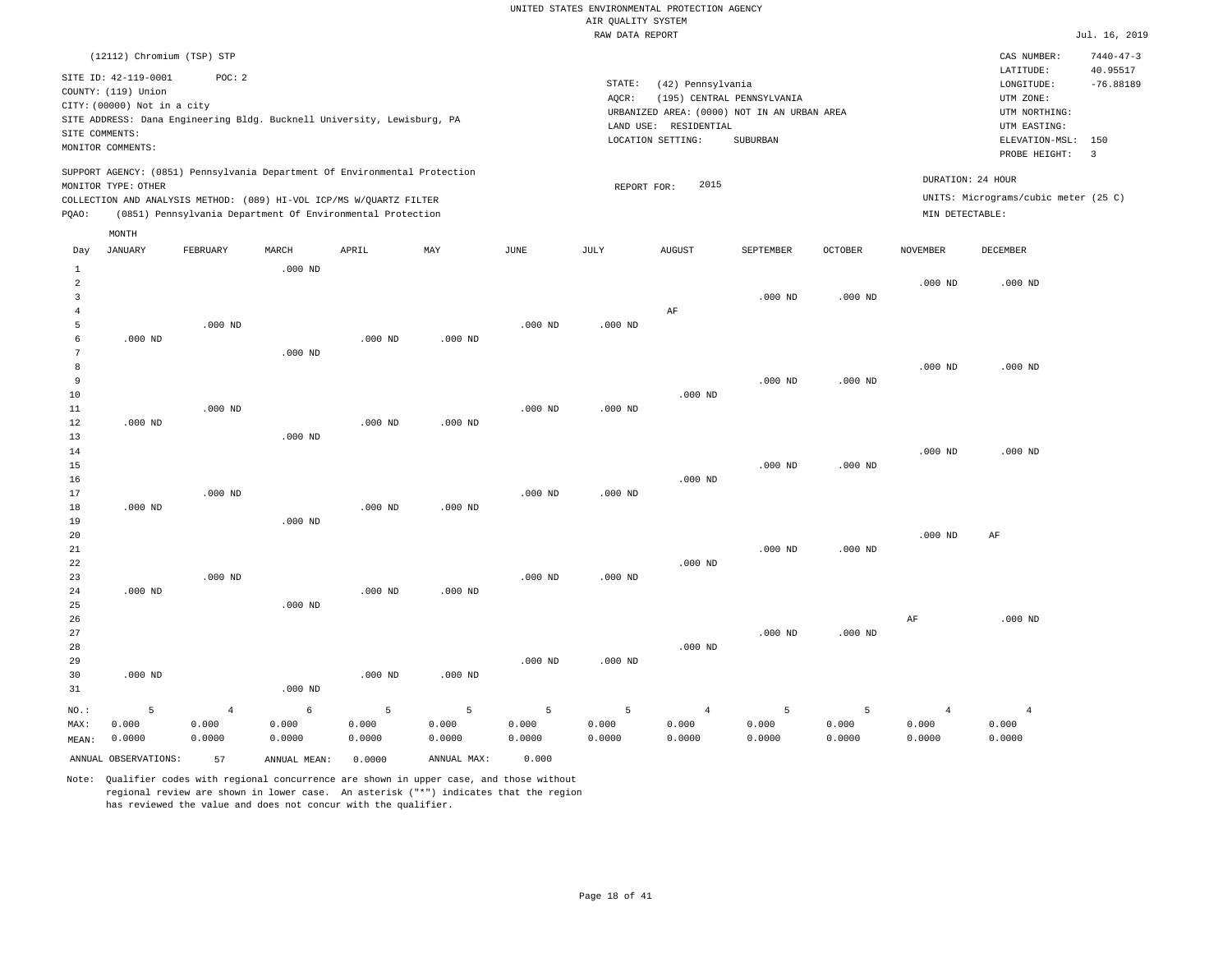|                |                                             |           |             |                                                                            |           |           | RAW DATA REPORT |                                             |                            |           |                 |                                      | Jul. 16, 2019               |
|----------------|---------------------------------------------|-----------|-------------|----------------------------------------------------------------------------|-----------|-----------|-----------------|---------------------------------------------|----------------------------|-----------|-----------------|--------------------------------------|-----------------------------|
|                | (12112) Chromium (TSP) STP                  |           |             |                                                                            |           |           |                 |                                             |                            |           |                 | CAS NUMBER:<br>LATITUDE:             | $7440 - 47 - 3$<br>40.95517 |
|                | SITE ID: 42-119-0001<br>COUNTY: (119) Union | POC: 2    |             |                                                                            |           |           | STATE:          | (42) Pennsylvania                           |                            |           |                 | LONGITUDE:                           | $-76.88189$                 |
|                | CITY: (00000) Not in a city                 |           |             |                                                                            |           |           | AOCR:           |                                             | (195) CENTRAL PENNSYLVANIA |           |                 | UTM ZONE:                            |                             |
|                |                                             |           |             | SITE ADDRESS: Dana Engineering Bldg. Bucknell University, Lewisburg, PA    |           |           |                 | URBANIZED AREA: (0000) NOT IN AN URBAN AREA |                            |           |                 | UTM NORTHING:                        |                             |
|                | SITE COMMENTS:                              |           |             |                                                                            |           |           |                 | LAND USE: RESIDENTIAL                       |                            |           |                 | UTM EASTING:                         |                             |
|                | MONITOR COMMENTS:                           |           |             |                                                                            |           |           |                 | LOCATION SETTING:                           | SUBURBAN                   |           |                 | ELEVATION-MSL:                       | 150                         |
|                |                                             |           |             |                                                                            |           |           |                 |                                             |                            |           |                 | PROBE HEIGHT:                        | $\overline{\mathbf{3}}$     |
|                | MONITOR TYPE: OTHER                         |           |             | SUPPORT AGENCY: (0851) Pennsylvania Department Of Environmental Protection |           |           | REPORT FOR:     | 2016                                        |                            |           |                 | DURATION: 24 HOUR                    |                             |
|                |                                             |           |             | COLLECTION AND ANALYSIS METHOD: (089) HI-VOL ICP/MS W/OUARTZ FILTER        |           |           |                 |                                             |                            |           |                 | UNITS: Micrograms/cubic meter (25 C) |                             |
| PQAO:          |                                             |           |             | (0851) Pennsylvania Department Of Environmental Protection                 |           |           |                 |                                             |                            |           | MIN DETECTABLE: |                                      |                             |
|                | MONTH                                       |           |             |                                                                            |           |           |                 |                                             |                            |           |                 |                                      |                             |
| Day            | JANUARY                                     | FEBRUARY  | MARCH       | APRIL                                                                      | MAY       | JUNE      | JULY            | AUGUST                                      | SEPTEMBER                  | OCTOBER   | <b>NOVEMBER</b> | DECEMBER                             |                             |
| <sup>1</sup>   | $.000$ ND                                   |           | $.000$ ND   |                                                                            |           |           |                 |                                             |                            |           |                 |                                      |                             |
| 2              |                                             |           |             |                                                                            |           |           |                 |                                             |                            |           | $.000$ ND       | $.000$ ND                            |                             |
| 3              |                                             |           |             |                                                                            |           |           |                 |                                             | $.000$ ND                  | $.000$ ND |                 |                                      |                             |
| $\overline{4}$ |                                             |           |             |                                                                            |           |           |                 | $.000$ ND                                   |                            |           |                 |                                      |                             |
| 5              |                                             |           |             |                                                                            |           | $.000$ ND | $.000$ ND       |                                             |                            |           |                 |                                      |                             |
| 6              |                                             | $.000$ ND |             | $.000$ ND                                                                  | $.000$ ND |           |                 |                                             |                            |           |                 |                                      |                             |
| 7              | $.000$ ND                                   |           | $.000$ ND   |                                                                            |           |           |                 |                                             |                            |           |                 |                                      |                             |
| 8              |                                             |           |             |                                                                            |           |           |                 |                                             |                            |           | $.000$ ND       | $.000$ ND                            |                             |
| 9              |                                             |           |             |                                                                            |           |           |                 |                                             | $.000$ ND                  | $.000$ ND |                 |                                      |                             |
| 10             |                                             |           |             |                                                                            |           |           |                 | $.000$ ND                                   |                            |           |                 |                                      |                             |
| 11             |                                             |           |             |                                                                            |           | $.000$ ND | AM              |                                             |                            |           |                 |                                      |                             |
| 12             |                                             | $.000$ ND |             | $.000$ ND                                                                  | $.000$ ND |           |                 |                                             |                            |           |                 |                                      |                             |
| 13             | $.000$ ND                                   |           | $\hbox{AV}$ |                                                                            |           |           |                 |                                             |                            |           |                 |                                      |                             |
| 14             |                                             |           |             |                                                                            |           |           |                 |                                             |                            |           | $.000$ ND       | $.000$ ND                            |                             |
| 15<br>16       |                                             |           |             |                                                                            |           |           |                 | $.000$ ND                                   | $.000$ ND                  | $.000$ ND |                 |                                      |                             |
| 17             |                                             |           |             |                                                                            |           | AG        | $.000$ ND       |                                             |                            |           |                 |                                      |                             |
| 18             |                                             | $.000$ ND |             | AM                                                                         | AF        |           |                 |                                             |                            |           |                 |                                      |                             |
| 19             | $.000$ ND                                   |           | AF          |                                                                            |           |           |                 |                                             |                            |           |                 |                                      |                             |
| 20             |                                             |           |             |                                                                            |           |           |                 |                                             |                            |           | $.000$ ND       | $.000$ ND                            |                             |
| 21             |                                             |           |             |                                                                            |           |           |                 |                                             | $.000$ ND                  | $.000$ ND |                 |                                      |                             |
| 22             |                                             |           |             |                                                                            |           |           |                 | $.000$ ND                                   |                            |           |                 |                                      |                             |
| 23             |                                             |           |             |                                                                            |           | $.000$ ND | $.000$ ND       |                                             |                            |           |                 |                                      |                             |

24 25 26 27 28 29 30 31 .000 ND .000 ND NO.: MAX: MEAN: 6 0.000 0.0000 .000 ND AM .000 ND AM .000 ND .000 ND .000 ND .000 ND .000 ND .000 ND .000 ND .000 ND .000 ND .000 ND 4 0.000 0.0000 3 0.000 0.0000 3 0.000 0.0000 4 0.000 0.0000 4 0.000 0.0000 4 0.000 0.0000 5 0.000 0.0000 5 0.000 0.0000 5 0.000 0.0000 5 0.000 0.0000 5 0.000 0.0000

ANNUAL OBSERVATIONS: 53 ANNUAL MEAN: 0.0000 ANNUAL MAX: 0.000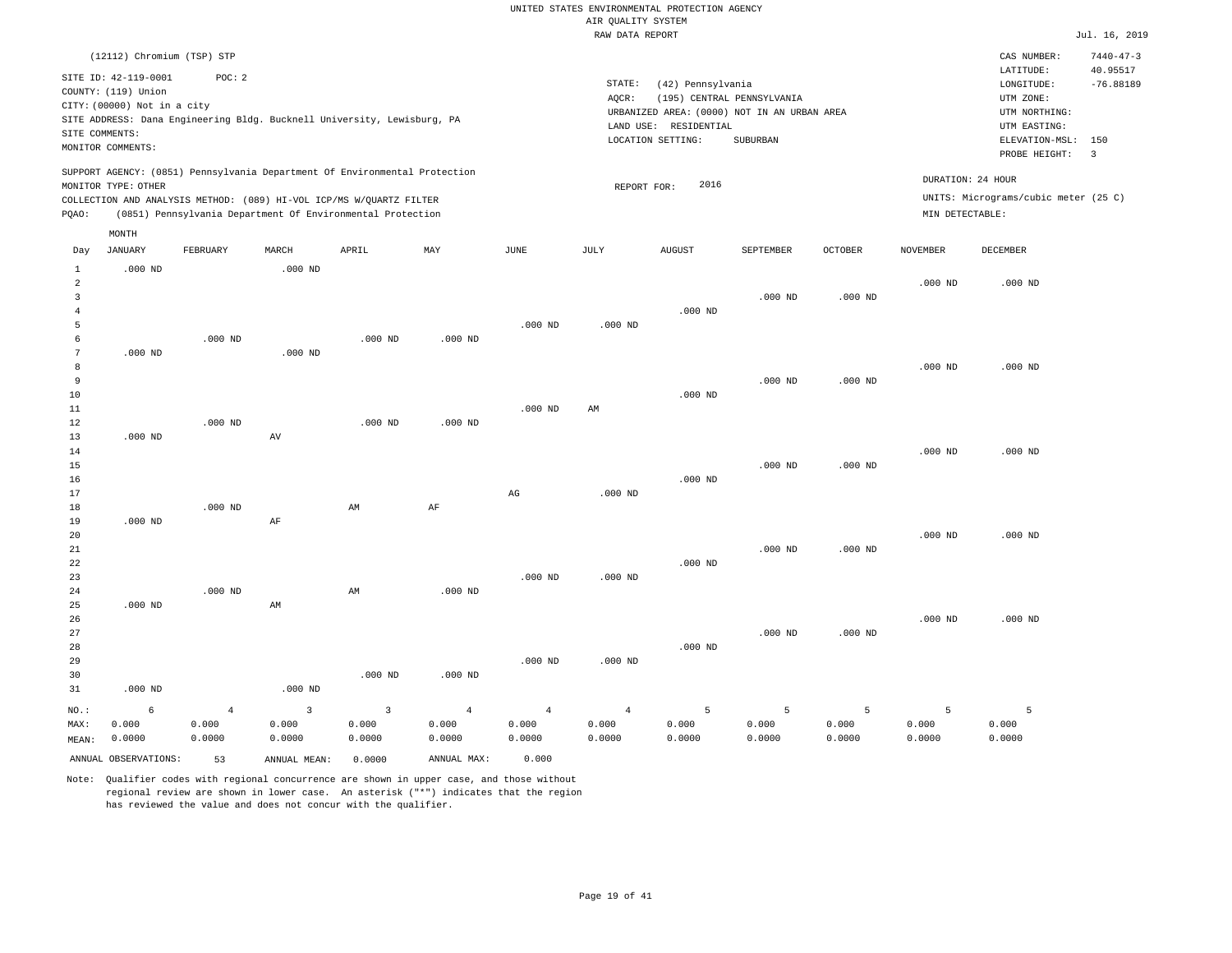|                 |                             |           |           |                                                                            |          |       |        | utr Knutti pipipw                           |                            |                |                 |                                      |                          |
|-----------------|-----------------------------|-----------|-----------|----------------------------------------------------------------------------|----------|-------|--------|---------------------------------------------|----------------------------|----------------|-----------------|--------------------------------------|--------------------------|
|                 |                             |           |           |                                                                            |          |       |        | RAW DATA REPORT                             |                            |                |                 |                                      | Jul. 16, 2019            |
|                 | (12112) Chromium (TSP) STP  |           |           |                                                                            |          |       |        |                                             |                            |                |                 | CAS NUMBER:                          | $7440 - 47 - 3$          |
|                 | SITE ID: 42-119-0001        | POC: 2    |           |                                                                            |          |       |        |                                             |                            |                |                 | LATITUDE:                            | 40.95517                 |
|                 | COUNTY: (119) Union         |           |           |                                                                            |          |       | STATE: | (42) Pennsylvania                           |                            |                |                 | LONGITUDE:                           | $-76.88189$              |
|                 | CITY: (00000) Not in a city |           |           |                                                                            |          |       | AQCR:  |                                             | (195) CENTRAL PENNSYLVANIA |                |                 | UTM ZONE:                            |                          |
|                 |                             |           |           | SITE ADDRESS: Dana Engineering Bldg. Bucknell University, Lewisburg, PA    |          |       |        | URBANIZED AREA: (0000) NOT IN AN URBAN AREA |                            |                |                 | UTM NORTHING:                        |                          |
|                 | SITE COMMENTS:              |           |           |                                                                            |          |       |        | LAND USE: RESIDENTIAL                       |                            |                |                 | UTM EASTING:                         |                          |
|                 | MONITOR COMMENTS:           |           |           |                                                                            |          |       |        | LOCATION SETTING:                           | SUBURBAN                   |                |                 | ELEVATION-MSL: 150                   |                          |
|                 |                             |           |           |                                                                            |          |       |        |                                             |                            |                |                 | PROBE HEIGHT:                        | $\overline{\phantom{a}}$ |
|                 |                             |           |           | SUPPORT AGENCY: (0851) Pennsylvania Department Of Environmental Protection |          |       |        |                                             |                            |                |                 | DURATION: 24 HOUR                    |                          |
|                 | MONITOR TYPE: OTHER         |           |           |                                                                            |          |       |        | 2017<br>REPORT FOR:                         |                            |                |                 |                                      |                          |
|                 |                             |           |           | COLLECTION AND ANALYSIS METHOD: (089) HI-VOL ICP/MS W/QUARTZ FILTER        |          |       |        |                                             |                            |                |                 | UNITS: Micrograms/cubic meter (25 C) |                          |
| PQAO:           |                             |           |           | (0851) Pennsylvania Department Of Environmental Protection                 |          |       |        |                                             |                            |                |                 | MIN DETECTABLE: .000522              |                          |
|                 | MONTH                       |           |           |                                                                            |          |       |        |                                             |                            |                |                 |                                      |                          |
| Day             | <b>JANUARY</b>              | FEBRUARY  | MARCH     | APRIL                                                                      | MAY      | JUNE  | JULY   | <b>AUGUST</b>                               | SEPTEMBER                  | <b>OCTOBER</b> | <b>NOVEMBER</b> | DECEMBER                             |                          |
| $\mathbf{1}$    | $.000$ ND                   |           |           | $.000$ ND                                                                  | .025     |       |        |                                             |                            |                |                 |                                      |                          |
| $\overline{a}$  |                             |           | $.000$ ND |                                                                            |          |       |        |                                             |                            |                |                 |                                      |                          |
| 3               |                             |           |           |                                                                            |          |       |        |                                             |                            |                |                 |                                      |                          |
| 4               |                             |           |           |                                                                            |          |       |        |                                             |                            |                |                 |                                      |                          |
| 5               |                             |           |           |                                                                            |          |       |        |                                             |                            |                |                 |                                      |                          |
| 6               |                             | $.000$ ND |           |                                                                            |          | .026  |        |                                             |                            |                |                 |                                      |                          |
| $7\phantom{.0}$ | $.000$ ND                   |           |           | $.000$ ND                                                                  | .026     |       |        |                                             |                            |                |                 |                                      |                          |
| 8               |                             |           | $.000$ ND |                                                                            |          |       |        |                                             |                            |                |                 |                                      |                          |
| 9               |                             |           |           |                                                                            |          |       |        |                                             |                            |                |                 |                                      |                          |
| 10              |                             |           |           |                                                                            |          |       |        |                                             |                            |                |                 |                                      |                          |
| 11              |                             |           |           |                                                                            |          |       |        |                                             |                            |                |                 |                                      |                          |
| 12              |                             | $.000$ ND |           |                                                                            |          | .025  |        |                                             |                            |                |                 |                                      |                          |
| 13              | $.000$ ND                   |           |           | $.000$ ND                                                                  | .026     |       |        |                                             |                            |                |                 |                                      |                          |
| 14              |                             |           | $.000$ ND |                                                                            |          |       |        |                                             |                            |                |                 |                                      |                          |
| 15              |                             |           |           |                                                                            |          |       |        |                                             |                            |                |                 |                                      |                          |
| 16              |                             |           |           |                                                                            |          |       |        |                                             |                            |                |                 |                                      |                          |
| 17              |                             |           |           |                                                                            |          |       |        |                                             |                            |                |                 |                                      |                          |
| 18              | $.000$ ND                   | $.000$ ND |           | $.000$ ND                                                                  | $.021$ 5 | .026  |        |                                             |                            |                |                 |                                      |                          |
| 19<br>20        |                             |           | $.000$ ND |                                                                            |          |       |        |                                             |                            |                |                 |                                      |                          |
| 21              |                             |           |           |                                                                            |          |       |        |                                             |                            |                |                 |                                      |                          |
| 22              |                             |           |           |                                                                            |          |       |        |                                             |                            |                |                 |                                      |                          |
| 23              |                             |           |           |                                                                            |          |       |        |                                             |                            |                |                 |                                      |                          |
| 24              |                             | $.000$ ND |           |                                                                            |          | .026  |        |                                             |                            |                |                 |                                      |                          |
| 25              | $.000$ ND                   |           |           | .027                                                                       | .023     |       |        |                                             |                            |                |                 |                                      |                          |
| 26              |                             |           | $.000$ ND |                                                                            |          |       |        |                                             |                            |                |                 |                                      |                          |
| 27              |                             |           |           |                                                                            |          |       |        |                                             |                            |                |                 |                                      |                          |
| 28              |                             |           |           |                                                                            |          |       |        |                                             |                            |                |                 |                                      |                          |
| 29              |                             |           |           |                                                                            |          |       |        |                                             |                            |                |                 |                                      |                          |
| 30              |                             |           |           |                                                                            |          | .0295 |        |                                             |                            |                |                 |                                      |                          |

NO.: MAX: MEAN: 6 0.000 0.0000 4 0.000 0.0000 5 0.000 0.0000 5 .027 .0054 6 .026 .0242 5 .029 .0264  $\begin{matrix} 0 & 0 & 0 & 0 & 0 & 0 \end{matrix}$ ANNUAL OBSERVATIONS: 31 ANNUAL MEAN: .0098 ANNUAL MAX: .029

.024

Note: Qualifier codes with regional concurrence are shown in upper case, and those without regional review are shown in lower case. An asterisk ("\*") indicates that the region has reviewed the value and does not concur with the qualifier.

31

.000 ND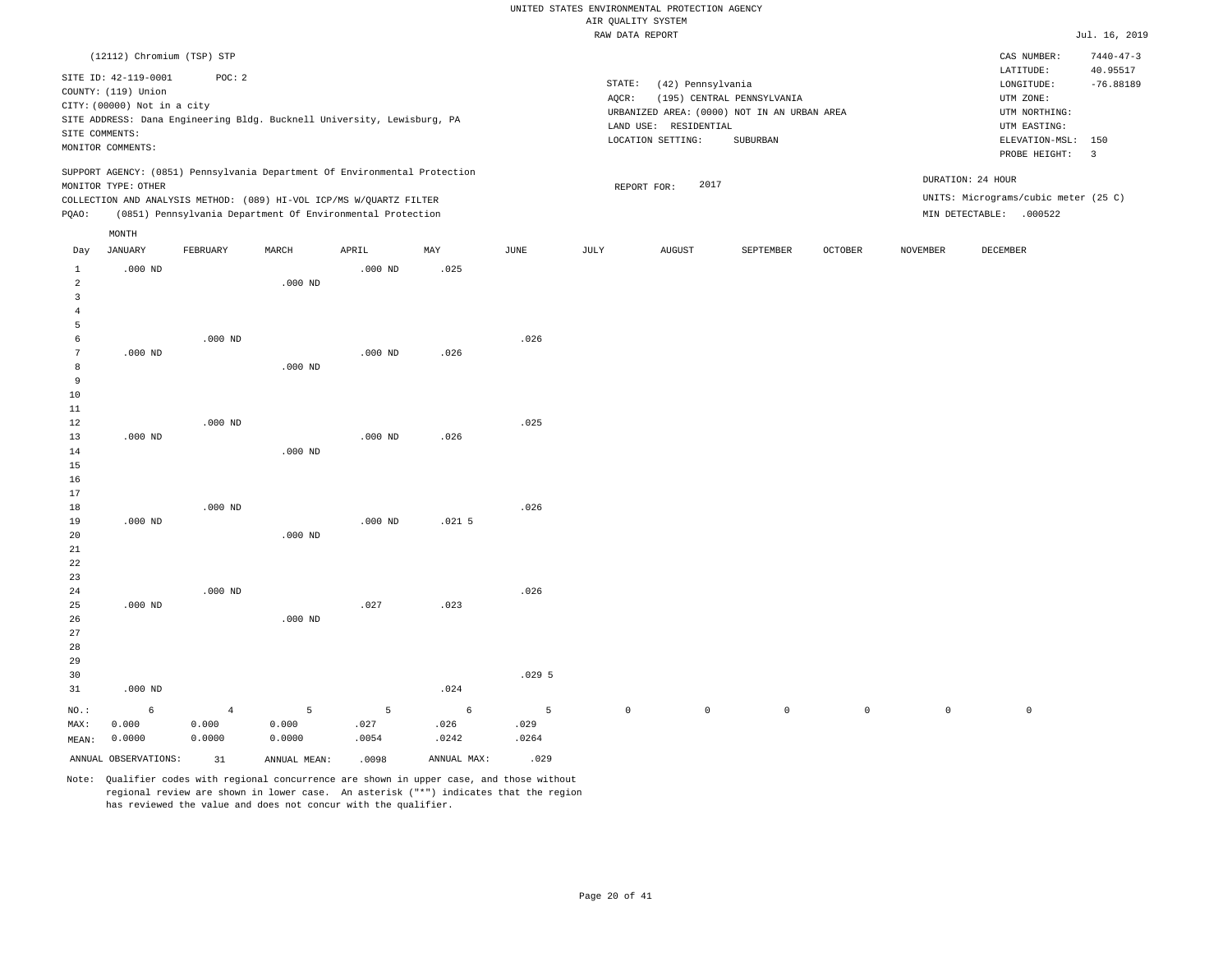|                |                             |            |                                                                            |            |                |               | RAW DATA REPORT |                       |                                             |                |                 |                                      | Jul. 16, 2019           |
|----------------|-----------------------------|------------|----------------------------------------------------------------------------|------------|----------------|---------------|-----------------|-----------------------|---------------------------------------------|----------------|-----------------|--------------------------------------|-------------------------|
|                | (12128) Lead (TSP) STP      |            |                                                                            |            |                |               |                 |                       |                                             |                |                 | CAS NUMBER:                          | $7439 - 92 - 1$         |
|                | SITE ID: 42-119-0001        | POC: 2     |                                                                            |            |                |               |                 |                       |                                             |                |                 | LATITUDE:                            | 40.95517                |
|                |                             |            |                                                                            |            |                |               | STATE:          | (42) Pennsylvania     |                                             |                |                 | LONGITUDE:                           | $-76.88189$             |
|                | COUNTY: (119) Union         |            |                                                                            |            |                |               | AQCR:           |                       | (195) CENTRAL PENNSYLVANIA                  |                |                 | UTM ZONE:                            |                         |
|                | CITY: (00000) Not in a city |            |                                                                            |            |                |               |                 |                       | URBANIZED AREA: (0000) NOT IN AN URBAN AREA |                |                 | UTM NORTHING:                        |                         |
|                |                             |            | SITE ADDRESS: Dana Engineering Bldg. Bucknell University, Lewisburg, PA    |            |                |               |                 | LAND USE: RESIDENTIAL |                                             |                |                 | UTM EASTING:                         |                         |
| SITE COMMENTS: |                             |            |                                                                            |            |                |               |                 | LOCATION SETTING:     | SUBURBAN                                    |                |                 | ELEVATION-MSL:                       | 150                     |
|                | MONITOR COMMENTS:           |            |                                                                            |            |                |               |                 |                       |                                             |                |                 | PROBE HEIGHT:                        | $\overline{\mathbf{3}}$ |
|                |                             |            | SUPPORT AGENCY: (0851) Pennsylvania Department Of Environmental Protection |            |                |               |                 |                       |                                             |                |                 |                                      |                         |
|                | MONITOR TYPE: OTHER         |            |                                                                            |            |                |               | REPORT FOR:     | 2013                  |                                             |                |                 | DURATION: 24 HOUR                    |                         |
|                |                             |            | COLLECTION AND ANALYSIS METHOD: (089) HI-VOL ICP/MS W/QUARTZ FILTER        |            |                |               |                 |                       |                                             |                |                 | UNITS: Micrograms/cubic meter (25 C) |                         |
| PQAO:          |                             |            | (0851) Pennsylvania Department Of Environmental Protection                 |            |                |               |                 |                       |                                             |                | MIN DETECTABLE: |                                      |                         |
|                | MONTH                       |            |                                                                            |            |                |               |                 |                       |                                             |                |                 |                                      |                         |
| Day            | JANUARY                     | FEBRUARY   | MARCH                                                                      | APRIL      | MAY            | $_{\rm JUNE}$ | JULY            | ${\tt AUGUST}$        | SEPTEMBER                                   | OCTOBER        | <b>NOVEMBER</b> | DECEMBER                             |                         |
| 1              |                             |            |                                                                            |            |                |               |                 |                       | .0106                                       | $.0000$ ND     |                 |                                      |                         |
| $\overline{a}$ |                             |            |                                                                            |            |                |               |                 | .0069                 |                                             |                |                 |                                      |                         |
| 3              |                             | $.0000$ ND |                                                                            |            |                | $.0000$ ND    | $.0000$ ND      |                       |                                             |                |                 |                                      |                         |
| $\overline{4}$ | $.0000$ ND                  |            |                                                                            | $.0000$ ND | .0083          |               |                 |                       |                                             |                |                 |                                      |                         |
| 5              |                             |            | $.0000$ ND                                                                 |            |                |               |                 |                       |                                             |                |                 |                                      |                         |
| $\epsilon$     |                             |            |                                                                            |            |                |               |                 |                       |                                             |                | $.0000$ ND      | $.0000$ ND                           |                         |
| 7              |                             |            |                                                                            |            |                |               |                 |                       | $.0000$ ND                                  | $.0000$ ND     |                 |                                      |                         |
| 8              |                             |            |                                                                            |            |                |               |                 | $.0000$ ND            |                                             |                |                 |                                      |                         |
| 9              |                             | $.0000$ ND |                                                                            |            |                | .0059         | $.0000$ ND      |                       |                                             |                |                 |                                      |                         |
| 10             | $.0000$ ND                  |            |                                                                            | $.0000$ ND | $.0000$ ND     |               |                 |                       |                                             |                |                 |                                      |                         |
| 11             |                             |            | $.0000$ ND                                                                 |            |                |               |                 |                       |                                             |                |                 |                                      |                         |
| 12             |                             |            |                                                                            |            |                |               |                 |                       |                                             |                | $.0000$ ND      | $.0000$ ND                           |                         |
| 13             |                             |            |                                                                            |            |                |               |                 |                       | $.0000$ ND                                  | $.0000$ ND     |                 |                                      |                         |
| 14             |                             |            |                                                                            |            |                |               |                 | $.0000$ ND            |                                             |                |                 |                                      |                         |
| 15             |                             | $.0000$ ND |                                                                            |            |                | .0063         | $.0000$ ND      |                       |                                             |                |                 |                                      |                         |
| 16             | $.0000$ ND                  |            |                                                                            | $.0000$ ND | .0051          |               |                 |                       |                                             |                |                 |                                      |                         |
| 17             |                             |            | .0000 ND                                                                   |            |                |               |                 |                       |                                             |                |                 |                                      |                         |
| 18             |                             |            |                                                                            |            |                |               |                 |                       |                                             |                | $.0000$ ND      | $.0000$ ND                           |                         |
| 19             |                             |            |                                                                            |            |                |               |                 |                       | $.0000$ ND                                  | $\rm AF$       |                 |                                      |                         |
| 20             |                             |            |                                                                            |            |                |               |                 | .02995                |                                             |                |                 |                                      |                         |
| 21             |                             | $.0000$ ND |                                                                            |            |                | $.0000$ ND    | $.0000$ ND      |                       |                                             |                |                 |                                      |                         |
| 22             | $.0000$ ND                  |            |                                                                            | $.0000$ ND | $.0000$ ND     |               |                 |                       |                                             |                |                 |                                      |                         |
| 23             |                             |            | $.0000$ ND                                                                 |            |                |               |                 |                       |                                             |                |                 |                                      |                         |
| 24             |                             |            |                                                                            |            |                |               |                 |                       |                                             |                | $.0000$ ND      | $.0000$ ND                           |                         |
| 25             |                             |            |                                                                            |            |                |               |                 |                       | $.0000$ ND                                  | $.0000$ ND     |                 |                                      |                         |
| 26             |                             |            |                                                                            |            |                |               |                 | $.0000$ ND            |                                             |                |                 |                                      |                         |
| 27             |                             | $.0000$ ND |                                                                            |            |                | $.0000$ ND    | $.0000$ ND      |                       |                                             |                |                 |                                      |                         |
| 28             | .0073                       |            |                                                                            | .0104      | .0064          |               |                 |                       |                                             |                |                 |                                      |                         |
| 29             |                             |            | $.0000$ ND                                                                 |            |                |               |                 |                       |                                             |                |                 |                                      |                         |
| 30             |                             |            |                                                                            |            |                |               |                 |                       |                                             |                | .0060           | .0000 ND                             |                         |
| 31             |                             |            |                                                                            |            |                |               |                 |                       |                                             | $\rm AF$       |                 |                                      |                         |
| NO.:           | 5                           | 5          | $\overline{5}$                                                             | 5          | $\overline{5}$ | 5             | 5               | 5                     | 5                                           | $\overline{4}$ | 5               | 5                                    |                         |
| MAX:           | .0073                       | 0.0000     | 0.0000                                                                     | .0104      | .0083          | .0063         | 0.0000          | .0299                 | .0106                                       | 0.0000         | .0060           | 0.0000                               |                         |
| MEAN:          | .00146                      | 0.00000    | 0.00000                                                                    | .00208     | .00396         | .00244        | 0.00000         | .00736                | .00212                                      | 0.00000        | .00120          | 0.00000                              |                         |
|                | ANNUAL OBSERVATIONS:        | 59         | ANNUAL MEAN:                                                               | .00175     | ANNUAL MAX:    | .0299         |                 |                       |                                             |                |                 |                                      |                         |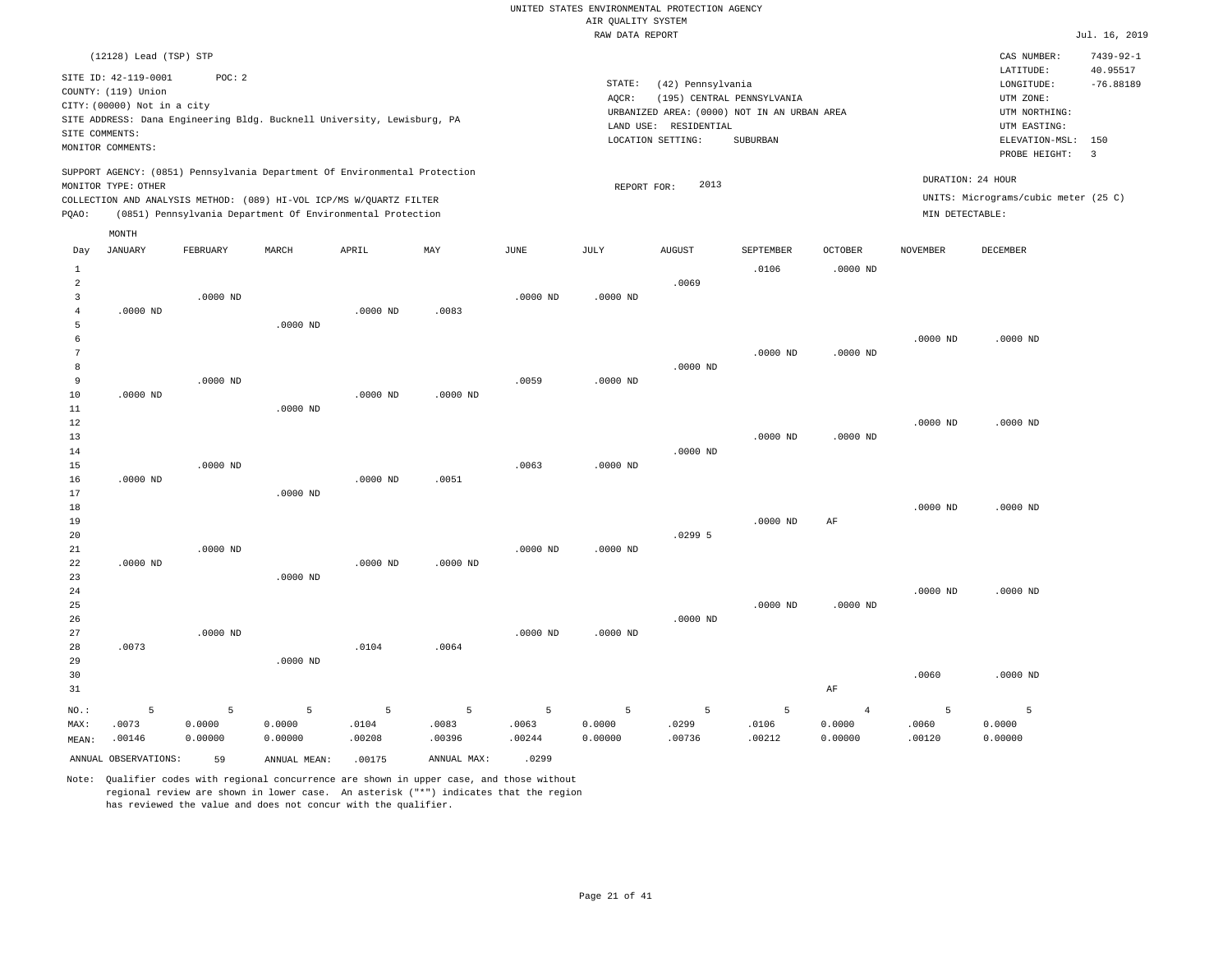|                     |                                             |                                                                            |                |                |                |               | RAW DATA REPORT |                                            |                                             |                |                 |                                      | Jul. 16, 2019               |
|---------------------|---------------------------------------------|----------------------------------------------------------------------------|----------------|----------------|----------------|---------------|-----------------|--------------------------------------------|---------------------------------------------|----------------|-----------------|--------------------------------------|-----------------------------|
|                     | (12128) Lead (TSP) STP                      |                                                                            |                |                |                |               |                 |                                            |                                             |                |                 | CAS NUMBER:<br>LATITUDE:             | $7439 - 92 - 1$<br>40.95517 |
|                     | SITE ID: 42-119-0001<br>COUNTY: (119) Union | POC: 2                                                                     |                |                |                |               | STATE:          | (42) Pennsylvania                          |                                             |                |                 | LONGITUDE:                           | $-76.88189$                 |
|                     | CITY: (00000) Not in a city                 |                                                                            |                |                |                |               | $AQCR$ :        |                                            | (195) CENTRAL PENNSYLVANIA                  |                |                 | UTM ZONE:                            |                             |
|                     |                                             | SITE ADDRESS: Dana Engineering Bldg. Bucknell University, Lewisburg, PA    |                |                |                |               |                 |                                            | URBANIZED AREA: (0000) NOT IN AN URBAN AREA |                |                 | UTM NORTHING:                        |                             |
|                     | SITE COMMENTS:                              |                                                                            |                |                |                |               |                 | LAND USE: RESIDENTIAL<br>LOCATION SETTING: | SUBURBAN                                    |                |                 | UTM EASTING:<br>ELEVATION-MSL: 150   |                             |
|                     | MONITOR COMMENTS:                           |                                                                            |                |                |                |               |                 |                                            |                                             |                |                 | PROBE HEIGHT:                        | $\overline{3}$              |
|                     |                                             | SUPPORT AGENCY: (0851) Pennsylvania Department Of Environmental Protection |                |                |                |               |                 |                                            |                                             |                |                 |                                      |                             |
|                     | MONITOR TYPE: OTHER                         |                                                                            |                |                |                |               | REPORT FOR:     | 2014                                       |                                             |                |                 | DURATION: 24 HOUR                    |                             |
|                     |                                             | COLLECTION AND ANALYSIS METHOD: (089) HI-VOL ICP/MS W/OUARTZ FILTER        |                |                |                |               |                 |                                            |                                             |                |                 | UNITS: Micrograms/cubic meter (25 C) |                             |
| PQAO:               |                                             | (0851) Pennsylvania Department Of Environmental Protection                 |                |                |                |               |                 |                                            |                                             |                | MIN DETECTABLE: |                                      |                             |
|                     | MONTH                                       |                                                                            |                |                |                |               |                 |                                            |                                             |                |                 |                                      |                             |
| Day                 | <b>JANUARY</b>                              | FEBRUARY                                                                   | MARCH          | APRIL          | MAY            | $_{\rm JUNE}$ | <b>JULY</b>     | <b>AUGUST</b>                              | <b>SEPTEMBER</b>                            | <b>OCTOBER</b> | <b>NOVEMBER</b> | DECEMBER                             |                             |
| $\mathbf{1}$        |                                             |                                                                            |                |                |                |               |                 |                                            |                                             |                | $.0000$ ND      | .0084                                |                             |
| 2<br>$\overline{3}$ |                                             |                                                                            |                |                |                |               |                 | $.0000$ ND                                 | $.0000$ ND                                  | $.0000$ ND     |                 |                                      |                             |
| $\overline{4}$      |                                             | $.0000$ ND                                                                 |                |                |                | .0060         | $.0000$ ND      |                                            |                                             |                |                 |                                      |                             |
| 5                   | .0054                                       |                                                                            |                | AF             | $.0000$ ND     |               |                 |                                            |                                             |                |                 |                                      |                             |
| $\epsilon$          |                                             |                                                                            | $.0000$ ND     |                |                |               |                 |                                            |                                             |                |                 |                                      |                             |
| $7\phantom{.0}$     |                                             |                                                                            |                |                |                |               |                 |                                            |                                             |                | $.0000$ ND      | $.0000$ ND                           |                             |
| 8<br>9              |                                             |                                                                            |                |                |                |               |                 | $.0000$ ND                                 | $.0000$ ND                                  | $.0000$ ND     |                 |                                      |                             |
| 10                  |                                             | .0000 ND                                                                   |                |                |                | .0000 ND      | $.0000$ ND      |                                            |                                             |                |                 |                                      |                             |
| 11                  | $.0000$ ND                                  |                                                                            |                | $.0000$ ND     | $.0000$ ND     |               |                 |                                            |                                             |                |                 |                                      |                             |
| 12                  |                                             |                                                                            | .0057          |                |                |               |                 |                                            |                                             |                |                 |                                      |                             |
| 13                  |                                             |                                                                            |                |                |                |               |                 |                                            |                                             |                | $.0000$ ND      | $.0000$ ND                           |                             |
| 14<br>15            |                                             |                                                                            |                |                |                |               |                 | $.0000$ ND                                 | $.0000$ ND                                  | $.0000$ ND     |                 |                                      |                             |
| 16                  |                                             | $.0000$ ND                                                                 |                |                |                | $.0000$ ND    | $.0000$ ND      |                                            |                                             |                |                 |                                      |                             |
| 17                  | .0060                                       |                                                                            |                | $.0000$ ND     | $.0000$ ND     |               |                 |                                            |                                             |                |                 |                                      |                             |
| 18                  |                                             |                                                                            | $.0000$ ND     |                |                |               |                 |                                            |                                             |                |                 |                                      |                             |
| 19                  |                                             |                                                                            |                |                |                |               |                 |                                            |                                             |                | $.0000$ ND      | $.0000$ ND                           |                             |
| 20<br>21            |                                             |                                                                            |                |                |                |               |                 | $.0000$ ND                                 | $.0000$ ND                                  | .0060          |                 |                                      |                             |
| 22                  |                                             | $.0000$ ND                                                                 |                |                |                | $.0000$ ND    | $.0000$ ND      |                                            |                                             |                |                 |                                      |                             |
| 23                  | $.0000$ ND                                  |                                                                            |                | $.0000$ ND     | $.0000$ ND     |               |                 |                                            |                                             |                |                 |                                      |                             |
| 24                  |                                             |                                                                            | .0000 ND       |                |                |               |                 |                                            |                                             |                |                 |                                      |                             |
| 25                  |                                             |                                                                            |                |                |                |               |                 |                                            |                                             |                | $.0000$ ND      | $.0000$ ND                           |                             |
| 26<br>27            |                                             |                                                                            |                |                |                |               |                 | $.0000$ ND                                 | $.0000$ ND                                  | $.0000$ ND     |                 |                                      |                             |
| 28                  |                                             | AM                                                                         |                |                |                | .0079         | $.0000$ ND      |                                            |                                             |                |                 |                                      |                             |
| 29                  | $.0000$ ND                                  |                                                                            |                | $.0000$ ND     | $.0000$ ND     |               |                 |                                            |                                             |                |                 |                                      |                             |
| 30                  |                                             |                                                                            | AF             |                |                |               |                 |                                            |                                             |                |                 |                                      |                             |
| 31                  |                                             |                                                                            |                |                |                |               |                 |                                            |                                             |                |                 | $.0000$ ND                           |                             |
| NO.:                | 5                                           | $\overline{4}$                                                             | $\overline{4}$ | $\overline{4}$ | $\overline{5}$ | 5             | 5               | 5                                          | 5                                           | 5              | 5               | 6                                    |                             |
| MAX:                | .0060                                       | 0.0000                                                                     | .0057          | 0.0000         | 0.0000         | .0079         | 0.0000          | 0.0000                                     | 0.0000                                      | .0060          | 0.0000          | .0084                                |                             |
| MEAN:               | .00228                                      | 0.00000                                                                    | .00143         | 0.00000        | 0.00000        | .00278        | 0.00000         | 0.00000                                    | 0.00000                                     | .00120         | 0.00000         | .00140                               |                             |
|                     | ANNUAL OBSERVATIONS:                        | 58                                                                         | ANNUAL MEAN:   | .00078         | ANNUAL MAX:    | .0084         |                 |                                            |                                             |                |                 |                                      |                             |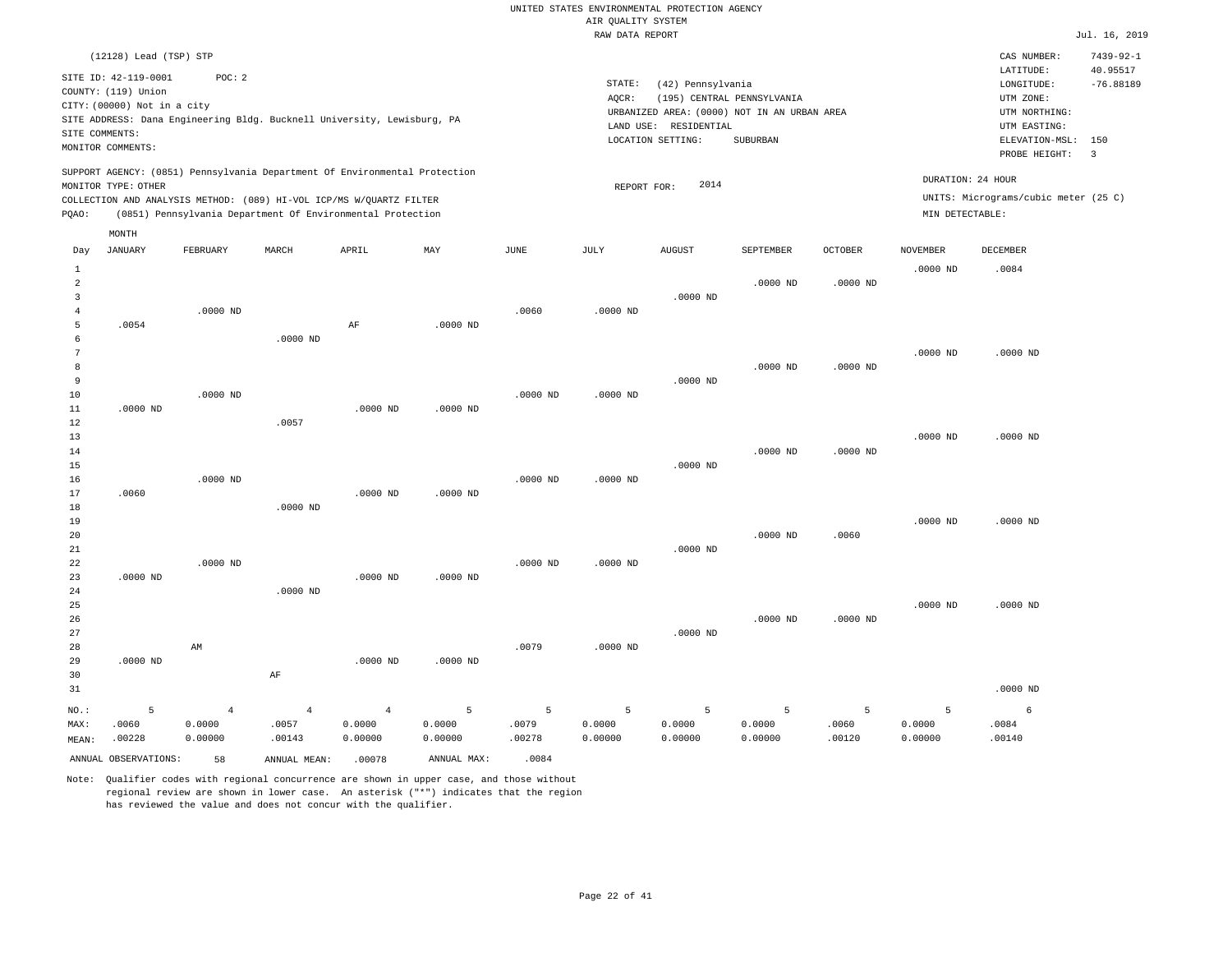|                                |                                                                            |                   |                 |                                                                            |                   |                   | RAW DATA REPORT   |                                                                 |                                                                                       |                 |                   |                                                                                             | Jul. 16, 2019           |
|--------------------------------|----------------------------------------------------------------------------|-------------------|-----------------|----------------------------------------------------------------------------|-------------------|-------------------|-------------------|-----------------------------------------------------------------|---------------------------------------------------------------------------------------|-----------------|-------------------|---------------------------------------------------------------------------------------------|-------------------------|
|                                | (12128) Lead (TSP) STP                                                     |                   |                 |                                                                            |                   |                   |                   |                                                                 |                                                                                       |                 |                   | CAS NUMBER:                                                                                 | $7439 - 92 - 1$         |
| SITE COMMENTS:                 | SITE ID: 42-119-0001<br>COUNTY: (119) Union<br>CITY: (00000) Not in a city | POC: 2            |                 | SITE ADDRESS: Dana Engineering Bldg. Bucknell University, Lewisburg, PA    |                   |                   | STATE:<br>AQCR:   | (42) Pennsylvania<br>LAND USE: RESIDENTIAL<br>LOCATION SETTING: | (195) CENTRAL PENNSYLVANIA<br>URBANIZED AREA: (0000) NOT IN AN URBAN AREA<br>SUBURBAN |                 |                   | LATITUDE:<br>LONGITUDE:<br>UTM ZONE:<br>UTM NORTHING:<br>UTM EASTING:<br>ELEVATION-MSL: 150 | 40.95517<br>$-76.88189$ |
|                                | MONITOR COMMENTS:                                                          |                   |                 |                                                                            |                   |                   |                   |                                                                 |                                                                                       |                 |                   | PROBE HEIGHT:                                                                               | $\overline{3}$          |
|                                | MONITOR TYPE: OTHER                                                        |                   |                 | SUPPORT AGENCY: (0851) Pennsylvania Department Of Environmental Protection |                   |                   | REPORT FOR:       | 2015                                                            |                                                                                       |                 |                   | DURATION: 24 HOUR                                                                           |                         |
|                                |                                                                            |                   |                 | COLLECTION AND ANALYSIS METHOD: (089) HI-VOL ICP/MS W/QUARTZ FILTER        |                   |                   |                   |                                                                 |                                                                                       |                 |                   | UNITS: Micrograms/cubic meter (25 C)                                                        |                         |
| PQAO:                          |                                                                            |                   |                 | (0851) Pennsylvania Department Of Environmental Protection                 |                   |                   |                   |                                                                 |                                                                                       |                 | MIN DETECTABLE:   |                                                                                             |                         |
|                                | MONTH                                                                      |                   |                 |                                                                            |                   |                   |                   |                                                                 |                                                                                       |                 |                   |                                                                                             |                         |
| Day                            | <b>JANUARY</b>                                                             | FEBRUARY          | MARCH           | APRIL                                                                      | MAY               | <b>JUNE</b>       | JULY              | <b>AUGUST</b>                                                   | SEPTEMBER                                                                             | <b>OCTOBER</b>  | <b>NOVEMBER</b>   | DECEMBER                                                                                    |                         |
| $\mathbf{1}$<br>$\overline{2}$ |                                                                            |                   | .0075           |                                                                            |                   |                   |                   |                                                                 |                                                                                       |                 | $.0000$ ND        | .0000 ND                                                                                    |                         |
| 3                              |                                                                            |                   |                 |                                                                            |                   |                   |                   |                                                                 | $.0000$ ND                                                                            | $.0000$ ND      |                   |                                                                                             |                         |
| 4<br>5                         |                                                                            | .0000 ND          |                 |                                                                            |                   | $.0000$ ND        | $.0000$ ND        | $\rm AF$                                                        |                                                                                       |                 |                   |                                                                                             |                         |
| 6                              | $.0000$ ND                                                                 |                   |                 | $.0000$ ND                                                                 | $.0000$ ND        |                   |                   |                                                                 |                                                                                       |                 |                   |                                                                                             |                         |
| 7<br>8<br>9                    |                                                                            |                   | $.0000$ ND      |                                                                            |                   |                   |                   |                                                                 | $.0000$ ND                                                                            | $.0000$ ND      | $.0000$ ND        | .0059                                                                                       |                         |
| 10                             |                                                                            |                   |                 |                                                                            |                   |                   |                   | $.0000$ ND                                                      |                                                                                       |                 |                   |                                                                                             |                         |
| 11<br>12                       | $.0000$ ND                                                                 | $.0000$ ND        |                 | $.0000$ ND                                                                 | .0000 ND          | $.0000$ ND        | $.0000$ ND        |                                                                 |                                                                                       |                 |                   |                                                                                             |                         |
| 13                             |                                                                            |                   | $.0000$ ND      |                                                                            |                   |                   |                   |                                                                 |                                                                                       |                 |                   |                                                                                             |                         |
| 14                             |                                                                            |                   |                 |                                                                            |                   |                   |                   |                                                                 |                                                                                       |                 | $.0000$ ND        | .0085                                                                                       |                         |
| 15<br>16                       |                                                                            |                   |                 |                                                                            |                   |                   |                   | $.0000$ ND                                                      | .0059                                                                                 | $.0000$ ND      |                   |                                                                                             |                         |
| 17                             |                                                                            | $.0000$ ND        |                 |                                                                            |                   | $.0000$ ND        | $.0000$ ND        |                                                                 |                                                                                       |                 |                   |                                                                                             |                         |
| 18                             | $.0000$ ND                                                                 |                   |                 | $.0000$ ND                                                                 | $.0000$ ND        |                   |                   |                                                                 |                                                                                       |                 |                   |                                                                                             |                         |
| 19<br>20                       |                                                                            |                   | $.0000$ ND      |                                                                            |                   |                   |                   |                                                                 |                                                                                       |                 | $.0000$ ND        | $\rm{AF}$                                                                                   |                         |
| 21                             |                                                                            |                   |                 |                                                                            |                   |                   |                   |                                                                 | .0051                                                                                 | $.0000$ ND      |                   |                                                                                             |                         |
| 22                             |                                                                            |                   |                 |                                                                            |                   |                   |                   | $.0000$ ND                                                      |                                                                                       |                 |                   |                                                                                             |                         |
| 23<br>24                       | .0050                                                                      | $.0000$ ND        |                 | $.0000$ ND                                                                 | $.0000$ ND        | $.0000$ ND        | $.0000$ ND        |                                                                 |                                                                                       |                 |                   |                                                                                             |                         |
| 25                             |                                                                            |                   | .0058           |                                                                            |                   |                   |                   |                                                                 |                                                                                       |                 |                   |                                                                                             |                         |
| 26                             |                                                                            |                   |                 |                                                                            |                   |                   |                   |                                                                 |                                                                                       |                 | $\rm{AF}$         | $.0000$ ND                                                                                  |                         |
| 27<br>28                       |                                                                            |                   |                 |                                                                            |                   |                   |                   | $.0000$ ND                                                      | $.0000$ ND                                                                            | .0055           |                   |                                                                                             |                         |
| 29                             |                                                                            |                   |                 |                                                                            |                   | $.0000$ ND        | $.0000$ ND        |                                                                 |                                                                                       |                 |                   |                                                                                             |                         |
| 30                             | $.0000$ ND                                                                 |                   |                 | $.0000$ ND                                                                 | $.0000$ ND        |                   |                   |                                                                 |                                                                                       |                 |                   |                                                                                             |                         |
| 31                             |                                                                            |                   | $.0000$ ND      |                                                                            |                   |                   |                   |                                                                 |                                                                                       |                 |                   |                                                                                             |                         |
| $_{\rm NO.}$ :                 | 5                                                                          | $\overline{4}$    | 6               | 5                                                                          | $\overline{5}$    | 5                 | 5                 | $\overline{4}$                                                  | 5                                                                                     | 5               | $\overline{4}$    | $\overline{4}$                                                                              |                         |
| MAX:<br>MEAN:                  | .0050<br>.00100                                                            | 0.0000<br>0.00000 | .0075<br>.00222 | 0.0000<br>0.00000                                                          | 0.0000<br>0.00000 | 0.0000<br>0.00000 | 0.0000<br>0.00000 | 0.0000<br>0.00000                                               | .0059<br>.00220                                                                       | .0055<br>.00110 | 0.0000<br>0.00000 | .0085<br>.00360                                                                             |                         |
|                                | ANNUAL OBSERVATIONS:                                                       | 57                | ANNUAL MEAN:    | .00086                                                                     | ANNUAL MAX:       | .0085             |                   |                                                                 |                                                                                       |                 |                   |                                                                                             |                         |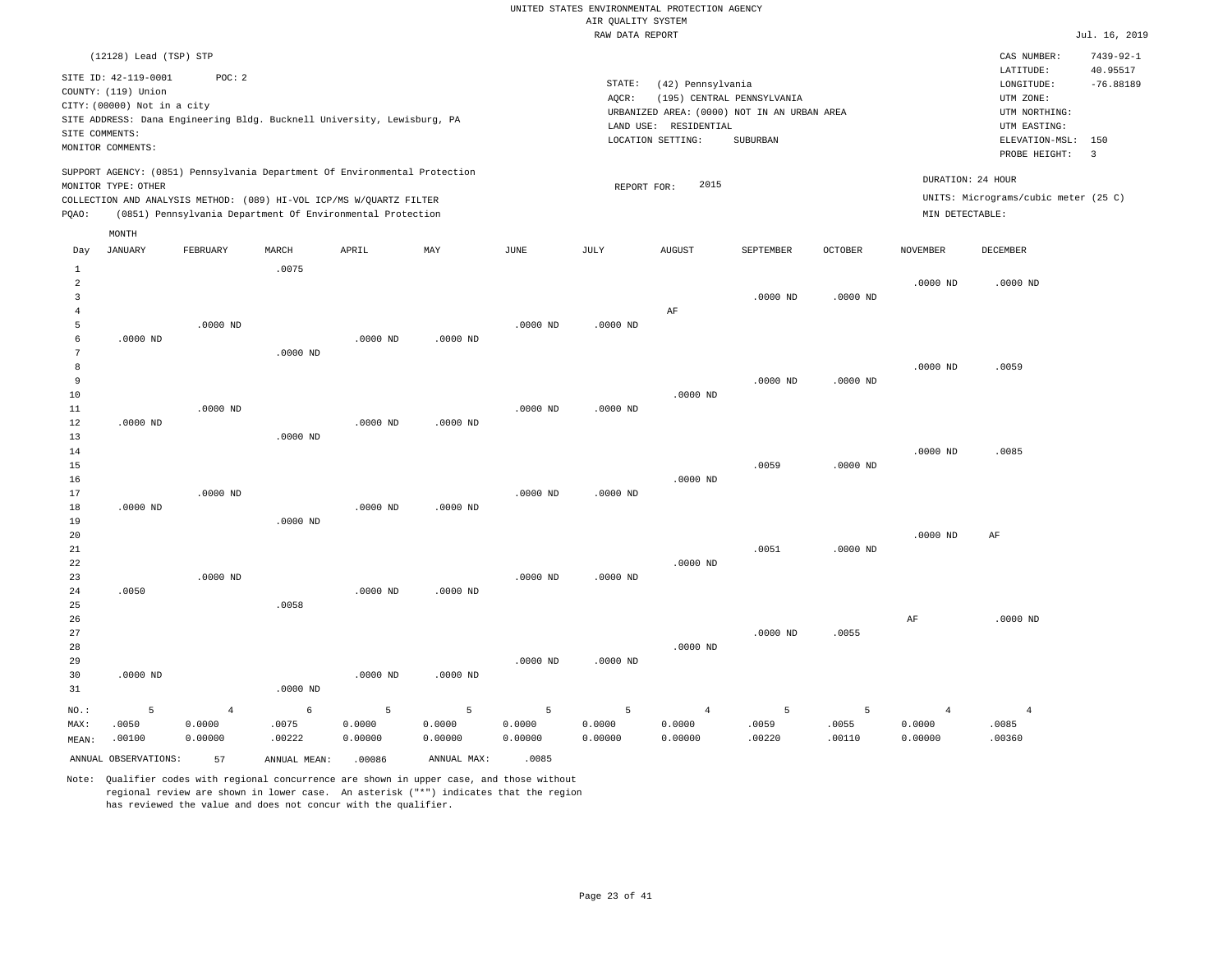|                                |                             |                |                    |                                                                                                                                   |                |                        | RAW DATA REPORT     |                                             |                            |                |                   |                                      | Jul. 16, 2019   |
|--------------------------------|-----------------------------|----------------|--------------------|-----------------------------------------------------------------------------------------------------------------------------------|----------------|------------------------|---------------------|---------------------------------------------|----------------------------|----------------|-------------------|--------------------------------------|-----------------|
|                                | (12128) Lead (TSP) STP      |                |                    |                                                                                                                                   |                |                        |                     |                                             |                            |                |                   | CAS NUMBER:                          | $7439 - 92 - 1$ |
|                                | SITE ID: 42-119-0001        | POC: 2         |                    |                                                                                                                                   |                |                        |                     |                                             |                            |                |                   | LATITUDE:                            | 40.95517        |
|                                | COUNTY: (119) Union         |                |                    |                                                                                                                                   |                |                        | $\texttt{STATE}{}:$ | (42) Pennsylvania                           |                            |                |                   | LONGITUDE:                           | $-76.88189$     |
|                                |                             |                |                    |                                                                                                                                   |                |                        | AQCR:               |                                             | (195) CENTRAL PENNSYLVANIA |                |                   | UTM ZONE:                            |                 |
|                                | CITY: (00000) Not in a city |                |                    |                                                                                                                                   |                |                        |                     | URBANIZED AREA: (0000) NOT IN AN URBAN AREA |                            |                |                   | UTM NORTHING:                        |                 |
| SITE COMMENTS:                 |                             |                |                    | SITE ADDRESS: Dana Engineering Bldg. Bucknell University, Lewisburg, PA                                                           |                |                        |                     | LAND USE: RESIDENTIAL                       |                            |                |                   | UTM EASTING:                         |                 |
|                                | MONITOR COMMENTS:           |                |                    |                                                                                                                                   |                |                        |                     | LOCATION SETTING:                           | SUBURBAN                   |                |                   | ELEVATION-MSL: 150                   |                 |
|                                |                             |                |                    |                                                                                                                                   |                |                        |                     |                                             |                            |                |                   | PROBE HEIGHT:                        | $\overline{3}$  |
|                                |                             |                |                    | SUPPORT AGENCY: (0851) Pennsylvania Department Of Environmental Protection                                                        |                |                        |                     |                                             |                            |                | DURATION: 24 HOUR |                                      |                 |
|                                | MONITOR TYPE: OTHER         |                |                    |                                                                                                                                   |                |                        | REPORT FOR:         | 2016                                        |                            |                |                   |                                      |                 |
| PQAO:                          |                             |                |                    | COLLECTION AND ANALYSIS METHOD: (089) HI-VOL ICP/MS W/QUARTZ FILTER<br>(0851) Pennsylvania Department Of Environmental Protection |                |                        |                     |                                             |                            |                | MIN DETECTABLE:   | UNITS: Micrograms/cubic meter (25 C) |                 |
|                                |                             |                |                    |                                                                                                                                   |                |                        |                     |                                             |                            |                |                   |                                      |                 |
|                                | MONTH                       |                |                    |                                                                                                                                   |                |                        |                     |                                             |                            |                |                   |                                      |                 |
| Day                            | <b>JANUARY</b>              | FEBRUARY       | MARCH              | APRIL                                                                                                                             | MAY            | JUNE                   | <b>JULY</b>         | <b>AUGUST</b>                               | SEPTEMBER                  | <b>OCTOBER</b> | <b>NOVEMBER</b>   | DECEMBER                             |                 |
| $\mathbf{1}$<br>$\overline{a}$ | $.0000$ ND                  |                | $.0000$ ND         |                                                                                                                                   |                |                        |                     |                                             |                            |                | $.0000$ ND        | $.0000$ ND                           |                 |
| 3                              |                             |                |                    |                                                                                                                                   |                |                        |                     |                                             | $.0000$ ND                 | $.0000$ ND     |                   |                                      |                 |
| $\overline{4}$                 |                             |                |                    |                                                                                                                                   |                |                        |                     | $.0000$ ND                                  |                            |                |                   |                                      |                 |
| 5                              |                             |                |                    |                                                                                                                                   |                | $.0000$ ND             | $.0000$ ND          |                                             |                            |                |                   |                                      |                 |
| 6                              |                             | $.0000$ ND     |                    | $.0000$ ND                                                                                                                        | $.0000$ ND     |                        |                     |                                             |                            |                |                   |                                      |                 |
| 7                              | .0096                       |                | $.0000$ ND         |                                                                                                                                   |                |                        |                     |                                             |                            |                |                   |                                      |                 |
| 8                              |                             |                |                    |                                                                                                                                   |                |                        |                     |                                             |                            |                | .0076             | $.0000$ ND                           |                 |
| 9                              |                             |                |                    |                                                                                                                                   |                |                        |                     |                                             | $.0000$ ND                 | $.0000$ ND     |                   |                                      |                 |
| 10                             |                             |                |                    |                                                                                                                                   |                |                        |                     | $.0000$ ND                                  |                            |                |                   |                                      |                 |
| 11                             |                             |                |                    |                                                                                                                                   |                | $.0000$ ND             | AM                  |                                             |                            |                |                   |                                      |                 |
| 12                             |                             | $.0000$ ND     |                    | $.0000$ ND                                                                                                                        | $.0000$ ND     |                        |                     |                                             |                            |                |                   |                                      |                 |
| 13                             | $.0000$ ND                  |                | AV                 |                                                                                                                                   |                |                        |                     |                                             |                            |                |                   |                                      |                 |
| 14                             |                             |                |                    |                                                                                                                                   |                |                        |                     |                                             |                            |                | $.0000$ ND        | $.0000$ ND                           |                 |
| 15                             |                             |                |                    |                                                                                                                                   |                |                        |                     |                                             | $.0000$ ND                 | $.0000$ ND     |                   |                                      |                 |
| 16                             |                             |                |                    |                                                                                                                                   |                |                        |                     | $.0000$ ND                                  |                            |                |                   |                                      |                 |
| 17                             |                             |                |                    |                                                                                                                                   |                | $\mathbb{A}\mathbb{G}$ | $.0000$ ND          |                                             |                            |                |                   |                                      |                 |
| 18                             |                             | $.0000$ ND     |                    | AM                                                                                                                                | AF             |                        |                     |                                             |                            |                |                   |                                      |                 |
| 19                             | $.0000$ ND                  |                | $\rm AF$           |                                                                                                                                   |                |                        |                     |                                             |                            |                |                   |                                      |                 |
| 20                             |                             |                |                    |                                                                                                                                   |                |                        |                     |                                             |                            |                | $.0000$ ND        | .0056                                |                 |
| 21                             |                             |                |                    |                                                                                                                                   |                |                        |                     |                                             | $.0000$ ND                 | $.0000$ ND     |                   |                                      |                 |
| 22                             |                             |                |                    |                                                                                                                                   |                |                        |                     | $.0000$ ND                                  |                            |                |                   |                                      |                 |
| 23                             |                             |                |                    |                                                                                                                                   |                | $.0000$ ND             | .0000 ND            |                                             |                            |                |                   |                                      |                 |
| 24                             |                             | $.0000$ ND     |                    | AM                                                                                                                                | $.0000$ ND     |                        |                     |                                             |                            |                |                   |                                      |                 |
| 25                             | $.0000$ ND                  |                | AM                 |                                                                                                                                   |                |                        |                     |                                             |                            |                |                   |                                      |                 |
| 26                             |                             |                |                    |                                                                                                                                   |                |                        |                     |                                             |                            |                | $.0000$ ND        | $.0000$ ND                           |                 |
| 27                             |                             |                |                    |                                                                                                                                   |                |                        |                     |                                             | $.0000$ ND                 | $.0000$ ND     |                   |                                      |                 |
| 28                             |                             |                |                    |                                                                                                                                   |                |                        |                     | $.0000$ ND                                  |                            |                |                   |                                      |                 |
| 29                             |                             |                |                    |                                                                                                                                   |                | $.0000$ ND             | $.0000$ ND          |                                             |                            |                |                   |                                      |                 |
| 30                             |                             |                |                    | $.0000$ ND                                                                                                                        | $.0000$ ND     |                        |                     |                                             |                            |                |                   |                                      |                 |
| 31                             | $.0000$ ND                  |                | $.0000$ ND         |                                                                                                                                   |                |                        |                     |                                             |                            |                |                   |                                      |                 |
| NO.:                           | 6                           | $\overline{4}$ | $\overline{3}$     | $\overline{3}$                                                                                                                    | $\overline{4}$ | $\overline{4}$         | $\overline{4}$      | 5                                           | - 5                        | 5              | 5                 | 5                                    |                 |
| MAX:                           | .0096                       | 0.0000         | 0.0000             | 0.0000                                                                                                                            | 0.0000         | 0.0000                 | 0.0000              | 0.0000                                      | 0.0000                     | 0.0000         | .0076             | .0056                                |                 |
| MEAN:                          | .00160                      | 0.00000        | 0.00000            | 0.00000                                                                                                                           | 0.00000        | 0.00000                | 0.00000             | 0.00000                                     | 0.00000                    | 0.00000        | .00152            | .00112                               |                 |
|                                | ANNUAL OBSERVATIONS:        | 53             | ANNUAL MEAN: 00043 |                                                                                                                                   | ANNUAL MAX:    | .0096                  |                     |                                             |                            |                |                   |                                      |                 |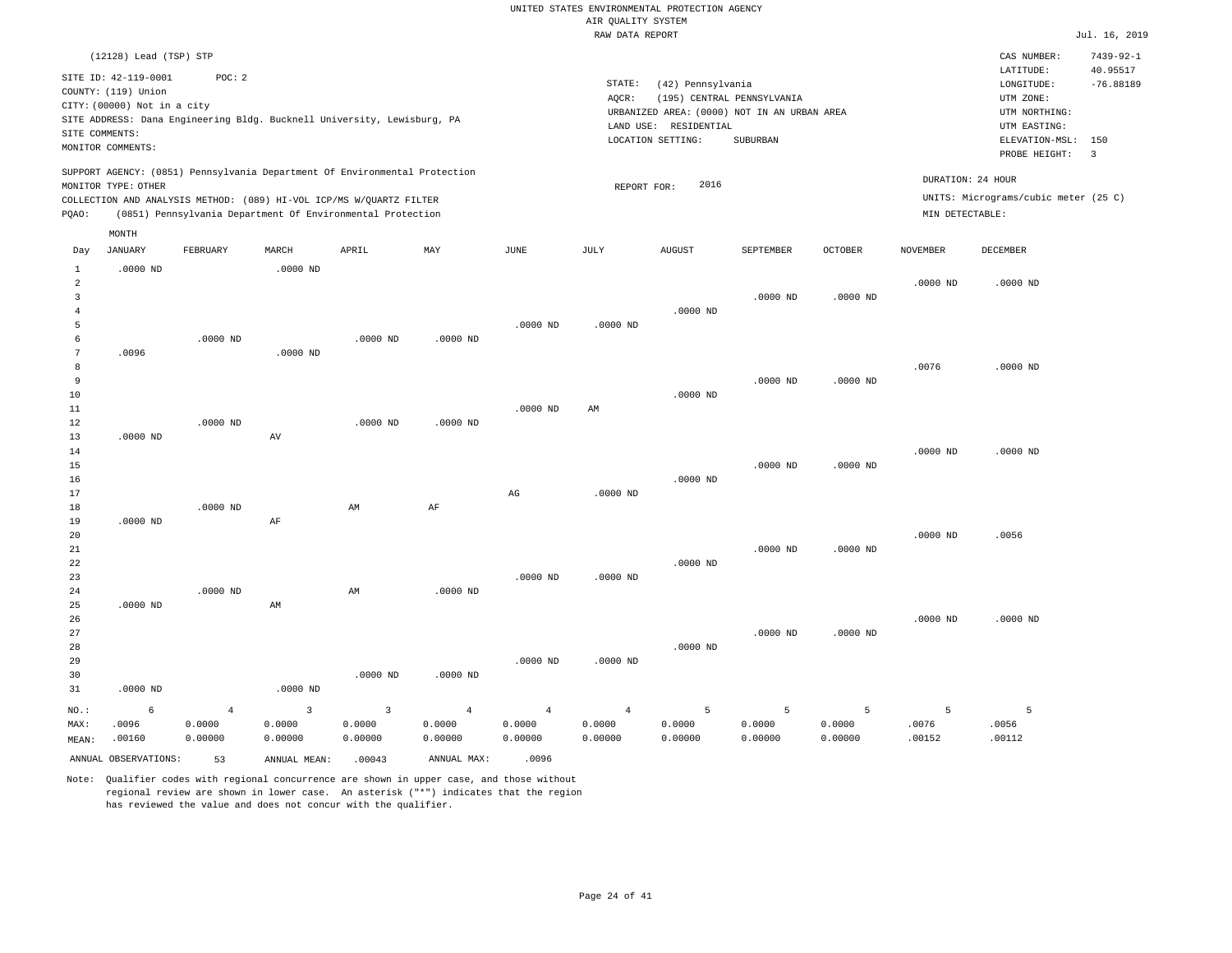|                         |                             |                                                                            |            |            |            |               |             | RAW DATA REPORT       |                                             |         |                     |                                      | Jul. 16, 2019   |
|-------------------------|-----------------------------|----------------------------------------------------------------------------|------------|------------|------------|---------------|-------------|-----------------------|---------------------------------------------|---------|---------------------|--------------------------------------|-----------------|
|                         | (12128) Lead (TSP) STP      |                                                                            |            |            |            |               |             |                       |                                             |         |                     | CAS NUMBER:                          | $7439 - 92 - 1$ |
|                         |                             |                                                                            |            |            |            |               |             |                       |                                             |         |                     | LATITUDE:                            | 40.95517        |
|                         | SITE ID: 42-119-0001        | POC: 2                                                                     |            |            |            |               | STATE:      | (42) Pennsylvania     |                                             |         |                     | LONGITUDE:                           | $-76.88189$     |
|                         | COUNTY: (119) Union         |                                                                            |            |            |            |               | AQCR:       |                       | (195) CENTRAL PENNSYLVANIA                  |         |                     | UTM ZONE:                            |                 |
|                         | CITY: (00000) Not in a city |                                                                            |            |            |            |               |             |                       | URBANIZED AREA: (0000) NOT IN AN URBAN AREA |         |                     | UTM NORTHING:                        |                 |
|                         |                             | SITE ADDRESS: Dana Engineering Bldg. Bucknell University, Lewisburg, PA    |            |            |            |               |             | LAND USE: RESIDENTIAL |                                             |         |                     | UTM EASTING:                         |                 |
|                         | SITE COMMENTS:              |                                                                            |            |            |            |               |             | LOCATION SETTING:     | SUBURBAN                                    |         |                     | ELEVATION-MSL:                       | 150             |
|                         | MONITOR COMMENTS:           |                                                                            |            |            |            |               |             |                       |                                             |         |                     | PROBE HEIGHT:                        | $\overline{3}$  |
|                         |                             | SUPPORT AGENCY: (0851) Pennsylvania Department Of Environmental Protection |            |            |            |               |             |                       |                                             |         |                     |                                      |                 |
|                         | MONITOR TYPE: OTHER         |                                                                            |            |            |            |               |             | 2017<br>REPORT FOR:   |                                             |         |                     | DURATION: 24 HOUR                    |                 |
|                         |                             | COLLECTION AND ANALYSIS METHOD: (089) HI-VOL ICP/MS W/QUARTZ FILTER        |            |            |            |               |             |                       |                                             |         |                     | UNITS: Micrograms/cubic meter (25 C) |                 |
| PQAO:                   |                             | (0851) Pennsylvania Department Of Environmental Protection                 |            |            |            |               |             |                       |                                             |         |                     | MIN DETECTABLE: .001119              |                 |
|                         | MONTH                       |                                                                            |            |            |            |               |             |                       |                                             |         |                     |                                      |                 |
| Day                     | <b>JANUARY</b>              | FEBRUARY                                                                   | MARCH      | APRIL      | MAY        | $_{\rm JUNE}$ | JULY        | <b>AUGUST</b>         | SEPTEMBER                                   | OCTOBER | <b>NOVEMBER</b>     | <b>DECEMBER</b>                      |                 |
| $\mathbf{1}$            | $.0000$ ND                  |                                                                            |            | $.0000$ ND | $.0000$ ND |               |             |                       |                                             |         |                     |                                      |                 |
| $\overline{\mathbf{c}}$ |                             |                                                                            | $.0000$ ND |            |            |               |             |                       |                                             |         |                     |                                      |                 |
| 3                       |                             |                                                                            |            |            |            |               |             |                       |                                             |         |                     |                                      |                 |
| 4                       |                             |                                                                            |            |            |            |               |             |                       |                                             |         |                     |                                      |                 |
| 5                       |                             |                                                                            |            |            |            |               |             |                       |                                             |         |                     |                                      |                 |
| 6                       |                             | $.0000$ ND                                                                 |            |            |            | $.0000$ ND    |             |                       |                                             |         |                     |                                      |                 |
| $7\phantom{.0}$         | $.0000$ ND                  |                                                                            |            | $.0000$ ND | $.0000$ ND |               |             |                       |                                             |         |                     |                                      |                 |
| 8                       |                             |                                                                            | $.0000$ ND |            |            |               |             |                       |                                             |         |                     |                                      |                 |
| 9                       |                             |                                                                            |            |            |            |               |             |                       |                                             |         |                     |                                      |                 |
| 10                      |                             |                                                                            |            |            |            |               |             |                       |                                             |         |                     |                                      |                 |
| 11                      |                             |                                                                            |            |            |            |               |             |                       |                                             |         |                     |                                      |                 |
| 12                      |                             | $.0000$ ND                                                                 |            |            |            | .0017         |             |                       |                                             |         |                     |                                      |                 |
| 13                      | $.0000$ ND                  |                                                                            |            | $.0000$ ND | $.0000$ ND |               |             |                       |                                             |         |                     |                                      |                 |
| 14                      |                             |                                                                            | .0060      |            |            |               |             |                       |                                             |         |                     |                                      |                 |
| 15                      |                             |                                                                            |            |            |            |               |             |                       |                                             |         |                     |                                      |                 |
| 16                      |                             |                                                                            |            |            |            |               |             |                       |                                             |         |                     |                                      |                 |
| 17                      |                             |                                                                            |            |            |            |               |             |                       |                                             |         |                     |                                      |                 |
| 18                      |                             | $.0000$ ND                                                                 |            |            |            | .0009         |             |                       |                                             |         |                     |                                      |                 |
| 19                      | $.0000$ ND                  |                                                                            |            | $.0000$ ND | $.0000$ ND |               |             |                       |                                             |         |                     |                                      |                 |
| 20                      |                             |                                                                            | $.0000$ ND |            |            |               |             |                       |                                             |         |                     |                                      |                 |
| 21                      |                             |                                                                            |            |            |            |               |             |                       |                                             |         |                     |                                      |                 |
| 22                      |                             |                                                                            |            |            |            |               |             |                       |                                             |         |                     |                                      |                 |
| 23                      |                             |                                                                            |            |            |            |               |             |                       |                                             |         |                     |                                      |                 |
| 24                      |                             | $.0000$ ND                                                                 |            |            |            | .0008         |             |                       |                                             |         |                     |                                      |                 |
| 25                      | $.0000$ ND                  |                                                                            |            | $.0000$ ND | $.0000$ ND |               |             |                       |                                             |         |                     |                                      |                 |
| 26                      |                             |                                                                            | $.0000$ ND |            |            |               |             |                       |                                             |         |                     |                                      |                 |
| 27                      |                             |                                                                            |            |            |            |               |             |                       |                                             |         |                     |                                      |                 |
| 28                      |                             |                                                                            |            |            |            |               |             |                       |                                             |         |                     |                                      |                 |
|                         |                             |                                                                            |            |            |            |               |             |                       |                                             |         |                     |                                      |                 |
| 29                      |                             |                                                                            |            |            |            |               |             |                       |                                             |         |                     |                                      |                 |
| 30                      |                             |                                                                            |            |            |            | .0030         |             |                       |                                             |         |                     |                                      |                 |
| 31                      | $.0000$ ND                  |                                                                            |            |            | $.0000$ ND |               |             |                       |                                             |         |                     |                                      |                 |
| NO.:                    | 6                           | $\overline{4}$                                                             | 5          | 5          | 6          | 5             | $\mathbb O$ | $\mathsf{O}$          | $\mathsf{O}$                                | $\circ$ | $\mathsf{O}\xspace$ | $\mathbb O$                          |                 |
| MAX:                    | 0.0000                      | 0.0000                                                                     | .0060      | 0.0000     | 0.0000     | .0030         |             |                       |                                             |         |                     |                                      |                 |
|                         | MEAN: 0.00000               | 0.00000                                                                    | .00120     | 0.00000    | 0.00000    | .00128        |             |                       |                                             |         |                     |                                      |                 |

ANNUAL OBSERVATIONS: 31 ANNUAL MEAN: .00040 ANNUAL MAX: .0060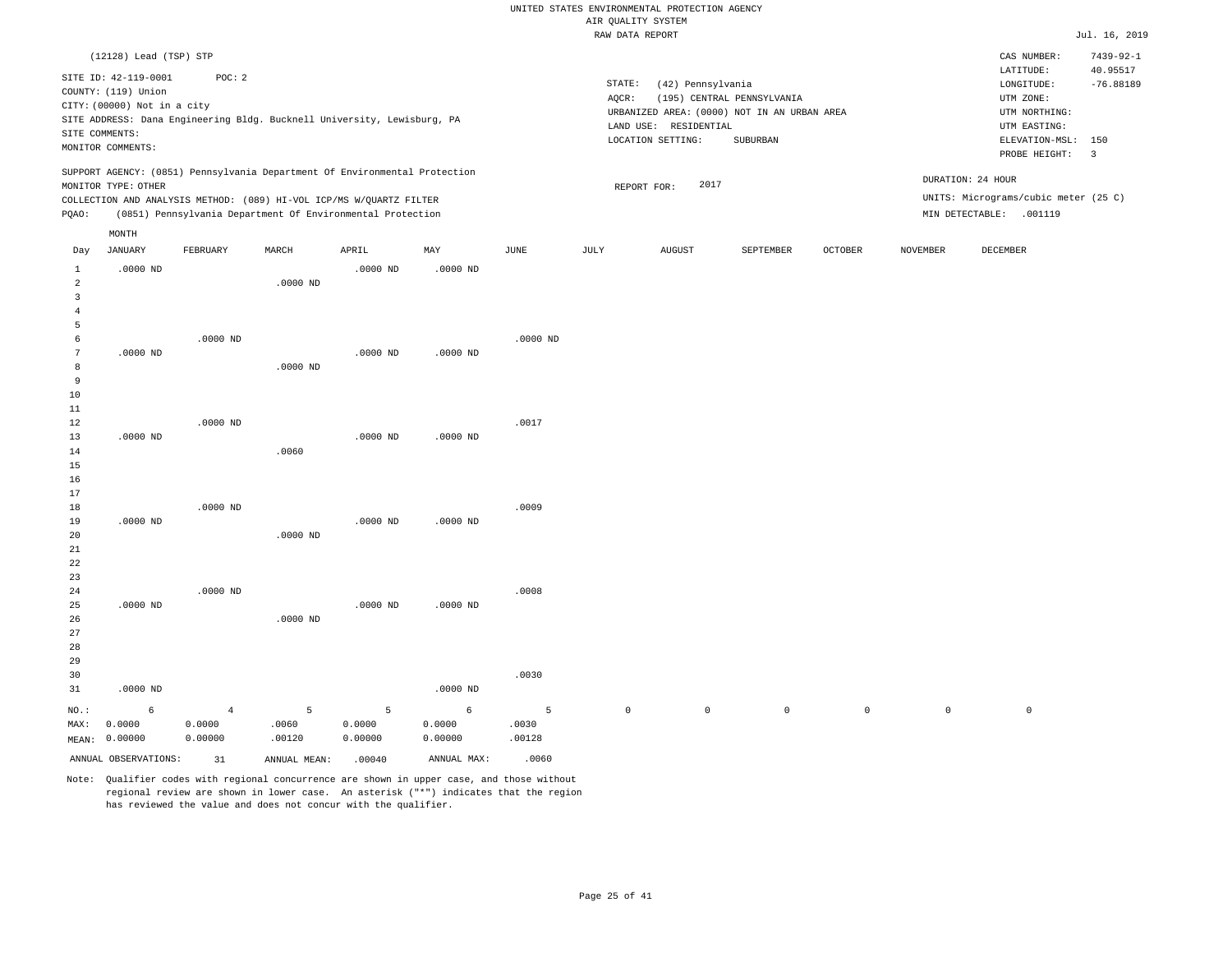|                |                             | (12132) Manganese (TSP) STP |       |                                                                            |     |      |        |                                             |                   |                    |                 | CAS NUMBER:                          | $7439 - 96 - 5$ |  |  |
|----------------|-----------------------------|-----------------------------|-------|----------------------------------------------------------------------------|-----|------|--------|---------------------------------------------|-------------------|--------------------|-----------------|--------------------------------------|-----------------|--|--|
|                | SITE ID: 42-119-0001        | POC:2                       |       |                                                                            |     |      |        |                                             |                   |                    |                 | LATITUDE:                            | 40.95517        |  |  |
|                |                             |                             |       |                                                                            |     |      | STATE: | (42) Pennsylvania                           |                   |                    |                 | LONGITUDE:                           | $-76.88189$     |  |  |
|                | COUNTY: (119) Union         |                             |       |                                                                            |     |      | AOCR:  | (195) CENTRAL PENNSYLVANIA                  |                   |                    | UTM ZONE:       |                                      |                 |  |  |
|                | CITY: (00000) Not in a city |                             |       |                                                                            |     |      |        | URBANIZED AREA: (0000) NOT IN AN URBAN AREA |                   |                    |                 | UTM NORTHING:                        |                 |  |  |
|                |                             |                             |       | SITE ADDRESS: Dana Engineering Bldg. Bucknell University, Lewisburg, PA    |     |      |        | RESIDENTIAL<br>LAND USE:                    |                   | UTM EASTING:       |                 |                                      |                 |  |  |
| SITE COMMENTS: | MONITOR COMMENTS:           |                             |       |                                                                            |     |      |        | LOCATION SETTING:                           |                   | ELEVATION-MSL: 150 |                 |                                      |                 |  |  |
|                |                             |                             |       |                                                                            |     |      |        |                                             |                   |                    | -3              |                                      |                 |  |  |
|                |                             |                             |       | SUPPORT AGENCY: (0851) Pennsylvania Department Of Environmental Protection |     |      |        |                                             |                   |                    |                 |                                      |                 |  |  |
|                | MONITOR TYPE: OTHER         |                             |       |                                                                            |     |      |        | 2013<br>REPORT FOR:                         | DURATION: 24 HOUR |                    |                 |                                      |                 |  |  |
|                |                             |                             |       | COLLECTION AND ANALYSIS METHOD: (089) HI-VOL ICP/MS W/QUARTZ FILTER        |     |      |        |                                             |                   |                    |                 | UNITS: Micrograms/cubic meter (25 C) |                 |  |  |
| POAO:          |                             |                             |       | (0851) Pennsylvania Department Of Environmental Protection                 |     |      |        |                                             |                   |                    | MIN DETECTABLE: |                                      |                 |  |  |
|                | MONTH                       |                             |       |                                                                            |     |      |        |                                             |                   |                    |                 |                                      |                 |  |  |
| Day            | JANUARY                     | FEBRUARY                    | MARCH | APRIL                                                                      | MAY | JUNE | JULY   | AUGUST                                      | SEPTEMBER         | <b>OCTOBER</b>     | NOVEMBER        | DECEMBER                             |                 |  |  |

| $\mathbf{1}$   |       |             |                |       |                   |       |       |             | .005        | .008           |       |                |
|----------------|-------|-------------|----------------|-------|-------------------|-------|-------|-------------|-------------|----------------|-------|----------------|
| $\sqrt{2}$     |       |             |                |       |                   |       |       | .008        |             |                |       |                |
| 3              |       | .004        |                |       |                   | .008  | .011  |             |             |                |       |                |
| $\overline{4}$ | .003  |             |                | .0195 | .018 <sub>5</sub> |       |       |             |             |                |       |                |
| 5              |       |             | .006           |       |                   |       |       |             |             |                |       |                |
| 6              |       |             |                |       |                   |       |       |             |             |                | .006  | .003           |
| 7              |       |             |                |       |                   |       |       |             | .007        | .004           |       |                |
| 8              |       |             |                |       |                   |       |       | .007        |             |                |       |                |
| 9              |       | .002        |                |       |                   | .004  | .008  |             |             |                |       |                |
| $10$           | .007  |             |                | .015  | .009              |       |       |             |             |                |       |                |
| 11             |       |             | .012           |       |                   |       |       |             |             |                |       |                |
| 12             |       |             |                |       |                   |       |       |             |             |                | .009  | .005           |
| 13             |       |             |                |       |                   |       |       |             | .004        | .006           |       |                |
| $14\,$         |       |             |                |       |                   |       |       | .004        |             |                |       |                |
| 15             |       | .007        |                |       |                   | .005  | .010  |             |             |                |       |                |
| 16             | .004  |             |                | .013  | $.024$ 5          |       |       |             |             |                |       |                |
| 17             |       |             | .003           |       |                   |       |       |             |             |                |       |                |
| 18             |       |             |                |       |                   |       |       |             |             |                | .003  | .007           |
| 19             |       |             |                |       |                   |       |       |             | .007        | $\rm{AF}$      |       |                |
| 20             |       |             |                |       |                   |       |       | .0235       |             |                |       |                |
| 21             |       | .004        |                |       |                   | .0205 | .005  |             |             |                |       |                |
| 22             | .008  |             |                | .013  | .0265             |       |       |             |             |                |       |                |
| 23             |       |             | .003           |       |                   |       |       |             |             |                |       |                |
| 24             |       |             |                |       |                   |       |       |             |             |                | .003  | .004           |
| $25\,$         |       |             |                |       |                   |       |       |             | .010        | .005           |       |                |
| $26\,$         |       |             |                |       |                   |       |       | .007        |             |                |       |                |
| 27             |       | .003        |                |       |                   | .011  | .006  |             |             |                |       |                |
| 28             | .005  |             |                | .012  | .006              |       |       |             |             |                |       |                |
| 29             |       |             | .004           |       |                   |       |       |             |             |                |       |                |
| 30             |       |             |                |       |                   |       |       |             |             |                | .004  | .002           |
| 31             |       |             |                |       |                   |       |       |             |             | $\rm{AF}$      |       |                |
| $NO.$ :        | 5     | $\mathsf S$ | $\overline{5}$ | 5     | 5                 | 5     | 5     | $\mathsf S$ | $\mathsf S$ | $\overline{4}$ | 5     | $\overline{5}$ |
| MAX:           | .008  | .007        | .012           | .019  | .026              | .020  | .011  | .023        | .010        | .008           | .009  | .007           |
| MEAN:          | .0054 | .0040       | .0056          | .0144 | .0166             | .0096 | .0080 | .0098       | .0066       | .0058          | .0050 | .0042          |

ANNUAL OBSERVATIONS: 59 ANNUAL MEAN: .0079 ANNUAL MAX: .026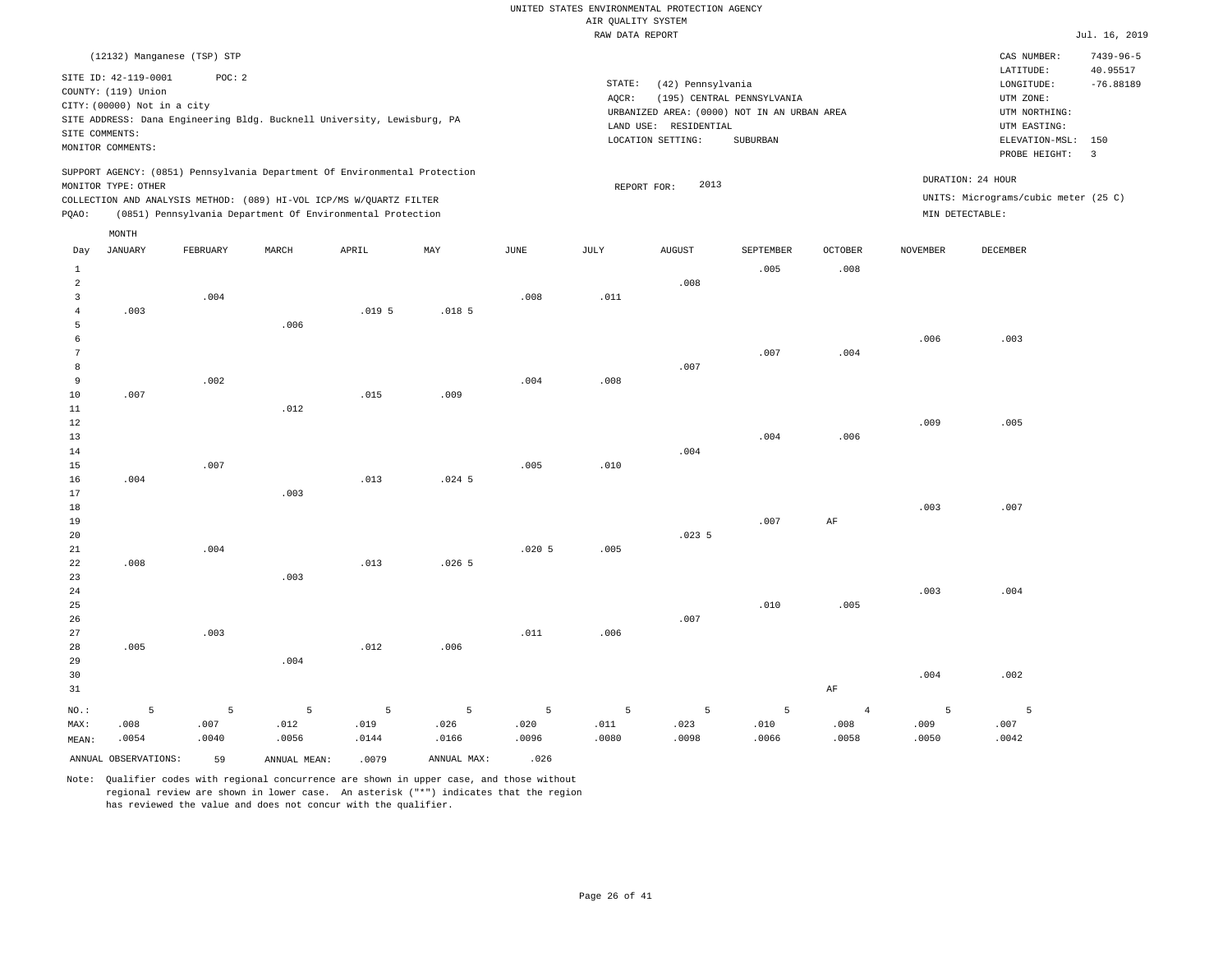|                 |                             |                             |                   |                                                                            |       |       | RAW DATA REPORT |                       |                                             |                |                 |                                      | Jul. 16, 2019   |
|-----------------|-----------------------------|-----------------------------|-------------------|----------------------------------------------------------------------------|-------|-------|-----------------|-----------------------|---------------------------------------------|----------------|-----------------|--------------------------------------|-----------------|
|                 |                             | (12132) Manganese (TSP) STP |                   |                                                                            |       |       |                 |                       |                                             |                |                 | CAS NUMBER:                          | $7439 - 96 - 5$ |
|                 | SITE ID: 42-119-0001        | POC: 2                      |                   |                                                                            |       |       |                 |                       |                                             |                |                 | LATITUDE:                            | 40.95517        |
|                 | COUNTY: (119) Union         |                             |                   |                                                                            |       |       | STATE:          | (42) Pennsylvania     |                                             |                |                 | LONGITUDE:                           | $-76.88189$     |
|                 | CITY: (00000) Not in a city |                             |                   |                                                                            |       |       | AQCR:           |                       | (195) CENTRAL PENNSYLVANIA                  |                |                 | UTM ZONE:                            |                 |
|                 |                             |                             |                   | SITE ADDRESS: Dana Engineering Bldg. Bucknell University, Lewisburg, PA    |       |       |                 |                       | URBANIZED AREA: (0000) NOT IN AN URBAN AREA |                |                 | UTM NORTHING:                        |                 |
|                 | SITE COMMENTS:              |                             |                   |                                                                            |       |       |                 | LAND USE: RESIDENTIAL |                                             |                |                 | UTM EASTING:                         |                 |
|                 | MONITOR COMMENTS:           |                             |                   |                                                                            |       |       |                 | LOCATION SETTING:     | SUBURBAN                                    |                |                 | ELEVATION-MSL:                       | 150             |
|                 |                             |                             |                   |                                                                            |       |       |                 |                       |                                             |                |                 | PROBE HEIGHT:                        | $\overline{3}$  |
|                 |                             |                             |                   | SUPPORT AGENCY: (0851) Pennsylvania Department Of Environmental Protection |       |       |                 | 2014                  |                                             |                |                 | DURATION: 24 HOUR                    |                 |
|                 | MONITOR TYPE: OTHER         |                             |                   | COLLECTION AND ANALYSIS METHOD: (089) HI-VOL ICP/MS W/QUARTZ FILTER        |       |       |                 | REPORT FOR:           |                                             |                |                 | UNITS: Micrograms/cubic meter (25 C) |                 |
| PQAO:           |                             |                             |                   | (0851) Pennsylvania Department Of Environmental Protection                 |       |       |                 |                       |                                             |                |                 | MIN DETECTABLE:                      |                 |
|                 |                             |                             |                   |                                                                            |       |       |                 |                       |                                             |                |                 |                                      |                 |
|                 | MONTH                       |                             |                   |                                                                            |       |       |                 |                       |                                             |                |                 |                                      |                 |
| Day             | JANUARY                     | FEBRUARY                    | MARCH             | APRIL                                                                      | MAY   | JUNE  | JULY            | <b>AUGUST</b>         | SEPTEMBER                                   | <b>OCTOBER</b> | <b>NOVEMBER</b> | DECEMBER                             |                 |
| $\mathbf{1}$    |                             |                             |                   |                                                                            |       |       |                 |                       |                                             |                | .004            | .009                                 |                 |
| $\overline{a}$  |                             |                             |                   |                                                                            |       |       |                 |                       | .011                                        | .005           |                 |                                      |                 |
| 3               |                             |                             |                   |                                                                            |       |       |                 | .002                  |                                             |                |                 |                                      |                 |
| $\overline{4}$  |                             | .010                        |                   |                                                                            |       | .0255 | .005            |                       |                                             |                |                 |                                      |                 |
| 5               | .005                        |                             |                   | $\rm AF$                                                                   | .007  |       |                 |                       |                                             |                |                 |                                      |                 |
| 6               |                             |                             | .007              |                                                                            |       |       |                 |                       |                                             |                |                 |                                      |                 |
| $7\phantom{.0}$ |                             |                             |                   |                                                                            |       |       |                 |                       |                                             |                | .003            | .003                                 |                 |
| 8               |                             |                             |                   |                                                                            |       |       |                 |                       | .007                                        | .008           |                 |                                      |                 |
| 9               |                             |                             |                   |                                                                            |       | .0335 |                 | .008                  |                                             |                |                 |                                      |                 |
| 10<br>11        | .002                        | .012                        |                   | .007                                                                       | .0205 |       | .007            |                       |                                             |                |                 |                                      |                 |
| 12              |                             |                             | .018 <sub>5</sub> |                                                                            |       |       |                 |                       |                                             |                |                 |                                      |                 |
| 13              |                             |                             |                   |                                                                            |       |       |                 |                       |                                             |                | .005            | .003                                 |                 |
| 14              |                             |                             |                   |                                                                            |       |       |                 |                       | .002                                        | .008           |                 |                                      |                 |
| 15              |                             |                             |                   |                                                                            |       |       |                 | .003                  |                                             |                |                 |                                      |                 |
| 16              |                             | .003                        |                   |                                                                            |       | .0285 | .005            |                       |                                             |                |                 |                                      |                 |
| 17              | .010                        |                             |                   | .009                                                                       | .006  |       |                 |                       |                                             |                |                 |                                      |                 |
| 18              |                             |                             | .007              |                                                                            |       |       |                 |                       |                                             |                |                 |                                      |                 |
| 19              |                             |                             |                   |                                                                            |       |       |                 |                       |                                             |                | .006            | .003                                 |                 |
| 20              |                             |                             |                   |                                                                            |       |       |                 |                       | .010                                        | .008           |                 |                                      |                 |
| 21              |                             |                             |                   |                                                                            |       |       |                 | .005                  |                                             |                |                 |                                      |                 |
| 22              |                             | .009                        |                   |                                                                            |       | .005  | .013            |                       |                                             |                |                 |                                      |                 |
| 23              | .005                        |                             |                   | .005                                                                       | .009  |       |                 |                       |                                             |                |                 |                                      |                 |
| 24              |                             |                             | .004              |                                                                            |       |       |                 |                       |                                             |                |                 |                                      |                 |
| 25              |                             |                             |                   |                                                                            |       |       |                 |                       |                                             |                | .006            | .001                                 |                 |
| 26              |                             |                             |                   |                                                                            |       |       |                 |                       | .008                                        | .008           |                 |                                      |                 |
| 27              |                             |                             |                   |                                                                            |       |       |                 | .010                  |                                             |                |                 |                                      |                 |
| 28              |                             | AM                          |                   |                                                                            |       | .005  | .003            |                       |                                             |                |                 |                                      |                 |
| 29<br>30        | .009                        |                             | $\rm{AF}$         | .007                                                                       | .010  |       |                 |                       |                                             |                |                 |                                      |                 |
| 31              |                             |                             |                   |                                                                            |       |       |                 |                       |                                             |                |                 | .011                                 |                 |
|                 |                             |                             |                   |                                                                            |       |       |                 |                       |                                             |                |                 |                                      |                 |
| $NO.$ :         | 5                           | $\,4$                       | $\overline{4}$    | $\overline{4}$                                                             | 5     | 5     | 5               | 5                     | 5                                           | 5              | $\overline{5}$  | 6                                    |                 |
| MAX:            | .010                        | .012                        | .018              | .009                                                                       | .020  | .033  | .013            | .010                  | .011                                        | .008           | .006            | .011                                 |                 |
| MEAN:           | .0062                       | .0085                       | .0090             | .0070                                                                      | .0104 | .0192 | .0066           | .0056                 | .0076                                       | .0074          | .0048           | .0050                                |                 |

ANNUAL OBSERVATIONS: 58 ANNUAL MEAN: .0081 ANNUAL MAX: .033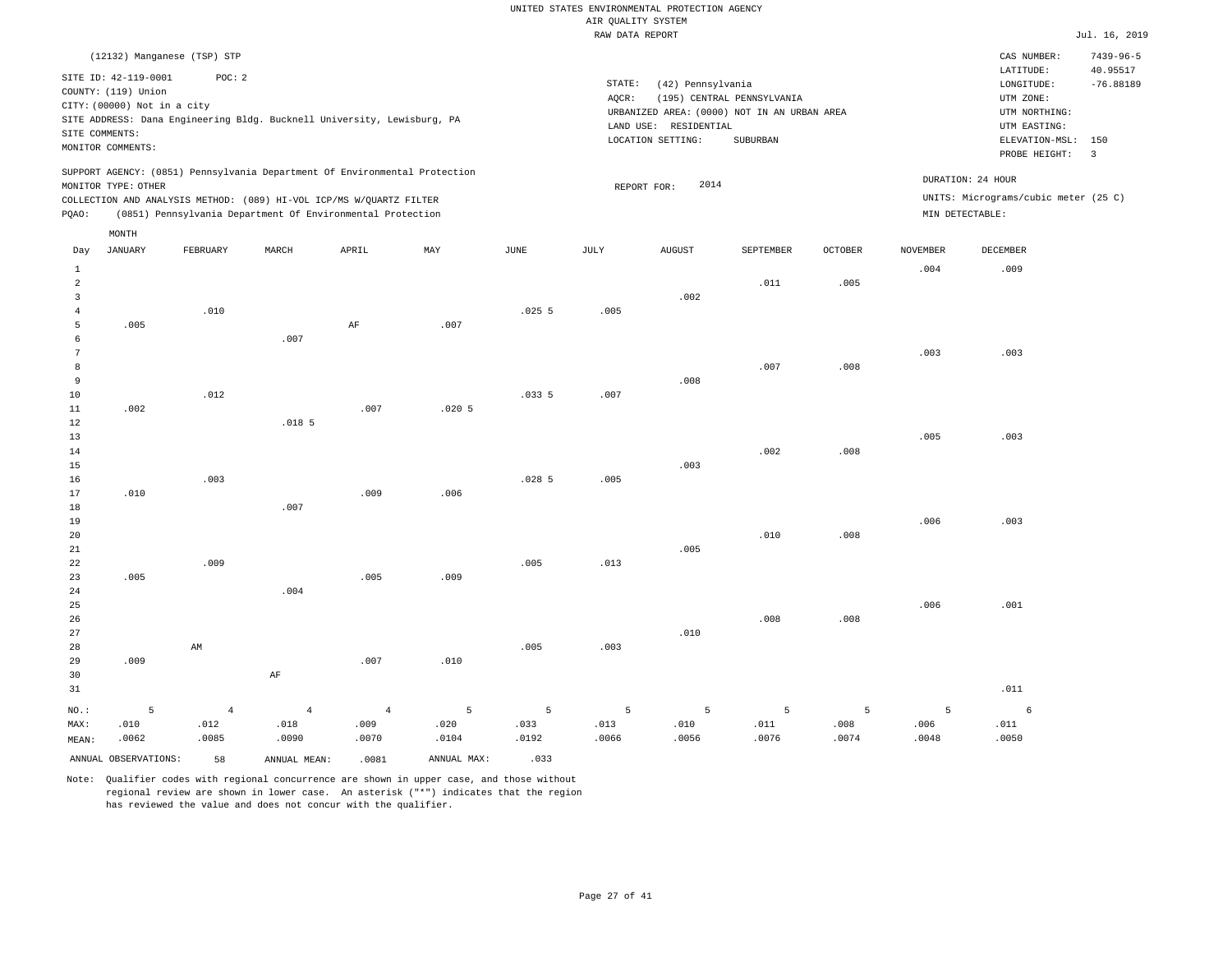| (12132) Manganese (TSP) STP                                                                                                                                                                                                                     |                                                                                                                                                                             | CAS NUMBER:                                                                                                  | $7439 - 96 - 5$         |
|-------------------------------------------------------------------------------------------------------------------------------------------------------------------------------------------------------------------------------------------------|-----------------------------------------------------------------------------------------------------------------------------------------------------------------------------|--------------------------------------------------------------------------------------------------------------|-------------------------|
| POC: 2<br>SITE ID: 42-119-0001<br>COUNTY: (119) Union<br>CITY: (00000) Not in a city<br>SITE ADDRESS: Dana Engineering Bldg. Bucknell University, Lewisburg, PA<br>SITE COMMENTS:<br>MONITOR COMMENTS:                                          | STATE:<br>(42) Pennsylvania<br>AOCR:<br>(195) CENTRAL PENNSYLVANIA<br>URBANIZED AREA: (0000) NOT IN AN URBAN AREA<br>LAND USE: RESIDENTIAL<br>LOCATION SETTING:<br>SUBURBAN | LATITUDE:<br>LONGITUDE:<br>UTM ZONE:<br>UTM NORTHING:<br>UTM EASTING:<br>ELEVATION-MSL: 150<br>PROBE HEIGHT: | 40.95517<br>$-76.88189$ |
| SUPPORT AGENCY: (0851) Pennsylvania Department Of Environmental Protection<br>MONITOR TYPE: OTHER<br>COLLECTION AND ANALYSIS METHOD: (089) HI-VOL ICP/MS W/OUARTZ FILTER<br>(0851) Pennsylvania Department Of Environmental Protection<br>POAO: | DURATION: 24 HOUR<br>2015<br>REPORT FOR:<br>MIN DETECTABLE:                                                                                                                 | UNITS: Micrograms/cubic meter (25 C)                                                                         |                         |

|                | $\texttt{MONTH}$     |                |              |       |                   |               |                 |                |           |         |                |                |
|----------------|----------------------|----------------|--------------|-------|-------------------|---------------|-----------------|----------------|-----------|---------|----------------|----------------|
| Day            | JANUARY              | FEBRUARY       | $\tt MARCH$  | APRIL | MAY               | $_{\rm JUNE}$ | $\mathtt{JULY}$ | <b>AUGUST</b>  | SEPTEMBER | OCTOBER | NOVEMBER       | DECEMBER       |
| $\mathbf{1}$   |                      |                | .004         |       |                   |               |                 |                |           |         |                |                |
| $\overline{a}$ |                      |                |              |       |                   |               |                 |                |           |         | .011           | .002           |
| $\overline{3}$ |                      |                |              |       |                   |               |                 |                | .017      | .002    |                |                |
| $\overline{4}$ |                      |                |              |       |                   |               |                 | $\rm{AF}$      |           |         |                |                |
| -5             |                      | .003           |              |       |                   | .005          | .003            |                |           |         |                |                |
| 6              | .005                 |                |              | .009  | .010              |               |                 |                |           |         |                |                |
| 7              |                      |                | .007         |       |                   |               |                 |                |           |         |                |                |
| 8              |                      |                |              |       |                   |               |                 |                |           |         | .003           | .006           |
| 9              |                      |                |              |       |                   |               |                 |                | .009      | .008    |                |                |
| 10             |                      |                |              |       |                   |               |                 | .006           |           |         |                |                |
| 11             |                      | .005           |              |       |                   | .011          | .006            |                |           |         |                |                |
| 12             | .010                 |                |              | .005  | .019 <sub>5</sub> |               |                 |                |           |         |                |                |
| 13             |                      |                | .011         |       |                   |               |                 |                |           |         |                |                |
| 14             |                      |                |              |       |                   |               |                 |                |           |         | .002           | .004           |
| 15             |                      |                |              |       |                   |               |                 |                | .007      | .004    |                |                |
| 16             |                      |                |              |       |                   |               |                 | .006           |           |         |                |                |
| 17             |                      | .005           |              |       |                   | .010          | .013            |                |           |         |                |                |
| 18             | .003                 |                |              | .008  | .005              |               |                 |                |           |         |                |                |
| 19             |                      |                | .006         |       |                   |               |                 |                |           |         |                |                |
| 20             |                      |                |              |       |                   |               |                 |                |           |         | .006           | $\rm{AF}$      |
| 21             |                      |                |              |       |                   |               |                 |                | .008      | .012    |                |                |
| 22             |                      |                |              |       |                   |               |                 | .005           |           |         |                |                |
| 23             |                      | .005           |              |       |                   | .005          | .013            |                |           |         |                |                |
| 24             | .003                 |                |              | .005  | .006              |               |                 |                |           |         |                |                |
| 25             |                      |                | .010         |       |                   |               |                 |                |           |         |                |                |
| 26             |                      |                |              |       |                   |               |                 |                |           |         | $\rm{AF}$      | .003           |
| 27             |                      |                |              |       |                   |               |                 |                | .006      | .013    |                |                |
| 28             |                      |                |              |       |                   |               |                 | .010           |           |         |                |                |
| 29             |                      |                |              |       |                   | .005          | .005            |                |           |         |                |                |
| 30             | .003                 |                |              | .014  | .015              |               |                 |                |           |         |                |                |
| 31             |                      |                | .008         |       |                   |               |                 |                |           |         |                |                |
| $NO.$ :        | 5                    | $\overline{4}$ | $\epsilon$   | 5     | 5                 | 5             | $5\phantom{.0}$ | $\overline{4}$ | 5         | 5       | $\overline{4}$ | $\overline{4}$ |
| MAX:           | .010                 | .005           | .011         | .014  | .019              | .011          | .013            | .010           | .017      | .013    | .011           | .006           |
| MEAN:          | .0048                | .0045          | .0077        | .0082 | .0110             | .0072         | .0080           | .0068          | .0094     | .0078   | .0055          | .0038          |
|                | ANNUAL OBSERVATIONS: | 57             | ANNUAL MEAN: | .0072 | ANNUAL MAX:       | .019          |                 |                |           |         |                |                |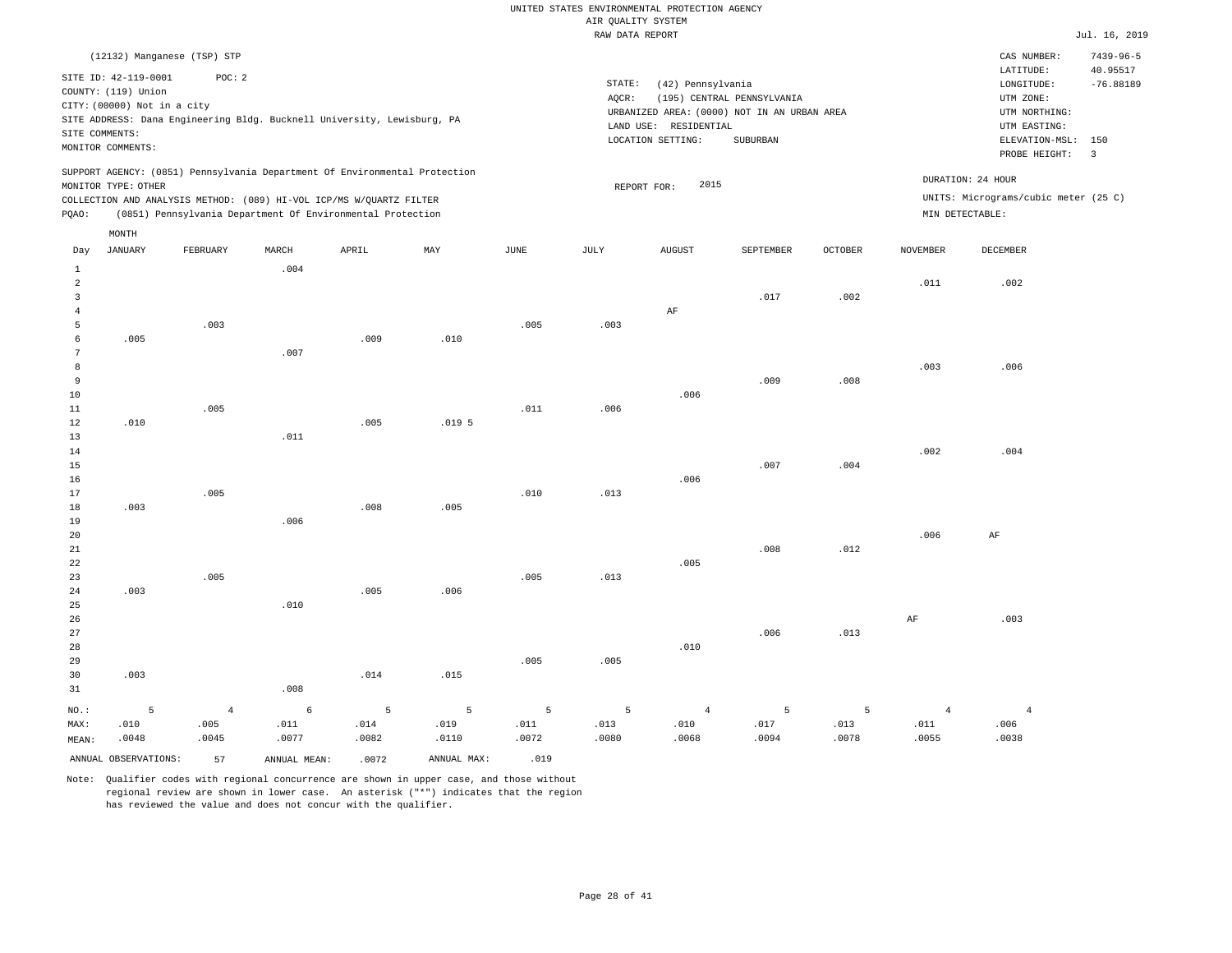|                                             | $7439 - 96 - 5$<br>CAS NUMBER:       |
|---------------------------------------------|--------------------------------------|
|                                             | 40.95517<br>LATITUDE:                |
|                                             | $-76.88189$<br>LONGITUDE:            |
| (195) CENTRAL PENNSYLVANIA<br>AOCR:         | UTM ZONE:                            |
| URBANIZED AREA: (0000) NOT IN AN URBAN AREA | UTM NORTHING:                        |
| RESIDENTIAL<br>LAND USE:                    | UTM EASTING:                         |
| LOCATION SETTING:<br>SUBURBAN               | ELEVATION-MSL: 150                   |
|                                             | PROBE HEIGHT:                        |
|                                             |                                      |
| 2016<br>REPORT FOR:                         | DURATION: 24 HOUR                    |
|                                             | UNITS: Micrograms/cubic meter (25 C) |
|                                             | MIN DETECTABLE:                      |
|                                             | STATE:<br>(42) Pennsylvania          |

|                | MONTH   |                |                         |                         |                   |                        |                 |                |                 |         |                 |          |
|----------------|---------|----------------|-------------------------|-------------------------|-------------------|------------------------|-----------------|----------------|-----------------|---------|-----------------|----------|
| Day            | JANUARY | FEBRUARY       | MARCH                   | APRIL                   | MAY               | $_{\rm JUNE}$          | $\mathtt{JULY}$ | ${\tt AUGUST}$ | SEPTEMBER       | OCTOBER | <b>NOVEMBER</b> | DECEMBER |
| $\mathbf{1}$   | .001    |                | .004                    |                         |                   |                        |                 |                |                 |         |                 |          |
| $\overline{a}$ |         |                |                         |                         |                   |                        |                 |                |                 |         | .005            | .003     |
| $\overline{3}$ |         |                |                         |                         |                   |                        |                 |                | .004            | .003    |                 |          |
| $\sqrt{4}$     |         |                |                         |                         |                   |                        |                 | .006           |                 |         |                 |          |
| 5              |         |                |                         |                         |                   | .005                   | .004            |                |                 |         |                 |          |
| 6              |         | .004           |                         | .008                    | .003              |                        |                 |                |                 |         |                 |          |
| 7              | .015    |                | .006                    |                         |                   |                        |                 |                |                 |         |                 |          |
| 8              |         |                |                         |                         |                   |                        |                 |                |                 |         | .014            | .004     |
| 9              |         |                |                         |                         |                   |                        |                 |                | .003            | .003    |                 |          |
| 10             |         |                |                         |                         |                   |                        |                 | .005           |                 |         |                 |          |
| 11             |         |                |                         |                         |                   | .014                   | AM              |                |                 |         |                 |          |
| 12             |         | .003           |                         | .004                    | .007              |                        |                 |                |                 |         |                 |          |
| 13             | .004    |                | $\,\mathrm{AV}$         |                         |                   |                        |                 |                |                 |         |                 |          |
| 14             |         |                |                         |                         |                   |                        |                 |                |                 |         | .010            | .005     |
| 15             |         |                |                         |                         |                   |                        |                 |                | .005            | .007    |                 |          |
| 16             |         |                |                         |                         |                   |                        |                 | .003           |                 |         |                 |          |
| 17             |         |                |                         |                         |                   | $\mathbb{A}\mathbb{G}$ | .004            |                |                 |         |                 |          |
| 18             |         | .004           |                         | AM                      | $\rm AF$          |                        |                 |                |                 |         |                 |          |
| 19             | .004    |                | $\rm AF$                |                         |                   |                        |                 |                |                 |         |                 |          |
| 20             |         |                |                         |                         |                   |                        |                 |                |                 |         | .002            | .009     |
| $2\sqrt{1}$    |         |                |                         |                         |                   |                        |                 |                | .009            | .003    |                 |          |
| 22             |         |                |                         |                         |                   |                        |                 | .003           |                 |         |                 |          |
| 23             |         | .005           |                         | AM                      | .018 <sub>5</sub> | .012                   | .008            |                |                 |         |                 |          |
| 24<br>25       | .003    |                | AM                      |                         |                   |                        |                 |                |                 |         |                 |          |
| 26             |         |                |                         |                         |                   |                        |                 |                |                 |         | .002            | .004     |
| 27             |         |                |                         |                         |                   |                        |                 |                | .004            | .010    |                 |          |
| 28             |         |                |                         |                         |                   |                        |                 | .006           |                 |         |                 |          |
| 29             |         |                |                         |                         |                   | .007                   | .008            |                |                 |         |                 |          |
| 30             |         |                |                         | .003                    | .007              |                        |                 |                |                 |         |                 |          |
| 31             | .005    |                | .007                    |                         |                   |                        |                 |                |                 |         |                 |          |
| $_{\rm NO.}$ : | 6       | $\overline{4}$ | $\overline{\mathbf{3}}$ | $\overline{\mathbf{3}}$ | $\overline{4}$    | $\overline{4}$         | $\overline{4}$  | 5              | $5\phantom{.0}$ | 5       | 5               | 5        |
| MAX:           | .015    | .005           | .007                    | .008                    | .018              | .014                   | .008            | .006           | .009            | .010    | .014            | .009     |
| MEAN:          | .0053   | .0040          | .0057                   | .0050                   | .0088             | .0095                  | .0060           | .0046          | .0050           | .0052   | .0066           | .0050    |

Note: Qualifier codes with regional concurrence are shown in upper case, and those without regional review are shown in lower case. An asterisk ("\*") indicates that the region

ANNUAL OBSERVATIONS: 53 ANNUAL MEAN: .0058 ANNUAL MAX: .018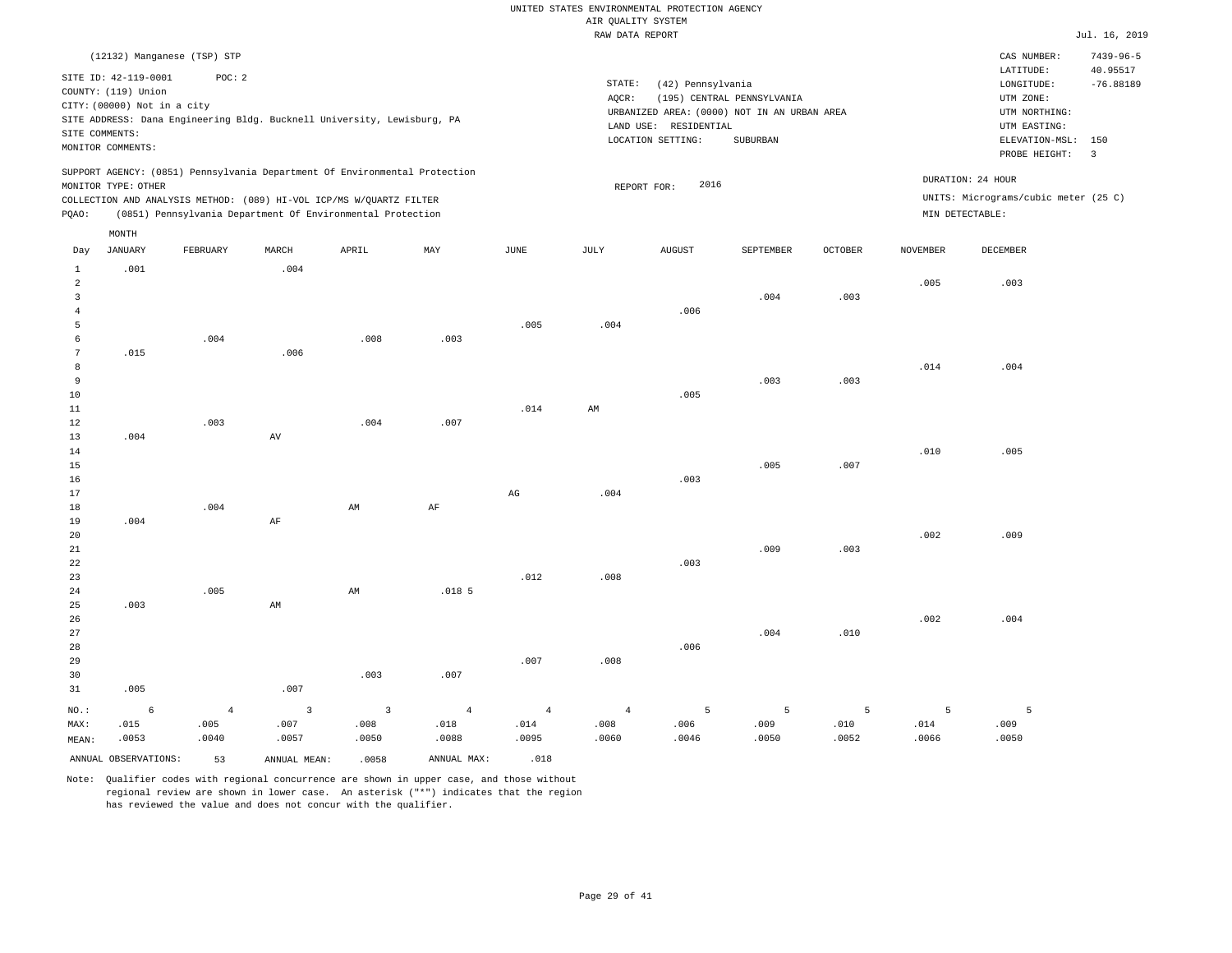|                                            |                                                                                                                   |                             |       |                                                                                                                                   |                   |             |                 | RAW DATA REPORT                                                                                                |                                        |                |                 |                                                                                             | Jul. 16, 2019                                 |
|--------------------------------------------|-------------------------------------------------------------------------------------------------------------------|-----------------------------|-------|-----------------------------------------------------------------------------------------------------------------------------------|-------------------|-------------|-----------------|----------------------------------------------------------------------------------------------------------------|----------------------------------------|----------------|-----------------|---------------------------------------------------------------------------------------------|-----------------------------------------------|
|                                            |                                                                                                                   | (12132) Manganese (TSP) STP |       |                                                                                                                                   |                   |             |                 |                                                                                                                |                                        |                |                 | CAS NUMBER:<br>LATITUDE:                                                                    | $7439 - 96 - 5$<br>40.95517                   |
|                                            | SITE ID: 42-119-0001<br>COUNTY: (119) Union<br>CITY: (00000) Not in a city<br>SITE COMMENTS:<br>MONITOR COMMENTS: | POC: 2                      |       | SITE ADDRESS: Dana Engineering Bldg. Bucknell University, Lewisburg, PA                                                           |                   |             | STATE:<br>AQCR: | (42) Pennsylvania<br>URBANIZED AREA: (0000) NOT IN AN URBAN AREA<br>LAND USE: RESIDENTIAL<br>LOCATION SETTING: | (195) CENTRAL PENNSYLVANIA<br>SUBURBAN |                |                 | LONGITUDE:<br>UTM ZONE:<br>UTM NORTHING:<br>UTM EASTING:<br>ELEVATION-MSL:<br>PROBE HEIGHT: | $-76.88189$<br>150<br>$\overline{\mathbf{3}}$ |
|                                            | MONITOR TYPE: OTHER                                                                                               |                             |       | SUPPORT AGENCY: (0851) Pennsylvania Department Of Environmental Protection                                                        |                   |             |                 | 2017<br>REPORT FOR:                                                                                            |                                        |                |                 | DURATION: 24 HOUR                                                                           |                                               |
| PQAO:                                      |                                                                                                                   |                             |       | COLLECTION AND ANALYSIS METHOD: (089) HI-VOL ICP/MS W/QUARTZ FILTER<br>(0851) Pennsylvania Department Of Environmental Protection |                   |             |                 |                                                                                                                |                                        |                |                 | UNITS: Micrograms/cubic meter (25 C)<br>MIN DETECTABLE: .00076                              |                                               |
|                                            | MONTH                                                                                                             |                             |       |                                                                                                                                   |                   |             |                 |                                                                                                                |                                        |                |                 |                                                                                             |                                               |
| Day                                        | <b>JANUARY</b>                                                                                                    | FEBRUARY                    | MARCH | APRIL                                                                                                                             | MAY               | <b>JUNE</b> | JULY            | <b>AUGUST</b>                                                                                                  | SEPTEMBER                              | <b>OCTOBER</b> | <b>NOVEMBER</b> | DECEMBER                                                                                    |                                               |
| 1<br>$\overline{a}$<br>3<br>$\overline{4}$ | .004                                                                                                              |                             | .003  | .001                                                                                                                              | .010              |             |                 |                                                                                                                |                                        |                |                 |                                                                                             |                                               |
| -5<br>6<br>7                               | .004                                                                                                              | .007                        |       | .002                                                                                                                              | .003              | .005        |                 |                                                                                                                |                                        |                |                 |                                                                                             |                                               |
| 8<br>9<br>10<br>11                         |                                                                                                                   |                             | .005  |                                                                                                                                   |                   |             |                 |                                                                                                                |                                        |                |                 |                                                                                             |                                               |
| 12<br>13<br>14<br>15                       | .003                                                                                                              | .003                        | .004  | .004                                                                                                                              | .002              | .010        |                 |                                                                                                                |                                        |                |                 |                                                                                             |                                               |
| 16<br>17<br>18<br>19                       | .004                                                                                                              | .008                        |       | .007                                                                                                                              | .017 <sub>5</sub> | .005        |                 |                                                                                                                |                                        |                |                 |                                                                                             |                                               |
| 20<br>21<br>22<br>23                       |                                                                                                                   |                             | .004  |                                                                                                                                   |                   |             |                 |                                                                                                                |                                        |                |                 |                                                                                             |                                               |
| 24<br>25<br>26<br>27                       | .003                                                                                                              | .008                        | .002  | .007                                                                                                                              | .004              | .005        |                 |                                                                                                                |                                        |                |                 |                                                                                             |                                               |
| 28<br>29<br>30<br>31                       | .005                                                                                                              |                             |       |                                                                                                                                   | .005              | .010        |                 |                                                                                                                |                                        |                |                 |                                                                                             |                                               |

6 .005 .0038 4 .008 .0065 5 .005 .0036 5 .007 .0042 6 .017 .0068 5 .010 .0070 0 0 0 0 0 0

ANNUAL OBSERVATIONS:  $31$  ANNUAL MEAN: .0053 ANNUAL MAX: .017

NO.: MAX: MEAN: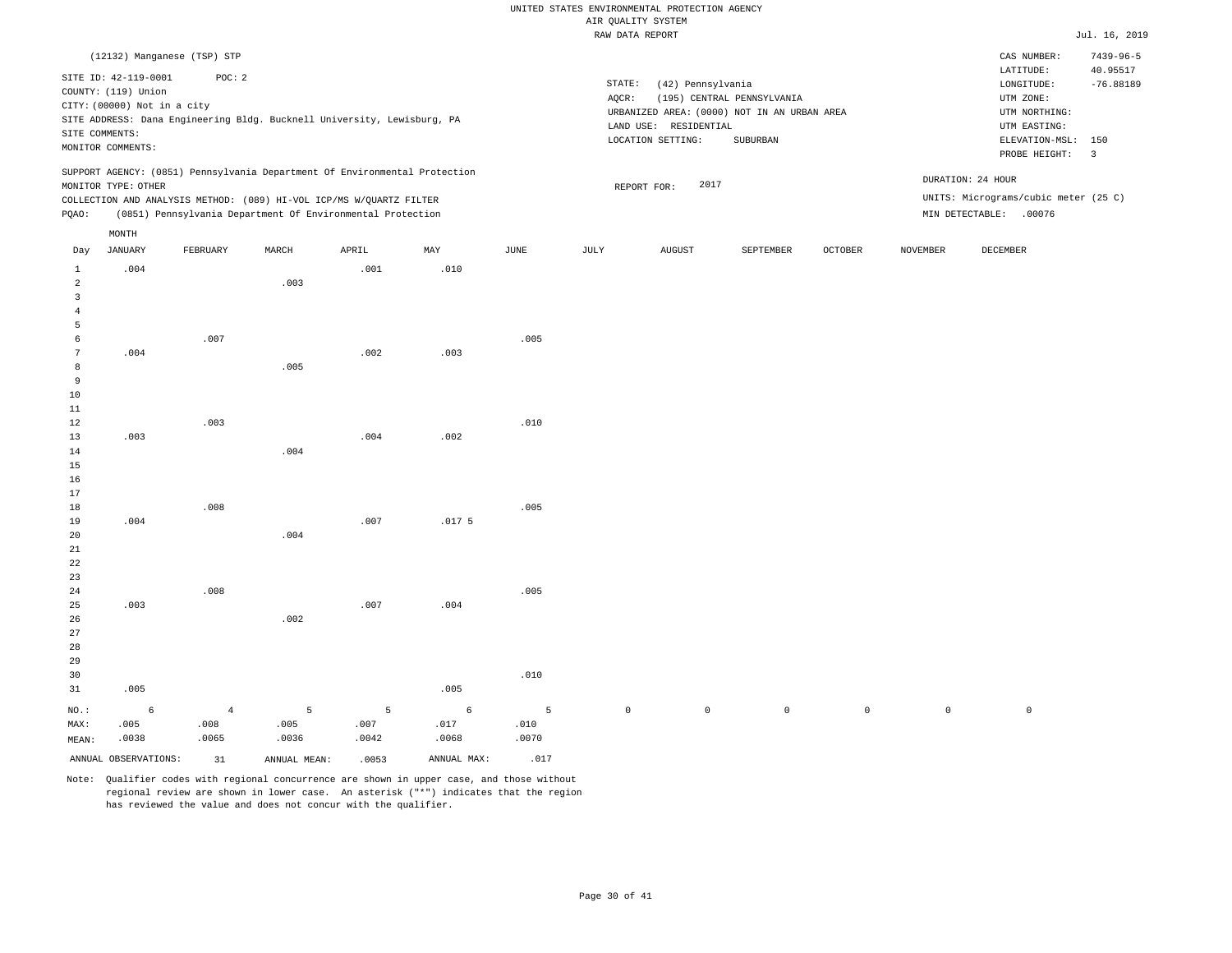|                 | (12136) Nickel (TSP) STP    |                 |                                                                            |                 |                 |            |                 |                                             |                 |                 |                   | CAS NUMBER:                          | $7440 - 02 - 0$       |
|-----------------|-----------------------------|-----------------|----------------------------------------------------------------------------|-----------------|-----------------|------------|-----------------|---------------------------------------------|-----------------|-----------------|-------------------|--------------------------------------|-----------------------|
|                 | SITE ID: 42-119-0001        | POC: 2          |                                                                            |                 |                 |            |                 |                                             |                 |                 |                   | LATITUDE:                            | 40.95517              |
|                 | COUNTY: (119) Union         |                 |                                                                            |                 |                 |            | STATE:          | (42) Pennsylvania                           |                 |                 |                   | LONGITUDE:                           | $-76.88189$           |
|                 | CITY: (00000) Not in a city |                 |                                                                            |                 |                 |            | AQCR:           | (195) CENTRAL PENNSYLVANIA                  |                 |                 |                   | UTM ZONE:                            |                       |
|                 |                             |                 | SITE ADDRESS: Dana Engineering Bldg. Bucknell University, Lewisburg, PA    |                 |                 |            |                 | URBANIZED AREA: (0000) NOT IN AN URBAN AREA |                 |                 |                   | UTM NORTHING:                        |                       |
| SITE COMMENTS:  |                             |                 |                                                                            |                 |                 |            |                 | LAND USE: RESIDENTIAL                       |                 |                 |                   | UTM EASTING:                         |                       |
|                 | MONITOR COMMENTS:           |                 |                                                                            |                 |                 |            |                 | LOCATION SETTING:                           | SUBURBAN        |                 |                   | ELEVATION-MSL:<br>PROBE HEIGHT:      | 150<br>$\overline{3}$ |
|                 |                             |                 |                                                                            |                 |                 |            |                 |                                             |                 |                 |                   |                                      |                       |
|                 |                             |                 | SUPPORT AGENCY: (0851) Pennsylvania Department Of Environmental Protection |                 |                 |            |                 | 2013                                        |                 |                 | DURATION: 24 HOUR |                                      |                       |
|                 | MONITOR TYPE: OTHER         |                 |                                                                            |                 |                 |            | REPORT FOR:     |                                             |                 |                 |                   | UNITS: Micrograms/cubic meter (25 C) |                       |
| PQAO:           |                             |                 | COLLECTION AND ANALYSIS METHOD: (089) HI-VOL ICP/MS W/QUARTZ FILTER        |                 |                 |            |                 |                                             |                 |                 | MIN DETECTABLE:   |                                      |                       |
|                 |                             |                 | (0851) Pennsylvania Department Of Environmental Protection                 |                 |                 |            |                 |                                             |                 |                 |                   |                                      |                       |
|                 | MONTH                       |                 |                                                                            |                 |                 |            |                 |                                             |                 |                 |                   |                                      |                       |
| Day             | <b>JANUARY</b>              | FEBRUARY        | MARCH                                                                      | APRIL           | MAY             | JUNE       | JULY            | <b>AUGUST</b>                               | SEPTEMBER       | <b>OCTOBER</b>  | <b>NOVEMBER</b>   | <b>DECEMBER</b>                      |                       |
| 1               |                             |                 |                                                                            |                 |                 |            |                 |                                             | $.000$ ND       | $.000$ ND       |                   |                                      |                       |
| $\overline{a}$  |                             |                 |                                                                            |                 |                 |            |                 | $.000$ ND                                   |                 |                 |                   |                                      |                       |
| $\overline{3}$  |                             | $.000$ ND       |                                                                            |                 |                 | $.000$ ND  | $.000$ ND       |                                             |                 |                 |                   |                                      |                       |
| $\overline{4}$  | $.000$ ND                   |                 |                                                                            | $.000$ ND       | $.000$ ND       |            |                 |                                             |                 |                 |                   |                                      |                       |
| 5               |                             |                 | $.000$ ND                                                                  |                 |                 |            |                 |                                             |                 |                 |                   |                                      |                       |
| $\epsilon$      |                             |                 |                                                                            |                 |                 |            |                 |                                             |                 |                 | $.000$ ND         | $.000$ ND                            |                       |
| $7\phantom{.0}$ |                             |                 |                                                                            |                 |                 |            |                 |                                             | $.000$ ND       | $.000$ ND       |                   |                                      |                       |
| 8               |                             |                 |                                                                            |                 |                 |            |                 | $.000$ ND                                   |                 |                 |                   |                                      |                       |
| 9               |                             | $.000$ ND       |                                                                            |                 |                 | $.000$ ND  | $.000$ ND       |                                             |                 |                 |                   |                                      |                       |
| 10<br>11        | $.000$ ND                   |                 |                                                                            | $.000$ ND       | $.000$ ND       |            |                 |                                             |                 |                 |                   |                                      |                       |
| $1\,2$          |                             |                 | $.000$ ND                                                                  |                 |                 |            |                 |                                             |                 |                 | $.000$ ND         | $.000$ ND                            |                       |
| 13              |                             |                 |                                                                            |                 |                 |            |                 |                                             | $.000$ ND       | $.000$ ND       |                   |                                      |                       |
| 14              |                             |                 |                                                                            |                 |                 |            |                 | $.000$ ND                                   |                 |                 |                   |                                      |                       |
| 15              |                             | $.000$ ND       |                                                                            |                 |                 | $.000$ ND  | $.000$ ND       |                                             |                 |                 |                   |                                      |                       |
| 16              | $.000$ ND                   |                 |                                                                            | $.000$ ND       | $.000$ ND       |            |                 |                                             |                 |                 |                   |                                      |                       |
| 17              |                             |                 | $.000$ ND                                                                  |                 |                 |            |                 |                                             |                 |                 |                   |                                      |                       |
| 18              |                             |                 |                                                                            |                 |                 |            |                 |                                             |                 |                 | $.000$ ND         | $.000$ ND                            |                       |
| 19              |                             |                 |                                                                            |                 |                 |            |                 |                                             | $.000$ ND       | AF              |                   |                                      |                       |
| 20              |                             |                 |                                                                            |                 |                 |            |                 | $.000$ ND                                   |                 |                 |                   |                                      |                       |
| 21              |                             | $.000$ ND       |                                                                            |                 |                 | $.000$ ND  | $.000$ ND       |                                             |                 |                 |                   |                                      |                       |
| 22              | $.000$ ND                   |                 |                                                                            | $.000$ ND       | $.000$ ND       |            |                 |                                             |                 |                 |                   |                                      |                       |
| 23              |                             |                 | $.000$ ND                                                                  |                 |                 |            |                 |                                             |                 |                 |                   |                                      |                       |
| 24              |                             |                 |                                                                            |                 |                 |            |                 |                                             |                 |                 | $.000$ ND         | $.000$ ND                            |                       |
| 25              |                             |                 |                                                                            |                 |                 |            |                 |                                             | $.000$ ND       | $.000$ ND       |                   |                                      |                       |
| 26<br>27        |                             | $.000$ ND       |                                                                            |                 |                 | $.000$ ND  | $.000$ ND       | $.000$ ND                                   |                 |                 |                   |                                      |                       |
| 28              | $.000$ ND                   |                 |                                                                            | $.000$ ND       | $.000$ ND       |            |                 |                                             |                 |                 |                   |                                      |                       |
| 29              |                             |                 | $.000$ ND                                                                  |                 |                 |            |                 |                                             |                 |                 |                   |                                      |                       |
| 30              |                             |                 |                                                                            |                 |                 |            |                 |                                             |                 |                 | $.000$ ND         | $.000$ ND                            |                       |
| 31              |                             |                 |                                                                            |                 |                 |            |                 |                                             |                 | AF              |                   |                                      |                       |
|                 |                             |                 |                                                                            |                 |                 |            |                 |                                             |                 |                 |                   |                                      |                       |
| NO.:            | 5<br>0.000                  | 5               | 5                                                                          | 5               | 5               | 5<br>0.000 | 5               | 5                                           | 5               | $\overline{4}$  | 5                 | 5                                    |                       |
| MAX:            | 0.0000                      | 0.000<br>0.0000 | 0.000<br>0.0000                                                            | 0.000<br>0.0000 | 0.000<br>0.0000 | 0.0000     | 0.000<br>0.0000 | 0.000<br>0.0000                             | 0.000<br>0.0000 | 0.000<br>0.0000 | 0.000<br>0.0000   | 0.000<br>0.0000                      |                       |
| MEAN:           |                             |                 |                                                                            |                 |                 |            |                 |                                             |                 |                 |                   |                                      |                       |
|                 | ANNUAL OBSERVATIONS:        | 59              | ANNUAL MEAN:                                                               | 0.0000          | ANNUAL MAX:     | 0.000      |                 |                                             |                 |                 |                   |                                      |                       |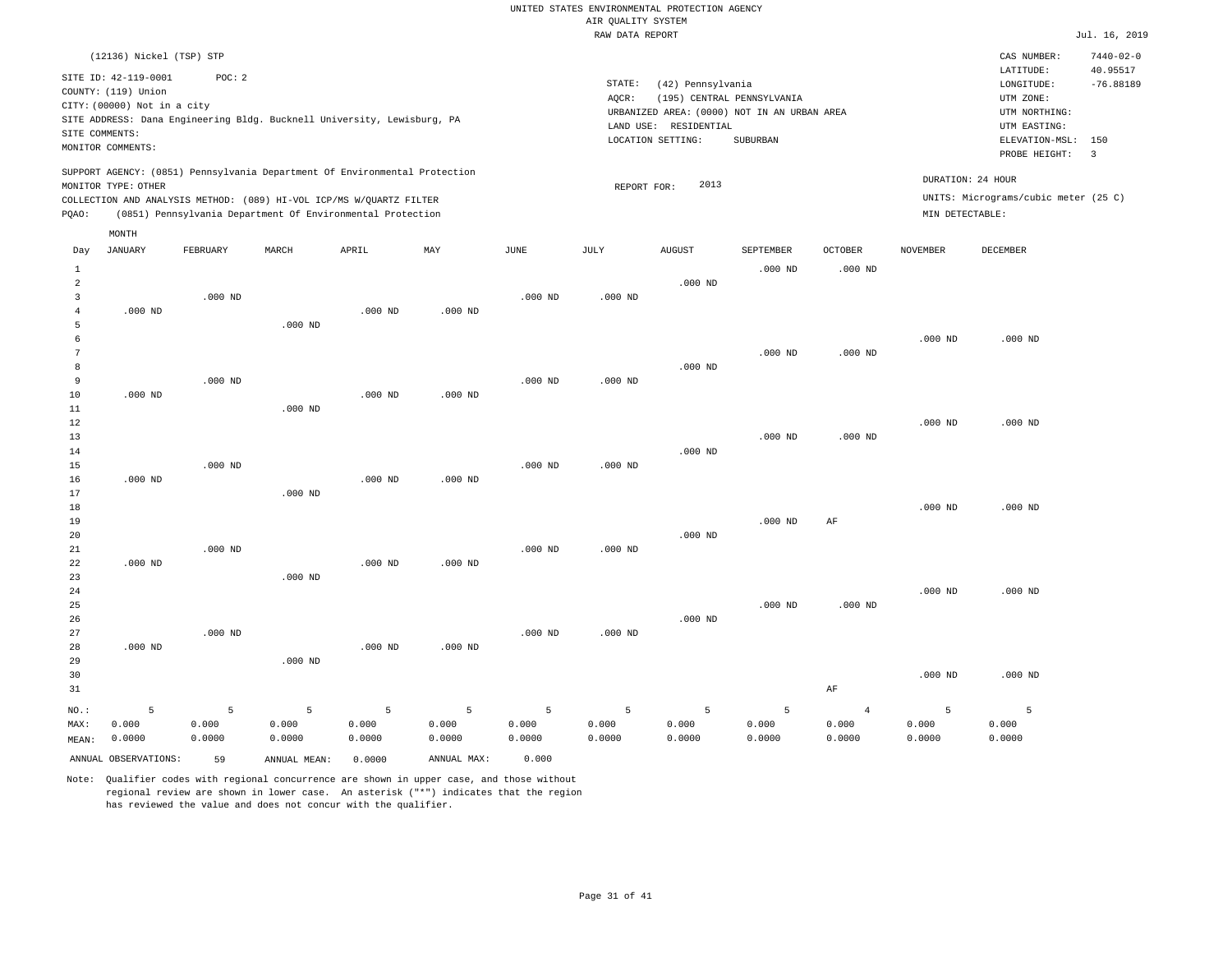|                 | (12136) Nickel (TSP) STP    |                |                                                                            |                |             |           |             |                                             |                |                    |                   | CAS NUMBER:                          | $7440 - 02 - 0$ |
|-----------------|-----------------------------|----------------|----------------------------------------------------------------------------|----------------|-------------|-----------|-------------|---------------------------------------------|----------------|--------------------|-------------------|--------------------------------------|-----------------|
|                 | SITE ID: 42-119-0001        | POC: 2         |                                                                            |                |             |           |             |                                             |                |                    |                   | LATITUDE:                            | 40.95517        |
|                 | COUNTY: (119) Union         |                |                                                                            |                |             |           | STATE:      | (42) Pennsylvania                           |                |                    |                   | LONGITUDE:                           | $-76.88189$     |
|                 | CITY: (00000) Not in a city |                |                                                                            |                |             |           | AQCR:       | (195) CENTRAL PENNSYLVANIA                  |                |                    |                   | UTM ZONE:                            |                 |
|                 |                             |                | SITE ADDRESS: Dana Engineering Bldg. Bucknell University, Lewisburg, PA    |                |             |           |             | URBANIZED AREA: (0000) NOT IN AN URBAN AREA |                |                    |                   | UTM NORTHING:                        |                 |
|                 | SITE COMMENTS:              |                |                                                                            |                |             |           |             | LAND USE: RESIDENTIAL                       |                |                    |                   | UTM EASTING:                         |                 |
|                 | MONITOR COMMENTS:           |                |                                                                            |                |             |           |             | LOCATION SETTING:                           | SUBURBAN       |                    |                   | ELEVATION-MSL:                       | 150             |
|                 |                             |                |                                                                            |                |             |           |             |                                             |                |                    |                   | PROBE HEIGHT:                        | 3               |
|                 |                             |                | SUPPORT AGENCY: (0851) Pennsylvania Department Of Environmental Protection |                |             |           |             |                                             |                |                    | DURATION: 24 HOUR |                                      |                 |
|                 | MONITOR TYPE: OTHER         |                |                                                                            |                |             |           | REPORT FOR: | 2014                                        |                |                    |                   | UNITS: Micrograms/cubic meter (25 C) |                 |
|                 |                             |                | COLLECTION AND ANALYSIS METHOD: (089) HI-VOL ICP/MS W/QUARTZ FILTER        |                |             |           |             |                                             |                |                    |                   |                                      |                 |
| PQAO:           |                             |                | (0851) Pennsylvania Department Of Environmental Protection                 |                |             |           |             |                                             |                |                    | MIN DETECTABLE:   |                                      |                 |
|                 | $\texttt{MONTH}$            |                |                                                                            |                |             |           |             |                                             |                |                    |                   |                                      |                 |
| Day             | <b>JANUARY</b>              | FEBRUARY       | MARCH                                                                      | APRIL          | MAY         | JUNE      | JULY        | <b>AUGUST</b>                               | SEPTEMBER      | <b>OCTOBER</b>     | <b>NOVEMBER</b>   | <b>DECEMBER</b>                      |                 |
| 1               |                             |                |                                                                            |                |             |           |             |                                             |                |                    | $.000$ ND         | $.000$ ND                            |                 |
| $\overline{a}$  |                             |                |                                                                            |                |             |           |             |                                             | $.000$ ND      | $.000$ ND          |                   |                                      |                 |
| $\overline{3}$  |                             |                |                                                                            |                |             |           |             | $.000$ ND                                   |                |                    |                   |                                      |                 |
| $\overline{4}$  |                             | $.000$ ND      |                                                                            |                |             | $.000$ ND | $.000$ ND   |                                             |                |                    |                   |                                      |                 |
| 5               | $.000$ ND                   |                |                                                                            | AF             | $.000$ ND   |           |             |                                             |                |                    |                   |                                      |                 |
| 6               |                             |                | $.000$ ND                                                                  |                |             |           |             |                                             |                |                    |                   |                                      |                 |
| $7\phantom{.0}$ |                             |                |                                                                            |                |             |           |             |                                             |                |                    | $.000$ ND         | $.000$ ND                            |                 |
| 8               |                             |                |                                                                            |                |             |           |             |                                             | $.000$ ND      | $.000$ ND          |                   |                                      |                 |
| $\overline{9}$  |                             |                |                                                                            |                |             |           |             | $.000$ ND                                   |                |                    |                   |                                      |                 |
| 10              |                             | $.000$ ND      |                                                                            |                |             | $.000$ ND | $.000$ ND   |                                             |                |                    |                   |                                      |                 |
| 11              | $.000$ ND                   |                |                                                                            | $.000$ ND      | $.000$ ND   |           |             |                                             |                |                    |                   |                                      |                 |
| 12              |                             |                | $.000$ ND                                                                  |                |             |           |             |                                             |                |                    |                   |                                      |                 |
| 13              |                             |                |                                                                            |                |             |           |             |                                             |                |                    | $.000$ ND         | $.000$ ND                            |                 |
| 14              |                             |                |                                                                            |                |             |           |             |                                             | $.000$ ND      | $.000$ ND          |                   |                                      |                 |
| 15              |                             |                |                                                                            |                |             |           |             | $.000$ ND                                   |                |                    |                   |                                      |                 |
| 16              |                             | $.000$ ND      |                                                                            |                |             | $.000$ ND | $.000$ ND   |                                             |                |                    |                   |                                      |                 |
| 17              | $.000$ ND                   |                |                                                                            | $.000$ ND      | $.000$ ND   |           |             |                                             |                |                    |                   |                                      |                 |
| 18<br>19        |                             |                | $.000$ ND                                                                  |                |             |           |             |                                             |                |                    | $.000$ ND         | $.000$ ND                            |                 |
| 20              |                             |                |                                                                            |                |             |           |             |                                             | $.000$ ND      | .000 <sub>ND</sub> |                   |                                      |                 |
| 21              |                             |                |                                                                            |                |             |           |             | $.000$ ND                                   |                |                    |                   |                                      |                 |
| 22              |                             | $.000$ ND      |                                                                            |                |             | $.000$ ND | $.000$ ND   |                                             |                |                    |                   |                                      |                 |
| 23              | $.000$ ND                   |                |                                                                            | $.000$ ND      | $.000$ ND   |           |             |                                             |                |                    |                   |                                      |                 |
| 24              |                             |                | $.000$ ND                                                                  |                |             |           |             |                                             |                |                    |                   |                                      |                 |
| 25              |                             |                |                                                                            |                |             |           |             |                                             |                |                    | $.000$ ND         | $.000$ ND                            |                 |
| 26              |                             |                |                                                                            |                |             |           |             |                                             | $.000$ ND      | $.000$ ND          |                   |                                      |                 |
| 27              |                             |                |                                                                            |                |             |           |             | $.000$ ND                                   |                |                    |                   |                                      |                 |
| 28              |                             | AM             |                                                                            |                |             | $.000$ ND | $.000$ ND   |                                             |                |                    |                   |                                      |                 |
| 29              | $.000$ ND                   |                |                                                                            | $.000$ ND      | $.000$ ND   |           |             |                                             |                |                    |                   |                                      |                 |
| 30              |                             |                | $\rm AF$                                                                   |                |             |           |             |                                             |                |                    |                   |                                      |                 |
| 31              |                             |                |                                                                            |                |             |           |             |                                             |                |                    |                   | $.000$ ND                            |                 |
| NO.:            | 5                           | $\overline{4}$ | $\overline{4}$                                                             | $\overline{4}$ | 5           | 5         | 5           | 5                                           | $\overline{5}$ | 5                  | 5                 | 6                                    |                 |
| MAX:            | 0.000                       | 0.000          | 0.000                                                                      | 0.000          | 0.000       | 0.000     | 0.000       | 0.000                                       | 0.000          | 0.000              | 0.000             | 0.000                                |                 |
| MEAN:           | 0.0000                      | 0.0000         | 0.0000                                                                     | 0.0000         | 0.0000      | 0.0000    | 0.0000      | 0.0000                                      | 0.0000         | 0.0000             | 0.0000            | 0.0000                               |                 |
|                 | ANNUAL OBSERVATIONS:        | 58             | ANNUAL MEAN:                                                               | 0.0000         | ANNUAL MAX: | 0.000     |             |                                             |                |                    |                   |                                      |                 |
|                 |                             |                |                                                                            |                |             |           |             |                                             |                |                    |                   |                                      |                 |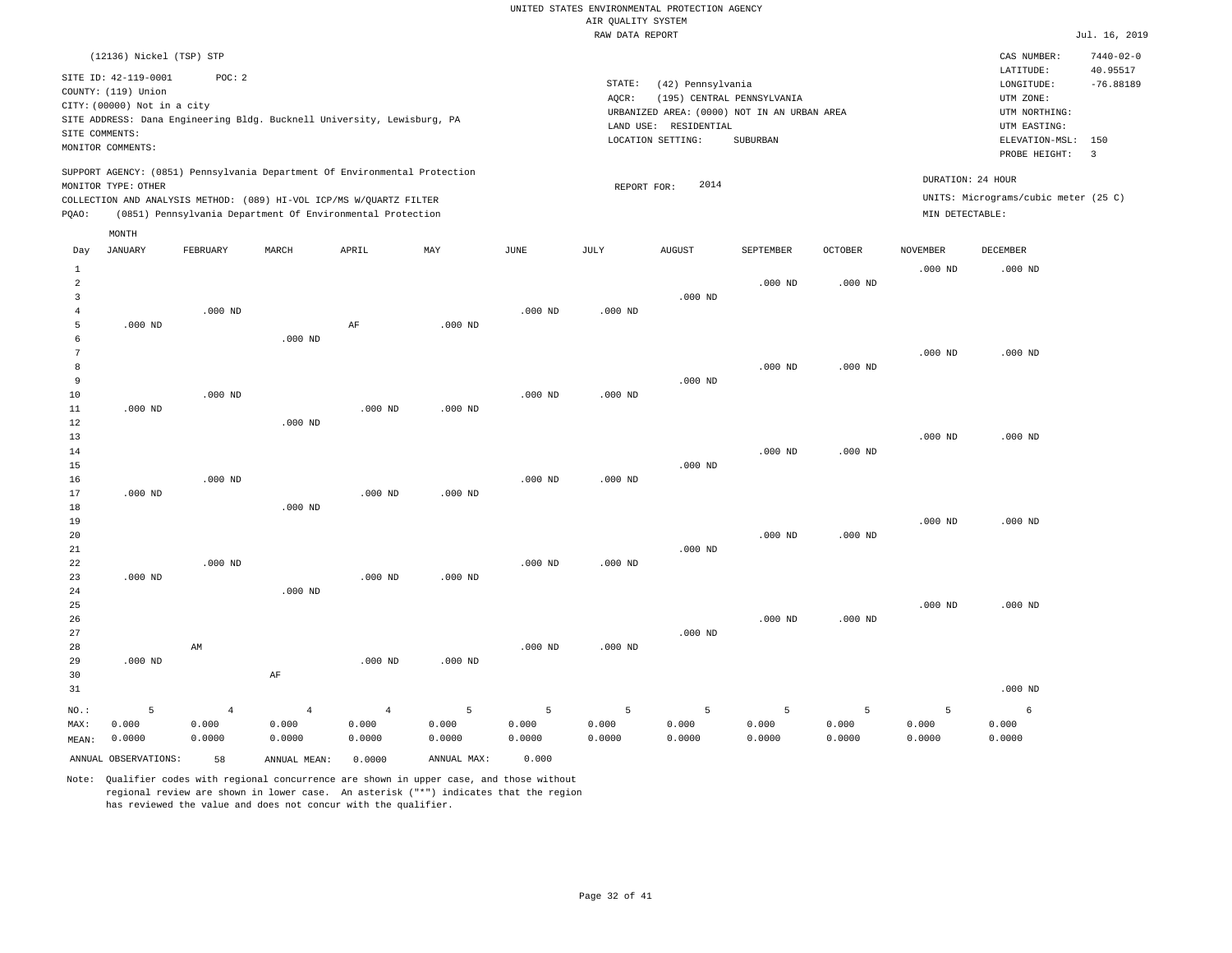|       | (12136) Nickel (TSP) STP    |                                                                         |           |       |                                                                            |      |        |                                             |                            |                   |                 | CAS NUMBER:                          | $7440 - 02 - 0$ |
|-------|-----------------------------|-------------------------------------------------------------------------|-----------|-------|----------------------------------------------------------------------------|------|--------|---------------------------------------------|----------------------------|-------------------|-----------------|--------------------------------------|-----------------|
|       | SITE ID: 42-119-0001        | POC:2                                                                   |           |       |                                                                            |      |        |                                             |                            |                   |                 | LATITUDE:                            | 40.95517        |
|       | COUNTY: (119) Union         |                                                                         |           |       |                                                                            |      | STATE: | (42) Pennsylvania                           |                            |                   |                 | LONGITUDE:                           | $-76.88189$     |
|       | CITY: (00000) Not in a city |                                                                         |           |       |                                                                            |      | AOCR:  |                                             | (195) CENTRAL PENNSYLVANIA |                   |                 | UTM ZONE:                            |                 |
|       |                             | SITE ADDRESS: Dana Engineering Bldg. Bucknell University, Lewisburg, PA |           |       |                                                                            |      |        | URBANIZED AREA: (0000) NOT IN AN URBAN AREA |                            |                   |                 | UTM NORTHING:                        |                 |
|       | SITE COMMENTS:              |                                                                         |           |       |                                                                            |      |        | LAND USE: RESIDENTIAL                       |                            |                   |                 | UTM EASTING:                         |                 |
|       | MONITOR COMMENTS:           |                                                                         |           |       |                                                                            |      |        | LOCATION SETTING:                           |                            | ELEVATION-MSL:    | 150             |                                      |                 |
|       |                             |                                                                         |           |       |                                                                            |      |        |                                             |                            | PROBE HEIGHT:     | $\overline{3}$  |                                      |                 |
|       | MONITOR TYPE: OTHER         |                                                                         |           |       | SUPPORT AGENCY: (0851) Pennsylvania Department Of Environmental Protection |      |        | 2015<br>REPORT FOR:                         |                            | DURATION: 24 HOUR |                 |                                      |                 |
|       |                             | COLLECTION AND ANALYSIS METHOD: (089) HI-VOL ICP/MS W/QUARTZ FILTER     |           |       |                                                                            |      |        |                                             |                            |                   |                 | UNITS: Micrograms/cubic meter (25 C) |                 |
| PQAO: |                             | (0851) Pennsylvania Department Of Environmental Protection              |           |       |                                                                            |      |        |                                             |                            |                   | MIN DETECTABLE: |                                      |                 |
|       | MONTH                       |                                                                         |           |       |                                                                            |      |        |                                             |                            |                   |                 |                                      |                 |
| Day   | JANUARY                     | FEBRUARY                                                                | MARCH     | APRIL | MAY                                                                        | JUNE | JULY   | <b>AUGUST</b>                               | SEPTEMBER                  | <b>OCTOBER</b>    | NOVEMBER        | DECEMBER                             |                 |
|       |                             |                                                                         | $.000$ ND |       |                                                                            |      |        |                                             |                            |                   |                 |                                      |                 |
| 2     |                             |                                                                         |           |       |                                                                            |      |        |                                             |                            |                   | $.000$ ND       | $.000$ ND                            |                 |
|       |                             |                                                                         |           |       |                                                                            |      |        |                                             | $.000$ ND                  | $.000$ ND         |                 |                                      |                 |
|       |                             |                                                                         |           |       |                                                                            |      |        | ΑF                                          |                            |                   |                 |                                      |                 |

| 5               |           | $.000$ ND |           |           |           | $.000$ ND | $.000$ ND |           |           |           |           |           |
|-----------------|-----------|-----------|-----------|-----------|-----------|-----------|-----------|-----------|-----------|-----------|-----------|-----------|
| 6               | $.000$ ND |           |           | $.000$ ND | $.000$ ND |           |           |           |           |           |           |           |
| $7\phantom{.0}$ |           |           | $.000$ ND |           |           |           |           |           |           |           |           |           |
| 8               |           |           |           |           |           |           |           |           |           |           | $.000$ ND | $.000$ ND |
| 9               |           |           |           |           |           |           |           |           | $.000$ ND | $.000$ ND |           |           |
| $10\,$          |           |           |           |           |           |           |           | $.000$ ND |           |           |           |           |
| $11\,$          |           | $.000$ ND |           |           |           | $.000$ ND | $.000$ ND |           |           |           |           |           |
| 12              | $.000$ ND |           |           | $.000$ ND | $.000$ ND |           |           |           |           |           |           |           |
| 13              |           |           | $.000$ ND |           |           |           |           |           |           |           |           |           |
| 14              |           |           |           |           |           |           |           |           |           |           | $.000$ ND | $.000$ ND |
| 15              |           |           |           |           |           |           |           |           | $.000$ ND | $.000$ ND |           |           |
| 16              |           |           |           |           |           |           |           | $.000$ ND |           |           |           |           |
| 17              |           | $.000$ ND |           |           |           | $.000$ ND | $.000$ ND |           |           |           |           |           |
| 18              | $.000$ ND |           |           | $.000$ ND | $.000$ ND |           |           |           |           |           |           |           |
| 19              |           |           | $.000$ ND |           |           |           |           |           |           |           |           |           |
| 20              |           |           |           |           |           |           |           |           |           |           | $.000$ ND | AF        |
| 21              |           |           |           |           |           |           |           |           | $.000$ ND | $.000$ ND |           |           |
| 22              |           |           |           |           |           |           |           | $.000$ ND |           |           |           |           |
| 23              |           | $.000$ ND |           |           |           | $.000$ ND | $.000$ ND |           |           |           |           |           |
| 24              | $.000$ ND |           |           | $.000$ ND | $.000$ ND |           |           |           |           |           |           |           |

| $NO.$ : |           | 4 | 6         |           |           | ъ.        |           | 4         |           |           | 4  |           |
|---------|-----------|---|-----------|-----------|-----------|-----------|-----------|-----------|-----------|-----------|----|-----------|
| 31      |           |   | $.000$ ND |           |           |           |           |           |           |           |    |           |
| 30      | $.000$ ND |   |           | $.000$ ND | $.000$ ND |           |           |           |           |           |    |           |
| 29      |           |   |           |           |           | $.000$ ND | $.000$ ND |           |           |           |    |           |
| 28      |           |   |           |           |           |           |           | $.000$ ND |           |           |    |           |
| 27      |           |   |           |           |           |           |           |           | $.000$ ND | $.000$ ND |    |           |
| 26      |           |   |           |           |           |           |           |           |           |           | AF | $.000$ ND |
| 25      |           |   | $.000$ ND |           |           |           |           |           |           |           |    |           |

0.000

MEAN: 0.0000 0.0000 0.0000 0.000 0.0000 0.0000 0.0000 0.0000 ANNUAL OBSERVATIONS: 57 ANNUAL MEAN: 0.0000 ANNUAL MAX: 0.000

0.000

Note: Qualifier codes with regional concurrence are shown in upper case, and those without regional review are shown in lower case. An asterisk ("\*") indicates that the region has reviewed the value and does not concur with the qualifier.

0.000

MAX:

0.000

0.000

0.000

 0.000 0.0000  0.000 0.0000

 0.000 0.0000

 0.000 0.0000  0.000 0.0000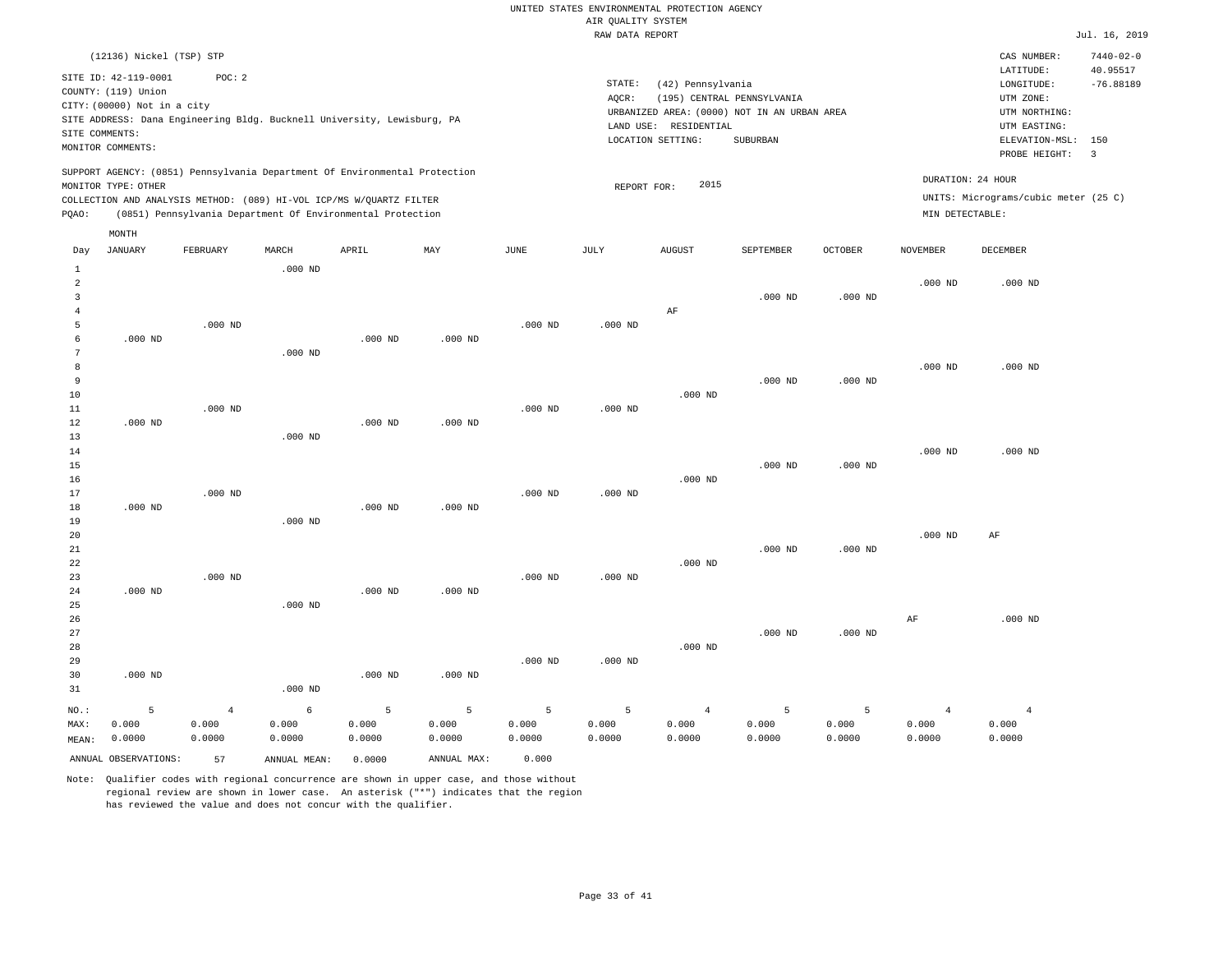|                |                             |                                                                            |           |           |           |           | RAW DATA REPORT |                       |                                             |                |                 |                                      | Jul. 16, 2019           |
|----------------|-----------------------------|----------------------------------------------------------------------------|-----------|-----------|-----------|-----------|-----------------|-----------------------|---------------------------------------------|----------------|-----------------|--------------------------------------|-------------------------|
|                | (12136) Nickel (TSP) STP    |                                                                            |           |           |           |           |                 |                       |                                             |                |                 | CAS NUMBER:                          | $7440 - 02 - 0$         |
|                | SITE ID: 42-119-0001        | POC: 2                                                                     |           |           |           |           |                 |                       |                                             |                |                 | LATITUDE:                            | 40.95517                |
|                | COUNTY: (119) Union         |                                                                            |           |           |           |           | STATE:          | (42) Pennsylvania     |                                             |                |                 | LONGITUDE:                           | $-76.88189$             |
|                | CITY: (00000) Not in a city |                                                                            |           |           |           |           | AOCR:           |                       | (195) CENTRAL PENNSYLVANIA                  |                |                 | UTM ZONE:                            |                         |
|                |                             | SITE ADDRESS: Dana Engineering Bldg. Bucknell University, Lewisburg, PA    |           |           |           |           |                 |                       | URBANIZED AREA: (0000) NOT IN AN URBAN AREA |                |                 | UTM NORTHING:                        |                         |
|                | SITE COMMENTS:              |                                                                            |           |           |           |           |                 | LAND USE: RESIDENTIAL |                                             |                |                 | UTM EASTING:                         |                         |
|                | MONITOR COMMENTS:           |                                                                            |           |           |           |           |                 | LOCATION SETTING:     | SUBURBAN                                    |                |                 | ELEVATION-MSL:                       | 150                     |
|                |                             |                                                                            |           |           |           |           |                 |                       |                                             |                |                 | PROBE HEIGHT:                        | $\overline{\mathbf{3}}$ |
|                |                             | SUPPORT AGENCY: (0851) Pennsylvania Department Of Environmental Protection |           |           |           |           |                 |                       |                                             |                |                 | DURATION: 24 HOUR                    |                         |
|                | MONITOR TYPE: OTHER         |                                                                            |           |           |           |           | REPORT FOR:     | 2016                  |                                             |                |                 |                                      |                         |
|                |                             | COLLECTION AND ANALYSIS METHOD: (089) HI-VOL ICP/MS W/QUARTZ FILTER        |           |           |           |           |                 |                       |                                             |                |                 | UNITS: Micrograms/cubic meter (25 C) |                         |
| POAO:          |                             | (0851) Pennsylvania Department Of Environmental Protection                 |           |           |           |           |                 |                       |                                             |                | MIN DETECTABLE: |                                      |                         |
|                | MONTH                       |                                                                            |           |           |           |           |                 |                       |                                             |                |                 |                                      |                         |
| Day            | JANUARY                     | FEBRUARY                                                                   | MARCH     | APRIL     | MAY       | JUNE      | JULY            | <b>AUGUST</b>         | SEPTEMBER                                   | <b>OCTOBER</b> | NOVEMBER        | DECEMBER                             |                         |
|                | $.000$ ND                   |                                                                            | $.000$ ND |           |           |           |                 |                       |                                             |                |                 |                                      |                         |
| $\overline{2}$ |                             |                                                                            |           |           |           |           |                 |                       |                                             |                | $.000$ ND       | $.000$ ND                            |                         |
|                |                             |                                                                            |           |           |           |           |                 |                       | $.000$ ND                                   | $.000$ ND      |                 |                                      |                         |
|                |                             |                                                                            |           |           |           |           |                 | $.000$ ND             |                                             |                |                 |                                      |                         |
| 5              |                             |                                                                            |           |           |           | $.000$ ND | $.000$ ND       |                       |                                             |                |                 |                                      |                         |
| 6              |                             | $.000$ ND                                                                  |           | $.000$ ND | $.000$ ND |           |                 |                       |                                             |                |                 |                                      |                         |
| 7              | $.000$ ND                   |                                                                            | $.000$ ND |           |           |           |                 |                       |                                             |                |                 |                                      |                         |
| 8              |                             |                                                                            |           |           |           |           |                 |                       |                                             |                | $.000$ ND       | $.000$ ND                            |                         |
| 9              |                             |                                                                            |           |           |           |           |                 |                       | $.000$ ND                                   | $.000$ ND      |                 |                                      |                         |
| 10             |                             |                                                                            |           |           |           |           |                 | $.000$ ND             |                                             |                |                 |                                      |                         |
| 11             |                             |                                                                            |           |           |           | $.000$ ND | AM              |                       |                                             |                |                 |                                      |                         |
| 12             |                             | $.000$ ND                                                                  |           | $.000$ ND | $.000$ ND |           |                 |                       |                                             |                |                 |                                      |                         |
| 13             | $.000$ ND                   |                                                                            | AV        |           |           |           |                 |                       |                                             |                |                 |                                      |                         |

| 14 |           |           |    |    |    |           |           |           |           | $.000$ ND | $.000$ ND |
|----|-----------|-----------|----|----|----|-----------|-----------|-----------|-----------|-----------|-----------|
| 15 |           |           |    |    |    |           |           | $.000$ ND | $.000$ ND |           |           |
| 16 |           |           |    |    |    |           | $.000$ ND |           |           |           |           |
| 17 |           |           |    |    | AG | $.000$ ND |           |           |           |           |           |
| 18 |           | $.000$ ND | AM | AF |    |           |           |           |           |           |           |
| 19 | $.000$ ND | ΔF        |    |    |    |           |           |           |           |           |           |

| 20 |           |           |           |           |           |           |           |           |           | $.000$ ND | $.000$ ND |
|----|-----------|-----------|-----------|-----------|-----------|-----------|-----------|-----------|-----------|-----------|-----------|
|    |           |           |           |           |           |           |           |           |           |           |           |
| 21 |           |           |           |           |           |           |           | $.000$ ND | $.000$ ND |           |           |
| 22 |           |           |           |           |           |           | $.000$ ND |           |           |           |           |
| 23 |           |           |           |           | $.000$ ND | $.000$ ND |           |           |           |           |           |
| 24 |           | $.000$ ND | AM        | $.000$ ND |           |           |           |           |           |           |           |
| 25 | $.000$ ND | AM        |           |           |           |           |           |           |           |           |           |
| 26 |           |           |           |           |           |           |           |           |           | $.000$ ND | $.000$ ND |
| 27 |           |           |           |           |           |           |           | $.000$ ND | $.000$ ND |           |           |
| 28 |           |           |           |           |           |           | $.000$ ND |           |           |           |           |
| 29 |           |           |           |           | $.000$ ND | $.000$ ND |           |           |           |           |           |
| 30 |           |           | $.000$ ND | $.000$ ND |           |           |           |           |           |           |           |
| 31 | $.000$ ND |           | $.000$ ND |           |           |           |           |           |           |           |           |

| NO.:  | 6 - 1                |        |              |        | 4 3 3 4 4 4 5 5 5 |        |        |        |        |        | $5 - 5$ |        |
|-------|----------------------|--------|--------------|--------|-------------------|--------|--------|--------|--------|--------|---------|--------|
| MAX:  | 0.000                | 0.000  | 0.000        | 0.000  | 0.000             | 0.000  | 0.000  | 0.000  | 0.000  | 0.000  | 0.000   | 0.000  |
| MEAN: | 0.0000               | 0.0000 | 0.0000       | 0.0000 | 0.0000            | 0.0000 | 0.0000 | 0.0000 | 0.0000 | 0.0000 | 0.0000  | 0.0000 |
|       | ANNUAL OBSERVATIONS: | 53     | ANNUAL MEAN: | 0.0000 | ANNUAL MAX:       | 0.000  |        |        |        |        |         |        |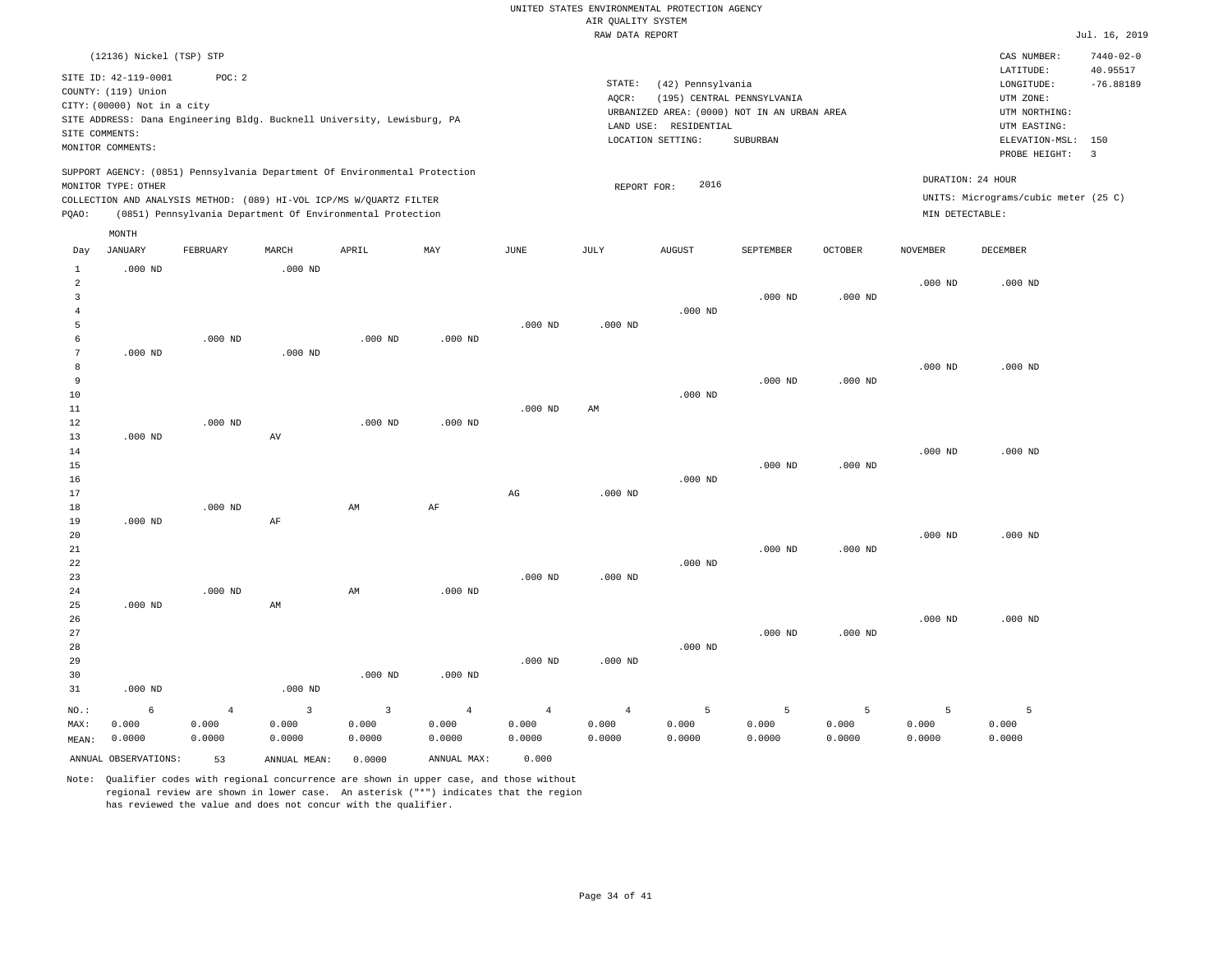|                 |                             |                                                                            |           |           |           |             |             | RAW DATA REPORT       |                                             |         |                     |                                      | Jul. 16, 2019   |
|-----------------|-----------------------------|----------------------------------------------------------------------------|-----------|-----------|-----------|-------------|-------------|-----------------------|---------------------------------------------|---------|---------------------|--------------------------------------|-----------------|
|                 | (12136) Nickel (TSP) STP    |                                                                            |           |           |           |             |             |                       |                                             |         |                     | CAS NUMBER:                          | $7440 - 02 - 0$ |
|                 |                             |                                                                            |           |           |           |             |             |                       |                                             |         |                     | LATITUDE:                            | 40.95517        |
|                 | SITE ID: 42-119-0001        | POC: 2                                                                     |           |           |           |             | STATE:      | (42) Pennsylvania     |                                             |         |                     | LONGITUDE:                           | $-76.88189$     |
|                 | COUNTY: (119) Union         |                                                                            |           |           |           |             | AQCR:       |                       | (195) CENTRAL PENNSYLVANIA                  |         |                     | UTM ZONE:                            |                 |
|                 | CITY: (00000) Not in a city |                                                                            |           |           |           |             |             |                       | URBANIZED AREA: (0000) NOT IN AN URBAN AREA |         |                     | UTM NORTHING:                        |                 |
|                 |                             | SITE ADDRESS: Dana Engineering Bldg. Bucknell University, Lewisburg, PA    |           |           |           |             |             | LAND USE: RESIDENTIAL |                                             |         |                     | UTM EASTING:                         |                 |
|                 | SITE COMMENTS:              |                                                                            |           |           |           |             |             | LOCATION SETTING:     | SUBURBAN                                    |         |                     | ELEVATION-MSL:                       | 150             |
|                 | MONITOR COMMENTS:           |                                                                            |           |           |           |             |             |                       |                                             |         |                     | PROBE HEIGHT:                        | $\overline{3}$  |
|                 |                             | SUPPORT AGENCY: (0851) Pennsylvania Department Of Environmental Protection |           |           |           |             |             |                       |                                             |         |                     |                                      |                 |
|                 | MONITOR TYPE: OTHER         |                                                                            |           |           |           |             |             | 2017<br>REPORT FOR:   |                                             |         |                     | DURATION: 24 HOUR                    |                 |
|                 |                             | COLLECTION AND ANALYSIS METHOD: (089) HI-VOL ICP/MS W/QUARTZ FILTER        |           |           |           |             |             |                       |                                             |         |                     | UNITS: Micrograms/cubic meter (25 C) |                 |
| PQAO:           |                             | (0851) Pennsylvania Department Of Environmental Protection                 |           |           |           |             |             |                       |                                             |         |                     | MIN DETECTABLE: .000299              |                 |
|                 | MONTH                       |                                                                            |           |           |           |             |             |                       |                                             |         |                     |                                      |                 |
| Day             | <b>JANUARY</b>              | FEBRUARY                                                                   | MARCH     | APRIL     | MAY       | <b>JUNE</b> | JULY        | <b>AUGUST</b>         | SEPTEMBER                                   | OCTOBER | <b>NOVEMBER</b>     | DECEMBER                             |                 |
| $\mathbf{1}$    | $.000$ ND                   |                                                                            |           | $.000$ ND | $.000$ ND |             |             |                       |                                             |         |                     |                                      |                 |
| $\overline{a}$  |                             |                                                                            | $.000$ ND |           |           |             |             |                       |                                             |         |                     |                                      |                 |
| 3               |                             |                                                                            |           |           |           |             |             |                       |                                             |         |                     |                                      |                 |
| $\overline{4}$  |                             |                                                                            |           |           |           |             |             |                       |                                             |         |                     |                                      |                 |
| 5               |                             |                                                                            |           |           |           |             |             |                       |                                             |         |                     |                                      |                 |
| 6               |                             | $.000$ ND                                                                  |           |           |           | $.000$ ND   |             |                       |                                             |         |                     |                                      |                 |
| $7\phantom{.0}$ | $.000$ ND                   |                                                                            |           | $.000$ ND | $.000$ ND |             |             |                       |                                             |         |                     |                                      |                 |
| 8               |                             |                                                                            | $.000$ ND |           |           |             |             |                       |                                             |         |                     |                                      |                 |
| 9               |                             |                                                                            |           |           |           |             |             |                       |                                             |         |                     |                                      |                 |
| 10              |                             |                                                                            |           |           |           |             |             |                       |                                             |         |                     |                                      |                 |
| 11              |                             |                                                                            |           |           |           |             |             |                       |                                             |         |                     |                                      |                 |
| 12              |                             | $.000$ ND                                                                  |           |           |           | $.000$ ND   |             |                       |                                             |         |                     |                                      |                 |
| 13              | $.000$ ND                   |                                                                            |           | $.000$ ND | $.000$ ND |             |             |                       |                                             |         |                     |                                      |                 |
| 14              |                             |                                                                            | $.000$ ND |           |           |             |             |                       |                                             |         |                     |                                      |                 |
| 15              |                             |                                                                            |           |           |           |             |             |                       |                                             |         |                     |                                      |                 |
| 16              |                             |                                                                            |           |           |           |             |             |                       |                                             |         |                     |                                      |                 |
| 17              |                             |                                                                            |           |           |           |             |             |                       |                                             |         |                     |                                      |                 |
| 18              |                             | $.000$ ND                                                                  |           |           |           | $.000$ ND   |             |                       |                                             |         |                     |                                      |                 |
| 19              | $.000$ ND                   |                                                                            |           | $.000$ ND | $.000$ ND |             |             |                       |                                             |         |                     |                                      |                 |
| 20              |                             |                                                                            | $.000$ ND |           |           |             |             |                       |                                             |         |                     |                                      |                 |
| 21              |                             |                                                                            |           |           |           |             |             |                       |                                             |         |                     |                                      |                 |
| 22              |                             |                                                                            |           |           |           |             |             |                       |                                             |         |                     |                                      |                 |
| 23              |                             |                                                                            |           |           |           |             |             |                       |                                             |         |                     |                                      |                 |
| 24              |                             | $.000$ ND                                                                  |           |           |           | $.000$ ND   |             |                       |                                             |         |                     |                                      |                 |
| 25              | $.000$ ND                   |                                                                            |           | $.000$ ND | $.000$ ND |             |             |                       |                                             |         |                     |                                      |                 |
| 26              |                             |                                                                            | $.000$ ND |           |           |             |             |                       |                                             |         |                     |                                      |                 |
| 27              |                             |                                                                            |           |           |           |             |             |                       |                                             |         |                     |                                      |                 |
| 28              |                             |                                                                            |           |           |           |             |             |                       |                                             |         |                     |                                      |                 |
| 29              |                             |                                                                            |           |           |           |             |             |                       |                                             |         |                     |                                      |                 |
| 30              |                             |                                                                            |           |           |           | $.000$ ND   |             |                       |                                             |         |                     |                                      |                 |
| 31              | $.000$ ND                   |                                                                            |           |           | $.000$ ND |             |             |                       |                                             |         |                     |                                      |                 |
| NO.:            | 6                           | $\overline{4}$                                                             | 5         | 5         | 6         | 5           | $\mathbb O$ | $\mathsf{O}$          | $\mathsf{O}$                                | $\circ$ | $\mathsf{O}\xspace$ | $\mathbb O$                          |                 |
| MAX:            | 0.000                       | 0.000                                                                      | 0.000     | 0.000     | 0.000     | 0.000       |             |                       |                                             |         |                     |                                      |                 |
| MEAN:           | 0.0000                      | 0.0000                                                                     | 0.0000    | 0.0000    | 0.0000    | 0.0000      |             |                       |                                             |         |                     |                                      |                 |

Note: Qualifier codes with regional concurrence are shown in upper case, and those without regional review are shown in lower case. An asterisk ("\*") indicates that the region has reviewed the value and does not concur with the qualifier.

ANNUAL OBSERVATIONS: 31 ANNUAL MEAN: 0.0000 ANNUAL MAX: 0.000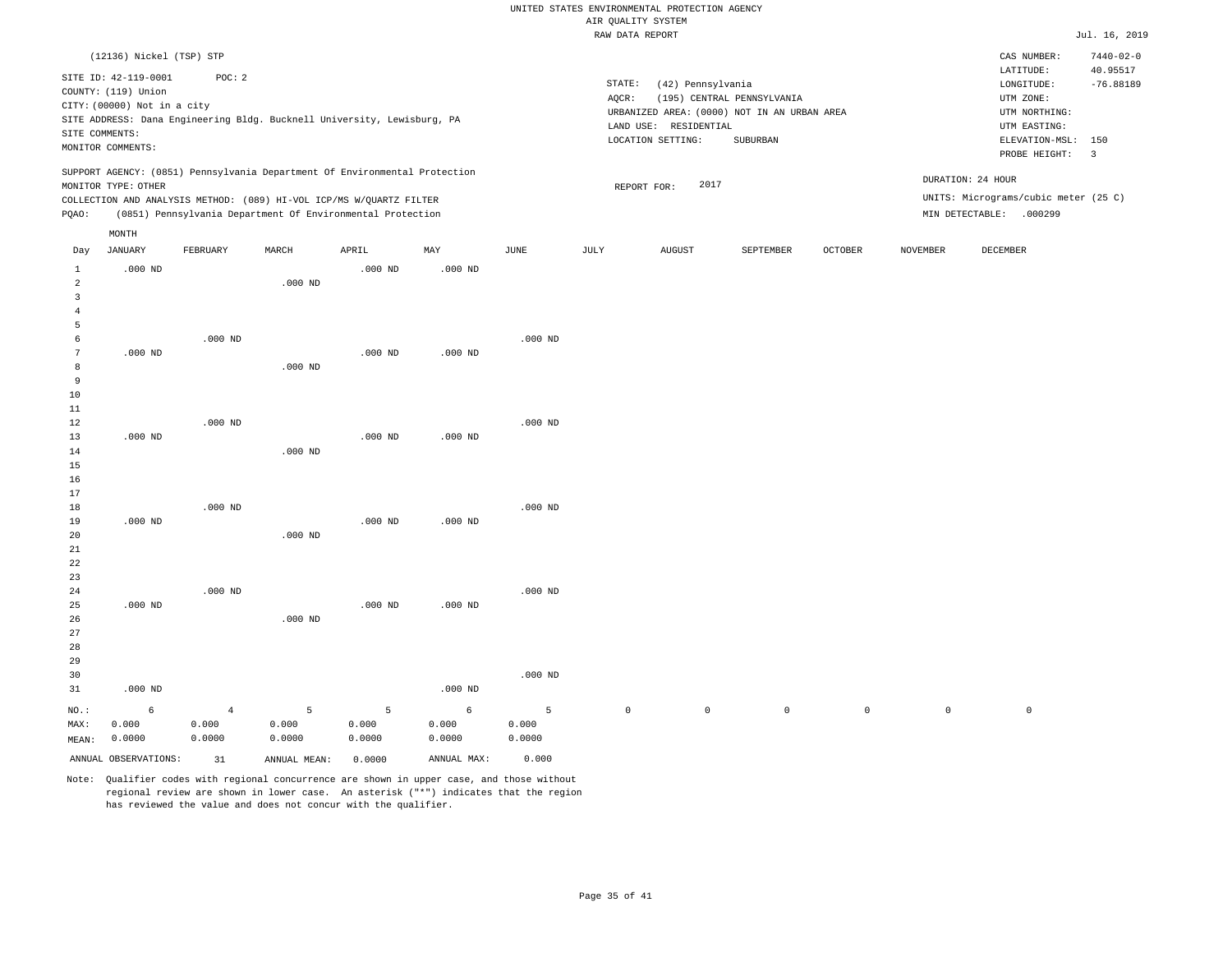|                                                                    |                                                                                                                   |          |       |                                                                                                                                                                                                                 |      |      | RAW DATA REPORT |                                                                 |                                                                                       |                |                 |                                                                                                          | Jul. 16, 2019                                             |
|--------------------------------------------------------------------|-------------------------------------------------------------------------------------------------------------------|----------|-------|-----------------------------------------------------------------------------------------------------------------------------------------------------------------------------------------------------------------|------|------|-----------------|-----------------------------------------------------------------|---------------------------------------------------------------------------------------|----------------|-----------------|----------------------------------------------------------------------------------------------------------|-----------------------------------------------------------|
|                                                                    | (12167) Zinc (TSP) STP                                                                                            |          |       |                                                                                                                                                                                                                 |      |      |                 |                                                                 |                                                                                       |                |                 | CAS NUMBER:                                                                                              | $7440 - 66 - 6$                                           |
|                                                                    | SITE ID: 42-119-0001<br>COUNTY: (119) Union<br>CITY: (00000) Not in a city<br>SITE COMMENTS:<br>MONITOR COMMENTS: | POC: 2   |       | SITE ADDRESS: Dana Engineering Bldg. Bucknell University, Lewisburg, PA                                                                                                                                         |      |      | STATE:<br>AQCR: | (42) Pennsylvania<br>LAND USE: RESIDENTIAL<br>LOCATION SETTING: | (195) CENTRAL PENNSYLVANIA<br>URBANIZED AREA: (0000) NOT IN AN URBAN AREA<br>SUBURBAN |                |                 | LATITUDE:<br>LONGITUDE:<br>UTM ZONE:<br>UTM NORTHING:<br>UTM EASTING:<br>ELEVATION-MSL:<br>PROBE HEIGHT: | 40.95517<br>$-76.88189$<br>150<br>$\overline{\mathbf{3}}$ |
| PQAO:                                                              | MONITOR TYPE: OTHER                                                                                               |          |       | SUPPORT AGENCY: (0851) Pennsylvania Department Of Environmental Protection<br>COLLECTION AND ANALYSIS METHOD: (089) HI-VOL ICP/MS W/QUARTZ FILTER<br>(0851) Pennsylvania Department Of Environmental Protection |      |      |                 | 2013<br>REPORT FOR:                                             |                                                                                       |                |                 | DURATION: 24 HOUR<br>UNITS: Micrograms/cubic meter (25 C)<br>MIN DETECTABLE:                             |                                                           |
|                                                                    | MONTH                                                                                                             |          |       |                                                                                                                                                                                                                 |      |      |                 |                                                                 |                                                                                       |                |                 |                                                                                                          |                                                           |
| Day                                                                | <b>JANUARY</b>                                                                                                    | FEBRUARY | MARCH | APRIL                                                                                                                                                                                                           | MAY  | JUNE | JULY            | <b>AUGUST</b>                                                   | SEPTEMBER                                                                             | <b>OCTOBER</b> | <b>NOVEMBER</b> | DECEMBER                                                                                                 |                                                           |
| $\mathbf{1}$<br>$\overline{a}$<br>$\overline{3}$<br>$\overline{4}$ | .013                                                                                                              | .020     |       | .017                                                                                                                                                                                                            | .027 | .017 | .011            | .017                                                            | .016                                                                                  | .018           |                 |                                                                                                          |                                                           |
| 5<br>6<br>7<br>8                                                   |                                                                                                                   |          | .020  |                                                                                                                                                                                                                 |      |      |                 | .018                                                            | .020                                                                                  | .011           | .020            | .014                                                                                                     |                                                           |
| 9<br>10<br>11<br>12                                                | .0435                                                                                                             | .015     | .020  | .036                                                                                                                                                                                                            | .019 | .029 | .015            |                                                                 |                                                                                       |                | .028            | .035                                                                                                     |                                                           |
| 13<br>14<br>15<br>16                                               | .031                                                                                                              | .020     |       | .024                                                                                                                                                                                                            | .023 | .015 | .016            | .014                                                            | .0535                                                                                 | .025           |                 |                                                                                                          |                                                           |
| 17<br>18<br>19<br>20                                               |                                                                                                                   |          | .012  |                                                                                                                                                                                                                 |      |      |                 | .039                                                            | .018                                                                                  | AF             | .013            | .035                                                                                                     |                                                           |
| 21<br>22<br>23<br>24                                               | .016                                                                                                              | .0855    | .013  | .022                                                                                                                                                                                                            | .029 | .017 | .013            |                                                                 |                                                                                       |                | .021            | .020                                                                                                     |                                                           |
| 25<br>26<br>27                                                     |                                                                                                                   | .011     |       |                                                                                                                                                                                                                 |      | .023 | .014            | .020                                                            | .020                                                                                  | .0565          |                 |                                                                                                          |                                                           |
| 28<br>29                                                           | .032                                                                                                              |          | .018  | .022                                                                                                                                                                                                            | .020 |      |                 |                                                                 |                                                                                       |                |                 |                                                                                                          |                                                           |

30 31 NO.: MAX: MEAN: 5 .043 .0270 AF .029 .013 5 .085 .0302 5 .020 .0166 5 .036 .0242 5 .029 .0236 5 .029 .0202 5 .016 .0138 5 .039 .0216 5 .053 .0254 4 .056 .0275 5 .029 .0222 5 .035 .0234 ANNUAL OBSERVATIONS: 59 ANNUAL MEAN: .0229 ANNUAL MAX: .085

Note: Qualifier codes with regional concurrence are shown in upper case, and those without regional review are shown in lower case. An asterisk ("\*") indicates that the region

has reviewed the value and does not concur with the qualifier.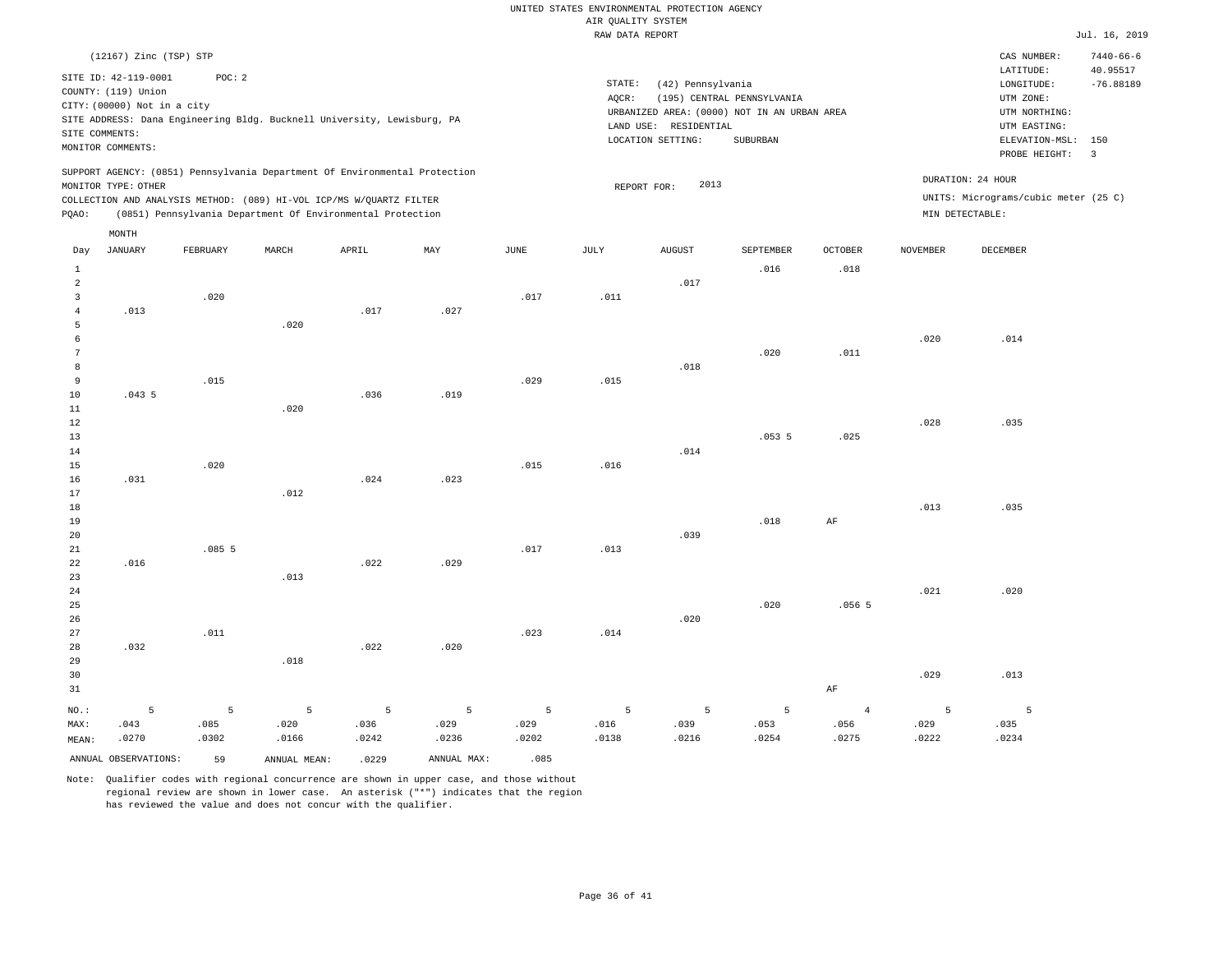|                                  |                                                                                                                   |                |                |                                                                            |       |       | RAW DATA REPORT |                                                                 |                                                                                       |         |                 |                                                                            | Jul. 16, 2019               |
|----------------------------------|-------------------------------------------------------------------------------------------------------------------|----------------|----------------|----------------------------------------------------------------------------|-------|-------|-----------------|-----------------------------------------------------------------|---------------------------------------------------------------------------------------|---------|-----------------|----------------------------------------------------------------------------|-----------------------------|
|                                  | (12167) Zinc (TSP) STP                                                                                            |                |                |                                                                            |       |       |                 |                                                                 |                                                                                       |         |                 | CAS NUMBER:<br>LATITUDE:                                                   | $7440 - 66 - 6$<br>40.95517 |
|                                  | SITE ID: 42-119-0001<br>COUNTY: (119) Union<br>CITY: (00000) Not in a city<br>SITE COMMENTS:<br>MONITOR COMMENTS: | POC: 2         |                | SITE ADDRESS: Dana Engineering Bldg. Bucknell University, Lewisburg, PA    |       |       | STATE:<br>AQCR: | (42) Pennsylvania<br>LAND USE: RESIDENTIAL<br>LOCATION SETTING: | (195) CENTRAL PENNSYLVANIA<br>URBANIZED AREA: (0000) NOT IN AN URBAN AREA<br>SUBURBAN |         |                 | LONGITUDE:<br>UTM ZONE:<br>UTM NORTHING:<br>UTM EASTING:<br>ELEVATION-MSL: | $-76.88189$<br>150          |
|                                  |                                                                                                                   |                |                |                                                                            |       |       |                 |                                                                 |                                                                                       |         |                 | PROBE HEIGHT:                                                              | $\overline{\mathbf{3}}$     |
|                                  | MONITOR TYPE: OTHER                                                                                               |                |                | SUPPORT AGENCY: (0851) Pennsylvania Department Of Environmental Protection |       |       |                 | 2014<br>REPORT FOR:                                             |                                                                                       |         |                 | DURATION: 24 HOUR                                                          |                             |
|                                  |                                                                                                                   |                |                | COLLECTION AND ANALYSIS METHOD: (089) HI-VOL ICP/MS W/QUARTZ FILTER        |       |       |                 |                                                                 |                                                                                       |         |                 | UNITS: Micrograms/cubic meter (25 C)                                       |                             |
| PQAO:                            |                                                                                                                   |                |                | (0851) Pennsylvania Department Of Environmental Protection                 |       |       |                 |                                                                 |                                                                                       |         |                 | MIN DETECTABLE:                                                            |                             |
|                                  | MONTH                                                                                                             |                |                |                                                                            |       |       |                 |                                                                 |                                                                                       |         |                 |                                                                            |                             |
| Day                              | JANUARY                                                                                                           | FEBRUARY       | MARCH          | APRIL                                                                      | MAY   | JUNE  | JULY            | <b>AUGUST</b>                                                   | SEPTEMBER                                                                             | OCTOBER | <b>NOVEMBER</b> | DECEMBER                                                                   |                             |
| $\mathbf{1}$                     |                                                                                                                   |                |                |                                                                            |       |       |                 |                                                                 |                                                                                       |         | .011            | .031                                                                       |                             |
| $\sqrt{2}$                       |                                                                                                                   |                |                |                                                                            |       |       |                 |                                                                 | .029                                                                                  | .033    |                 |                                                                            |                             |
| $\overline{3}$<br>$\overline{4}$ |                                                                                                                   | .030           |                |                                                                            |       | .016  | .014            | .018                                                            |                                                                                       |         |                 |                                                                            |                             |
| $\overline{5}$                   | .036                                                                                                              |                |                | $\rm{AF}$                                                                  | .011  |       |                 |                                                                 |                                                                                       |         |                 |                                                                            |                             |
| 6                                |                                                                                                                   |                | .029           |                                                                            |       |       |                 |                                                                 |                                                                                       |         |                 |                                                                            |                             |
| $7\phantom{.0}$                  |                                                                                                                   |                |                |                                                                            |       |       |                 |                                                                 |                                                                                       |         | .009            | .037                                                                       |                             |
| 8                                |                                                                                                                   |                |                |                                                                            |       |       |                 |                                                                 | .019                                                                                  | .018    |                 |                                                                            |                             |
| 9<br>10                          |                                                                                                                   | .0565          |                |                                                                            |       | .027  | .024            | .032                                                            |                                                                                       |         |                 |                                                                            |                             |
| 11                               | .022                                                                                                              |                |                | .013                                                                       | .015  |       |                 |                                                                 |                                                                                       |         |                 |                                                                            |                             |
| $1\,2$                           |                                                                                                                   |                | .025           |                                                                            |       |       |                 |                                                                 |                                                                                       |         |                 |                                                                            |                             |
| 13                               |                                                                                                                   |                |                |                                                                            |       |       |                 |                                                                 |                                                                                       |         | .012            | .015                                                                       |                             |
| 14                               |                                                                                                                   |                |                |                                                                            |       |       |                 |                                                                 | .019                                                                                  | .021    |                 |                                                                            |                             |
| 15<br>16                         |                                                                                                                   | .021           |                |                                                                            |       | .014  | .017            | .011                                                            |                                                                                       |         |                 |                                                                            |                             |
| 17                               | .029                                                                                                              |                |                | .016                                                                       | .015  |       |                 |                                                                 |                                                                                       |         |                 |                                                                            |                             |
| 18                               |                                                                                                                   |                | .017           |                                                                            |       |       |                 |                                                                 |                                                                                       |         |                 |                                                                            |                             |
| 19                               |                                                                                                                   |                |                |                                                                            |       |       |                 |                                                                 |                                                                                       |         | .014            | .009                                                                       |                             |
| 20                               |                                                                                                                   |                |                |                                                                            |       |       |                 |                                                                 | .019                                                                                  | .020    |                 |                                                                            |                             |
| 21<br>22                         |                                                                                                                   | .011           |                |                                                                            |       | .011  | .024            | .023                                                            |                                                                                       |         |                 |                                                                            |                             |
| 23                               | .020                                                                                                              |                |                | .017                                                                       | .016  |       |                 |                                                                 |                                                                                       |         |                 |                                                                            |                             |
| 24                               |                                                                                                                   |                | .009           |                                                                            |       |       |                 |                                                                 |                                                                                       |         |                 |                                                                            |                             |
| 25                               |                                                                                                                   |                |                |                                                                            |       |       |                 |                                                                 |                                                                                       |         | .011            | .009                                                                       |                             |
| 26                               |                                                                                                                   |                |                |                                                                            |       |       |                 |                                                                 | .022                                                                                  | .017    |                 |                                                                            |                             |
| 27                               |                                                                                                                   |                |                |                                                                            |       |       |                 | .018                                                            |                                                                                       |         |                 |                                                                            |                             |
| 28<br>29                         | .021                                                                                                              | AM             |                | .011                                                                       | .014  | .012  | .015            |                                                                 |                                                                                       |         |                 |                                                                            |                             |
| 30                               |                                                                                                                   |                | $\rm{AF}$      |                                                                            |       |       |                 |                                                                 |                                                                                       |         |                 |                                                                            |                             |
| 31                               |                                                                                                                   |                |                |                                                                            |       |       |                 |                                                                 |                                                                                       |         |                 | .013                                                                       |                             |
| NO.:                             | 5                                                                                                                 | $\overline{4}$ | $\overline{4}$ | $\overline{4}$                                                             | 5     | 5     | 5               | 5                                                               | 5                                                                                     | 5       | 5               | 6                                                                          |                             |
| MAX:                             | .036                                                                                                              | .056           | .029           | .017                                                                       | .016  | .027  | .024            | .032                                                            | .029                                                                                  | .033    | .014            | .037                                                                       |                             |
| MEAN:                            | .0256                                                                                                             | .0295          | .0200          | .0143                                                                      | .0142 | .0160 | .0188           | .0204                                                           | .0216                                                                                 | .0218   | .0114           | .0190                                                                      |                             |

ANNUAL OBSERVATIONS: 58 ANNUAL MEAN: .0193 ANNUAL MAX: .056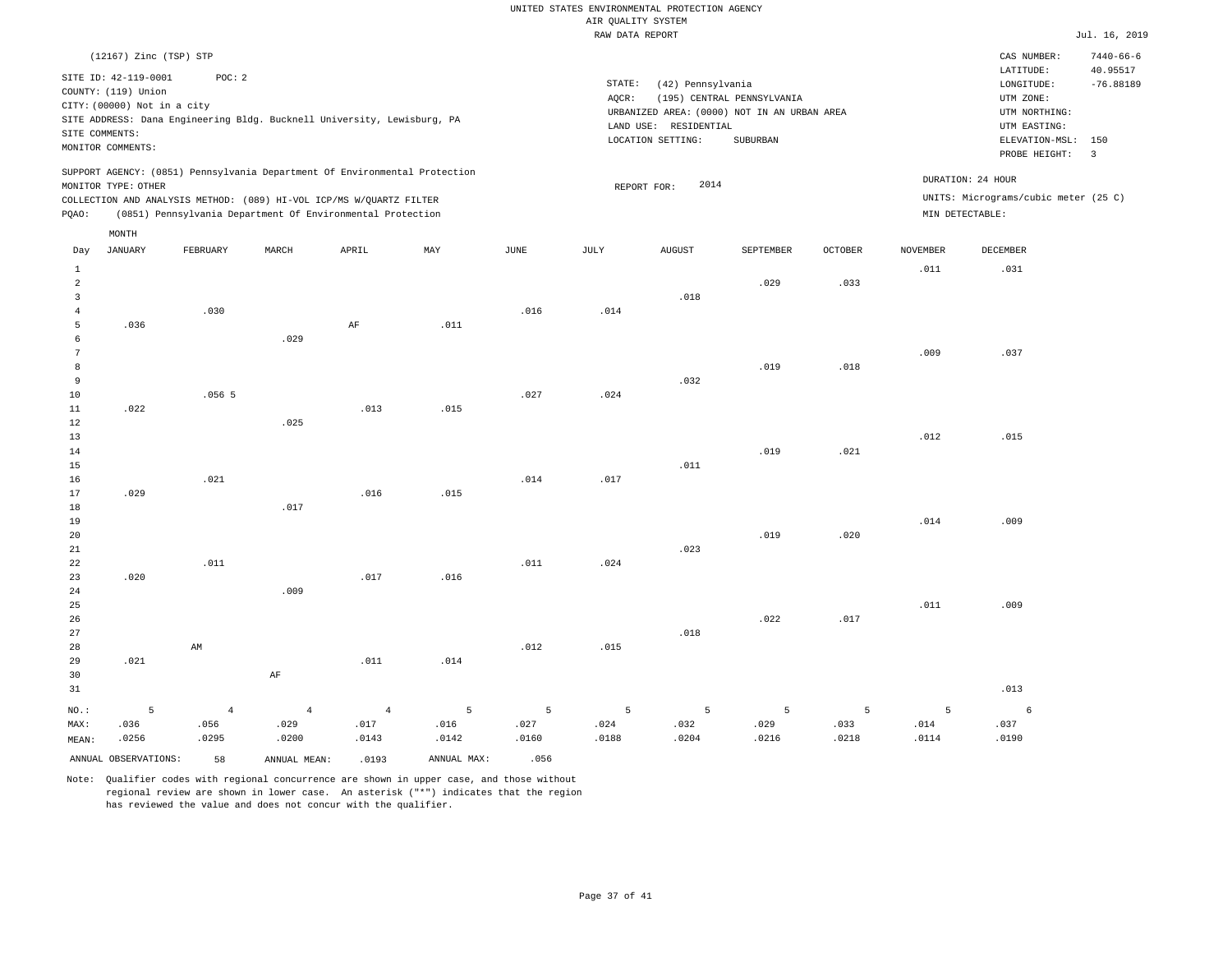| (12167) Zinc (TSP) STP                                                                                                                                                                                                                          |                                                                      | $7440 - 66 - 6$<br>CAS NUMBER:                                               |
|-------------------------------------------------------------------------------------------------------------------------------------------------------------------------------------------------------------------------------------------------|----------------------------------------------------------------------|------------------------------------------------------------------------------|
| SITE ID: 42-119-0001<br>POC:2                                                                                                                                                                                                                   |                                                                      | 40.95517<br>LATITUDE:                                                        |
| COUNTY: (119) Union                                                                                                                                                                                                                             | STATE:<br>(42) Pennsylvania<br>(195) CENTRAL PENNSYLVANIA<br>AOCR:   | $-76.88189$<br>LONGITUDE:<br>UTM ZONE:                                       |
| CITY: (00000) Not in a city<br>SITE ADDRESS: Dana Engineering Bldg. Bucknell University, Lewisburg, PA<br>SITE COMMENTS:                                                                                                                        | URBANIZED AREA: (0000) NOT IN AN URBAN AREA<br>LAND USE: RESIDENTIAL | UTM NORTHING:<br>UTM EASTING:                                                |
| MONITOR COMMENTS:                                                                                                                                                                                                                               | SUBURBAN<br>LOCATION SETTING:                                        | ELEVATION-MSL: 150<br>PROBE HEIGHT:<br>$\overline{\mathbf{3}}$               |
| SUPPORT AGENCY: (0851) Pennsylvania Department Of Environmental Protection<br>MONITOR TYPE: OTHER<br>COLLECTION AND ANALYSIS METHOD: (089) HI-VOL ICP/MS W/OUARTZ FILTER<br>(0851) Pennsylvania Department Of Environmental Protection<br>POAO: | 2015<br>REPORT FOR:                                                  | DURATION: 24 HOUR<br>UNITS: Micrograms/cubic meter (25 C)<br>MIN DETECTABLE: |
| MONTH                                                                                                                                                                                                                                           |                                                                      |                                                                              |

| Day            | JANUARY              | FEBRUARY   | MARCH        | APRIL          | $\ensuremath{\text{MAX}}$ | $_{\rm JUNE}$  | $\mathtt{JULY}$ | <b>AUGUST</b>  | SEPTEMBER | OCTOBER | NOVEMBER       | DECEMBER       |
|----------------|----------------------|------------|--------------|----------------|---------------------------|----------------|-----------------|----------------|-----------|---------|----------------|----------------|
| 1              |                      |            | .027         |                |                           |                |                 |                |           |         |                |                |
| $\overline{a}$ |                      |            |              |                |                           |                |                 |                |           |         | .022           | .010           |
| 3              |                      |            |              |                |                           |                |                 |                | .029      | .009    |                |                |
| $\overline{4}$ |                      |            |              |                |                           |                |                 | $\rm{AF}$      |           |         |                |                |
| 5              |                      | .016       |              |                |                           | .019           | .024            |                |           |         |                |                |
| 6              | .025                 |            |              | .017           | .015                      |                |                 |                |           |         |                |                |
| 7              |                      |            | .017         |                |                           |                |                 |                |           |         |                |                |
| 8              |                      |            |              |                |                           |                |                 |                |           |         | .017           | .031           |
| 9              |                      |            |              |                |                           |                |                 |                | .017      | .026    |                |                |
| $10\,$         |                      |            |              |                |                           |                |                 | .034           |           |         |                |                |
| 11             |                      | .029       |              |                |                           | .021           | .013            |                |           |         |                |                |
| 12             | .025                 |            |              | .011           | .013                      |                |                 |                |           |         |                |                |
| 13             |                      |            | .024         |                |                           |                |                 |                |           |         |                |                |
| $14\,$         |                      |            |              |                |                           |                |                 |                |           |         | .012           | .024           |
| 15             |                      |            |              |                |                           |                |                 |                | .026      | .011    |                |                |
| 16             |                      |            |              |                |                           |                |                 | .026           |           |         |                |                |
| 17             |                      | .014       |              |                |                           | .017           | .031            |                |           |         |                |                |
| $18\,$         | .015                 |            |              | .015           | .018                      |                |                 |                |           |         |                |                |
| 19             |                      |            | .013         |                |                           |                |                 |                |           |         |                |                |
| 20             |                      |            |              |                |                           |                |                 |                |           |         | .012           | $\rm{AF}$      |
| 21             |                      |            |              |                |                           |                |                 |                | .018      | .022    |                |                |
| 22             |                      |            |              |                |                           |                |                 | .019           |           |         |                |                |
| 23             |                      | .011       |              |                |                           | .020           | .025            |                |           |         |                |                |
| 24             | .019                 |            |              | .007           | .011                      |                |                 |                |           |         |                |                |
| $25\,$<br>26   |                      |            | .028         |                |                           |                |                 |                |           |         |                | .032           |
| 27             |                      |            |              |                |                           |                |                 |                | .017      | .023    | $\rm{AF}$      |                |
| 28             |                      |            |              |                |                           |                |                 | .027           |           |         |                |                |
| 29             |                      |            |              |                |                           | .009           | .013            |                |           |         |                |                |
| 30             | .016                 |            |              | .015           | .014                      |                |                 |                |           |         |                |                |
| 31             |                      |            | .014         |                |                           |                |                 |                |           |         |                |                |
|                |                      |            |              |                |                           |                |                 |                |           |         |                |                |
| $NO.$ :        | $\mathsf S$          | $\sqrt{4}$ | $\epsilon$   | $\overline{5}$ | $\overline{5}$            | $\overline{5}$ | $\overline{5}$  | $\overline{4}$ | 5         | 5       | $\overline{4}$ | $\overline{4}$ |
| MAX:           | .025                 | .029       | .028         | .017           | .018                      | .021           | .031            | .034           | .029      | .026    | .022           | .032           |
| MEAN:          | .0200                | .0175      | .0205        | .0130          | .0142                     | .0172          | .0212           | .0265          | .0214     | .0182   | .0158          | .0243          |
|                | ANNUAL OBSERVATIONS: | 57         | ANNUAL MEAN: | .0190          | ANNUAL MAX:               | .034           |                 |                |           |         |                |                |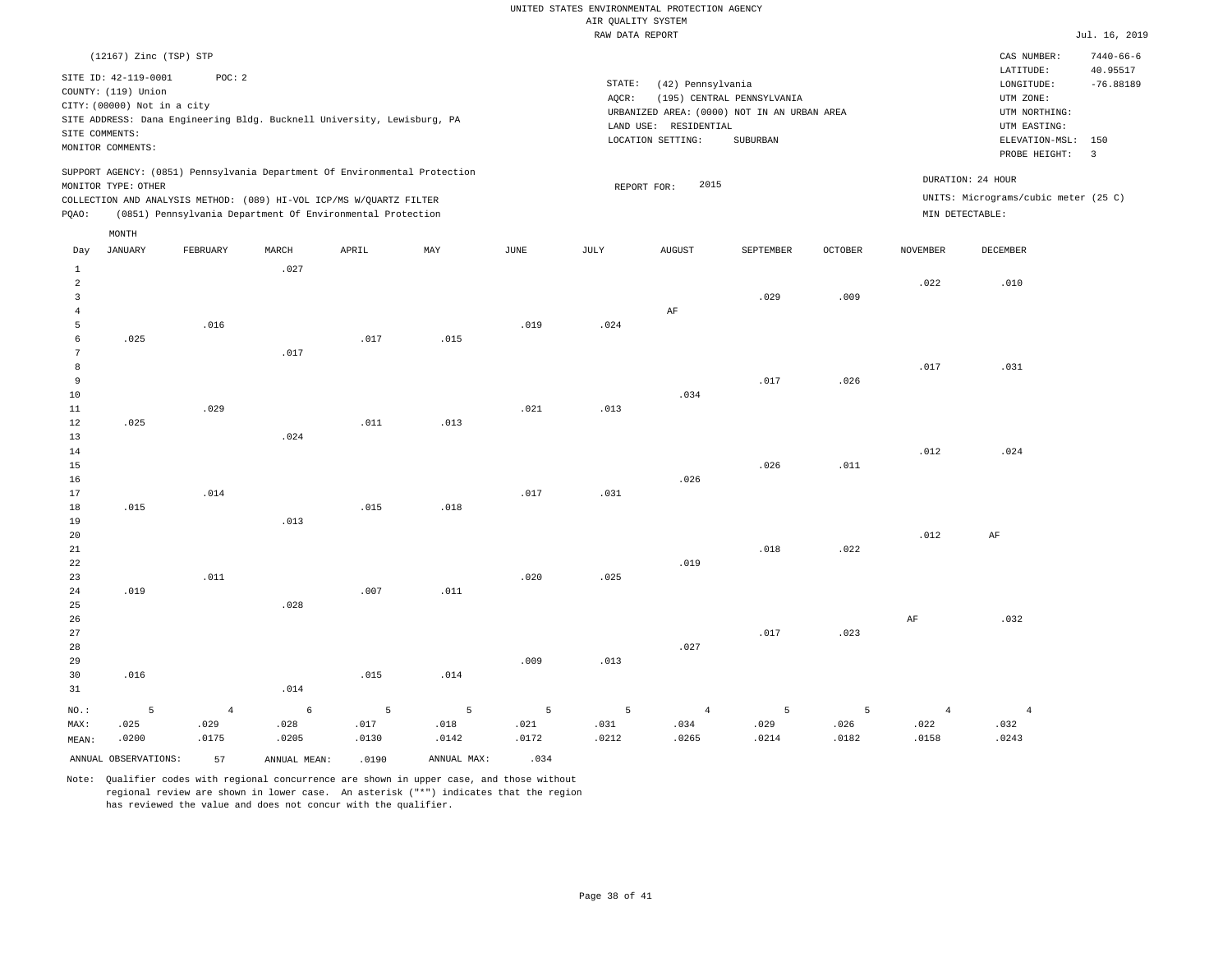|  | RAW DATA REPORT |
|--|-----------------|
|  |                 |

 $Jul. 16, 2019$ 

| (12167) Zinc (TSP) STP                                                     |                                             | CAS NUMBER:                          | $7440 - 66 - 6$ |  |
|----------------------------------------------------------------------------|---------------------------------------------|--------------------------------------|-----------------|--|
| SITE ID: 42-119-0001<br>POC:2                                              |                                             | LATITUDE:                            | 40.95517        |  |
| COUNTY: (119) Union                                                        | STATE:<br>(42) Pennsylvania                 | LONGITUDE:                           | $-76.88189$     |  |
|                                                                            | (195) CENTRAL PENNSYLVANIA<br>AOCR:         | UTM ZONE:                            |                 |  |
| CITY: (00000) Not in a city                                                | URBANIZED AREA: (0000) NOT IN AN URBAN AREA | UTM NORTHING:                        |                 |  |
| SITE ADDRESS: Dana Engineering Bldg. Bucknell University, Lewisburg, PA    | RESIDENTIAL<br>LAND USE:                    | UTM EASTING:                         |                 |  |
| SITE COMMENTS:                                                             | LOCATION SETTING:<br>SUBURBAN               | ELEVATION-MSL: 150                   |                 |  |
| MONITOR COMMENTS:                                                          |                                             | PROBE HEIGHT:                        |                 |  |
| SUPPORT AGENCY: (0851) Pennsylvania Department Of Environmental Protection |                                             |                                      |                 |  |
| MONITOR TYPE: OTHER                                                        | 2016<br>REPORT FOR:                         | DURATION: 24 HOUR                    |                 |  |
| COLLECTION AND ANALYSIS METHOD: (089) HI-VOL ICP/MS W/OUARTZ FILTER        |                                             | UNITS: Micrograms/cubic meter (25 C) |                 |  |

PQAO: (0851) Pennsylvania Department Of Environmental Protection MIN DETECTABLE:

|                 | MONTH                |                |                          |                          |                |                |                |               |           |                |                 |          |
|-----------------|----------------------|----------------|--------------------------|--------------------------|----------------|----------------|----------------|---------------|-----------|----------------|-----------------|----------|
| Day             | <b>JANUARY</b>       | FEBRUARY       | MARCH                    | APRIL                    | MAY            | $_{\rm JUNE}$  | JULY           | <b>AUGUST</b> | SEPTEMBER | <b>OCTOBER</b> | <b>NOVEMBER</b> | DECEMBER |
| $\mathbf{1}$    | .009                 |                | .011                     |                          |                |                |                |               |           |                |                 |          |
| $\overline{a}$  |                      |                |                          |                          |                |                |                |               |           |                | .015            | .007     |
| $\overline{3}$  |                      |                |                          |                          |                |                |                |               | .007      | .014           |                 |          |
| $\overline{4}$  |                      |                |                          |                          |                |                |                | .015          |           |                |                 |          |
| 5               |                      |                |                          |                          |                | $.000$ ND      | .020           |               |           |                |                 |          |
| 6               |                      | .011           |                          | .0495                    | .009           |                |                |               |           |                |                 |          |
| $7\phantom{.0}$ | .0635                |                | .015                     |                          |                |                |                |               |           |                |                 |          |
| 8               |                      |                |                          |                          |                |                |                |               |           |                | .028            | .011     |
| 9               |                      |                |                          |                          |                |                |                |               | .007      | .009           |                 |          |
| $10$            |                      |                |                          |                          |                |                |                | .011          |           |                |                 |          |
| $11\,$          |                      |                |                          |                          |                | .022           | $\mbox{AM}$    |               |           |                |                 |          |
| $12\,$          |                      | .009           |                          | .015                     | .017           |                |                |               |           |                |                 |          |
| 13              | .012                 |                | AV                       |                          |                |                |                |               |           |                |                 |          |
| $14\,$          |                      |                |                          |                          |                |                |                |               |           |                | .024            | .014     |
| $15\,$          |                      |                |                          |                          |                |                |                |               | .008      | .020           |                 |          |
| 16              |                      |                |                          |                          |                |                | .010           | .008          |           |                |                 |          |
| $17\,$<br>18    |                      | .011           |                          | AM                       | $\rm AF$       | $_{\rm AG}$    |                |               |           |                |                 |          |
| 19              | .010                 |                | $\rm{AF}$                |                          |                |                |                |               |           |                |                 |          |
| 20              |                      |                |                          |                          |                |                |                |               |           |                | $.000$ ND       | .037     |
| $2\sqrt{1}$     |                      |                |                          |                          |                |                |                |               | .012      | .010           |                 |          |
| 22              |                      |                |                          |                          |                |                |                | .008          |           |                |                 |          |
| 23              |                      |                |                          |                          |                | .022           | .011           |               |           |                |                 |          |
| 24              |                      | .009           |                          | AM                       | .019           |                |                |               |           |                |                 |          |
| 25              | .019                 |                | $\mbox{AM}$              |                          |                |                |                |               |           |                |                 |          |
| 26              |                      |                |                          |                          |                |                |                |               |           |                | .007            | .028     |
| 27              |                      |                |                          |                          |                |                |                |               | .009      | .039 5         |                 |          |
| 28              |                      |                |                          |                          |                |                |                | .012          |           |                |                 |          |
| 29              |                      |                |                          |                          |                | $.040-5$       | .014           |               |           |                |                 |          |
| 30              |                      |                |                          | .012                     | .010           |                |                |               |           |                |                 |          |
| 31              | .025                 |                | .015                     |                          |                |                |                |               |           |                |                 |          |
| $NO.$ :         | 6                    | $\overline{4}$ | $\overline{\phantom{a}}$ | $\overline{\phantom{a}}$ | $\overline{4}$ | $\overline{4}$ | $\overline{4}$ | 5             | 5         | 5              | 5               | 5        |
| MAX:            | .063                 | .011           | .015                     | .049                     | .019           | .040           | .020           | .015          | .012      | .039           | .028            | .037     |
| MEAN:           | .0230                | .0100          | .0137                    | .0253                    | .0138          | .0210          | .0138          | .0108         | .0086     | .0184          | .0148           | .0194    |
|                 | ANNUAL OBSERVATIONS: | 53             | ANNUAL MEAN:             | .0160                    | ANNUAL MAX:    | .063           |                |               |           |                |                 |          |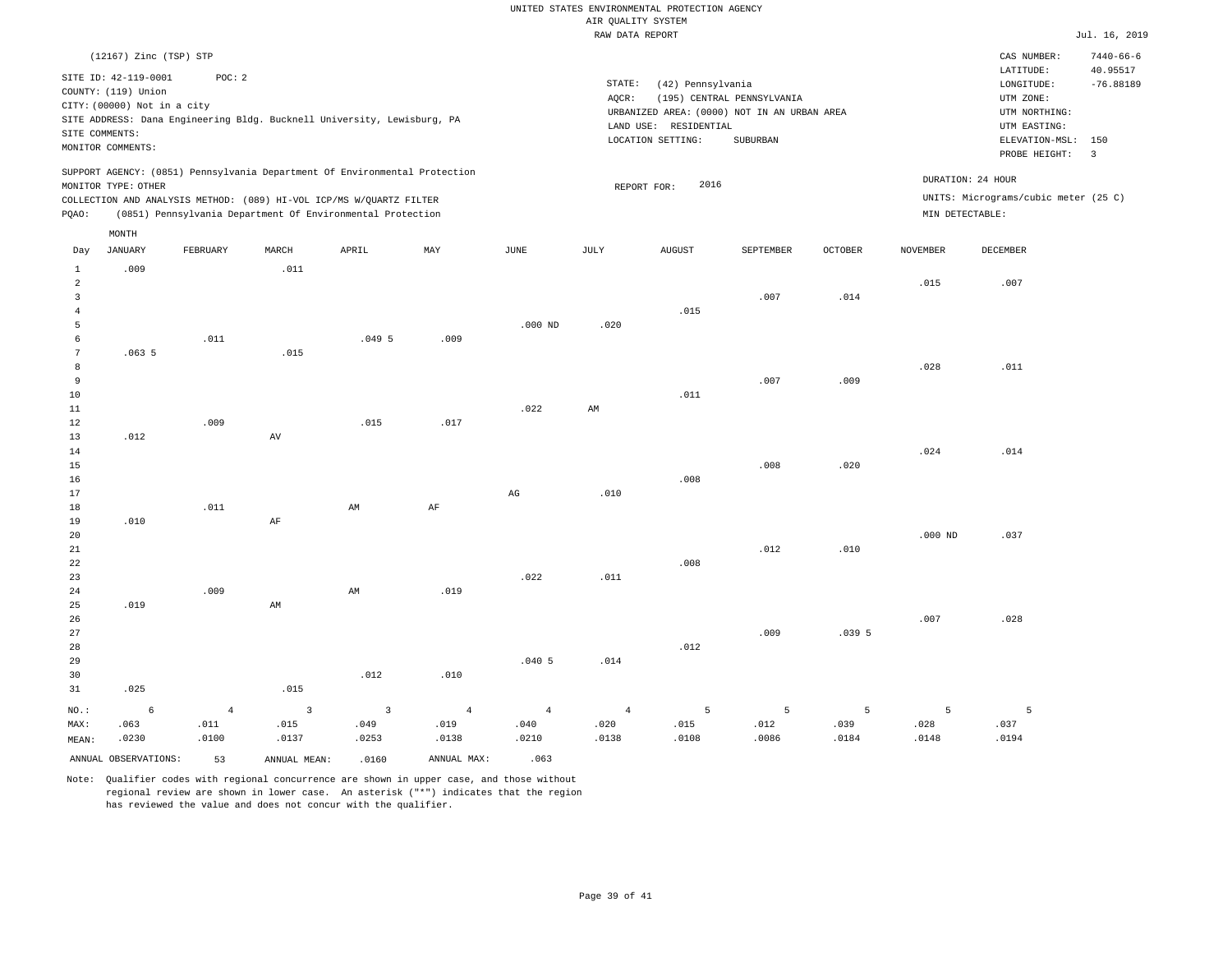|                     |                             |                                                                            |       |       |           |           |                               | RAW DATA REPORT       |                                             |                |                 |                                      | Jul. 16, 2019                  |  |
|---------------------|-----------------------------|----------------------------------------------------------------------------|-------|-------|-----------|-----------|-------------------------------|-----------------------|---------------------------------------------|----------------|-----------------|--------------------------------------|--------------------------------|--|
|                     | (12167) Zinc (TSP) STP      |                                                                            |       |       |           |           |                               |                       |                                             |                |                 | CAS NUMBER:<br>LATITUDE:             | $7440 - 66 - 6$<br>40.95517    |  |
|                     | SITE ID: 42-119-0001        | POC: 2                                                                     |       |       |           |           | STATE:                        | (42) Pennsylvania     |                                             |                |                 | LONGITUDE:                           | $-76.88189$                    |  |
|                     | COUNTY: (119) Union         |                                                                            |       |       |           |           | AQCR:                         |                       | (195) CENTRAL PENNSYLVANIA                  |                |                 | UTM ZONE:                            |                                |  |
|                     | CITY: (00000) Not in a city |                                                                            |       |       |           |           |                               |                       |                                             |                |                 | UTM NORTHING:                        |                                |  |
|                     |                             | SITE ADDRESS: Dana Engineering Bldg. Bucknell University, Lewisburg, PA    |       |       |           |           |                               |                       | URBANIZED AREA: (0000) NOT IN AN URBAN AREA |                |                 |                                      |                                |  |
|                     | SITE COMMENTS:              |                                                                            |       |       |           |           |                               | LAND USE: RESIDENTIAL |                                             |                |                 | UTM EASTING:<br>ELEVATION-MSL:       |                                |  |
|                     | MONITOR COMMENTS:           |                                                                            |       |       |           |           | LOCATION SETTING:<br>SUBURBAN |                       |                                             |                |                 |                                      | 150<br>$\overline{\mathbf{3}}$ |  |
|                     |                             | SUPPORT AGENCY: (0851) Pennsylvania Department Of Environmental Protection |       |       |           |           |                               |                       |                                             |                |                 | PROBE HEIGHT:                        |                                |  |
|                     | MONITOR TYPE: OTHER         |                                                                            |       |       |           |           | 2017<br>REPORT FOR:           |                       |                                             |                |                 | DURATION: 24 HOUR                    |                                |  |
|                     |                             | COLLECTION AND ANALYSIS METHOD: (089) HI-VOL ICP/MS W/QUARTZ FILTER        |       |       |           |           |                               |                       |                                             |                |                 | UNITS: Micrograms/cubic meter (25 C) |                                |  |
| PQAO:               |                             | (0851) Pennsylvania Department Of Environmental Protection                 |       |       |           |           |                               |                       |                                             |                |                 | MIN DETECTABLE: .004959              |                                |  |
|                     | MONTH                       |                                                                            |       |       |           |           |                               |                       |                                             |                |                 |                                      |                                |  |
| Day                 | JANUARY                     | FEBRUARY                                                                   | MARCH | APRIL | MAY       | JUNE      | JULY                          | <b>AUGUST</b>         | SEPTEMBER                                   | <b>OCTOBER</b> | <b>NOVEMBER</b> | DECEMBER                             |                                |  |
| $\mathbf{1}$        | .011                        |                                                                            |       | .005  | .013      |           |                               |                       |                                             |                |                 |                                      |                                |  |
| 2<br>$\overline{3}$ |                             |                                                                            | .006  |       |           |           |                               |                       |                                             |                |                 |                                      |                                |  |
| 4                   |                             |                                                                            |       |       |           |           |                               |                       |                                             |                |                 |                                      |                                |  |
| 5                   |                             |                                                                            |       |       |           |           |                               |                       |                                             |                |                 |                                      |                                |  |
| 6                   |                             | .019                                                                       |       |       |           | $.000$ ND |                               |                       |                                             |                |                 |                                      |                                |  |
| 7                   | .015                        |                                                                            |       | .005  | $.000$ ND |           |                               |                       |                                             |                |                 |                                      |                                |  |
| 8                   |                             |                                                                            | .007  |       |           |           |                               |                       |                                             |                |                 |                                      |                                |  |
| 9                   |                             |                                                                            |       |       |           |           |                               |                       |                                             |                |                 |                                      |                                |  |
| 10                  |                             |                                                                            |       |       |           |           |                               |                       |                                             |                |                 |                                      |                                |  |
| 11                  |                             |                                                                            |       |       |           |           |                               |                       |                                             |                |                 |                                      |                                |  |
| 12                  |                             | .020                                                                       |       |       |           | $.000$ ND |                               |                       |                                             |                |                 |                                      |                                |  |
| 13                  | .009                        |                                                                            |       | .008  | .006      |           |                               |                       |                                             |                |                 |                                      |                                |  |
| 14<br>15            |                             |                                                                            | .0435 |       |           |           |                               |                       |                                             |                |                 |                                      |                                |  |
| 16                  |                             |                                                                            |       |       |           |           |                               |                       |                                             |                |                 |                                      |                                |  |
| 17                  |                             |                                                                            |       |       |           |           |                               |                       |                                             |                |                 |                                      |                                |  |
| 18                  |                             | .029                                                                       |       |       |           | $.000$ ND |                               |                       |                                             |                |                 |                                      |                                |  |
| 19                  | .011                        |                                                                            |       | .014  | .016      |           |                               |                       |                                             |                |                 |                                      |                                |  |
| 20                  |                             |                                                                            | .014  |       |           |           |                               |                       |                                             |                |                 |                                      |                                |  |
| 21                  |                             |                                                                            |       |       |           |           |                               |                       |                                             |                |                 |                                      |                                |  |
| 22                  |                             |                                                                            |       |       |           |           |                               |                       |                                             |                |                 |                                      |                                |  |
| 23                  |                             |                                                                            |       |       |           |           |                               |                       |                                             |                |                 |                                      |                                |  |
| 24                  |                             | .021                                                                       |       |       |           | $.000$ ND |                               |                       |                                             |                |                 |                                      |                                |  |
| 25                  | .009                        |                                                                            |       | .012  | .006      |           |                               |                       |                                             |                |                 |                                      |                                |  |
| 26                  |                             |                                                                            | .010  |       |           |           |                               |                       |                                             |                |                 |                                      |                                |  |
| 27                  |                             |                                                                            |       |       |           |           |                               |                       |                                             |                |                 |                                      |                                |  |
| 28                  |                             |                                                                            |       |       |           |           |                               |                       |                                             |                |                 |                                      |                                |  |
| 29                  |                             |                                                                            |       |       |           |           |                               |                       |                                             |                |                 |                                      |                                |  |
| 30                  |                             |                                                                            |       |       |           | $.000$ ND |                               |                       |                                             |                |                 |                                      |                                |  |
| 31                  | .019                        |                                                                            |       |       | $.000$ ND |           |                               |                       |                                             |                |                 |                                      |                                |  |

6 .019 .0123 4 .029 .0223 5 .043 .0160 5 .014 .0088 6 .016 .0068 5 0.000 0.0000 0 0 0 0 0 0

ANNUAL OBSERVATIONS:  $31$  ANNUAL MEAN: .0106 ANNUAL MAX: .043

NO.: MAX: MEAN: